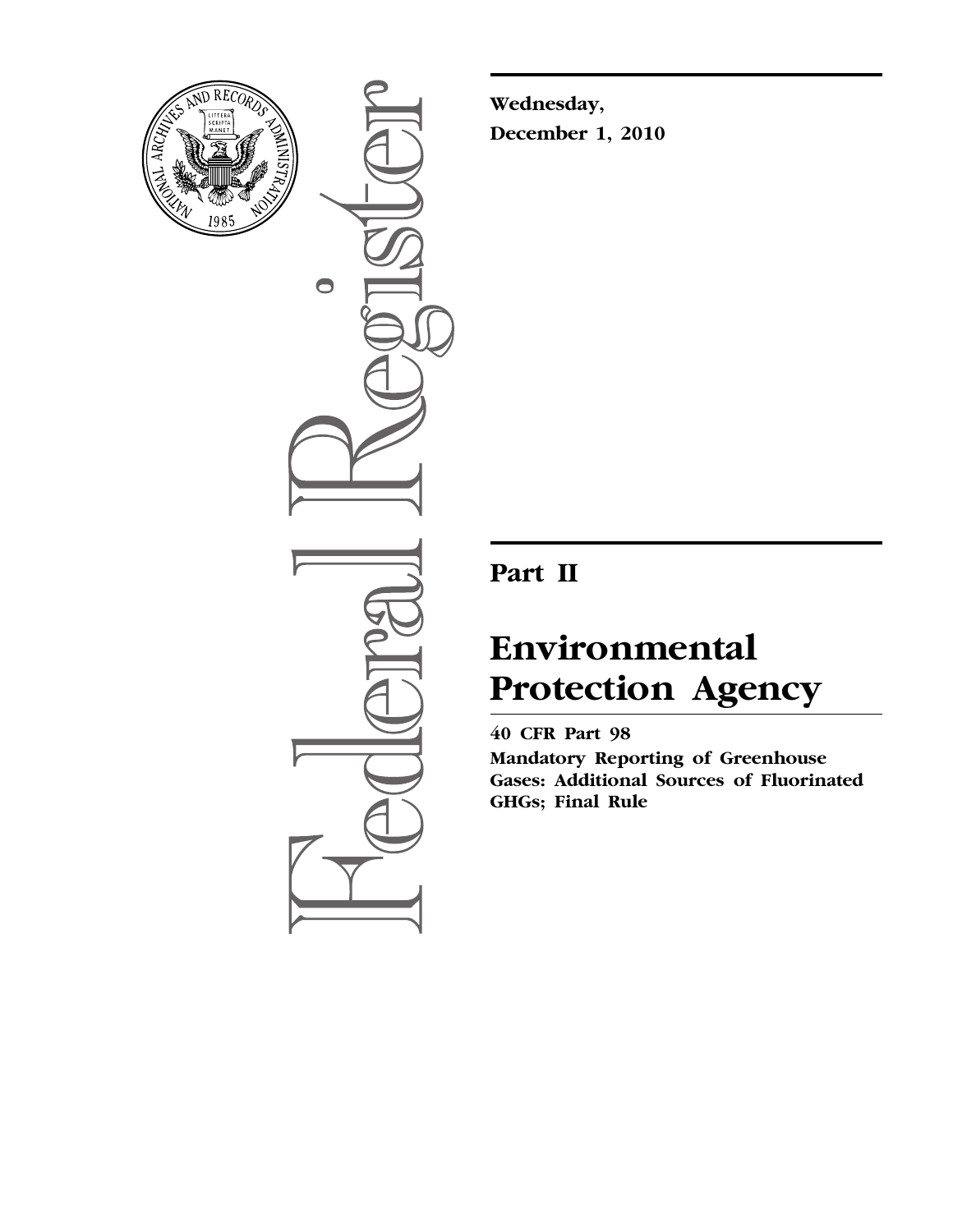# **ENVIRONMENTAL PROTECTION AGENCY**

# **40 CFR Part 98**

**[EPA–HQ–OAR–2009–0927; FRL–9226–8]** 

#### **RIN 2060–AQ00**

# **Mandatory Reporting of Greenhouse Gases: Additional Sources of Fluorinated GHGs**

**AGENCY:** Environmental Protection Agency (EPA). **ACTION:** Final rule.

**SUMMARY:** EPA is issuing a regulation to require monitoring and reporting of greenhouse gas emissions from additional sources of fluorinated greenhouse gases, including electronics manufacturing, fluorinated gas production, electrical equipment use, electrical equipment manufacture or refurbishment, as well as importers and exporters of pre-charged equipment and closed-cell foams. This rule requires monitoring and reporting of greenhouse gases for these source categories only for sources with carbon dioxide equivalent emissions, imports, or exports above certain threshold levels. This rule does not require control of greenhouse gases. **DATES:** The final rule is effective on December 31, 2010. The incorporation

by reference of certain publications listed in the rule is approved by the Director of the Federal Register as of December 31, 2010.

**ADDRESSES:** EPA established a single docket under Docket ID No. EPA–HQ– OAR–2009–0927 for this rule. All documents in the docket are listed on the *http://www.regulations.gov* Web site. Although listed in the index, some information is not publicly available, e.g., confidential business information (CBI) or other information whose disclosure is restricted by statute. Certain other material, such as copyrighted material, is not placed on the Internet and will be publicly available only in hard copy form. Publicly available docket materials are available either electronically through *http://www.regulations.gov* or in hard copy at EPA's Docket Center, Public Reading Room, EPA West Building, Room 3334, 1301 Constitution Avenue, NW., Washington, DC 20004. This Docket Facility is open from 8:30 a.m. to 4:30 p.m., Monday through Friday, excluding legal holidays. The telephone number for the Public Reading Room is (202) 566–1744, and the telephone number for the Air Docket is (202) 566– 1742.

**FOR FURTHER INFORMATION CONTACT:**  Carole Cook, Climate Change Division,

Office of Atmospheric Programs (MC– 6207J), Environmental Protection Agency, 1200 Pennsylvania Ave., NW., Washington, DC 20460; telephone number: (202) 343–9263; fax number: (202) 343–2342; e-mail address: *GHGReportingRule@epa.gov.* For technical information and implementation materials, please go to the Greenhouse Gas Reporting Program Web site *http://www.epa.gov/ climatechange/emissions/ ghgrulemaking.html.* To submit a question, select Rule Help Center, followed by Contact Us.

**SUPPLEMENTARY INFORMATION:** *Regulated Entities.* The Administrator determined that this action is subject to the provisions of Clean Air Act (CAA) section 307(d). *See* CAA section 307(d)(1)(V) (the provisions of CAA section 307(d) apply to "such other actions as the Administrator may determine.''). This final rule affects owners and operators of electronics manufacturing facilities, fluorinated gas production facilities, electric power systems, and electrical equipment manufacturing facilities, as well as importers and exporters of pre-charged equipment and closed-cell foams. Regulated categories and entities include those listed in Table 1 of this preamble.

# TABLE 1—EXAMPLES OF AFFECTED ENTITIES BY CATEGORY

| Category                                                                     | <b>NAICS</b>                                                                                                    | Examples of affected facilities                                            |  |  |  |
|------------------------------------------------------------------------------|-----------------------------------------------------------------------------------------------------------------|----------------------------------------------------------------------------|--|--|--|
|                                                                              | 334111                                                                                                          | Microcomputers manufacturing facilities.                                   |  |  |  |
|                                                                              | 334413                                                                                                          | Semiconductor, photovoltaic (solid-state) device manufacturing facilities. |  |  |  |
|                                                                              | 334419                                                                                                          | Liquid Crystal Display (LCD) unit screens manufacturing facilities.        |  |  |  |
|                                                                              | 334419                                                                                                          | Micro-electro-mechanical systems (MEMS) manufacturing facilities.          |  |  |  |
|                                                                              | 325120                                                                                                          | Industrial gases manufacturing facilities.                                 |  |  |  |
|                                                                              | Electric bulk power transmission and control facilities.<br>221121                                              |                                                                            |  |  |  |
| Electrical Equipment Manufacture or Refurbish-<br>ment.                      | Power transmission and distribution switchgear and specialty transformers<br>33531<br>manufacturing facilities. |                                                                            |  |  |  |
| Importers and Exporters of Pre-charged Equip-<br>ment and Closed-Cell Foams. | 423730                                                                                                          | Air-conditioning equipment (except room units) merchant wholesalers.       |  |  |  |
|                                                                              | 333415                                                                                                          | Air-conditioning equipment (except motor vehicle) manufacturing.           |  |  |  |
|                                                                              | 336391                                                                                                          | Motor vehicle air-conditioning manufacturing.                              |  |  |  |
|                                                                              | 423620                                                                                                          | Air-conditioners, room, merchant wholesalers.                              |  |  |  |
|                                                                              | 443111                                                                                                          | Household appliance stores.                                                |  |  |  |
|                                                                              | 423730                                                                                                          | Automotive air-conditioners merchant wholesalers.                          |  |  |  |
|                                                                              | 326150                                                                                                          | Polyurethane foam products manufacturing.                                  |  |  |  |
|                                                                              | 335313                                                                                                          | Circuit breakers, power, manufacturing.                                    |  |  |  |
|                                                                              | 423610                                                                                                          | Circuit breakers merchant wholesalers.                                     |  |  |  |

Table 1 of this preamble is not intended to be exhaustive, but rather provides a guide for readers regarding facilities likely to be affected by this action. Table 1 of this preamble lists the types of facilities that EPA is now aware could be potentially affected by the reporting requirements. Other types of facilities and companies not listed in the table could also be subject to

reporting requirements. To determine whether you are affected by this action, you should carefully examine the applicability criteria found in 40 CFR part 98, subpart A and the relevant criteria in the subparts related to electronics manufacturing facilities, fluorinated gas production facilities, electric power transmission or distribution facilities, electrical

equipment manufacturing or refurbishment facilities, and importers and exporters of pre-charged equipment and closed-cell foams. If you have questions regarding the applicability of this action to a particular facility, consult the person listed in the preceding **FOR FURTHER GENERAL INFORMATION CONTACT** section.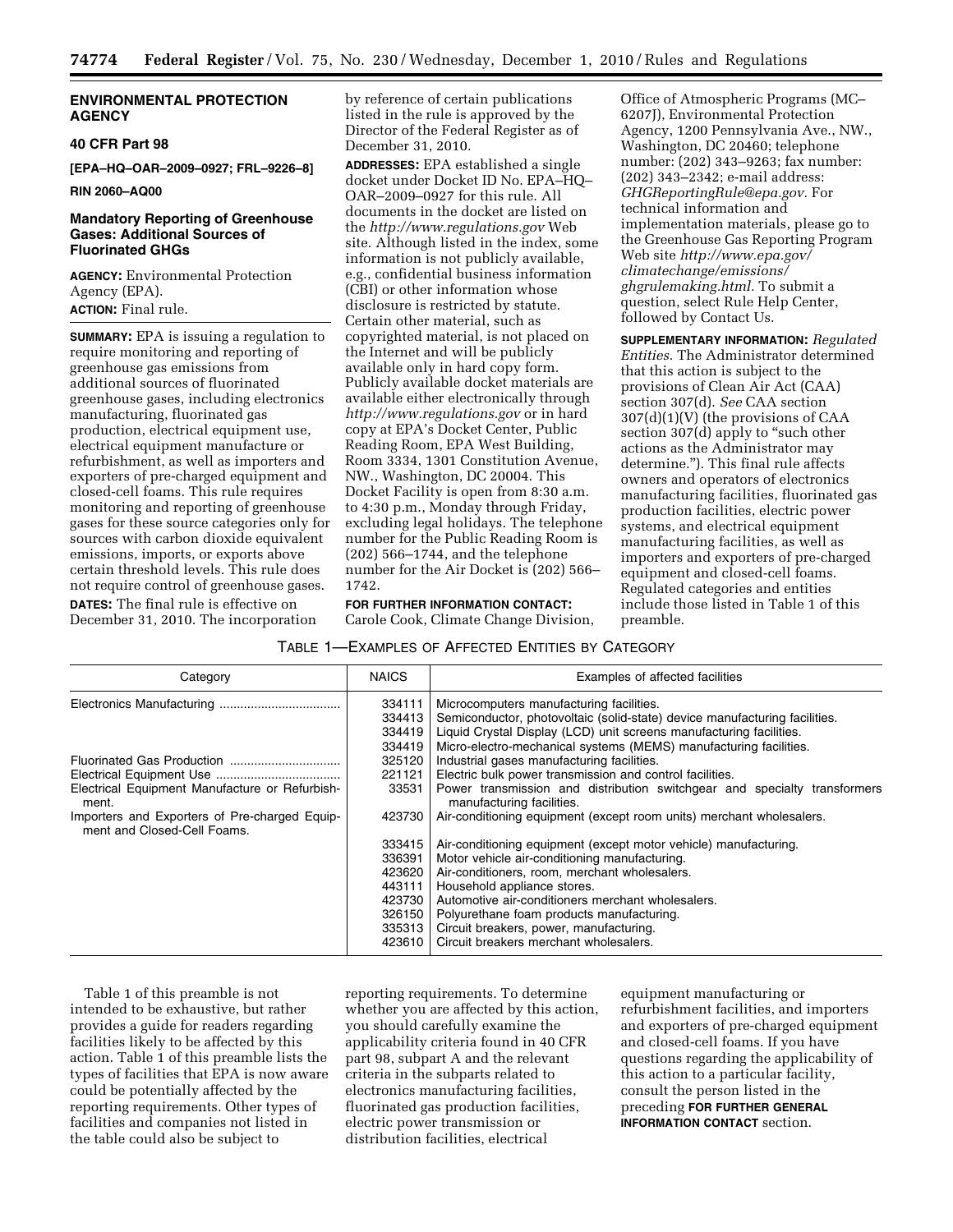Many facilities that are affected by the final rule have greenhouse gas (GHG) emissions from multiple source categories listed in 40 CFR part 98. Table 2 of this preamble has been developed as a guide to help potential

reporters in the source categories subject to this reporting rule identify the source categories (by subpart) that they may need to (1) consider in their facility applicability determination, and/or (2) include in their reporting. The table

should only be seen as a guide. Additional subparts in 40 CFR part 98 may be relevant for a given reporter. Similarly, not all listed subparts are relevant for all reporters.

# TABLE 2—SOURCE CATEGORIES AND RELEVANT SUBPARTS

| Source category (and main applica-<br>ble subpart)            | Subparts recommended for review to determine applicability                                                                          |  |  |
|---------------------------------------------------------------|-------------------------------------------------------------------------------------------------------------------------------------|--|--|
| Electricity Generation                                        | Electrical Equipment Use.                                                                                                           |  |  |
| Electronics Manufacturing                                     | General Stationary Fuel Combustion.                                                                                                 |  |  |
| Fluorinated Gas Production                                    | General Stationary Fuel Combustion Suppliers of Industrial Greenhouse Gases.                                                        |  |  |
| Electrical Equipment Use                                      | General Stationary Fuel Combustion.                                                                                                 |  |  |
| Imports and Exports of Fluorinated                            | Suppliers of Industrial Greenhouse Gases.                                                                                           |  |  |
| GHGs Inside Pre-charged Equip-<br>ment and Closed-Cell Foams. | Sulfur Hexafluoride and PFCs from Electrical Equipment Manufacture and Refurbishment.                                               |  |  |
| Electrical Equipment Manufacture<br>or Refurbishment.         | General Stationary Fuel Combustion Imports and Exports of Fluorinated GHGs Inside Pre-charged Equip-<br>ment and Closed-Cell Foams. |  |  |

*What is the effective date?* The final rule is effective on December 31, 2010. Section 553(d) of the Administrative Procedure Act (APA), 5 U.S.C. Chapter 5, generally provides that rules may not take effect earlier than 30 days after they are published in the **Federal Register.**  EPA is issuing this final rule under section 307(d)(1) of the Clean Air Act, which states: ''The provisions of section 553 through 557 \* \* \* of Title 5 shall not, except as expressly provided in this section, apply to actions to which this subsection applies.'' Thus, section 553(d) of the APA does not apply to this rule. EPA is nevertheless acting consistently with the purposes underlying APA section 553(d) in making this rule effective on December 31, 2010. Section 5 U.S.C. 553(d)(3) allows an effective date less than 30 days after publication "as otherwise provided by the agency for good cause found and published with the rule.'' As explained below, EPA finds that there is good cause for this rule to become effective on or before December 31, 2010, even if this results in an effective date fewer than 30 days from date of publication in the **Federal Register**.

While this action is being signed prior to December 1, 2010, there is likely to be a significant delay in the publication of this rule as it contains complex diagrams, equations, and charts, and is relatively long in length. As an example, EPA signed a shorter technical amendments package related to the same underlying reporting rule on October 7, 2010, and it was not published until October 28, 2010, 75 FR 66434, three weeks later.

The purpose of the 30-day waiting period prescribed in 5 U.S.C. 553(d) is to give affected parties a reasonable time to adjust their behavior and prepare before the final rule takes effect. Where,

as here, the final rule will be signed and made available on the EPA Web site more than 30 days before the effective date, but where the publication is likely to be delayed due to the complexity and length of the rule, that purpose is still met. Moreover, through June 30, 2011, facilities covered by this rule may use Best Available Monitoring Methods (BAMM) for any parameter for which it is not reasonably feasible to acquire, install, or operate a required piece of monitoring equipment in a facility, or to procure measurement services from necessary providers. This will provide facilities a substantial additional period to adjust their behavior to the requirements of the final rule. Accordingly, we find good cause exists to make this rule effective on or before December 31, 2010, consistent with the purposes of 5 U.S.C. 553(d)(3).1 *Judicial Review*.

Under CAA section 307(b)(1), judicial review of this final rule is available only by filing a petition for review in the U.S. Court of Appeals for the District of Columbia Circuit by January 31, 2011. Under CAA section 307(d)(7)(B), only an objection to this final rule that was raised with reasonable specificity during the period for public comment can be raised during judicial review. This section also provides a mechanism for EPA to convene a proceeding for reconsideration, "[i]f the person raising an objection can demonstrate to EPA that it was impracticable to raise such

objection within [the period for public comment] or if the grounds for such objection arose after the period for public comment (but within the time specified for judicial review) and if such objection is of central relevance to the outcome of this rule.'' Any person seeking to make such a demonstration to EPA should submit a Petition for Reconsideration to the Office of the Administrator, Environmental Protection Agency, Room 3000, Ariel Rios Building, 1200 Pennsylvania Ave., NW., Washington, DC 20004, with a copy to the person listed in the preceding **FOR FURTHER INFORMATION CONTACT** section, and the Associate General Counsel for the Air and Radiation Law Office, Office of General Counsel (Mail Code 2344A), Environmental Protection Agency, 1200 Pennsylvania Ave., NW., Washington, DC 20004. Note, under CAA section 307(b)(2), the requirements established by this final rule may not be challenged separately in any civil or criminal proceedings brought by EPA to enforce these requirements.

*Acronyms and Abbreviations.* The following acronyms and abbreviations are used in this document.

- ASTM American Society for Testing and Materials
- BAMM Best Available Monitoring Methods
- BLS Bureau of Labor Statistics
- CAA Clean Air Act
- CARB California Air Resources Board
- CBI confidential business information
- CFC chlorofluorocarbon
- CFR Code of Federal Regulations
- $CO<sub>2</sub>$  carbon dioxide
- $CO<sub>2</sub>$ equivalent
- DE destruction efficiency
- DRE destruction or removal efficiency
- ECD electron capture detector  $EF_C$  emission factor for the valve-hose
- combination
- EIA Economic Impact Analysis

<sup>&</sup>lt;sup>1</sup> We recognize that this rule could be published at least 30 days before December 31, 2010, which would negate the need for this good cause finding, and we plan to request expedited publication of this rule in order to decrease the likelihood of a printing delay. However, as we cannot know the date of publication in advance of signing this rule, we are proceeding with this good cause finding for an effective date on or before December 31, 2010.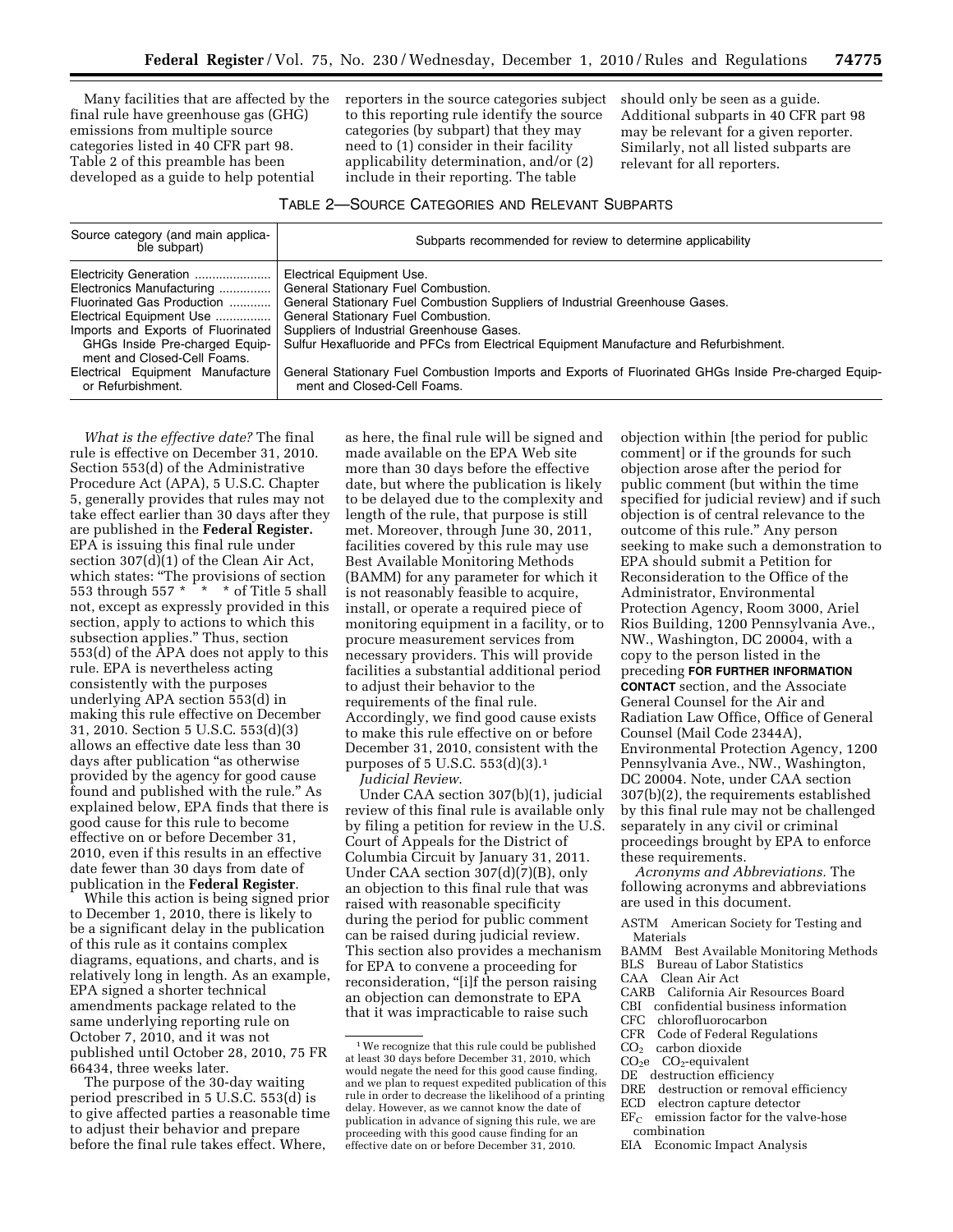- EO Executive Order
- EPA U.S. Environmental Protection Agency FERC Federal Energy Regulatory
- Commission F–GHG fluorinated greenhouse gas
- FTIR fourier transform infrared
- (spectroscopy)
- FID flame ionization detector
- GC gas chromatography
- GHG greenhouse gas<br>GWP global warming
- global warming potential
- HAP hazardous air pollutant(s)
- HCFC hydrochlorofluorocarbon
- HFC hydrofluorocarbon
- HFE hydrofluoroether
- HTF heat transfer fluid
- IBR incorporation by reference
- ICR information collection request
- IPCC Intergovernmental Panel on Climate Change
- kg kilograms
- LCD liquid crystal displays
- LED light-emitting diode
- MEMS micro-electro-mechanical systems
- MMTCO<sub>2</sub>e million metric tons carbon dioxide equivalent
- MRR mandatory greenhouse gas reporting rule
- MS mass spectrometry
- MVAC motor vehicle air conditioner
- N2O nitrous oxide
- NACAA National Association of Clean Air Agencies
- NAICS North American Industry Classification System
- NERC North American Energy Reliability **Corporation**
- NESHAP National Emissions Standard for Hazardous Air Pollutants
- NF3 nitrogen trifluoride
- NMR nuclear magnetic resonance
- NRECA National Rural Electric Cooperative Association
- NSPS New Source Performance Standards
- NTTAA National Technology Transfer and Advancement Act of 1995
- OMB Office of Management and Budget
- PFC perfluorocarbon
- POHC principal organic hazardous
- constituent
- PSD Prevention of Significant Deterioration
- PSEF process-vent-specific emission factor
- PV photovoltaic cells
- QA quality assurance
- QA/QC quality assurance/quality control
- QMS Quadrapole Mass Spectroscopy
- R&D research and development
- RF radio frequency
- RFA Regulatory Flexibility Act
- RGGI Regional Greenhouse Gas Initiative
- RIA Regulatory Impact Analysis
- RPS remote plasma source
- SBREFA Small Business Regulatory Enforcement Fairness Act
- SSM startup, shutdown, and malfunction
- SF6 sulfur hexafluoride
- TCR The Climate Registry
- TSD technical support document
- U.S. United States
- UMRA Unfunded Mandates Reform Act of 1995
- VOC volatile organic compound(s)
- WCI Western Climate Initiative

#### **Table of Contents**

I. Background

- A. Organization of this Preamble
- B. Background on the Final Rule C. Legal Authority
- II. Requirements for Specific Source Categories
- A. Overview of the Greenhouse Gas Reporting Program
- B. Overview of Confidentiality Determination for Data Elements in the Greenhouse Gas Reporting Rules
- C. Summary of Changes to the General Provisions of the General Provisions of 40 CFR Part 98 Related to the Addition of Subparts I, L, DD, QQ, and SS
- D. Electronics Manufacturing (Subpart I)
- E. Fluorinated Gas Production (Subpart L)
- F. Electrical Transmission and Distribution Equipment Use (Subpart DD)
- G. Importers and Exporters of Fluorinated GHGs Inside Pre-Charged Equipment or Closed-Cell Foams (Subpart QQ)
- H. Electrical Equipment Manufacture or Refurbishment (Subpart SS)
- III. Economic Impacts of the Final Rule
	- A. How were compliance costs estimated?
	- B. What are the costs of the rule?
	- C. What are the economic impacts of the rule?
	- D. What are the impacts of the rule on small businesses?
	- E. What are the benefits of the rule for society?
- IV. Statutory and Executive Order Reviews A. Executive Order 12866: Regulatory Planning and Review
	- B. Paperwork Reduction Act
	- C. Regulatory Flexibility Act (RFA)
- D. Unfunded Mandates Reform Act
- (UMRA)
- E. Executive Order 13132: Federalism
- F. Executive Order 13175: Consultation and Coordination With Indian Tribal Governments
- G. Executive Order 13045: Protection of Children From Environmental Health Risks and Safety Risks
- H. Executive Order 13211: Actions That Significantly Affect Energy Supply, Distribution, or Use
- I. National Technology Transfer and Advancement Act
- J. Executive Order 12898: Federal Actions To Address Environmental Justice in Minority Populations and Low-Income Populations
- K. Congressional Review Act

#### **I. Background**

# *A. Organization of This Preamble*

This preamble is broken into several large sections, as detailed in the Table of Contents. The paragraphs below describe the layout of the preamble and provide a brief summary of each section.

The first section of this preamble contains the basic background information about the origin of this rule, including a brief discussion of the rationale for revising the initially proposed requirements for subparts L, DD, and SS. This section also discusses EPA's use of our legal authority under the CAA to collect the required data, and the benefits of collecting the data.

The second section of this preamble provides a brief summary of the key design elements for each subpart. For each subpart, this section includes (1) The definition of the source category, (2) GHGs to report,

(3) GHG emission calculating and monitoring methods,

(4) data reporting requirements, and (5) records that must be retained. Each subpart also includes a summary of major changes since proposal and a summary of comments and responses. Please refer to the specific source category of interest for more details.

The third section provides the summary of the cost impacts, economic impacts, and benefits of this rule from the Economic Analysis. Finally, the last section discusses the various statutory and executive order requirements applicable to this rule.

This action finalizes monitoring and reporting requirements for the following five source categories: Electronics manufacturing, fluorinated gas production, electrical equipment use, electrical equipment manufacture and refurbishment, and importers and exporters and pre-charged equipment

EPA initially proposed reporting requirements for electronics, fluorinated

equipment use on April 12, 2009 (74 FR 16448) as part of a larger rulemaking effort to establish a GHG reporting program for all sectors of the economy. In that proposal, EPA also requested comment on requiring reporting of the quantities of fluorinated GHGs imported and exported inside pre-charged equipment and foams. However, EPA did not include requirements for these

EPA deferred action on these source categories because EPA received a number of lengthy, detailed comments regarding the proposed requirements for

comments, which are described in more

individual source categories in the April 12, 2010 proposed rule, raised concerns about the costs and technical feasibility of implementing subparts I and L as initially proposed, requested

clarification of how ''facility'' should be interpreted under subpart DD, and both favored and opposed a requirement to report fluorinated GHGs contained in

GHG production, and electrical

source categories in the Final Mandatory GHG Reporting Rule (Part 98) (40 CFR part 98), which was signed by EPA Administrator Lisa Jackson on September 22, 2009 and published in the **Federal Register** on October 30,

these source categories. These

detail in the discussions of the

2009 (74 FR 56260).

*B. Background on the Final Rule* 

and closed-cell foams.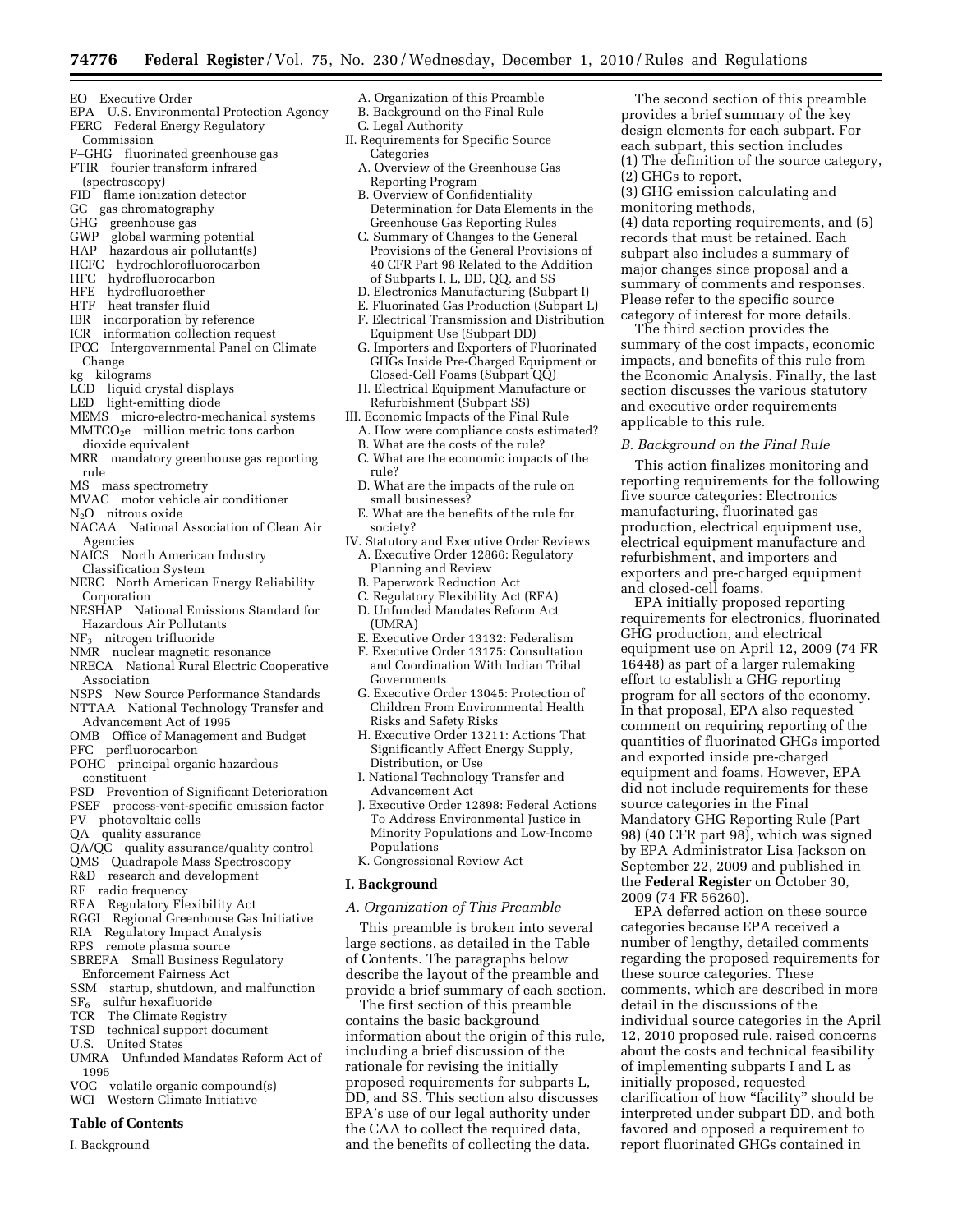imported and exported pre-charged equipment and closed-cell foams.

EPA recognized the concerns raised by stakeholders, and decided to repropose significant pieces of these subparts. The revised proposed rule was published in the **Federal Register** on April 12, 2010. A public hearing on the proposed rule was held on April 20, 2010 in Washington, DC, and the 60-day public comment period ended on June 11, 2010.

For subparts I and L this rule incorporates a number of technical changes including, but not limited to, the addition of different methodologies that provide improved emissions coverage at a lower cost burden to facilities as compared to the initial April 2009 proposal. Where aspects of the initial proposals for subparts I and L are retained in this rule, such as in the basic mass-balance methodology for subpart L (as an option for some facilities) and in many of the equations for subpart I, this rule adds more flexibility in how and how frequently the underlying data are gathered. In addition, EPA is requiring facilities to report emissions from manufacture or refurbishment of electrical equipment and to report the quantities of fluorinated GHGs imported and exported inside pre-charged equipment and foams.

We have concluded that the monitoring approaches required in this rule, which combine direct measurement and facility-specific calculations, effectively balance accuracy and costs, and that they are warranted because the resulting data will enable EPA to analyze and develop a range of potential CAA GHG policies and programs. A consistent and accurate data set is crucial to serve this intended purpose.

Under this rule, facilities and suppliers will begin data collection in 2011 following the methods outlined in this rule and will submit data to EPA by March 31, 2012. EPA is allowing facilities and suppliers to use the Best Available Monitoring Methods (BAMM) through June 30, 2011 without submitting a petition to EPA. EPA is also allowing facilities to request an extension for the use of BAMM beyond the initial 6-month period. For details on BAMM extension requests, including their due dates and required contents, refer to the Monitoring and QA/QC Requirements section of each subpart and to the preamble discussions for subparts I and L.

# *C. Legal Authority*

EPA is finalizing requirements for five source categories (electronics manufacturing, production of

fluorinated gases, use of electrical transmission and distribution equipment, manufacture or refurbishment of electrical equipment, and imports and exports of pre-charges equipment and closed cell-foams) under its existing CAA authority; specifically, authorities provided in CAA section 114. As discussed in detail in Sections I.C and II.Q of the preamble to the 2009 final rule (74 FR 56260, October 30, 2009), CAA section 114(a)(1) provides EPA with broad authority to require emissions sources, persons subject to the CAA, manufacturers of process or control equipment, or persons whom the Administrator believes may have necessary information to monitor and report emissions and provide such other information the Administrator requests for the purposes of carrying out any provision of the CAA. Further information is available in ''Mandatory Greenhouse Gas Reporting Rule: EPA's Response to Public Comments, Legal Issues'' (available in EPA–HQ–OAR– 2008–0508)

# **II. Requirements for Specific Source Categories**

# *A. Overview of the Greenhouse Gas Reporting Program*

On October 30, 2009, the U.S. Environmental Protection Agency (EPA) published a rule for the mandatory reporting of greenhouse gases (GHG) (also referred to as 40 CFR part 98) from large GHG emissions sources in the United States. Implementation of 40 CFR Part 98 is referred to as the Greenhouse Gas Reporting Program (GHGRP).

The rule requires reporting of GHG emissions and supply from certain sectors of the economy, and apply to certain downstream facilities that emit GHGs, as well as to certain upstream suppliers of fossil fuels and industrial GHGs. The regulations require annual reporting of GHGs including carbon dioxide  $(CO<sub>2</sub>,$  methane  $(CH<sub>4</sub>)$ , nitrous  $o$ xide  $(N_2O)$ , hydrofluorocarbons (HFCs), perfluorocarbons (PFCs), sulfur hexafluoride ( $SF<sub>6</sub>$ ), and other fluorinated compounds (e.g., hydrofluoroethers (HFEs)).

Part 98 regulations require only that source categories subject to the rule monitor and report GHGs in accordance with the methods specified in the individual subparts. In this action, EPA is adding five source categories to part 98. For a list of the specific GHGs to be reported and the GHG calculation procedures, monitoring, missing data procedures, recordkeeping, and reporting required for facilities subject

to subparts I, L, DD, QQ, and SS see the relevant subpart description below.

# *B. Overview of Confidentiality Determination for Data Elements in the Greenhouse Gas Reporting Rules*

This action does not address whether data reported under subparts I, L, DD, QQ, or SS will be treated as confidential business information (CBI). EPA published a proposed confidentiality determination on July 7, 2010 (75 FR 39094) which addressed this issue. In that action, EPA proposed which specific data elements would be treated as CBI and which data elements must be available to the public under CAA section 114. EPA has received several comments on the proposal, and is in the process of considering these comments. A final determination will be issued before any data is released, and the final determination will include all of the data elements under these subparts.

# *C. Summary of Changes to the General Provisions of the General Provisions of 40 CFR Part 98 Related to the Addition of Subparts I, L, DD, QQ, and SS*

*Changes to Applicability.* We are making changes to 40 CFR 98.3(c)(5) to be consistent with previous revisions that were made on July 12, 2010. On July 12, 2010 (75 FR 39736), we made a number of conforming changes to the General Provisions (subpart A to part 98) to accommodate the addition of new source categories that were being added to Part 98. In the July 12, 2010 notice, we added Tables A–3 through A–5 to replace the list of source categories and supplier categories in 40 CFR 98.2(a)(1), (a)(2), and (a)(4), respectively. Under this revised approach, as new subparts are adopted, a new row is added to the appropriate table for the year in which reporting is required to commence for the new source category or supplier category. As a conforming change, the text of 40 CFR 98.3(c)(4) was reworded to refer to "Table A–3 and Table A–4" instead of "subparts C-JJ."

In this action, we are amending Tables A–3, A–4, and A–5 to subpart A to add entries for five subparts: DD, SS, I, L, and QQ. Because we are now adding a new supplier category to the reporting requirements, we are also making a conforming change to 40 CFR 98.3(c)(5)(i) and (ii) to replace the reference to "subparts KK through PP" with a reference to "Table A-5." This conforming change does not alter any reporting requirements.

The following source categories have been added to the list of source categories in Table A–3 to subpart A because they have a production capacity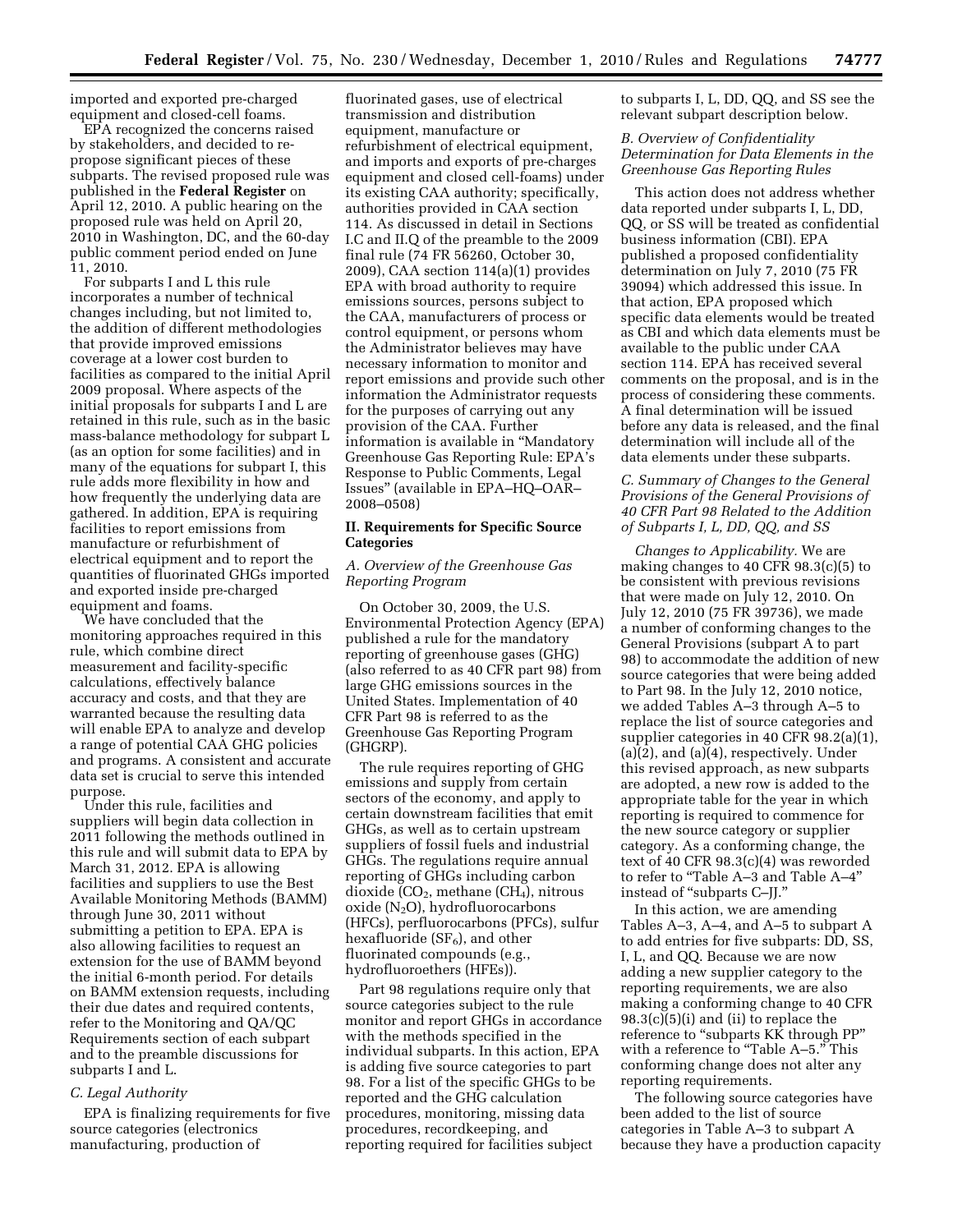or gas consumption threshold rather than a  $CO<sub>2</sub>e$  emission threshold.

• Electric power transmission or distribution facilities that include the total nameplate capacity located within the facility, when added to the total nameplate capacity of  $SF<sub>6</sub>$  and PFC containing equipment that is not located within the facility but is under common ownership or control, exceeds 17,820 pounds of sulfur hexafluoride  $(SF_6)$ or perfluorocarbons (PFCs) (subpart DD).

• Electric power equipment manufacturing or refurbishing facilities with total annual  $SF<sub>6</sub>$  and PFC purchases (combined) that exceed 23,000 pounds per year (subpart SS).

The following source categories are subject to the rule if facility emissions are equal to or greater than 25,000 metric tons  $CO<sub>2</sub>e$  per year. Therefore, these source categories have been added to the list of emission threshold source categories referenced in Table A–4 to subpart A.

• Fluorinated gas production facilities whose emissions would exceed  $25,000$  mtCO<sub>2</sub>e in the absence of control technologies (subpart L).

• Electronics manufacturing facilities whose emissions would exceed 25,000 mtCO2e in the absence of control technologies (subpart I).

For all of these facilities, whether they are listed in Table A–3 or A–4 to subpart A, the annual GHG report must cover stationary fuel combustion sources, miscellaneous uses of carbonates, and all applicable source categories listed in Table A–3 and Table A–4 to subpart A.

Importers and exporters of certain types of pre-charged equipment or closed-cell foam products containing fluorinated GHGs,  $N_2O$ , or  $CO_2$  (subpart QQ) have been added to Table A–5 to subpart A because they are suppliers of GHGs.

As is true for the source categories covered by the final Part 98, a facility or supplier in any of these source categories may cease reporting if their emissions are less than  $25,000$  mtCO<sub>2</sub>e per year for five consecutive years or less than  $15,000$  mtCO<sub>2</sub>e per year for three consecutive years, subject to the procedures at 40 CFR 98.2(i).

*Reporting CO2e emissions*. EPA is adding a paragraph to 40 CFR  $98.3(c)(4)$ to clarify that facilities that emit fluorinated GHGs are required to calculate and report  $CO<sub>2</sub>e$  emissions only for those fluorinated GHGs that are listed in Table A–1 of this subpart, not for other fluorinated GHGs. However, it is important to note that fluorinated GHG emitters are still required to report all fluorinated GHGs emitted under 40 CFR  $98.3(c)(4)(iii)$  (in metric tons of

GHG). This change clarifies that emitters are not required to develop GWPs for fluorinated GHGs that are not listed in Table A–1 and ensures consistent reporting of such fluorinated GHGs among different reporters. The change is being made in parallel with a similar change to 40 CFR 98.3(c)(5) through a separate rulemaking.

*Definitions.* EPA is revising one definition in 40 CFR part 98 subpart A and is adding a number of definitions applicable to specific source categories to the corresponding subparts. The definition that is being revised in subpart A is the definition of ''destruction efficiency,'' which is being revised to be expressed in tons of specific greenhouse gases rather than tons of CO2e. This revision and the rationale for it are discussed in more detail in Section II.E of this preamble.

The definitions that are applicable to specific source categories are not being added to the definitions section in 40 CFR part 98 subpart A because they do not have broader applicability to part 98. EPA has sought to avoid any conflict between these subpart-specific definitions and the definitions in Subpart A. In one instance, for electric power systems, EPA is applying a category-specific definition of facility rather than the general definition of facility in the General Provisions. The reasons for this source-category-specific definition of facility are set forth in Section II.G of this preamble. The remaining definitions are intended as supplements to the definitions section in the General Provisions. EPA does not expect these definitions to create conflicts with the General Provisions. To the extent regulated entities are in doubt as to which definition applies, they should assume that the categoryspecific definitions are controlling.

*Incorporation by Reference (IBR).* We are amending 40 CFR 98.7 (incorporation by reference) to include standard methods used in the subparts. In particular, for subpart I, we are adding the following three standards: the 2006 International SEMATECH Manufacturing Initiative's Guideline for Environmental Characterization of Semiconductor Process Equipment (International SEMATECH #06124825A–ENG), the 2001 International SEMATECH's Guidelines for Environmental Characterization of Semiconductor Equipment (International SEMATECH #01104197A–XFR), and EPA's Protocol for Measuring Destruction or Removal Efficiency (DRE) of Fluorinated Greenhouse Gas Abatement Equipment in Electronics Manufacturing, Version 1, EPA 430–R–10–003. These standards

are referenced in 40 CFR 98.94 (Monitoring and QA/QC requirements for subpart I), 40 CFR 98.96 (Data reporting requirements for subpart I), 40 CFR 98.97 (Records that must be retained for subpart I), and 40 CFR 98.98 (Definitions for subpart I).

In addition, for subpart L, we are revising the paragraphs listing several ASME standards and one ASTM standard that are already contained in 40 CFR 98.7 to indicate that these standards are also referenced by 40 CFR 98.124 (Monitoring and QA/QC requirements in 40 CFR part 98, subpart L, fluorinated gas production). We are also adding the following seven standards: ASTM D2879–97 (Reapproved 2007) Standard Test Method for Vapor Pressure-Temperature Relationship and Initial Decomposition Temperature of Liquids by Isoteniscope; ASTM D7359–08 Standard Test Method for Total Fluorine, Chlorine and Sulfur in Aromatic Hydrocarbons and Their Mixtures by Oxidative Pyrohydrolytic Combustion followed by Ion Chromatography Detection (Combustion Ion Chromatography-CIC); Tracer Gas Protocol for the Determination of Volumetric Flow Rate Through the Ring Pipe of the Xact Multi-Metals Monitoring System (also known as Other Test Method 24); Approved Alternative Method 012: An Alternate Procedure for Stack Gas Volumetric Flow Rate Determination (Tracer Gas); the Emission Inventory Improvement Program, Volume II: Chapter 16, Methods for Estimating Air Emissions from Chemical Manufacturing Facilities; Protocol for Equipment Leak Emission Estimates; and EPA's Protocol for Measuring Destruction or Removal Efficiency (DRE) of Fluorinated Greenhouse Gas Abatement Equipment in Electronics Manufacturing, Version 1, EPA 430–R–10–003. These are referenced in 40 CFR 98.123 (Calculating GHG emissions for subpart L), 40 CFR 98.124 (Monitoring and QA/ QC requirements for subpart L), and 40 CFR 98.128 (Definitions for subpart L).

# *D. Electronics Manufacturing (Subpart I)*

#### 1. Summary of the Final Rule

*Source Category Definition.* The electronics manufacturing source category consists of any of the following five production processes. Facilities that use these processes include, but are not limited to, those facilities that manufacture micro-electro-mechanical systems (MEMS), liquid crystal displays (LCDs), photovoltaic cells (PV), and semiconductors (including lightemitting diodes).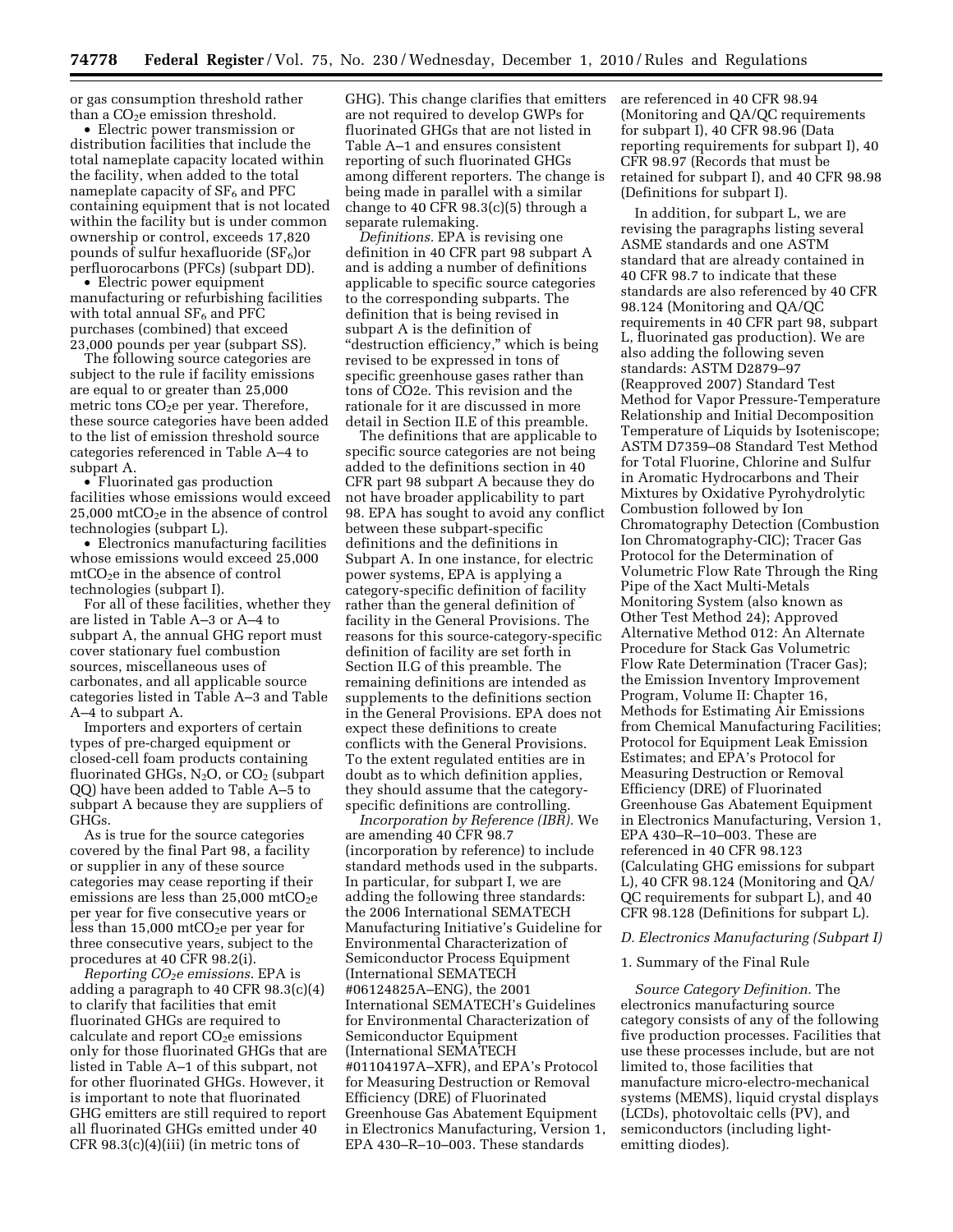• Electronics manufacturing production processes in which the etching process uses plasma-generated fluorine atoms and other reactive fluorine-containing fragments, which chemically react with exposed thinfilms (e.g., dielectric, metals) or substrate (e.g., silicon) to selectively remove portions of material.

• Electronics manufacturing production processes in which chambers used for depositing thin films are cleaned periodically using plasmagenerated fluorine atoms and other reactive fluorine-containing fragments.

• Electronics manufacturing production process in which wafers are cleaned using plasma generated fluorine atoms or other reactive fluorinecontaining fragments to remove residual material from wafer surfaces, including the wafer edge.

• Electronics manufacturing production processes in which the chemical vapor deposition process (CVD) or other manufacturing processes use  $N_2O$ .

• Production processes which use fluorinated GHGs as heat transfer fluids to cool process equipment, to control temperature during device testing, to clean substrate surfaces and other parts, and for soldering (e.g., vapor phase reflow). Heat transfer fluids commonly used in electronics manufacturing include those sold under the trade names ''Galden®'' and ''Fluorinertsu.TM''

*Reporting Threshold.* Electronics manufacturing facilities that meet the applicability criteria in the General Provisions (40 CFR 98.2) must report GHG emissions. Electronics manufacturing facilities covered by subpart I are those that have emissions equal to or greater than  $25,000$  mtCO<sub>2</sub>e. For electronics manufacturing, EPA is requiring that uncontrolled emissions be used for purposes of determining whether a facility's emissions are equal to or greater than  $25,000$  mtCO<sub>2</sub>e.<sup>2</sup>

Facilities must determine if they meet the applicability criteria in the General Provisions (40 CFR  $98.2(a)(2)$ ) by using the methods in 40 CFR 98.91 and summarized as follows:

• Semiconductor, MEMS, and LCD manufacturing facilities are required to use gas specific emission factors and 100 percent of annual manufacturing capacity. Because heat transfer fluids are widely used in semiconductor manufacturing, to account for emissions from heat transfer fluids, semiconductor manufacturing facilities are required to add 10 percent of total clean and etch emissions at a facility to their total estimate. For semiconductor and LCD manufacturing facilities, the gas specific emission factors are consistent with the 2006 IPCC Tier 1 emission factors. For MEMS manufacturing facilities, because there is no IPCC factor available, the emission factor was developed by EPA and is based on the IPCC Tier 2b  $SF_6$ emission factor for semiconductors.3

• PV manufacturing facilities are required to multiply annual fluorinated GHG purchases or consumption by the gas-appropriate 100-year GWPs (provided in Table A–1 to subpart A of this part).

It is important to clarify that these methods for determining whether a manufacturer exceeds the threshold are different from those used to calculate and report annual GHG emissions. The methods for calculating GHG emissions and consumption for reporting purposes are provided in the following paragraphs.

*GHGs to Report.* Each facility must calculate and report the following GHG emissions and consumption:

• Fluorinated GHG emissions from plasma etching, chamber cleaning, and wafer cleaning.

• N<sub>2</sub>O emissions from chemical vapor deposition and other electronics manufacturing processes.

• Fluorinated GHG emissions from heat transfer fluid use.

• Consumption for all fluorinated GHGs and  $N<sub>2</sub>O$  including gases used for manufacturing processes other than those listed above.

•  $CO<sub>2</sub>$ , CH<sub>4</sub>, and N<sub>2</sub>O combustion emissions from stationary combustion units by following the requirements of 40 CFR part 98, subpart C (General Stationary Fuel Combustion Sources).

*GHG Emissions Calculation and Monitoring.* To calculate fluorinated GHG and N2O emissions from electronics manufacturing, reporters must use the following methods, as appropriate for each electronics manufacturing facility (depending on the product manufactured, i.e., MEMS, LCD, PV, or semiconductors).

Fluorinated GHG Emissions

All electronics manufacturing facilities are required to calculate fluorinated GHG emissions from etch and clean processes by estimating emissions of input fluorinated GHGs and of by-product fluorinated GHGs. This is done by applying utilization factors and by-product formation factors (collectively referred to as ''emission factors'' below) to the consumption of each fluorinated GHG by each process type, process sub-type or recipe, as appropriate. However, the methods prescribed for use by different types of electronics manufacturing facilities differ in the values of these emission factors, the level of aggregation to which the factors are applied (process type, process sub-type, or recipe), and whether defaults or recipe-specific factors are applied. This framework is discussed in detail in the following paragraphs.

To calculate and report fluorinated GHG emissions, reporters must adhere to the typology shown in Figure 1 of this preamble.

#### Figure 1. Typology for Calculating Fluorinated GHG Emissions from Electronics Manufacturing



<sup>2</sup>For purposes of calculating and reporting emissions for this subpart, facilities may report

controlled emissions if they abide by provisions in 40 CFR 98.94(f) of this rule.

<sup>3</sup>For a more detailed explanation of the MEMS default factor, please refer to the Electronics Manufacturing TSD (EPA–HQ–OAR–2009–0927).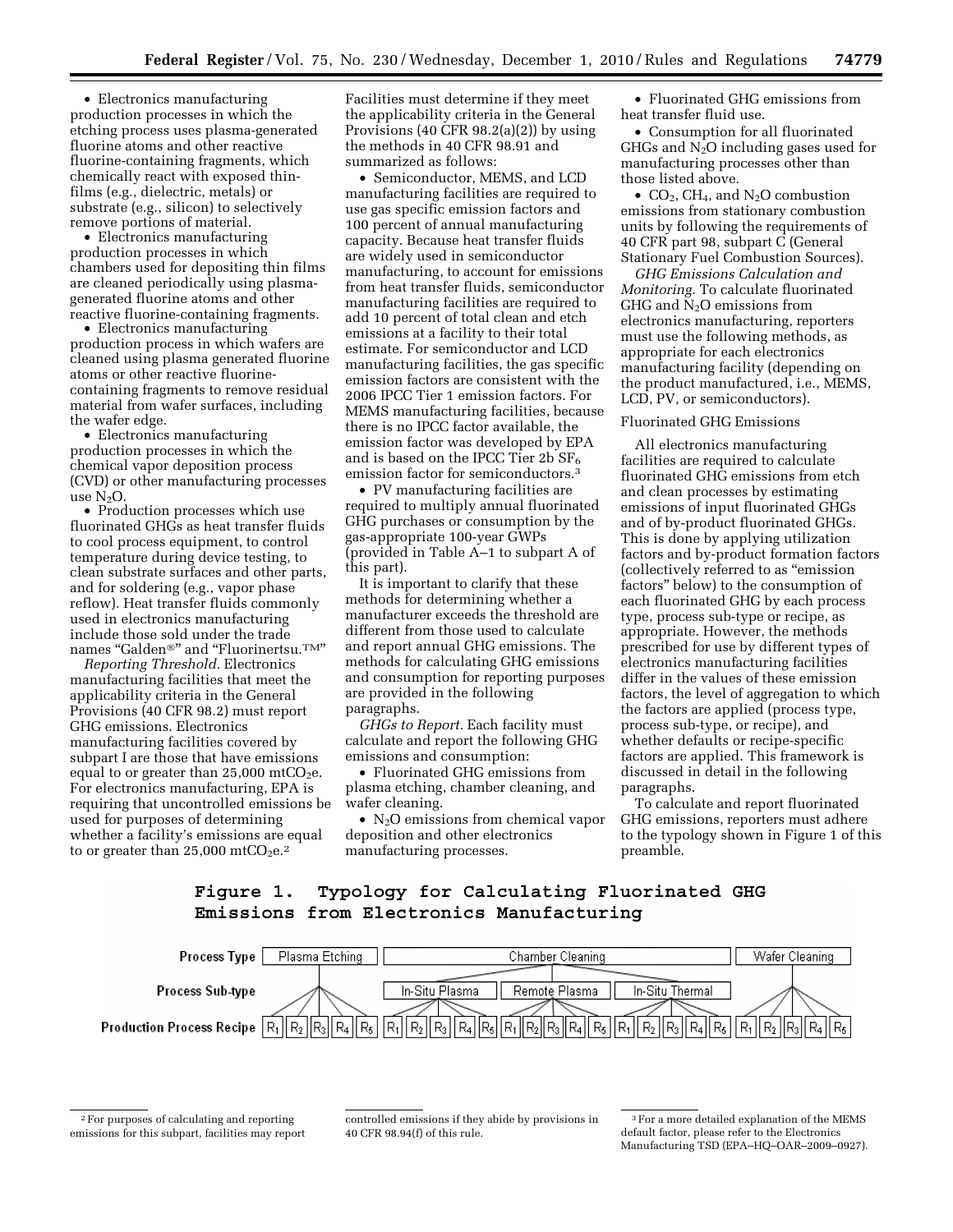At the top of the typology figure are process types, which consist of plasma etching, chamber cleaning, and wafer cleaning. The second level in the figure consists of process sub-types, which are identified for only the chamber cleaning process type. As explained in Section II.D.2 of this preamble (Summary of Major Changes Since the Proposal) and Section II.D.3 of this preamble (Summary of Comments and Responses), EPA is only establishing sub-types for the chamber cleaning process type because sufficient information was available for these subtypes to establish default emission factors. The three chamber cleaning process sub-types are in-situ plasma, remote plasma, and in-situ thermal cleans. The bottom of the figure displays production process recipes. Definitions are provided in the paragraphs below.

*Process Type.* EPA is defining a process type as a broad group of manufacturing steps used at a facility associated with substrate (e.g., wafer) processing during device manufacture for which fluorinated GHG emissions and fluorinated GHG usages are calculated and reported. The process types are plasma etching, chamber cleaning, and wafer cleaning.4

*Process Sub-type.* EPA is defining a process sub-type as a set of similar manufacturing steps, more closely related within a broad process type. (For clarity, EPA is referring to what was previously termed process categories in the April 2010 proposed rule (75 FR 18652) as process sub-types).

*In situ plasma process sub-type*  consists of the cleaning of thin-film production chambers, after processing substrates, with a fluorinated GHG

cleaning reagent that is dissociated into its cleaning constituents by a plasma generated inside the chamber where the films are produced.

*Remote plasma process sub-type*  consists of the cleaning of thin-film production chambers, after processing substrates, with a fluorinated GHG cleaning reagent dissociated by a remotely located (e.g., upstream) plasma source.

*In situ thermal process sub-type*  consists of the cleaning of thin-film production chambers, after processing substrates, with a fluorinated GHG cleaning reagent that is thermally dissociated into its cleaning constituents inside the chamber where one or more thin films are produced.

*Production Process Recipe (Recipe).*  EPA has included definitions of ''individual recipe'' and ''similar'' with respect to recipes in this final rule as an aid to understanding the portions of the rule where a facility is required or allowed to calculate emissions on a recipe-specific basis. The final rule uses the term ''individual recipe'' to refer to a specific combination of gases, under specific conditions of reactor temperature, pressure, flow, radio frequency (RF) power and duration, used repeatedly to fabricate a specific feature on a specific film or substrate. EPA is also introducing the term ''similar,'' with respect to recipes, to refer to recipes that are composed of the same set of chemicals and have the same flow stabilization times and where the documented differences, considered separately, in reactor pressure, individual gas flow rates, and applied RF power are less than or equal to plus or minus 10 percent. For purposes of

comparing and documenting recipes that are similar, facilities may use either the best known method provided by an equipment manufacturer or the process of record, for which emission factors for either have been measured (see the Electronics Manufacturing TSD (EPA– HQ–OAR–2009–0927) for supporting information). Generally, where facilities develop recipe-specific utilization and by-product formation rates, they may apply the utilization and by-product formation rates developed for an individual recipe to any "similar recipe.5 ''

Electronics manufacturing facilities must calculate and report emissions of each fluorinated GHG used at the facility by adhering to typologies discussed and defined earlier in this section, as appropriate, and using the following methods based on the use of (1) Gas consumption, and (2) emission factors for fluorinated-GHG utilization and by-product formation rates. Where facilities are required to estimate and calculate emissions for sub-types or recipes, they are also required to report those emissions in aggregate by process type.

The required methods are summarized in Table 3 of this preamble. EPA is naming the methodologies described below using a format similar to that used in the 2006 IPCC Guidelines for National Greenhouse Gas Inventories. While EPA's methodologies may be viewed generally as an extension from and building upon the IPCC's methods, EPA's approach is distinct in terms of its applicability and level of detail.

| Table 3—Summary of Final Provisions for Electronics Manufacturing Facilities To Estimate and Report |                                                               |  |  |  |  |
|-----------------------------------------------------------------------------------------------------|---------------------------------------------------------------|--|--|--|--|
|                                                                                                     | FLUORINATED GHG EMISSIONS FROM ETCHING AND CLEANING PROCESSES |  |  |  |  |

| Product manu-<br>factured | Manufactured<br>wafer size | Annual capacity <sup>a</sup>                                       | Required methodology                                                                                                                                                                                                                       | Optional methodology                                                                                           |
|---------------------------|----------------------------|--------------------------------------------------------------------|--------------------------------------------------------------------------------------------------------------------------------------------------------------------------------------------------------------------------------------------|----------------------------------------------------------------------------------------------------------------|
| PV, MEMS,<br>LCDs.        | NA                         | NA                                                                 | Modified Tier 2b-Use EPA default emission fac-<br>tors <sup>b</sup> for plasma etching and chamber cleaning<br>process types. <sup>c</sup>                                                                                                 | Tier 3-Use recipe-specific emis-<br>sion factors for all production<br>processes that use fluorinated<br>GHGs. |
| <b>Semiconductors</b>     | 300 mm and<br>smaller.     | Less than or<br>equal to<br>10.500 $\mathrm{m}^2$ of<br>substrate. | Tier 2c-Use EPA default emission factors for<br>plasma etching, chamber cleaning (including in-<br>situ plasma cleaning, remote plasma cleaning,<br>in-situ thermal cleaning sub-types), and wafer<br>cleaning process types. <sup>c</sup> | Tier 3-Use recipe-specific emis-<br>sion factors for all production<br>processes that use fluorinated<br>GHGs. |

<sup>4</sup>As defined in the final rule, the plasma etching process type consists of any production process using fluorinated GHG reagents to selectively remove materials that have been deposited on a substrate during electronics manufacturing. Also as

defined in the final rule, the wafer cleaning process type consists of any production process using fluorinated GHG reagents to clean wafers at any step during production.

<sup>5</sup>To be included in a set of similar recipes for the purposes of this subpart, a recipe must be similar to the recipe in the set for which recipe-specific utilization and by-product formation rates have been measured.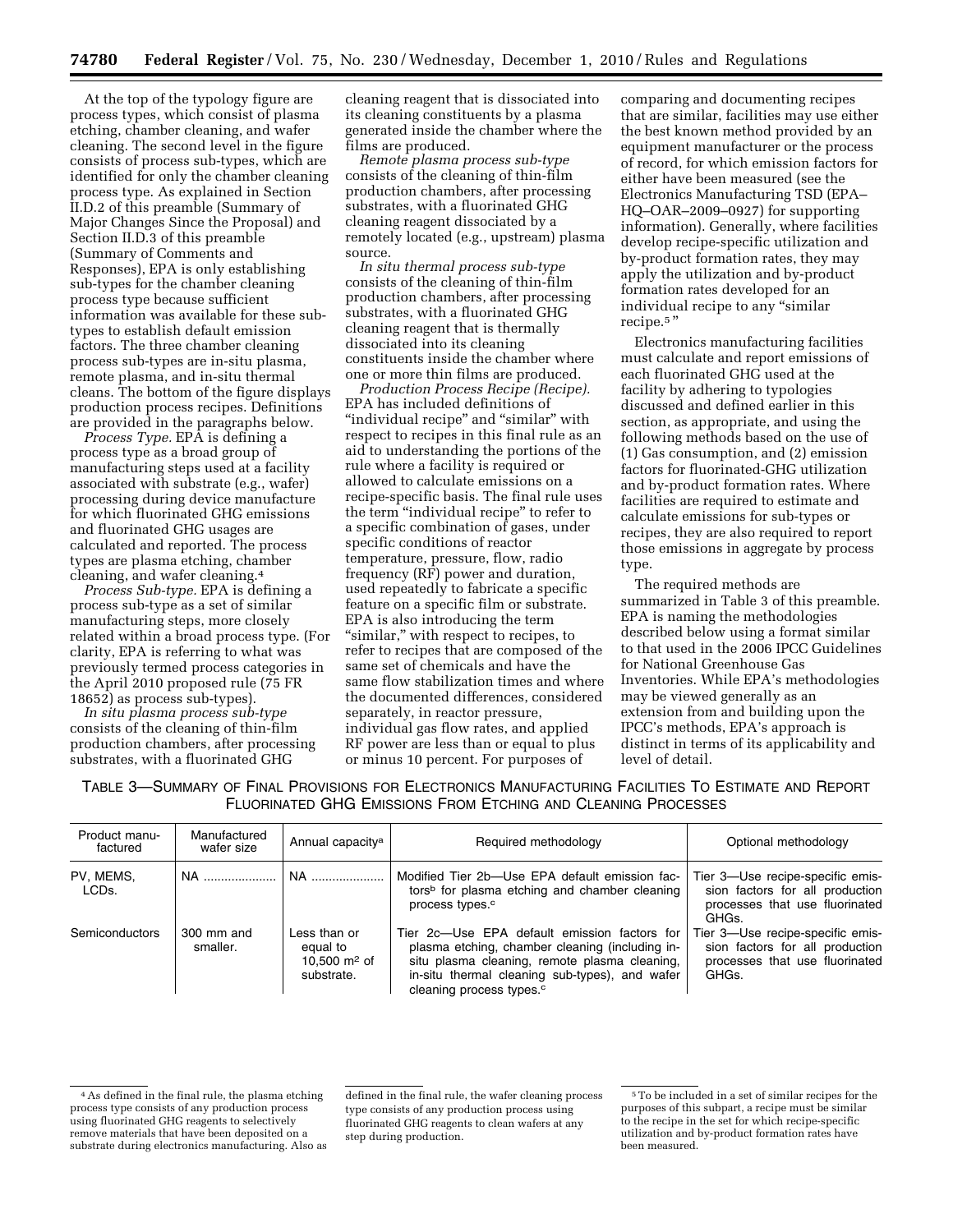TABLE 3—SUMMARY OF FINAL PROVISIONS FOR ELECTRONICS MANUFACTURING FACILITIES TO ESTIMATE AND REPORT FLUORINATED GHG EMISSIONS FROM ETCHING AND CLEANING PROCESSES—Continued

| Product manu-<br>factured | Manufactured<br>wafer size | Annual capacity <sup>a</sup>                 | Required methodology                                                                                                                                                                                                                                                                      | Optional methodology                                                                                           |  |  |
|---------------------------|----------------------------|----------------------------------------------|-------------------------------------------------------------------------------------------------------------------------------------------------------------------------------------------------------------------------------------------------------------------------------------------|----------------------------------------------------------------------------------------------------------------|--|--|
| <b>Semiconductors</b>     | 300 mm and<br>smaller.     | Greater than<br>10.500 $m2$ of<br>substrate. | Tier 2d–Use EPA default emission factors for<br>chamber cleaning (including in-situ plasma<br>cleaning, remote plasma cleaning, in-situ ther-<br>mal cleaning sub-types), and wafer cleaning<br>process types, and recipe-specific emission fac-<br>tors for plasma etching. <sup>c</sup> | Tier 3-Use recipe-specific emis-<br>sion factors for all production<br>processes that use fluorinated<br>GHGs. |  |  |
| <b>Semiconductors</b>     | Larger than 300<br>mm.     | NA                                           | Tier 3-Use recipe-specific emission factors for all<br>production processes that use fluorinated GHG.                                                                                                                                                                                     | None.                                                                                                          |  |  |

a Manufacturing capacity is 100 percent of annual manufacturing capacity of a facility as determined by summing the area of maximum deindicate starts of a facility per month over the reporting period.<br><sup>b</sup> These emission factors are consistent with emission factors published in the 2006 IPCC Guidelines.<br><sup>c</sup> Where default emission factors are not provided

type combination, a facility must either use utilization and by-product formation rates of 0 or use directly measured recipe-specific emission factors using the procedures of this subpart.

#### Gas Consumption

Electronics manufacturing facilities must use the following methods to calculate and apportion fluorinated GHG consumption:

• Total annual gas consumption, for all fluorinated GHGs, calculated using the facility's purchase records, disbursements, gas container inventories, and gas- and facilityspecific heel factors.

• Total annual gas consumption apportioning factors developed using facility-specific engineering models based on quantifiable metrics (i.e., a metric that is proportional to gas usage) of fluorinated GHG-using activity. Facilities must document these models in their site GHG Monitoring Plans (as required under 40 CFR 98.3) and verify them. At a minimum, facilities must verify and document the information listed in 40 CFR 98.94(c) and 40 CFR 98.97(c), respectively. This information must be updated each reporting year. *Fluorinated GHG Utilization and By-Product Formation Rates (Emission Factors)* 

Electronics manufacturing facilities must use the following methods for applying (and in some cases, developing) fluorinated GHG emission factors, as appropriate. Where a facility uses less than 50 kg of a fluorinated GHG in one reporting year, rather than calculate emissions using an emission factor, they may report the emissions of that gas as equal to consumption.

Facilities That Manufacture MEMS, LCDs, and PV

Facilities that manufacture MEMS, LCDs, and PV are required to calculate and report their fluorinated GHG emissions from two process types: Plasma etching and chamber cleaning. These facilities are required to use default emission factors presented in

Tables I–5, I–6, or I–7 to subpart I for MEMS, LCDs, PV, respectively. EPA is using the term ''Modified Tier 2b Method'' to refer to this methodology.

A facility may use directly measured recipe-specific emission factors in lieu of defaults for all production processes that use fluorinated GHGs only if the recipe-specific emission factors are measured using the 2006 ISMI Guidelines, International SEMATECH #06124825A–ENG, with limited exceptions.6 The facility must develop recipe-specific factors for each individual recipe except that a factor developed for one individual recipe may be applied to similar recipes. In a given reporting year, a facility must develop new recipe-specific emission factors only for recipes which are not similar to any recipe used in a previous reporting year. Facilities that choose the recipe-specific approach must also aggregate the recipe-specific emissions and report the total emissions by process type (plasma etching and chamber cleaning). In addition, where a facility reports using recipe-specific emission factors, they are required to report the film or substrate that was etched/cleaned and the feature type that was etched.

A facility that is using a method based on default emission factors, but uses a fluorinated GHG for a particular process type for which default emission factors are not provided in Tables I–5, I–6, or I–7, must either use utilization and byproduct formation rates of 0 or, in that particular instance, use directly measured recipe-specific emission factors measured using the 2006 ISMI

Guidelines, International SEMATECH #06124825A–ENG, with limited exceptions.7 The facility must develop and report the recipe-specific emission factors using the same procedures as discussed in the paragraph above.

With the exception of where default emission factors are not provided in Tables I–5, I–6, or I–7 for a particular process type, EPA is prohibiting a facility from creating and using a hybrid method to ensure consistent methods of calculating and reporting emissions. This means that a single facility must choose between using only default emission factors or using recipe-specific emission factors for all process types; hybrid methods using both default emission factors and recipe-specific factors within the same reporting year are not permitted. This restriction will enable EPA to analyze emissions and trends using a consistent set of data.

Facilities That Manufacture Semiconductors

EPA is requiring facilities that manufacture semiconductors to use a method to calculate and report their fluorinated GHG emissions which varies depending on the size of wafers that the facility is manufacturing (i.e., whether the facility manufactures wafers measuring 300 mm and less or greater than 300 mm). This distinction was proposed in the April 2010 proposed rule (75 FR 18652). For facilities that manufacture wafers measuring 300 mm and less, EPA is requiring the use of one of two following methods for calculating and reporting emissions, depending on the facility's manufacturing capacity: (1) A method for facilities that have an annual manufacturing capacity that is less than or equal to 10,500 m2 of substrate, and (2) a method for those

<sup>6</sup>EPA is permitting facilities to use emission factors measured using the 2001 ISMI Guidelines, International SEMATECH #01104197A–XFR, provided the emissions factors were measured prior to January 1, 2007. Documentation for the measurements is required. The measurements is required.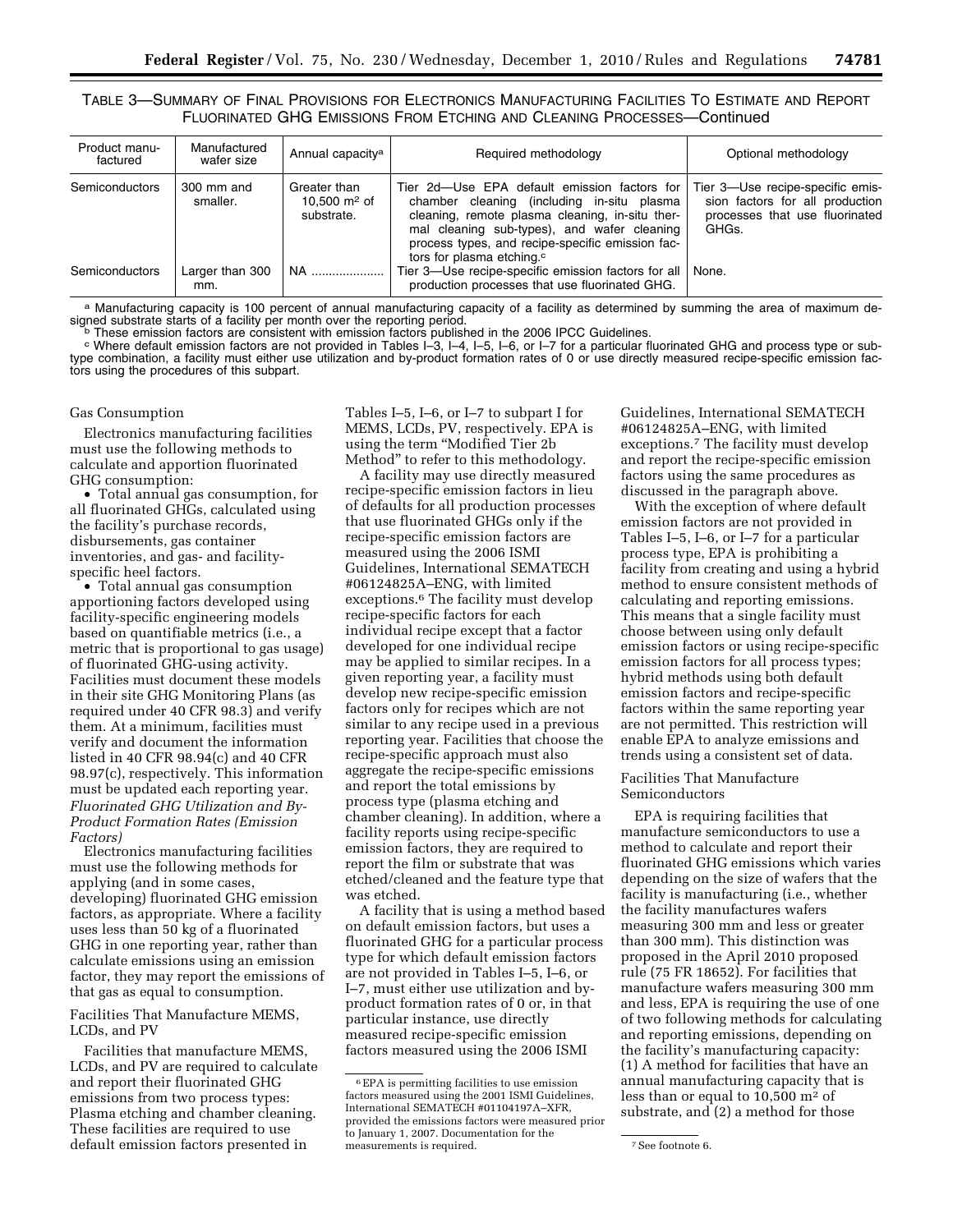that have an annual manufacturing capacity greater than 10,500 m2 of substrate. A facility's manufacturing capacity (as calculated using Equation I–5 of subpart I) is 100 percent of the maximum designed substrate starts, expressed as surface area, for the reporting year. This distinction in manufacturing capacity was part of EPA's initial April 2009 proposed rule (74 FR 16448).

Semiconductor Manufacturing Facilities That Fabricate Devices on Wafers Measuring 300 mm or Less in Diameter and That Have an Annual Manufacturing Capacity of Less Than or Equal to 10,500 m2 of Substrate

Semiconductor manufacturing facilities that fabricate devices on wafers measuring 300 mm or less in diameter and that have an annual manufacturing capacity of less than or equal to 10,500 m2 of substrate 8 must calculate and report their fluorinated GHG emissions using the following five process types and sub-types, and the corresponding default emission factors presented in Tables I–3 and I–4 to subpart I:

- Plasma etching process type.
- Chamber cleaning process type which includes the following three process sub-types:
- —In-situ plasma chamber cleaning process sub-type.
- —Remote plasma chamber cleaning process sub-type.
- —In-situ thermal chamber cleaning process sub-type.
- Wafer cleaning process type. Default emission factors are differentiated by 150/200 mm and 300 mm wafer technologies. The default emission factors were developed using the data provided in Table 5 of the report Draft Emission Factors for Refined Semiconductor Manufacturing Process Categories (EPA–HQ–OAR– 2009–0927–0073). EPA is using the term ''Tier 2c Method'' to refer to this methodology.

A facility may use directly measured recipe-specific emission factors for each individual recipe or recipe that is not a similar recipe in lieu of defaults only if the recipe-specific emission factors are measured using the 2006 ISMI Guidelines, International SEMATECH #06124825A–ENG, with limited exceptions.9 The facility must develop recipe-specific factors for each individual recipe except that factors

developed for one individual recipe may be applied to similar recipes. In a given reporting year, a facility must develop recipe-specific emission factors only for new recipes which are not similar to any recipe used in a previous reporting year. Facilities that choose the recipe-specific approach must also aggregate the recipe-specific emissions and report the total emissions by process type (plasma etching, chamber cleaning, and wafer cleaning). In addition, where a facility reports using recipe-specific emission factors, they are required to report the film or substrate that was etched/cleaned and the feature type that was etched.

A facility that is using a method based on default emission factors, but uses a fluorinated GHG for a particular process type or sub-type for which default emission factors are not provided in Tables I–3 and I–4, must either use utilization and by-product formation rates of 0 or, in that particular instance, use directly measured recipe-specific emission factors measured using the 2006 ISMI Guidelines, International SEMATECH #06124825A–ENG, with limited exceptions.10 The facility must develop and report the recipe-specific emission factors using the same procedures as discussed in the paragraph above.

With the exception of where default emission factors are not provided in the Tables I–3 and I–4 for a particular process type or sub-type, a facility must use either default emission factors only, or recipe-specific emission factors only for all process types and sub-types; creating and using a hybrid method is not permitted for the reasons discussed earlier in this section.

Semiconductor Manufacturing Facilities That Fabricate Devices on Wafers Measuring 300 mm or Less in Diameter and That Have an Annual Manufacturing Capacity of Greater Than 10,500 m2 of Substrate

Semiconductor manufacturing facilities that fabricate devices on wafers measuring 300 mm or less in diameter and that have an annual manufacturing capacity greater than 10,500 m2 of substrate (the "largest" semiconductor manufacturing facilities) 11 must calculate and report their emissions using a combination of default emission factors and directly measured recipespecific emission factors.

For the following four process types and sub-types, facilities must calculate emissions using only the default emission factors in Tables I–3 and I–4 of subpart I:

- Chamber cleaning process type: —In-situ plasma chamber cleaning process sub-type.
- —Remote plasma chamber cleaning process sub-type.
- —In-situ thermal chamber cleaning process sub-type.
- Wafer cleaning process type. Default emission factors are

differentiated by 150/200 mm and 300 mm wafer technologies. These emission factors, which are the same emission factors as specified for the Tier 2c method, were developed using the data provided in Table 5 of the report Draft Emission Factors for Refined Semiconductor Manufacturing Process Categories (EPA–HQ–OAR–2009–0927– 0073). EPA is using the term ''Tier 2d Method'' to refer to this methodology.

For the plasma etching process type, facilities must calculate emissions using only directly measured recipe-specific emission factors. The facility must develop recipe-specific factors for each individual recipe except that factors developed for one individual recipe may be applied to similar recipes. In a given reporting year, a facility must develop new recipe-specific emission factors only for recipes which are not similar to any recipe used in a previous reporting year. Plasma etching recipespecific emission factors must be measured using the 2006 ISMI Guidelines, International SEMATECH #06124825A–ENG, with limited exemptions.12 Facilities must also aggregate the recipe-specific emissions and report the total emissions by plasma etching process type. In addition, the facility is required to report the film or substrate that was etched/cleaned and the feature type that was etched for recipes used.

A facility also has the option of using directly measured recipe-specific emission factors in lieu of default emission factors for the chamber and wafer cleaning process types, but only if the recipe-specific factors are measured using the 2006 ISMI Guidelines, International SEMATECH #06124825A– ENG, with limited exceptions.13 The facility must develop recipe-specific factors for each individual recipe except that factors developed for one individual recipe may be applied to similar recipes. In a given reporting year, a facility must develop new recipe-

<sup>8</sup>As calculated in Equation I–5 of subpart I, manufacturing capacity is 100 percent of annual manufacturing capacity of a facility as determined by summing the area of maximum designed substrate starts of a facility per month over the reporting period.

<sup>9</sup>See footnote 6.

<sup>10</sup>See footnote 6.

<sup>11</sup>EPA estimates that the largest semiconductor facilities comprise 29 facilities out of 175 total semiconductor facilities. See the Electronics Manufacturing TSD available in the docket (EPA– HQ–OAR–2009–0927) for EPA's analysis.

<sup>12</sup>See footnote 6.

<sup>13</sup>See footnote 6.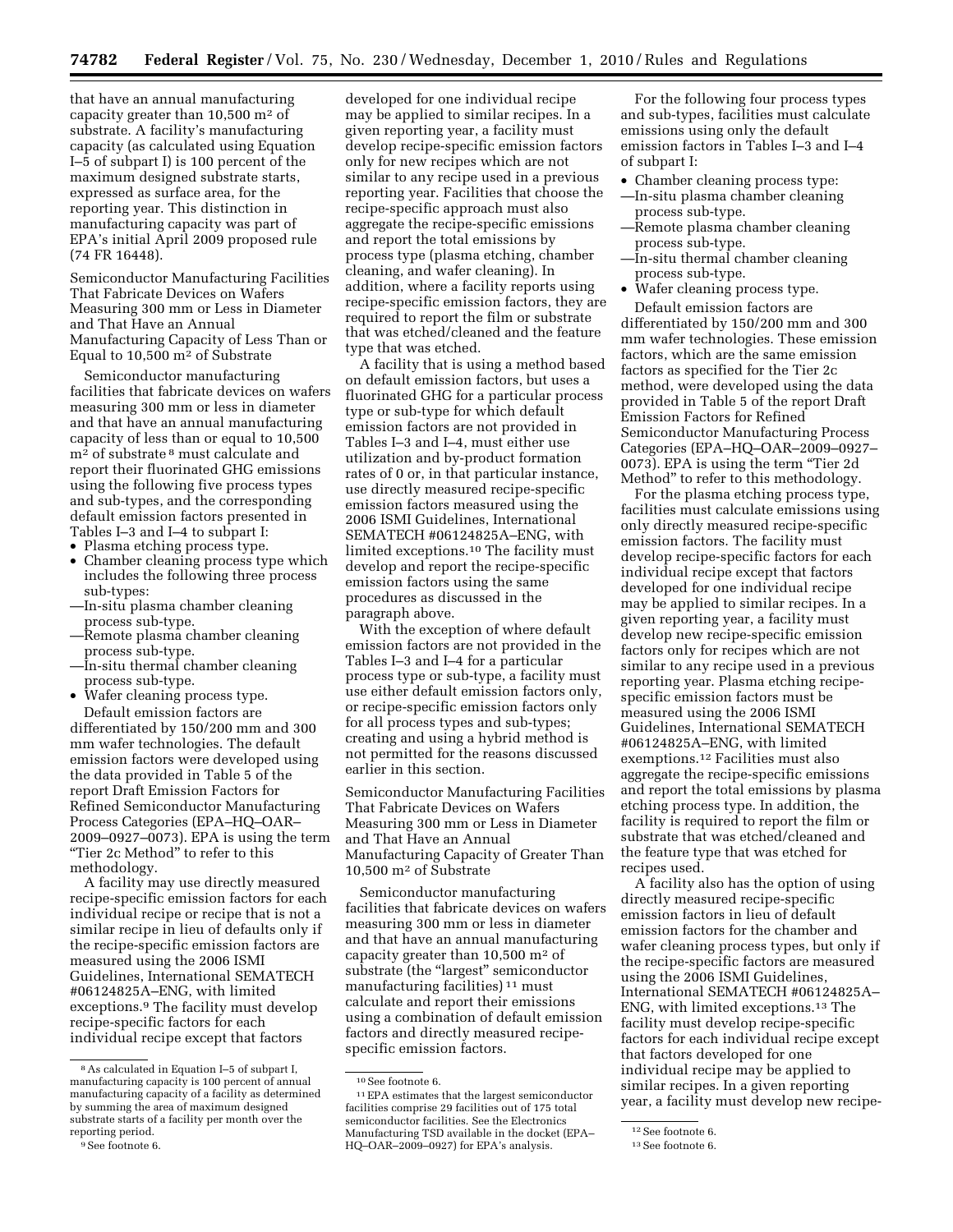specific emission factors only for recipes which are not similar to any recipe used in a previous reporting year. Facilities that choose the recipe-specific approach for the chamber and wafer cleaning process types must also aggregate the recipe-specific emissions and report the total emissions by those process types. In addition, where a facility reports using recipe-specific emission factors, they are required to report the film or substrate that was etched/cleaned and the feature type that was etched.

A facility that is using a method based on default emission factors, but uses a fluorinated GHG for a particular process type or sub-type for which default emission factors are not provided in Tables I–3 and I–4, must either use utilization and by-product formation rates of 0 or, in that particular instance, use directly measured recipe-specific emission factors measured using the 2006 ISMI Guidelines, International SEMATECH #06124825A–ENG, with limited exceptions.14 The facility must develop and report the recipe-specific emission factors using the same procedures as discussed in the paragraph above.

With the exception of where default emission factors are not provided in the Tables I–3 and I–4 for a particular process type or sub-type, a hybrid method using both default emission factors and recipe-specific factors for the chamber cleaning and wafer cleaning process types within the same reporting year is not permitted for reasons discussed earlier in this section.

Semiconductor Facilities That Fabricate Devices on Wafers Measuring Greater Than 300 mm in Diameter

Semiconductor manufacturing facilities that fabricate devices on wafers measuring greater than 300 mm in diameter, regardless of capacity, must calculate and report all of their emissions from processes that use fluorinated GHGs (including plasma etching, chamber cleaning, and wafer cleaning process types) using directly measured recipe-specific emission factors (i.e., an approach consistent with the 2006 IPCC Tier 3 methodology). EPA is using the term ''Tier 3 Method'' to refer to this methodology. In a given reporting year, a facility must develop new recipe-specific emission factors only for recipes which are not similar to any recipe used in a previous reporting year. Emission factors must be measured using the 2006 ISMI Guidelines, International SEMATECH #06124825A–

ENG, with limited exceptions.15 Facilities must also aggregate the recipespecific emissions and report the total emissions by process type (plasma etching, chamber cleaning, and wafer cleaning). In addition, each facility is required to report the film or substrate that was etched/cleaned and the feature type that was etched for recipes used.

*N*2*O Emissions:* Electronics manufacturing facilities must calculate emissions of  $N_2O$  using:

• Requirements for calculating and apportioning gas consumption as outlined above for "Fluorinated GHG Emissions.''

• Production process emission factors for chemical vapor deposition and other electronics manufacturing processes using either defaults provided in Table I–8 to subpart I or facility-specific  $N_2O$ emission factors based on facility measurements of  $N_2O$ . Emission factors must be measured using the 2006 ISMI Guidelines, International SEMATECH #06124825A–ENG, with limited exceptions.16 Where a facility uses less than 50 kg of  $N_2O$  in one reporting year, rather than calculate emissions using an emission factor, they may report the emissions as equal to consumption.

*Heat Transfer Fluid Emissions:*  Electronics manufacturing facilities must calculate and report emissions from heat transfer fluids using a mass balance approach.

*Reporting Controlled Emissions from Abatement Systems:* Electronics manufacturing facilities that wish to calculate and report controlled fluorinated GH $\overline{G}$  and N<sub>2</sub>O emissions from the use of abatement systems must certify that their abatement systems are installed, operated, and maintained in accordance with the manufacturers' specifications, as well as account for uptime of abatement systems.17 Facilities must calculate controlled emissions from abatement systems using either:

• Destruction or removal efficiencies based on a default value of 60 percent. This approach requires certification that the abatement system is specifically designed for fluorinated GHG and  $N_2O$ abatement. A facility must support its certification that the abatement system is specifically designed for fluorinated GHG and  $N_2O$  abatement by documenting the suppliers specifications; or

• Directly measured destruction or removal efficiencies measured in

accordance with EPA's Protocol for Measuring Destruction or Removal Efficiency of Fluorinated Greenhouse Gas Abatement Equipment in Electronics Manufacturing (EPA's DRE Protocol), Version 1, EPA 430–R–10– 003. These destruction or removal efficiencies must be measured at a frequency specified by EPA's random sampling abatement system testing program (RSASTP).

*Best Available Monitoring Methods.*  EPA is allowing electronics manufacturing facilities to use Best Available Monitoring Methods (BAMM) through June 30, 2011 for this source category without submitting a request. The owner or operator must use the calculation methodologies and equations in the Calculating GHG Emissions section of subpart I (40 CFR 98.93), but may use BAMM for any parameter for which it is not reasonably feasible to acquire, install, or operate a required piece of monitoring equipment in a facility, or to procure measurement services from necessary providers. EPA is allowing facilities to use BAMM for 6 months based on EPA's experience implementing the Final MRR issued in October 2009 and because it has determined that some electronics manufacturing facilities may need additional time to comply with the requirements in the final rule.

Facilities wishing to extend the use of BAMM beyond the initial 6-month period, but no later than December 31, 2011, must submit a petition to EPA by February 28, 2011. Requests for BAMM extensions must include detailed explanations and supporting documentation to describe why it is not reasonably feasible for the facility to comply with the required provisions. In general, extension requests must include detailed descriptions and evidence that it is not reasonably feasible to acquire, install, or operate a required piece of monitoring equipment in a facility, or to procure necessary measurement services from providers by July 1, 2011.

Where a facility is required to estimate emissions using recipe-specific utilization and by-product formation rates for the plasma etching process type (i.e., the Tier 2d method) and they are unable to develop those factors, EPA is requiring the facility to provide reasons why it is not reasonably feasible to obtain, install, or operate the needed equipment, or to procure necessary measurement services, before December 31, 2011 (in lieu of July 1, 2011) because recipe-specific emission factors may be measured at any time during the reporting year. These facilities must

<sup>14</sup>See footnote 6.

<sup>15</sup>See footnote 6.

<sup>16</sup>See footnote 6.

<sup>17</sup> In the final rule, EPA is defining controlled emissions as the quantity of emissions that are released to the atmosphere after application of an emission control device (e.g., abatement system).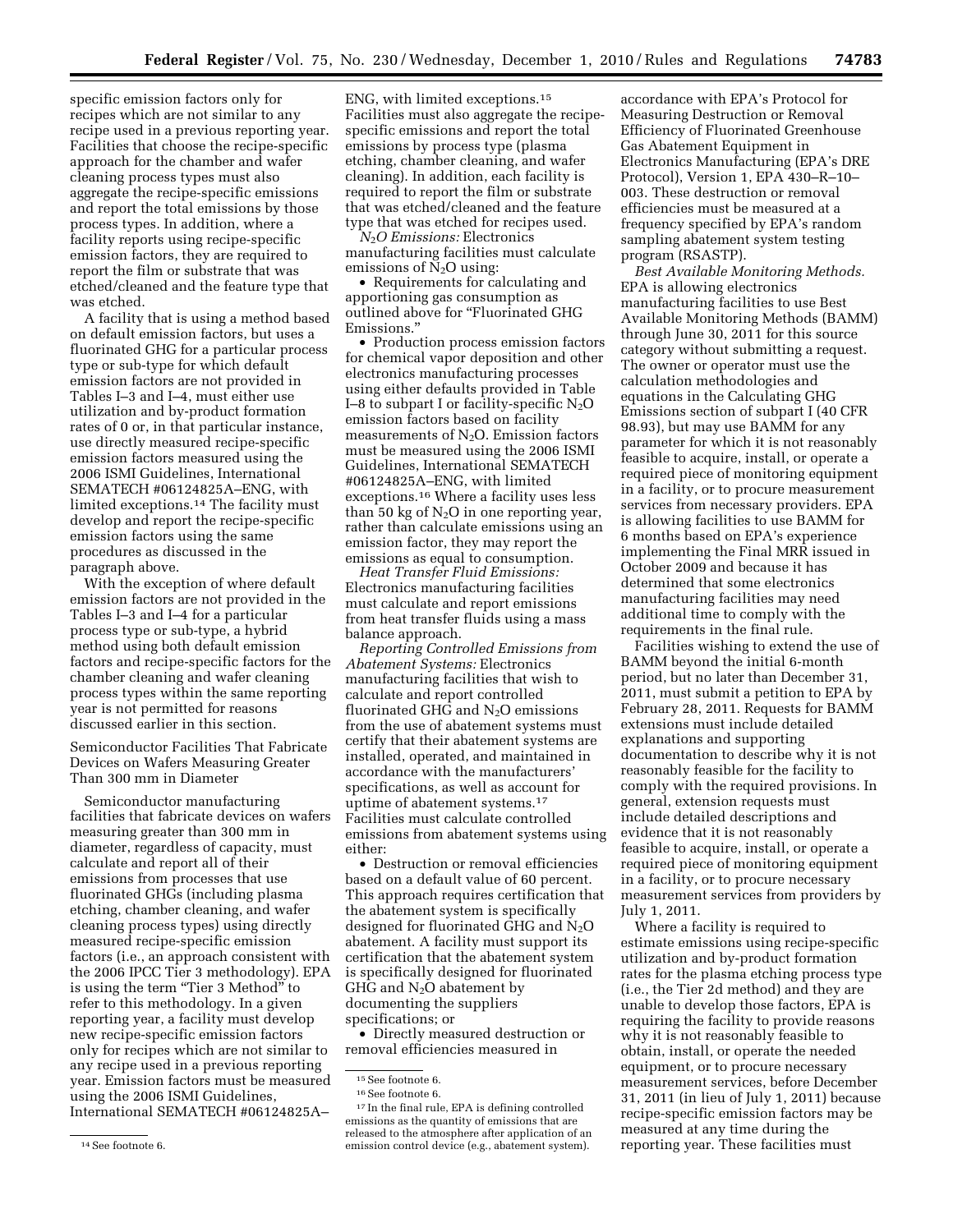submit a petition to EPA by June 30, 2011.

BAMM extension requests must also document the facility's efforts to comply with the requirements and explain the best available monitoring method that the facility will use, should EPA approve the request.

EPA is requiring that if a facility is allowed to use BAMM in 2011 the facility must recalculate and resubmit 2011 emissions with their report for the 2012 reporting year (to be submitted in 2013). For example, such a facility having been granted BAMM may use a default etch emission factor to calculate and report its 2011 emissions. This facility must then recalculate and report its 2011 emissions with its 2012 report. Where a facility is allowed to use BAMM for apportioning gas consumption it is not required to verify its 2011 engineering model with its recalculated report.

EPA does not anticipate approving the use of BAMM beyond December 31, 2011; however, EPA reserves the right to approve any such requests submitted by June 30, 2011 for unique and extreme circumstances which include safety, technical infeasibility, or inconsistency with other local, State or Federal regulations. Facilities requesting BAMM past December 31, 2011 would have to submit similar documentation to support the request as was required for BAMM requests in 2011. In addition, these facilities would be required to describe the unique and extreme circumstances which necessitate the extended use of BAMM. Facilities allowed to use BAMM through 2012 would be required to recalculate and resubmit their 2012 emissions. The recalculated emissions must be reported with the 2013 report (submitted in 2014). Where a facility is allowed to use BAMM for apportioning gas consumption it is not required to verify its 2012 engineering model with its recalculated report.

*Data Reporting.* In addition to the information required to be reported by the General Provisions (40 CFR 98.3(c)), reporters must annually submit additional data used to calculate GHG emissions and consumption. A list of the specific data to be reported for this source category is contained in 40 CFR 98.96.

*Recordkeeping.* In addition to the records required by the General Provisions (40 CFR 98.3(g)), reporters must keep records of additional data used to calculate GHG emissions and consumption. A list of specific records that must be retained for this source category is included in 40 CFR 98.97.

# 2. Summary of Major Changes Since Proposal

The major changes in this rule since the April 2010 proposal are identified in the following list. The rationales for these, and the identification of and rationale for other significant changes to the proposed rule can be found below or in ''Mandatory Greenhouse Gas Reporting Rule: EPA's Response to Public Comments, Subpart I: Electronics Manufacturing'' (available in the docket, EPA–HQ–OAR–2009–0927). Relevant comments on EPA's initial April 2009 proposal for electronics manufacturing are included below or in the Response to Comment Document. In addition to the changes identified below, EPA reorganized sections of the proposed regulatory text and made editorial changes to improve clarity and readability.

*Definition of the source category:*  • EPA has clarified that semiconductors include, among others, light-emitting diodes (LEDs). As explained in more detail in ''Mandatory Greenhouse Gas Reporting Rule: EPA's Response to Public Comments, Subpart I: Electronics Manufacturing,'' (available in the docket, EPA–HQ–OAR–2009– 0927), LEDs are a semiconductor light source. When a LED is switched on, electrons are able to recombine with holes within the device, releasing energy in the form of light whose color is governed by the nature of the semiconductor. Many LEDs are manufactured on a wafer (usually different than silicon) using methods that are similar to the manufacture of integrated circuits.

*Reporting threshold:* 

• EPA has clarified what manufacturing capacity of a facility means by providing a new equation (Equation I–5 of this rule) in the final rule that specifies manufacturing capacity is 100 percent of annual manufacturing capacity of a facility as determined by summing the area of maximum designed substrate starts of a facility per month over the reporting period. EPA has also provided a definition of maximum designed substrate starts.

*Calculating GHG emissions:* 

• EPA has revised the requirements for semiconductor manufacturing facilities that fabricate devices on wafers measuring 300 mm or less in diameter to calculate and report fluorinated GHG emissions from etching and cleaning process types. In the final rule, EPA is requiring these facilities to use one of two different methodologies, depending on the manufacturing capacity of the facility.

• EPA has modified the requirement for semiconductor manufacturing facilities that fabricate devices on wafers measuring 300 mm or less in diameter to require those facilities that have an annual manufacturing capacity of less than or equal to  $10,500$  m<sup>2</sup> of substrate to calculate and report fluorinated GHG emissions based on five process types and sub-types, as opposed to nine emitting process sub-types as proposed in the April 2010 rule. These facilities must calculate and report fluorinated GHG emissions from the etching process type, the chamber cleaning process type and its associated sub-types (in-situ plasma, remote plasma, in-situ thermal), and the wafer cleaning process type. The five process types and sub-types are differentiated by two wafer technologies (150/200 mm and 300 mm wafer size). EPA is using the term "Tier 2c" to refer to this methodology. EPA is combining default emission factors for 150 mm and 200 mm wafer technologies because EPA did not have sufficient measured emissions data to establish different factors for these two technologies. For each of these process types and associated sub-types, EPA provides default emission factors accounting for (1) The mass fraction of the input gas that is utilized during manufacturing (i.e., not emitted from the process type or sub-type), and (2) the mass of each reportable fluorinated GHG by-product formed as a fraction of the mass of the fluorinated GHG input gas with the largest mass flow used.

• EPA has added provisions to require the largest semiconductor facilities (defined as facilities with annual capacities of greater than 10,500 m2 of substrate) to calculate and report their emissions from the plasma etching process type using directly measured recipe-specific emission factors, while using EPA's default emission factors for chamber cleaning sub-types, and for the wafer cleaning process type. EPA is using the term "Tier 2d" to refer to this hybrid methodology. All emission factors (utilization and by-product formation rates) for the etch processes are required to be measured using the 2006 ISMI Guidelines, with limited exceptions.18

The requirement for semiconductor manufacturing facilities to calculate their emissions using process-specific process utilization and by-product formation rates (i.e., recipe-specific emission factors) was originally proposed in EPA's initial April 2009 proposal (74 FR 16448). In that proposed rule, EPA proposed to require the large semiconductor manufacturing

<sup>&</sup>lt;sup>18</sup> See footnote 6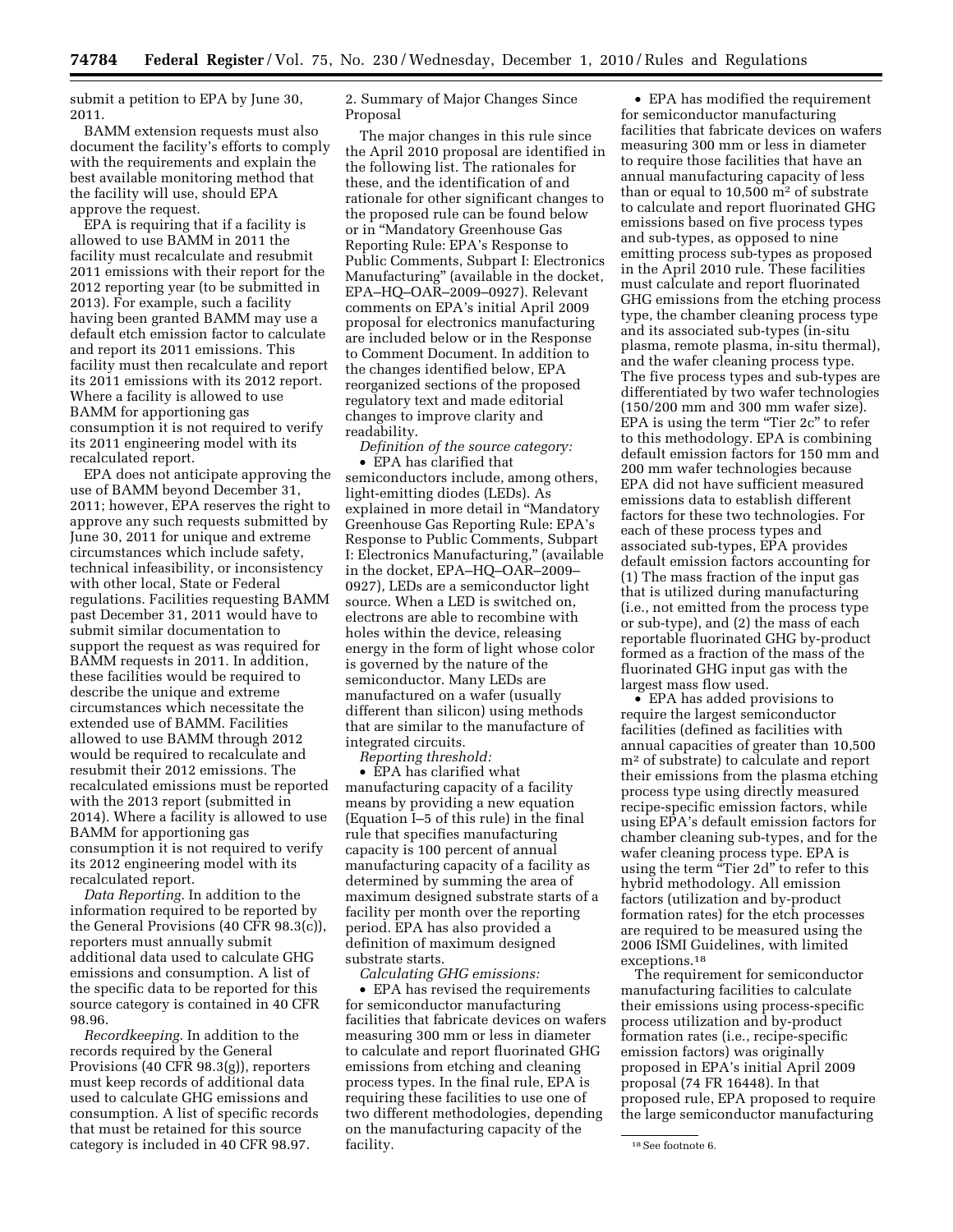facilities to calculate and report emissions from all fluorinated GHG using processes using such an approach. Further, in EPA's April 2010 proposal (75 FR 18652), EPA proposed, as an alternative to the Refined Method, to require all semiconductor manufacturing facilities to estimate and report using recipe-specific emission factors.19

• EPA clarified the requirement for recipe-specific measurements to facilitate the implementation of the Tier 2d and Tier 3 methods. EPA provided definitions of ''individual recipe'' and "similar" with respect to recipes. For recipe-specific emission factors, rather than requiring each and every individual recipe to be measured, EPA is permitting a facility to apply one measured recipe-specific emission factor to a group of ''similar recipes.'' In a given reporting year, a facility must develop new recipe-specific emission factors only for recipes which are not similar to any recipe used in a previous reporting year. In addition, where a facility reports using recipe-specific emission factors, EPA is requiring that they report the film or substrate that was etched/cleaned and the feature type that was etched.

*Monitoring and QA/QC requirements:*  • EPA has modified the procedures by which facilities must develop gas consumption apportioning factors. In the final rule, facilities must apportion gas consumption using facility-specific engineering models based on quantifiable metrics of activity. Facilities must verify these models as specified by EPA in 40 CFR 98.96(c) and document them in their site GHG Monitoring Plans (as required under 40 CFR 98.3). EPA will permit the use of facility-specific gas apportionment models based on quantifiable metrics, such as wafer pass or wafer starts, provided the facility documents and verifies the model. As part of these new requirements, EPA has added definitions for actual gas consumption, modeled gas consumption, repeatable, and wafer starts. Further, EPA has clarified that all electronics manufacturing facilities must apportion consumption of fluorinated GHGs and N2O used at a facility using the apportioning methods outlined in the final rule.

• EPA has revised the requirement to recalculate gas- and facility-specific heel factors. EPA is requiring facilities to recalculate gas- and facility-specific heel factors if the trigger point for change out used to establish a gas- and facilityspecific heel factor differs by more than 5 percent, expressed as a percent of the previously used trigger point for change out. To clarify requirements to develop gas- and facility-specific heel factors, EPA has added a definition for trigger point for change out.

EPA made this revision in response to comments received on its proposal. EPA agrees with commenters that asserted the proposed requirement to recalculate the heel factor when the percentage change from the original trigger point exceeded 1 percent was too burdensome. Please refer to ''Mandatory Greenhouse Gas Reporting Rule: EPA's Response to Public Comments, Subpart I: Electronics Manufacturing'' (available in the docket, EPA–HQ–OAR–2009– 0927) for additional information on EPA's rationale.

• EPA has added equations specifying how to calculate uptime and how to account for uptime in DREs for abatement systems where a facility is calculating and reporting controlled emissions. EPA has also modified how uptime is calculated by defining an ''operational mode'' for abatement systems and removing the reference to SEMI Standard E–10–0304E, Specification for Definition and Measurement of Equipment Reliability, Availability, and Maintainability.

• EPA has modified the Best Available Monitoring Methods (BAMM) provisions for subpart I to allow electronics manufacturing facilities to use BAMM through June 30, 2011 without submitting a request to EPA. Facilities wishing to extend the use of BAMM beyond the initial 6-month period, but no later than December 31, 2011, must submit a petition to EPA by February 28, 2011 (or June 30, 2011 where a facility is requesting the use of BAMM for recipe-specific emission factors for the plasma etching process type). EPA anticipates facilities will need to use best available monitoring methods only under limited circumstances. See Section II.D.1 of this preamble for additional information about the BAMM provisions.

Based on comments received on EPA's proposed rules (i.e., EPA's April 2009 and April 2010 proposed rules for electronics manufacturing) regarding the complexities perceived in implementing the methods contained in the final rule, EPA has concluded that some electronics manufacturing facilities may need additional time to fully meet the requirements finalized in this rule. However, EPA expects all electronics

manufacturing facilities will be prepared to fully comply with this rule's requirements no later than year-end 2011. Therefore, extension of BAMM provisions beyond 2011 would only be granted in unique and extreme circumstances which include safety, technical infeasibility, or inconsistency with other local, State or Federal regulations. For a more detailed discussion on EPA's rationale, see ''Mandatory Greenhouse Gas Reporting Rule: EPA's Response to Public Comments, Subpart I: Electronics Manufacturing'' (available in the docket, EPA–HQ–OAR–2009–0927).

3. Summary of Comments and Responses

This section contains a brief summary of major comments and responses. A large number of comments were received on this subpart covering numerous topics. Responses to additional significant comments received can be found in ''Mandatory Greenhouse Gas Reporting Rule: EPA's Response to Public Comments, Subpart I: Electronics Manufacturing'' (available in the docket, EPA–HQ–OAR–2009– 0927).

*Comment:* EPA received a broad range of comments stating that the initial and revised methodologies for calculating GHG emissions in subpart I were overly burdensome and costly. For example, with respect to EPA's revised proposal (75 FR 18652, April 2010), commenters asserted that the requirements for apportioning of gas usage without the use of ''engineering judgment'' would require the development of complex software systems and monitoring of activity data at a level of detail that would be costly and time-intensive. In another example, in regards to EPA's initial proposal (74 FR 16448, April 2009), commenters argued that the direct measurement requirement would result in high costs associated with the development of process-specific gas utilization and by-product formation factors for the largest semiconductor manufacturing facilities.

*Response:* EPA considered all of these comments, and evaluated alternative methods for calculating GHG emissions for electronics manufacturing, controlled and uncontrolled. EPA considered alternative methods that would result in reduced burden on industry while maintaining or improving the quality and breadth of reported data. EPA also considered the gaps in the available emission factor knowledge base and has implemented a method to gain additional data to improve EPA's efforts to characterize the sector's GHG emissions.

<sup>19</sup>EPA's ''Refined Method'' as proposed in April 2010 (75 FR 18652) is based on nine process subtypes under the etching, chamber cleaning, and wafer cleaning process types (four etching process sub-types, three chamber cleaning process subtypes, and two wafer cleaning process sub-types) and EPA-published default emission factors.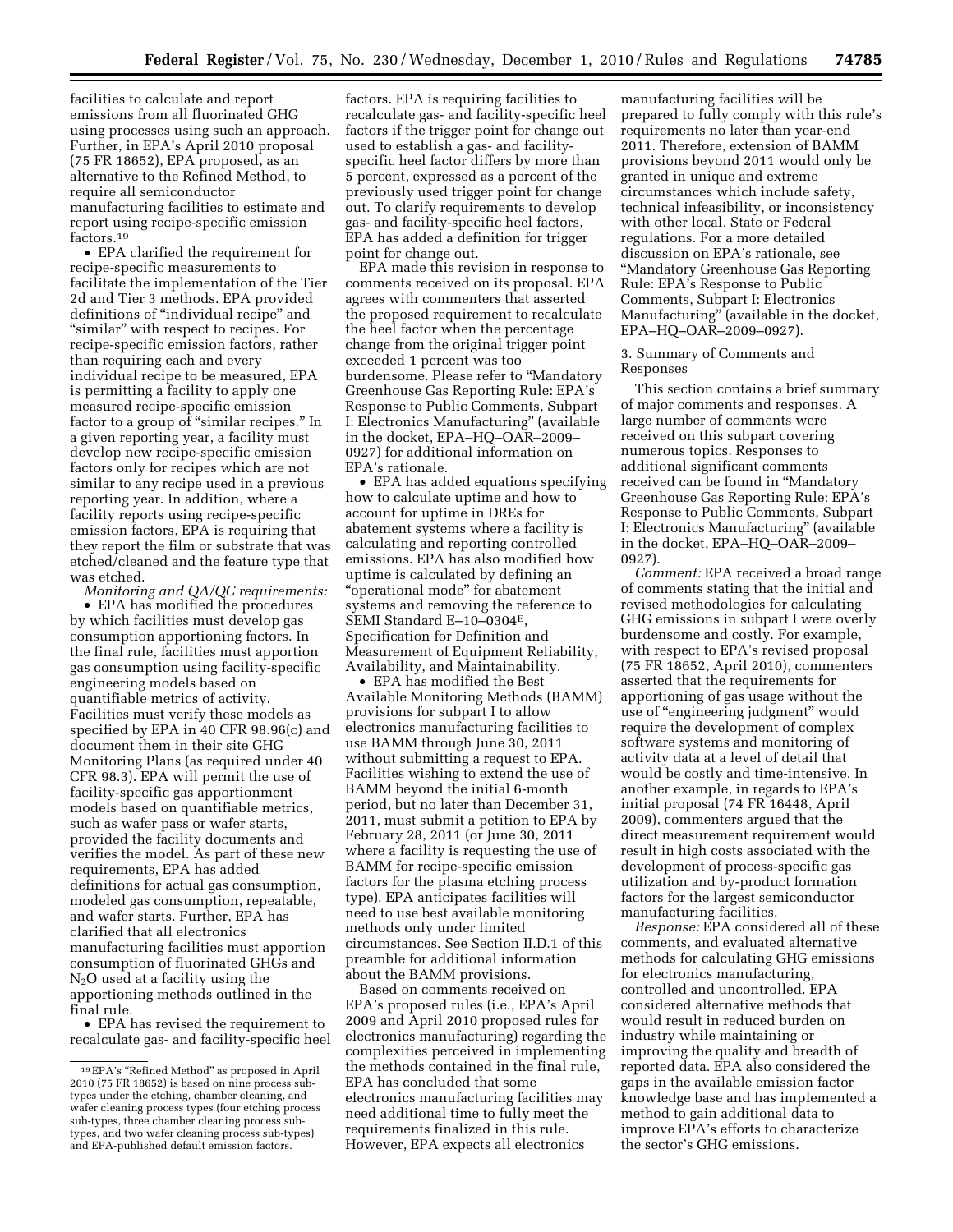EPA has made every effort to reduce burden to the industry while maintaining requirements that it has determined are necessary to obtain facility-specific emission estimates. For example, based on comments received, EPA has revised the gas apportioning method to allow for the use of quantifiable metrics other than wafer passes. In the final rule, facilities will be allowed to develop apportioning factors based on other quantifiable metrics provided the method is described in writing, is repeatable, and is verified through comparison with actual gas consumption. This approach provides facilities flexibility in the choice of apportioning methods and assures a high degree of data quality. Additional details on the gas apportioning method are described in this Section II.D.3 (Summary of Comments and Responses) of the preamble.

As another means to reduce burden to the industry, EPA is only requiring the largest semiconductor manufacturing facilities to calculate and report emissions using directly measured recipe-specific emission factors, ensuring that burden is commensurate with potential to emit. The largest semiconductor manufacturing facilities account for nearly two-thirds of uncontrolled emissions while accounting for less than 20 percent of all facilities expected to report under subpart I. In addition, the largest semiconductor manufacturing facilities are only required to directly measure etch process emissions. Etch processes are the least understood of the electronics manufacturing processes in terms of GHG emissions, and EPA lacks sufficient data to establish default emission factors for multiple etch processes. Lastly, in the final rule, EPA is also allowing the use of ''similar recipe'' emission factors to reduce the number and burden of direct measurements required.

Additional details on steps taken to reduce the burden are described in this section II.D.3 (Summary of Comments and Responses) and in ''Mandatory Greenhouse Gas Reporting Rule: EPA's Response to Public Comments, Subpart I: Electronics Manufacturing'' (available in the docket, EPA–HQ–OAR–2009– 0927).

In general, while commenters asserted that EPA's proposed requirements were too burdensome and costly, comments lacked sufficient quantitative detail or substantiation. However, in response to concerns that EPA did not fully account for compliance costs in its economic analysis, EPA did update its costs estimates to reflect the costs associated with the requirements finalized in the

rule. EPA has concluded that its final cost estimates appropriately account for the compliance burden under this rule. For details on how EPA developed its final costs for this rule, please see Sections 4 & 5 of the Economic Impact Analysis (EIA) (available in the docket, EPA–HQ–OAR–2009–0927).

# Method for Calculating GHG Emissions

*Comment:* While some commenters supported EPA's intent for the Refined Method to gather representative and accurate facility level emissions estimates, they argued that the Refined Method itself was not supported for several reasons.20 Commenters asserted that the Refined Method stemmed from a technically flawed uncertainty analysis and apparent misunderstandings of current process realities. Commenters also stated that extending the 2006 IPCC Tier 2b etch category (''process type'') from one to four refined categories (''sub-types'') was not justified given the limited data available for developing emissions factors. Several commenters suggested that etch emission factors could be developed through another process (i.e., not part of the rule) such as through the existing Memorandum of Understanding between EPA and the semiconductor industry.21 As an alternative to EPA's Refined Method, many commenters suggested an ''Alternative Refined Method,'' that they argued would achieve greater accuracy than the 2006 IPCC Tier 2b method and would avoid uncertainty issues created by EPA's Refined Method.

The ''Alternative Refined Method,'' as described in comments, would be comprised of five process types and subtypes, which include: The three chamber clean sub-types (remote plasma clean, in-situ plasma clean, and in-situ thermal clean), the wafer cleaning process type, and one process type for all etch processes. Commenters suggested that this method would be superior to EPA's proposed Refined Method in terms of accuracy and cost.

One commenter stated that the use of EPA's Refined Method to estimate emissions would result in less accurate emission data as compared to the 2006 IPCC Tier 3 Method. This commenter encouraged EPA to require the use of the 2006 IPCC Tier 3 method for all

semiconductor facilities given the need for accurate data and the significant emissions from this sector, but argued that at a minimum EPA should rely on Tier 3 estimation for "large facilities," as it did in its initial proposal.

*Response:* In general, EPA agrees with commenters that stated the available data as of the proposal was sufficient to establish default emissions factors for multiple chamber clean process subtypes, but insufficient to support establishing default emission factors for multiple etch process sub-types. EPA did not receive enough additional data during the comment period to address this insufficiency.22 Accordingly, EPA is not establishing default emissions factors for etch sub-types in this final rule. EPA also agrees with the commenter that stated an estimation approach based on the IPCC Tier 3 method would result in the most accurate data. However, EPA is mindful of the burden that would be imposed by requiring all covered facilities to use an approach based on the 2006 IPCC Tier 3 method for all emissions.

In this final rule, EPA is requiring semiconductor facilities to calculate and report fluorinated emissions by adhering to one of three different emission estimation methodologies, depending on the wafer size manufactured and the facility's manufacturing capacity.23 These requirements are presented in section II.D.1 (Summary of the Final Rule) of this preamble and summarized in Table 3 of this preamble. EPA has determined that the requirements in the final rule effectively balance EPA's objectives with an appropriate level of burden to industry.

In response to comments received on EPA's proposed methodology for semiconductor manufacturing facilities, EPA undertook another analysis to evaluate the uncertainty associated with emission estimation methods. Specific information on the analysis can be

23As calculated in Equation I–5 of this rule, manufacturing capacity is 100 percent of annual manufacturing capacity of a facility as determined by summing the area of maximum designed substrate starts of a facility per month over the reporting period.

 $^{\rm 20}$  See footnote 19.

<sup>21</sup>Since 1996, EPA has maintained a partnership with the U.S. semiconductor industry, EPA's PFC Reduction/Climate Partnership for the Semiconductor Industry. As part of the Partnership, semiconductor facilities have committed to reduce fluorinated GHG emissions by at least 10 percent below the industry's 1995 baseline level by yearend 2010.

<sup>22</sup> In its proposed rule (75 FR 18652, April 2010), for each emission factor for the nine proposed process categories, EPA published a range of values. EPA proposed a range of values because it had not received sufficient data to select a specific value within each range. Based on additional information received after publication of the proposed rule, EPA published a Notice of Data Availability where it made available to the public draft default emission factors for semiconductor manufacturing refined process categories (75 FR 26904, May 2010). As of publication of this final rule, EPA has not received additional data (i.e., utilization and by-product formation rates).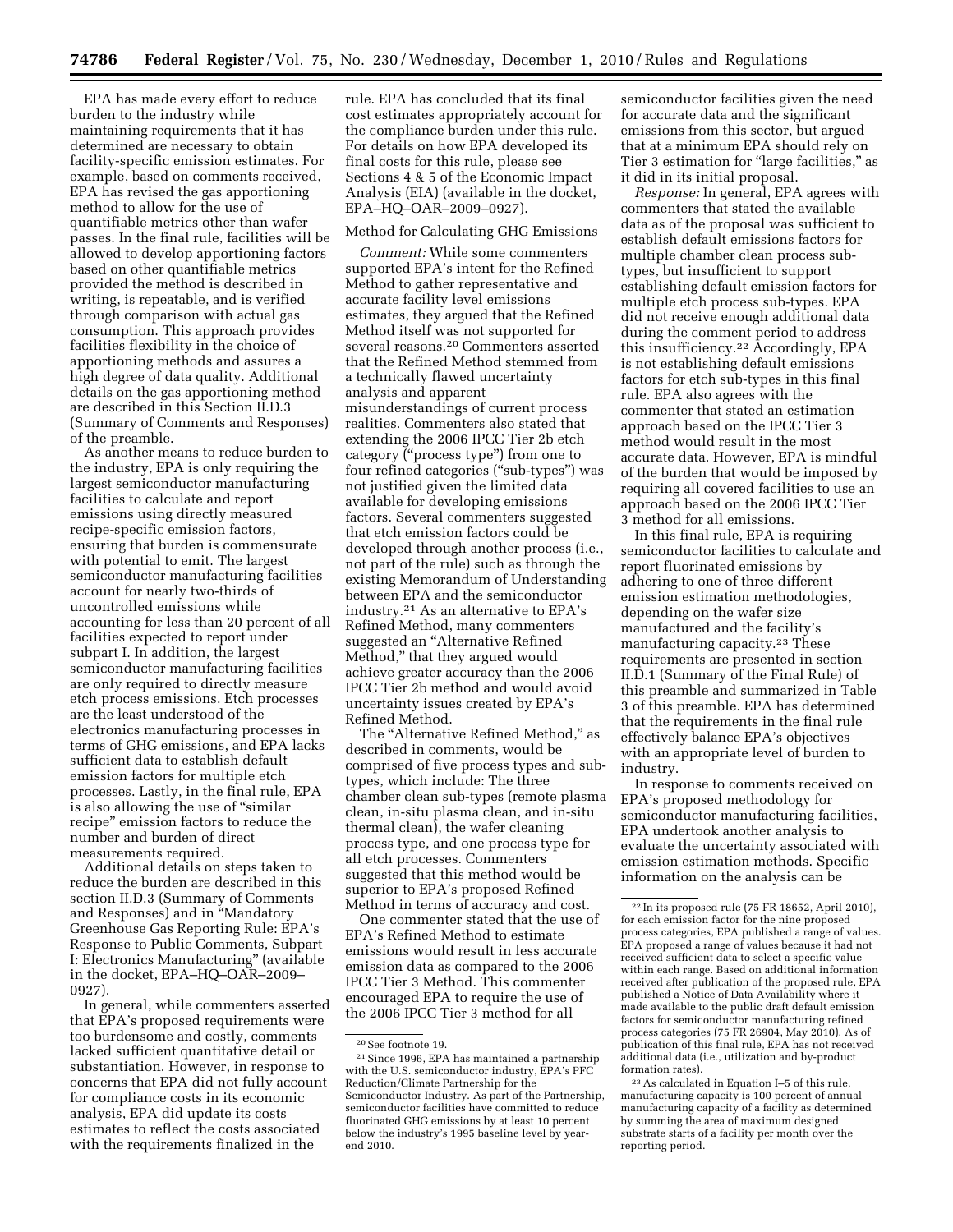found in the Electronics Manufacturing TSD (EPA–HQ–OAR–2009–0927). In summary, results from this exercise showed (a) emissions estimated with a Tier 2b method are understated, (b) more facility-level, emissions-relevant information would permit an uncertainty analysis to be performed with more meaningful and robust results, and (c) moving from the use of a default factor(s) for etch sub-types to the use of recipe-specific measurements appears to increase certainty in emission calculations. These results support the methodology finalized in the final rule.

Given the current lack of available facility-level gas usage and emission information for etching in particular, and EPA's need for increased accuracy in emission estimates relative to the 2006 Tier 2b method, EPA is requiring that the largest semiconductor facilities estimate and report recipe-specific emission factors for all etch processes. EPA views the generation of such data as essential to improving future efforts to characterize this sector's GHG emissions.

While EPA recognizes that more than half of the gas consumed in semiconductor manufacturing is for chamber cleaning, EPA also recognizes that most of the variability in gas consumption, and hence emissions, across many facilities is found for recipes used under the plasma etch process type. Etch recipes utilize many gases (approximately six or more either alone or in combination) with varying GWPs. Process recipes vary between facilities because they are a crucial part of company competitiveness and innovation.

While EPA is finalizing the Tier 2c method for some semiconductor facilities (i.e., not the largest semiconductor manufacturing facilities) and has determined that it is an improvement over the 2006 IPCC Tier 2b method, EPA maintains that estimating emissions based on process sub-types for etch with robust default factors would result in more accurate facility-level emission estimates as compared to estimating emissions using a single broad etch process type. To this end, in future years, EPA may evaluate the recipe-specific emission factors received through this final rule to determine whether a sufficiently robust data set exists to establish default emission factors for plasma etching process sub-types. In the future, EPA may consider requiring the semiconductor facilities that will be using a default emission factor for the etch process type under this final rule to estimate and report emissions using

an approach based on multiple etch and chamber clean process sub-types similar to the Refined Method EPA proposed in April 2010.

EPA is requiring only the largest facilities to report recipe-specific emission factors for etching processes, rather than requiring all semiconductor facilities to report all etch processes regardless of capacity, or requiring the largest facilities to report all process emissions using recipe-specific emission factors, because EPA has concluded that this approach minimizes burden to industry. Further, this requirement ensures that the burden associated with reporting is proportional to the magnitude of a facility's potential emissions.

EPA selected  $10,500$  m<sup>2</sup> of substrate as the threshold for large facilities because facilities above this threshold are expected to account for nearly twothirds of uncontrolled emissions while accounting for less than 20 percent of all facilities expected to report under subpart I. Based on EPA's analysis, the expected number of the "largest" facilities is 29 of the 175 total facilities. EPA originally proposed this distinction (i.e., facilities with an annual manufacturing capacity of greater than 10,500 m2) in its initial proposal for semiconductor manufacturing facilities (75 FR 18652, April 2009). In response to EPA's proposal, some commenters stated that in the semiconductor industry, "large" facilities do not inherently have higher emissions of fluorinated GHGs. These commenters noted that beginning with the second generation of 200 mm facilities, transitions to  $NF_3$  remote cleans and deployment of point of use abatement resulted in significantly lower emissions as compared to older facilities. In response, while EPA acknowledges qualitative reports on second generation 200 mm wafer facilities adopting  $NF<sub>3</sub>$ remote plasma cleans and point of use abatement systems as presented in comments, it is unaware of published studies that quantitatively document the market penetration of either  $NF_3$  remote plasma source (RPS) or point of use fluorinated GHG abatement systems in those facilities.

In the final rule, EPA is also clarifying what meets the requirement for recipespecific measurements to facilitate implementation of the Tier 2d and Tier 3 methods. EPA recognizes a facility may employ potentially hundreds of recipes. Therefore, as a means to reduce burden for facilities that are required or elect to develop recipe-specific measurements, EPA is permitting a facility to apply the same emission factor to a group of "similar recipes." In

this regard, once a facility develops a recipe-specific emission factor for an individual recipe, it may apply that emission factor to recipes that are similar. This provision allows a facility to measure fewer manufacturing processes to develop the emission factors required for Tier 2d and Tier 3, thereby reducing burden in comparison to a more stringent approach which would require measurements for each and every individual recipe used at a facility. As another means to reduce burden EPA is clarifying that in a given reporting year, a facility must develop new recipe-specific emission factors only for recipes which are not similar to any recipe used in a previous reporting year.

EPA is defining an individual recipe as a specific combination of gases, under specific conditions of reactor temperature, pressure, flow, RF power, and duration, used repeatedly to fabricate a specific feature on a specific film or substrate. EPA is defining similar, with respect to recipes, as those recipes that are composed of the same set of chemicals and have the same flow stabilization times and where the documented differences, considered separately, in reactor pressure, individual gas flow rates, and applied RF power are less than or equal to plus or minus 10 percent. For purposes of comparing and documenting recipes that are similar, facilities may use either the best known method provided by an equipment manufacturer or the process of record, for which emission factors for either have been measured (see the Electronics Manufacturing TSD for supporting information).

# Monitoring and QA/QC Requirements

*Comment:* Many commenters voiced concerns regarding the burden associated with EPA's proposed requirement to measure DRE of abatement equipment in accordance with EPA's DRE Protocol, (EPA 430–R– 10–003). Some commenters also argued the required frequency of measurements in the proposed random sampling abatement system testing program (RSASTP) is overly burdensome and unnecessary.

With respect to EPA's requirement to measure DRE in accordance with EPA's Protocol, commenters noted few facilities have characterized the DRE of installed abatement systems using EPA's DRE Protocol because the Protocol was published in 2010. One commenter requested that EPA permit the use of measurements made prior to the publication of EPA's DRE Protocol as long as the facility can demonstrate the measurements were based on test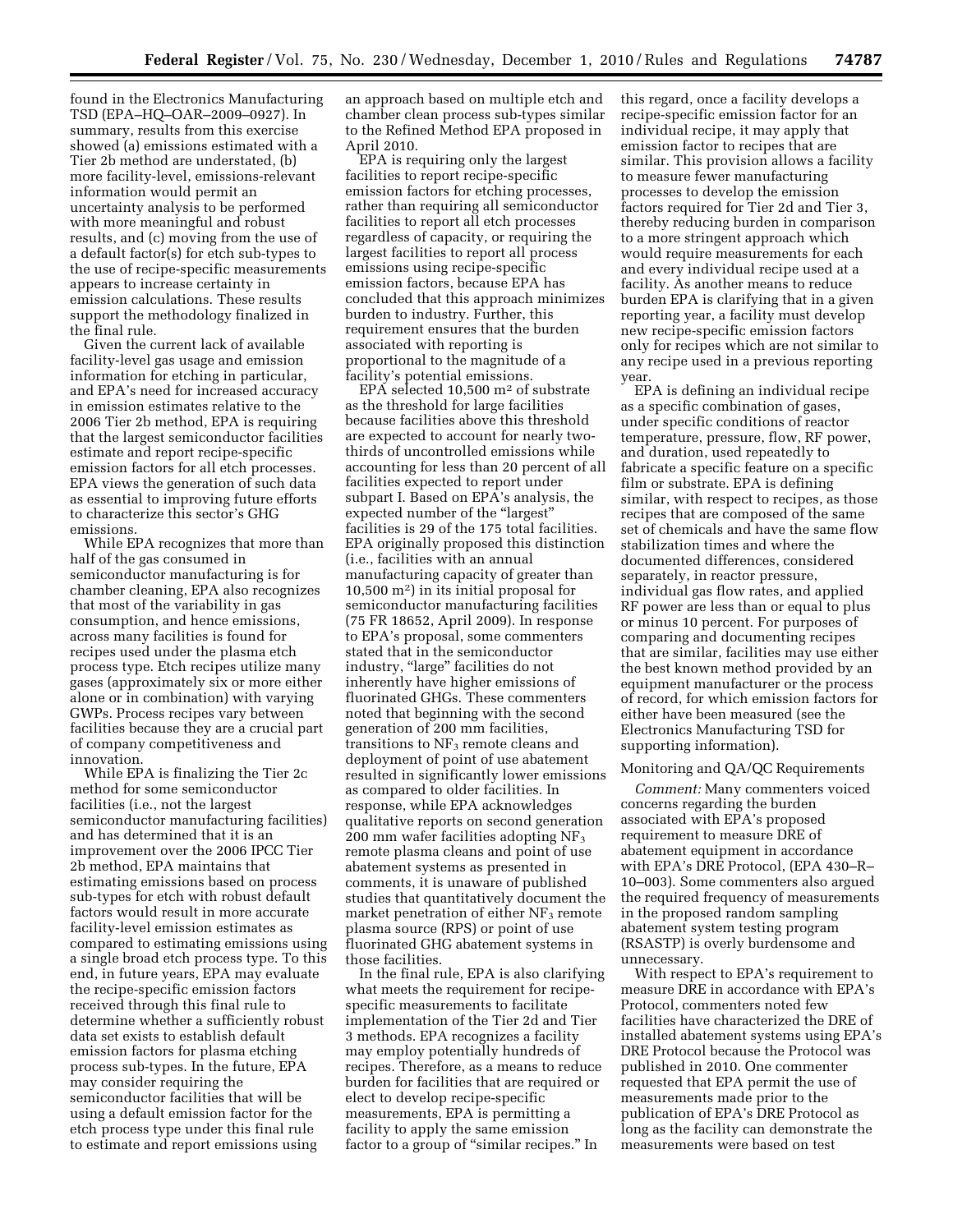methods substantially similar to those outlined in EPA's Protocol. In addition to providing comments on the required use of the DRE Protocol, commenters also requested that EPA allow the use of  $CF<sub>4</sub>$  as a tracer to determine dilution when an abatement system is in ''low fire'' and that EPA permit the use of a Fourier Transform Infrared Spectroscopy (FTIR) without the additional use of Quadrapole Mass Spectroscopy (QMS).

In regards to EPA's proposed RSASTP, many commenters asserted that the burden placed on facilities to comply with the RSASTP is not necessary. One commenter noted that that RSASTAP is an excessive burden as large facilities may have hundreds of abatement systems. Further, commenters argued that new abatement systems should not be required to be tested as long as the facility has installed, operated, and maintained the equipment properly. Some commenters asserted that testing should be required only for new models of abatement systems that are not simply a variant of an existing system used at a facility. Other commenters also suggested alternative testing regimes to the RSASTP that would place most of the DRE measurement burden in the early years of testing.

*Response:* In general, EPA does not agree with commenters and is finalizing the requirements for measurement of abatement DRE using EPA's DRE Protocol and for the testing frequency described in the RSASTP.

EPA is finalizing the requirement that facilities measure abatement system DREs in accordance with EPA's DRE Protocol because it will ensure that measured DREs are accurate through properly accounting for dilution and by meeting EPA's established performance standard (as specified in EPA's DRE Protocol). EPA's DRE Protocol is the only protocol (i.e., standard measurement method, not guideline) that exists to date for measuring DREs of abatement equipment used in electronics manufacturing. EPA's DRE Protocol is reliable because it was based upon and validated by actual experience and data collection in fully operational manufacturing facilities during multiple measurement studies performed by EPA in collaboration with industry.24 EPA's

DRE Protocol has been through two public peer review processes over the course of two years and is based on input from national and international industry experts. For documentation of the comments received during these peer reviews, and EPA's response, please refer to the docket (EPA–HQ– OAR–2009–0927).

It is important to clarify that EPA is not specifically prohibiting the use of previously measured DREs; a facility may use previously measured DREs provided the facility can demonstrate that the measurements were made in accordance with EPA's DRE Protocol. EPA's DRE Protocol permits flexibility in measurement practices provided the measurements achieve a performance standard that, among other things, ensures dilution is properly measured.

EPA does not wholly prohibit the use of  $CF_4$  as a tracer in the DRE Protocol. Specifically, with respect to measuring systems that do not abate  $CF_4$  and/or  $SF<sub>6</sub>$ , EPA's DRE Protocol states, "In such systems,  $CF_4$  or  $SF_6$  can be used in place of an inert gas since their DREs are zero percent. Table 2 of the Protocol provides a list of acceptable gases for measuring total abatement system flows, along with their use conditions.'' As discussed in this excerpt, EPA's DRE Protocol does not permit the use of either  $CF_4$  or  $SF_6$ as tracer gases in abatement systems designed to abate these gases. Additionally, EPA prohibits use of  $CF_4$ as a tracer in fluorinated GHG abatement systems operating in ''low fire'' because reviewers of early drafts of EPA's DRE Protocol made repeated claims that one could not be certain some abatement was not occurring.

EPA does not agree with commenters who suggested that the use of only an FTIR and not a QMS to measure dilution, and hence DREs, should always be permitted. The DRE Protocol permits the use of an FTIR in place of a QMS when tracer gases, such as CF4 and  $SF<sub>6</sub>$ , are used in place of an inert gas to measure dilution (provided the abatement system which is being tested does not abate the tracer gas  $(CF<sub>4</sub>$  or  $SF<sub>6</sub>$ ). The DRE Protocol does not permit, however, the use of an FTIR in place of a QMS for measuring dilution with tracers that are inert because while a method that uses FTIR-measurable gases may become available, EPA is not aware of robust measurements that demonstrate such a method.

With respect to EPA's requirement to measure DREs with the frequency prescribed in the RSASTP, EPA does not agree with commenters who suggested the RSASTP is burdensome and unnecessary. Commenters did not provide EPA sufficient information or data to support their claim that the RSASTP is unnecessary. As described below, the RSASTP provides a much less burdensome device measurement scheme when compared to requiring a facility to test all abatement systems used annually, but still allows EPA to ensure a facility has measured DREs accurately and at least once every five years.

EPA considered commenters' concerns about the RSASTP and EPA does not agree with commenters who state that new abatement systems should not be required to be tested as long as the facility has installed, operated, and maintained the equipment properly. Abatement manufacturer specified installation, operation and maintenance practices are based upon the testing and development of abatement systems in controlled settings. When using these systems in actual facility settings, ensuring the proper installation, operation, and maintenance of abatement systems may not always be a means to guarantee that the abatement system will run exactly as abatement manufacturers intended, or that the manufacturer supplied DRE will be achieved. However, EPA is maintaining the requirement for facilities to properly install, operate, and maintain abatement systems according to system manufacturer specifications. This practice is expected to reduce the likelihood of inaccurate estimations of DREs.

Even if abatement systems rely on the same operating principle (e.g., thermal oxidation) and are used to abate the same gases, their performance can vary depending on their operation and maintenance. Thus, maintenance that is adequate for abatement systems in some applications may not be adequate for abatement systems in others (e.g., those that handle high volumes of etched or cleaned material, which can be deposited inside abatement equipment and clog lines).

EPA has concluded that there is a need for gradually testing all of the abatement systems within a class, and for retesting individual abatement systems over time. As EPA stated in the preamble to the April 2010 proposed rule (75 FR 18652), some fluorinated GHGs, such as CF4, are harder to destroy than others; thus, the performance of abatement systems with one fluorinated GHG cannot necessarily be assumed to

<sup>24</sup>For more information about the three studies, please see the following reports: *Developing a Reliable Fluorinated Greenhouse Gas (F–GHG) Destruction or Removal Efficiency (DRE) Measurement Method for Electronics Manufacturing: A Cooperative Evaluation with IBM*  (EPA 430–R–10–004); *Developing a Reliable Fluorinated Greenhouse Gas (F–GHG) Destruction or Removal Efficiency (DRE) Measurement Method* 

*for Electronics Manufacturing: A Cooperative Evaluation with NEC Electronics, Inc.* (EPA 430–R– 10–005); and *Developing a Reliable Fluorinated Greenhouse Gas (F–GHG) Destruction or Removal Efficiency (DRE) Measurement Method for Electronics Manufacturing: A Cooperative Evaluation with Qimonda* (EPA 430–R–08–017).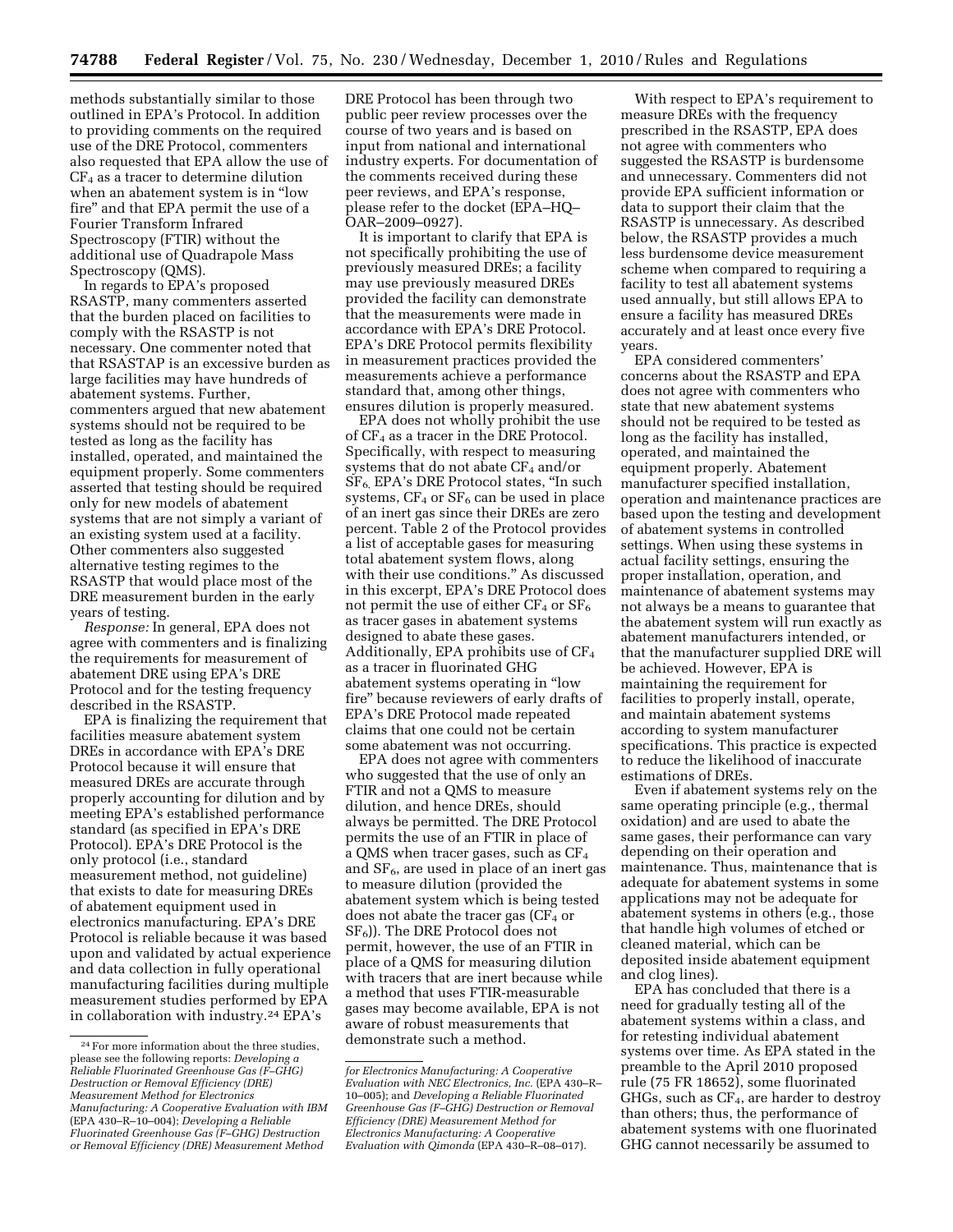apply to other fluorinated GHGs. It is well known across the industry that abatement system performance varies greatly depending on a variety of abatement device and process parameters such as temperature, flow and exhaust composition.25 As stated by many commenters, facilities develop and ultimately use new processes potentially every year, and the parameters of these processes vary. To this end, by requiring the gradual testing and retesting of abatement systems over time through the RSASTP, EPA can ensure properly measured DREs and DRE class averages used at a facility will accurately reflect controlled emissions. In addition, through the use of the RSASTP, EPA is reducing burden, for instance, for facilities that continually modify their processes. EPA is basing the RSASTP around classes defined as abatement systems grouped by manufacturer model number(s) and by the gas which the system is used to abate; varying process parameters, such as flows, temperature and exhaust composition do not factor into the requirements of the RSASTP.

*Comment:* In general, most commenters supported the inclusion of a default DRE value, but opposed EPA's proposed default DRE value of 60 percent. Commenters argued EPA's proposed default DRE factor of 60 percent was unreasonably low, in part because the 60 percent default factor was based on  $CF_4$  destruction data and therefore, should not be applied to other fluorinated GHGs. Commenters noted that  $CF_4$  is the most stable compound and the most difficult among all fluorinated GHG to destroy and, as a result, it should be addressed separately to avoid significantly overestimating emissions. Further, one commenter asserted that the unreasonably low value for the default DRE penalizes semiconductor manufacturers who have operated voluntarily and in good faith under EPA's MOU and other GHG reduction programs to install and maintain control devices.26

As an alternative, commenters recommend that IPCC and/or abatement system manufacturer default DREs should be permitted, and potentially discounted by 10 percent to account for differences between field and lab certification conditions. Commenters also suggested that EPA provide

additional default factors for  $C_2F_6$  and other fluorinated GHGs that are easier to abate than  $CF_4$ .

One commenter opposed EPA's default DRE value and asserted that default DREs should not be permitted at all because a default DRE does not capture the potentially high variability in DREs across different systems and across similar systems installed at different facilities. In addition, the commenter noted that EPA's default value was based on only 11 actual measured DRE values. The commenter encouraged EPA to require only direct measurement of DREs in accordance with EPA's DRE Protocol and disallow any application of a default DRE.

*Response:* EPA disagrees with commenters that asserted EPA should permit electronics manufacturing facilities to report controlled emissions from abatement systems using 2006 IPCC default factors or the manufacturer's DRE values, with or without applying a 10 percent discount. As EPA stated in the proposal, EPA is not permitting the use of the IPCC 2006 default factors or the manufacturer's DRE values because once installed, abatement equipment may fail to achieve the IPCC 2006 default or supplier's claimed DRE. DRE performance claimed by equipment suppliers and upon which the 2006 IPCC default factors were based may have been incorrectly measured due to a failure to account for the effects of dilution (e.g.,  $CF_4$  can be off by as much as a factor of up to 10 (Burton, 2007). This understanding is supported by industry assessments as presented in Beu, 2005. As EPA stated in the proposal, the 60 percent default DRE value was calculated using data from measurements assured to properly account for the effects of dilution. In addition, the tested systems were properly installed, operated, and maintained.

EPA is including the option for facilities to use a default DRE in the final rule to permit those facilities that have fluorinated GHG and  $N_2O$ abatement systems to calculate and report controlled emissions using an approach that is less burdensome than directly measuring abatement systems in accordance with EPA's DRE Protocol. The default DRE is based on EPA's practical experience measuring the performance of abatement systems during the development of the DRE Protocol.<sup>27</sup> Further, for a facility to use the default DRE, they are required to certify that their abatement systems are installed, operated, and maintained in

accordance with the manufacturers' specifications, and provide certification that the abatement system is specifically designed for fluorinated GHG and  $N_2O$ .

EPA is proud of its extensive collaboration with the semiconductor industry via the PFC Reduction/Climate Partnership for the Semiconductor Industry.28 EPA and its Partners have investigated the origins and magnitude of GHG emissions as well as technologies to minimize this pollution. EPA does not agree with one commenter's claim that the 60 percent default DRE penalizes Partner's facilities. One of many important lessons learned by the Partnership concerns the challenge of properly measuring and maintaining fluorinated GHG abatement system performance. As discussed above, the 60 percent default DRE value is based upon EPA's technical experience studying abatement systems, properly installed, operated and measured in actual production settings.

Further, EPA does not agree with commenters' suggestion to apply a 10 percent discount to the manufacturer's DRE values to account for differences between field and lab certification conditions. The 10 percent discount appears arbitrary and was not accompanied by any empirical data. To this end, EPA is not permitting electronics manufacturing facilities to apply a 10 percent discount to manufacturers' DRE values.

EPA agrees with commenters, in principle, that default DRE values could be developed for specific fluorinated GHGs, for example those that are easier to abate than CF<sub>4</sub>. However, EPA does not have sufficient DRE data for other fluorinated GHGs that were measured using EPA's DRE Protocol and thus assured to properly account for the effects of dilution. Further, commenters did not provide any such data in their comments to the proposed rule. In future years, EPA may consider establishing default DRE values for other fluorinated GHGs and  $N_2O$  using data received from DRE measurements made in accordance with EPA's DRE Protocol.

*Comment:* Most commenters opposed EPA's proposed procedures to account for abatement system uptime. Although several commenters agreed that accounting for uptime of abatement systems used at a facility is reasonable, some commenters asserted that EPA's proposed procedures may not reflect actual practices at most facilities.

In some cases, commenters stated that tools and abatement systems are

<sup>25</sup>Beu, L. (2005). ''Reduction of Perfluorocarbon (PFC) Emissions: 2005 State-of-the-Technology Report'', TT#0510469AENG, International SEMATECH Manufacturing Initiative (ISMI), December 2005. Available at: *http://www.epa.gov/ highgwp/semiconductor-pfc/documents/ final*\_*tt*\_*report.pdf.* 

<sup>26</sup>See footnote 21. 27See footnote 24. 28*http://www.epa.gov/semiconductor-pfc/.*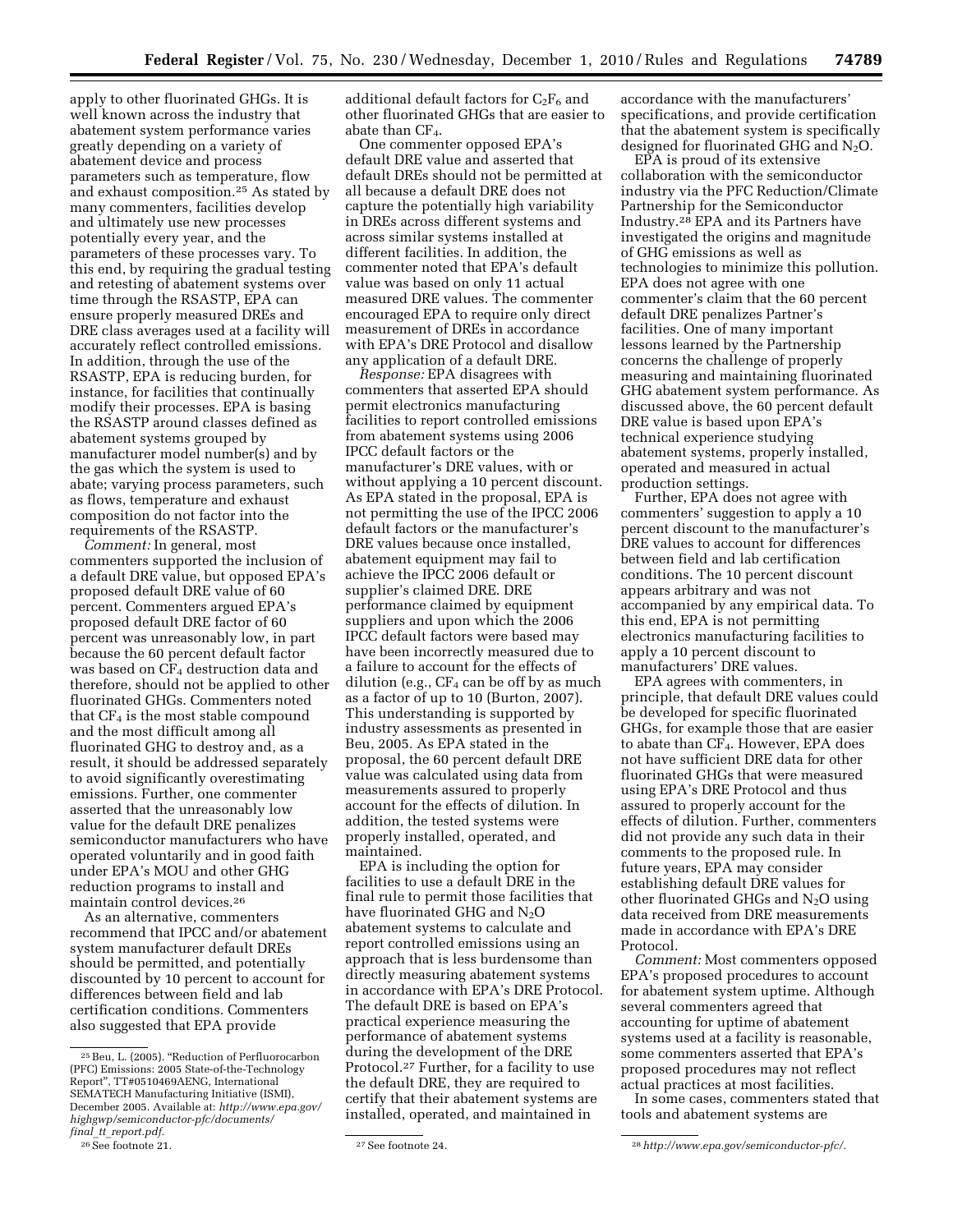interlocked (i.e., a tool can not be operated if an abatement device is not operating). As an alternative, commenters suggested that EPA allow facilities to monitor uptime by documenting where abatement systems and production tools are interlocked and recording instances when abatement systems fail.

One commenter asserted that EPA's inclusion, in the uptime calculation procedures, of SEMI Standard E–10– 0304E, Specification for Definition and Measurement of Equipment Reliability, Availability, and Maintainability was incorrect. The commenter noted that the SEMI Standard E–10–0304E does not include the concept of co-dependent uptime of different equipment in any of its metrics. As a result, the commenter urged EPA to remove the reference to the SEMI standard and to define the appropriate calculation and its individual terms in the regulation unless EPA determines that one of the SEMI E–10–0304 $E$  formulas may in fact be used.

*Response:* EPA took into consideration all concerns from commenters about the methods by which EPA proposed to calculate uptime of abatement systems. In response, EPA has modified the procedures required for monitoring and accounting for uptime by removing reference to SEMI E–10–0304E because EPA agrees with the commenter that SEMI E–10–0304E does not fit appropriately in this rule. To this end, the final rule allows a facility to calculate an abatement system's uptime by taking the ratio of (1) The total time during which the abatement system is in an operational mode with fluorinated GHGs or  $N_2O$  flowing through production process tool(s) connected to that abatement system, to (2) the total time during which fluorinated GHGs or N2O are flowing through production process tool(s) connected to that abatement system. Further, EPA has defined operational mode as the time in which an abatement system is being operated within the range of parameters as specified in the operations manual provided by the system manufacturer. For clarification purposes, EPA has also added a discrete equation for calculating uptime into this rule. Lastly, also for clarification, EPA has added an equation that provides direction for facilities to account for uptime in overall facility emissions calculations.

With respect to the commenter who suggested that EPA allow facilities to monitor and track uptime by documenting that tools are interlocked and instances in which abatement systems have failed, EPA appreciates

the comment, but is not modifying the uptime requirements as suggested by the commenter. EPA expects facilities with interlocked abatement systems should be able to easily monitor and account for uptime of abatement systems using the methods provided in this rule. Also, EPA is not permitting facilities to use the method suggested by the commenter as this would allow the use of multiple methods to monitor and account for uptime. Where feasible, EPA would like to ensure that facilities are using consistent methods as part of estimating emissions because these methods will create a consistent basis on which to compare industry emissions and will also reduce EPA's administrative burden. Lastly, EPA is requiring detailed monitoring and reporting of uptime because this information will allow EPA to carry out emissions verification to ensure the consistency and accuracy of data collected under this rule.

*Comment:* Many commenters expressed concern with EPA's proposed method to apportion gas consumption to the nine sub-types of the Refined Method (previously referred to as refined process categories in the April 2010 proposal) for semiconductor facilities using a quantifiable metric. According to commenters, the proposed method of apportioning gas to the nine process sub-types of the Refined Method using a facility-specific engineering model based on wafer passes is overly burdensome and not currently feasible. More specifically, commenters asserted that because many facilities do not currently track wafer passes, to do so would impose a burden in the form of capital costs for the software needed to collect these data. Some commenters argued that it is not feasible to apportion gas to the nine proposed process subtypes solely based on wafer pass information. For example, one commenter noted that when one recipe is used to etch multiple films in one wafer pass, emissions from the use of that one recipe would fall under multiple process sub-types for etch (which were based on film type). The commenter further stated that because tools do not, and can not, track how much of each gas in the recipe was specifically used for each film etched in that one wafer pass, it is not feasible in this situation to apportion gas based on wafer pass.

In most cases, commenters provided alternative methods for apportioning gas consumption. For example, some commenters suggested more flexible methods in which the apportioning is based on at least one quantifiable indicator and engineering knowledge.

Commenters also asserted that apportionment should be determined by the facility and that EPA should not prescribe specific quantifiable indicators for apportioning gas consumption in the final rule.

*Response:* EPA appreciates the concerns raised by commenters about EPA's proposed method to apportion facility gas consumption. EPA is sensitive to the burden imposed by the rule and seeks to minimize it when possible without compromising the accuracy of reported emission estimates.

Apportioning gas consumption to process types, process sub-types, or recipes, as defined in 40 CFR 98.98, regardless of the type of electronics manufacturing facility, is an essential part of the emission estimation methodology required by EPA in this subpart. Apportionment is required because emission factors are for specific process types, process sub-types, or recipes, and are based on knowledge of the amount of gas consumed. Requiring facilities to apportion gas consumption based on a metric that is quantifiable and measurable (a metric that is proportional to gas usage) is necessary for EPA to ensure that methods by which gas is apportioned, and hence emissions are estimated, are verifiable and accurate.

In the final rule, to effectively balance commenters' concerns about burden and feasibility with EPA's objectives, EPA has decided to permit the use of facilityspecific engineering models based on a quantifiable metric selected by the facility, (such as wafer passes or wafer starts) to apportion gas consumption. Under this final requirement, to develop apportioning factors, facilities must develop an engineering model that utilizes measureable process information.29 EPA is not specifying the quantifiable metric that must be used in these models; rather EPA is allowing reporters the flexibility to select the most appropriate quantifiable metric on which to base the facility-specific engineering model, provided model documentation and verification requirements as described below are met.

*Documentation:* As part of recordkeeping requirements, EPA is requiring facilities to document, in their site GHG Monitoring Plans (as required under 40 CFR 98.3), specific information about their facility-specific engineering model, including definitions of variables, derivations of

<sup>29</sup>An apportioning factor denotes the amount of a specific gas consumed during a specific manufacturing process relative to the total amount of that gas used during all processes at the facility.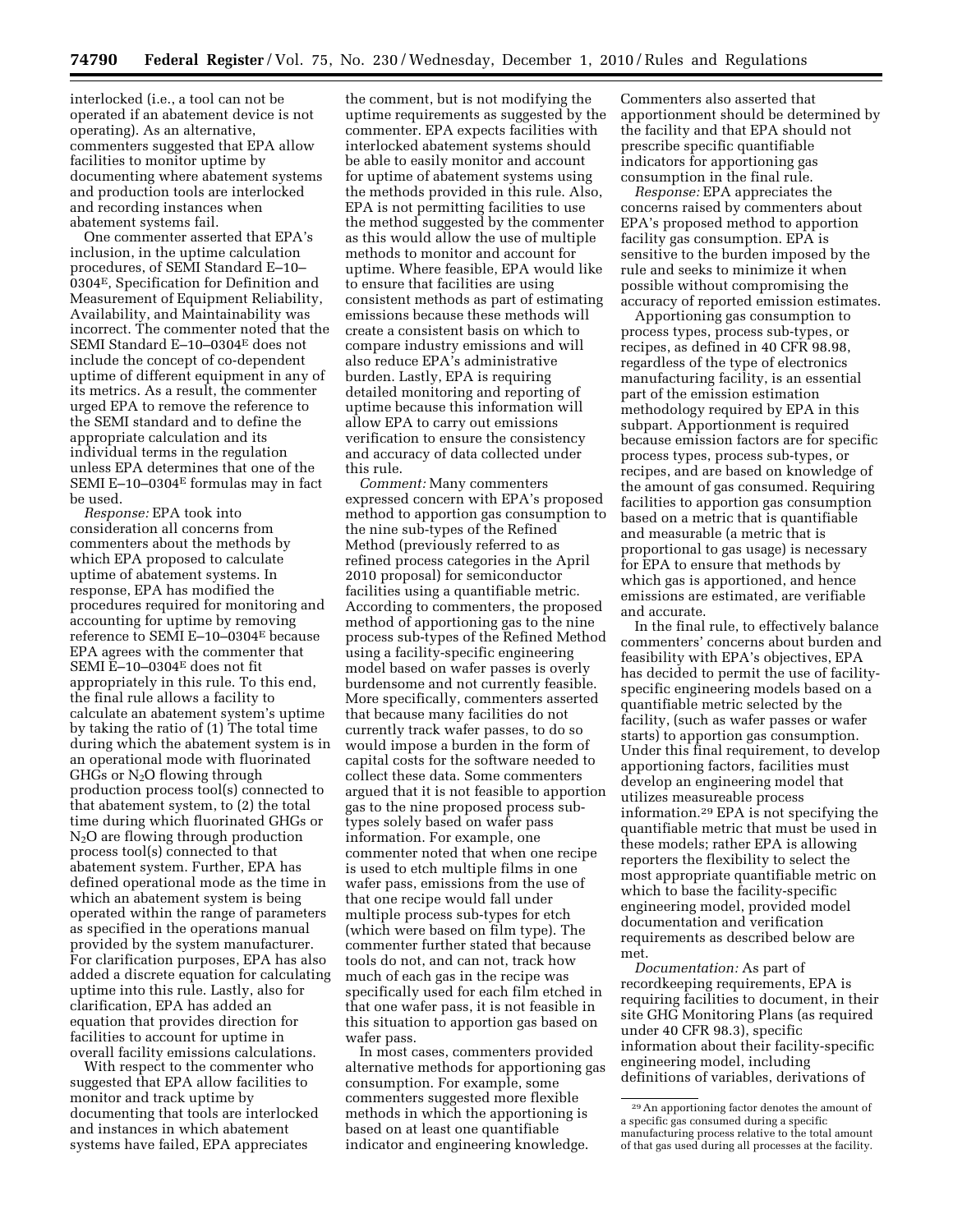equations and formulas, and example calculations to ensure apportioning factors are repeatable. This information must be updated annually in the facility's site GHG monitoring plan. EPA is requiring this documentation as a means to verify that facility-specific engineering models are developed and then verified and documented each year for each facility, and that the apportioning factors developed from these models are based on a quantifiable metric. EPA is requiring facilities to update model documentation and verification each year to account for changes to tools or process at a facility between reporting periods.

*Verification:* EPA is requiring facilities to verify their engineering models used to apportion gas consumption by demonstrating that the results from the model are repeatable 30 and by comparing the difference between modeled gas usage and actual gas usage. EPA is requiring this comparison to be made yearly for two different gases, one corresponding to the gas used in the largest quantity for etching on a mass basis, and one used in the largest quantity for chamber cleaning on a mass basis during a reporting period, based on the total amount of gas usage measured by a facility. EPA would consider a model as verified when the apportioned plasma etching gas usage as modeled differs from the actual gas usage by less than or equal to 5 percent relative to actual gas consumption, reported to one significant figure using standard rounding conventions. This verification requirement only applies to the comparison for the plasma etching gas, and does not have to be completed for the comparison for the chamber cleaning gas.

EPA selected a verification standard of 5 percent as a means for a facility to demonstrate to EPA that the uncertainty in modeled estimates of gas usage does not appreciably affect the uncertainty in that facility's reported emissions.31 EPA is focusing the verification of facilityspecific engineering models on etching because information received in comments 32 on the proposed rule and from Partner reports from EPA's PFC Reduction/Climate Partnership for the Semiconductor Industry show that

reportable gases used for etching rank second and third in total quantities of usage industry-wide, and have the highest emission factors, which together make gas usage for etching process types a significant contributor to total facility emissions<sup>33</sup>

To reduce burden associated with verification, in the final rule, EPA is requiring that gas usage data for verification purposes be collected only for a single 30-day period of operation during which the capacity utilization equals or exceeds 60 percent of the design capacity. EPA selected a 30-day period for model verification to minimize disruptions to normal manufacturing operations while, at the same time, establishing a time period that is sufficiently long and a utilization that is sufficiently high to be representative of facility operations.

*E. Fluorinated Gas Production (Subpart L)* 

1. Summary of Final Rule

Source Category Definition. • The fluorinated gas production source category consists of processes that manufacture a fluorinated gas from any raw material or feedstock chemical, except for processes that generate HFC– 23 during the production of HCFC–22. Producing a fluorinated gas includes the following:

—Producing a fluorinated GHG as defined at 40 CFR 98.410(b).

—The manufacture of a chlorofluorocarbon (CFC) or hydrochlorofluorocarbon (HCFC) from any raw material or feedstock chemical, including the manufacture of a CFC or HCFC as an isolated intermediate for use in a process that will result in its transformation either at or outside of the production facility.

• Producing a fluorinated gas does not include the following:

—The reuse or recycling of a fluorinated gas.

—The creation of HFC–23 during the production of HCFC–22.

—The creation of intermediates that are created and transformed in a single process with no storage of the intermediates.

—The creation of fluorinated GHGs that are released or destroyed at the production facility before the production measurement at 40 CFR 98.414(a). However, although such release and destruction do not themselves constitute fluorinated gas production, they must be reported when they occur during fluorinated gas production.

Reporters must submit annual GHG reports for facilities that meet applicability criteria in the (General Provisions (40 CFR 98.2)).

*GHGs to Report.* For facilities that produce fluorinated gases, report the following:

•  $CO<sub>2</sub>$ , CH<sub>4</sub>, and N<sub>2</sub>O combustion emissions from each stationary combustion unit

• The total mass of fluorinated GHG emitted from:

—Each fluorinated gas production process and all fluorinated gas production processes combined.

—Each fluorinated gas transformation process that is not part of a fluorinated gas production process and all such fluorinated gas transformation processes combined.

—Each fluorinated gas destruction process that is not part of a fluorinated gas production process or a fluorinated gas transformation process and all such fluorinated gas destruction processes combined.

—Venting of residual fluorinated GHGs in containers (e.g., returned heels)

*GHG Emission Calculation and Monitoring.* Reporters must calculate F–GHG emissions for each process as follows:

• *Initial Scoping speciation.* Perform an initial scoping speciation under 40 CFR 98.124(a) to identify all fluorinated GHGs that occur in the process. The deadline for completing the scoping speciation is February 29, 2012.

• *Estimating emissions.* There are two methods for estimating fluorinated GHG emissions from fluorinated gas production and transformation processes: The mass balance method and the emission factor method.

• Mass balance method.

—*Accuracy and Precision Requirements.* Before using the massbalance approach to estimate emissions from a process, you must ensure that the process and the equipment and methods used to measure it meet either the error limits specified at 40 CFR 98.123(b) or the requirements specified at 40 CFR 98.124(b)(8).

• *Error limits.* Based on one of the approaches described in the rule, determine the absolute error and the relative error of using the mass balance method to estimate emissions from the process. If these calculations show that use of the mass-balance approach to estimate emissions from the process will result in an absolute error less than or equal to 3,000 metric tons  $CO<sub>2</sub>e$  per year or a relative error less than or equal to 30 percent of the estimated emissions,

<sup>30</sup>Repeatable means that the variables used in the formulas for the facility's engineering model for gas apportioning factors are based on observable and measurable quantities that govern gas consumption rather than engineering judgment about those quantities or gas consumption.

<sup>31</sup>Please refer to the Electronics Manufacturing TSD (EPA–HQ–OAR–2009–0927) for more details<br>on the verification metric.

<sup>&</sup>lt;sup>32</sup> Refer to comment number EPA–HQ–OAR– 2009–0927–0131.

<sup>33</sup>Although EPA understands that chamber cleaning processes require the largest quantities of gas usage, the emission factors for chamber cleaning are low compared to etching emission factors.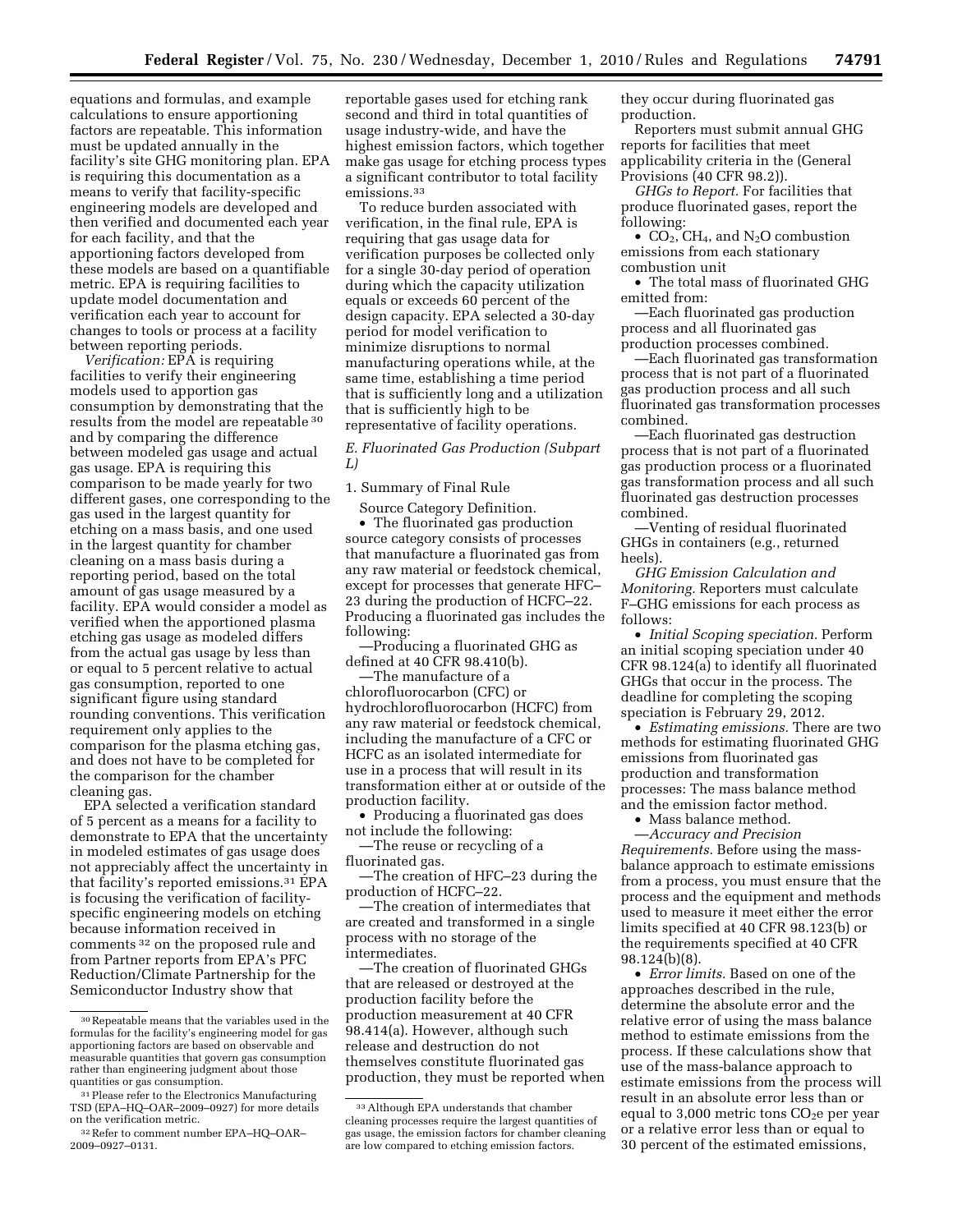then you may use the mass-balance approach to estimate emissions from the process. Otherwise, you must either comply with the alternative to the error limits or use the emission factor (or emission calculation factor) method.

• *Alternative to error limits.* You must ensure that the process, and the equipment and methods used to measure it, meet the following requirements:

• The process must have a total annual throughput of  $500,000$  mtCO<sub>2</sub>e or less, where the throughput is defined as the sum of the  $CO<sub>2</sub>$ -weighted masses of the fluorinated GHG reactants, products, and by-products.

• You must measure the masses and concentrations identified in the rule at least weekly, and you must calculate emissions at least weekly.

• You must measure the masses identified in the rule with an accuracy and precision of ±0.2 percent of full scale or better.

• You must measure the concentrations identified in the rule using analytical methods with an accuracy and precision of ±10 percent or better.

—*Mass-balance calculation.* To perform the mass balance calculation, you must track and measure the fluorine-containing compounds that are added to or removed from the process, including reactants, by-products and products, to determine the emissions in terms of fluorine. (Alternatively, you may track the flows of another element, such as carbon, as long as this element is contained in all of the fluorinated GHGs fed into or generated by the process.) To track the fluorine removed from the process and destroyed or recaptured, you must either speciate the contents of the streams removed from the process or you must use analytical methods that measure the total fluorine in these streams.

—To characterize emissions (i.e., divide them among reactants, products, and by-products), you must either assume that all emissions consist of the fluorinated GHG that has the highest GWP among the fluorinated GHGs that occur in more than trace concentrations in the process, or you must possess emission characterization measurements. For process vents that emit more than  $25,000$  mtCO<sub>2</sub>e per year, these measurements must include sampling and analysis of emitted streams. For other process vents, these measurements may also include previous measurements, provided the measurements are representative of the current operating conditions of the process, or bench-scale or pilot-scale

test measurements representative of the process operating conditions.

• Emission factor (and emission calculation factor) methods.

—For each continuous process vent, perform a preliminary estimate of emissions, considering any controls, using one of the methods outlined below. For any continuous process vent with estimated emissions greater than or equal to  $10,000$  mtCO<sub>2</sub>e, you must conduct emissions testing to develop an emission factor. For any batch process vent, and for any continuous process vent with estimated emissions less than 10,000 mtCO<sub>2</sub>e, you have the option to use engineering calculations or assessments to develop an emission calculation factor.

—In the preliminary estimate, account for the demonstrated destruction efficiency and expected downtime of the destruction device, if applicable. Both the expected downtime of the device and the expected activity level for the process must be based on typical recent values unless there is a compelling reason to adopt a different value. If there is such a reason (e.g., introduction of controls for a previously uncontrolled vent), it must be documented in the facility's GHG Monitoring Plan. If your process vent emits one or more fluorinated GHGs whose GWPs are not listed in Table A– 1 to subpart A, you may use a default global warming potential (GWP) of 2,000 for these fluorinated GHGs, or you may request to use provisional GWPs for these fluorinated GHGs if:

• The fluorinated GHGs are emitted in quantities that, with a default GWP of 2,000, result in total calculated annual emissions equal to or greater than 10,000 mtCO<sub>2</sub>e for the vent, and

• You possess data and analysis that indicate that the fluorinated GHGs have GWPs that would result in total calculated annual emissions less than 10,000 mtCO<sub>2</sub>e for the vent.

—For the preliminary estimate, facilities may use the following methods:

• Facilities may use the Emissions Inventory Improvement Process, Volume II: Chapter 16, Methods for Estimating Air Emissions from Chemical Manufacturing Facilities. U.S. Environmental Protection Agency, August 2007.

• Facilities may determine the uncontrolled fluorinated GHG emissions from any process vent within the process using the procedures specified in 40 CFR 63.1257(d)(2)(i), ''National Emission Standards for Pharmaceutical Production," except as specified in  $40\,$ CFR 98.123, paragraphs (b)(1)(i)(B)(1) through  $(b)(1)(i)(B)(4)$ .

• Facilities may use commercial software products that follow chemical engineering principles, including the calculation methodologies in 40 CFR 98.123, paragraphs  $(b)(1)(i)(A)$  and  $(B)$ .

• Facilities may use previous test results, bench scale, or pilot-scale data, provided they are representative of the current process operating conditions.

• Facilities may use design analysis based on chemical engineering principles, measurable process parameters, or physical or chemical laws or properties.

• Facilities may use maximum flow rate, fluorinated GHG emission rate, concentration, or other relevant parameters specified or implied within a permit limit applicable to the process vent.

—*Emission and emission calculation factors for continuous processes:* For continuous process vents with emissions, considering controls, that are greater than or equal to  $10,000$  mtCO<sub>2</sub>e, conduct emissions testing to determine the site-specific, process vent-specific emissions factor.

• If the vent is controlled and annual emissions bypassing, i.e., not venting to, the control device are less than 10,000  $mtCO<sub>2</sub>e$ , then you may conduct emissions testing after the control device.

• Otherwise, conduct emissions testing before the control device. You may conduct emissions testing for fluorinated GHG following an acid gas scrubber, if there is no appreciable fluorinated GHG reduction occurring.

—For batch process vents and for continuous process vents with annual emissions of less than  $10,000$  mtCO<sub>2</sub>e, either conduct emissions testing or use one of the engineering calculation or assessment methods outlined above (except the approach based on maximum flow rates, concentrations, etc.) to develop the site-specific, process-vent specific emission calculation factor. If and when emissions from a continuous process vent meet or exceed  $10,000$  mtCO<sub>2</sub>e (e.g., due to activity increases, process changes, or destruction device malfunctions), you must conduct emissions testing and develop an emission factor for the vent by the end of the following year.

—*Emission and emission calculation factors for batch processes:* For process vents from batch processes, either perform emissions testing as described above or use one of the engineering calculation or assessment methods outlined above (except the approach based on maximum flow rates, concentrations, etc.) to develop the site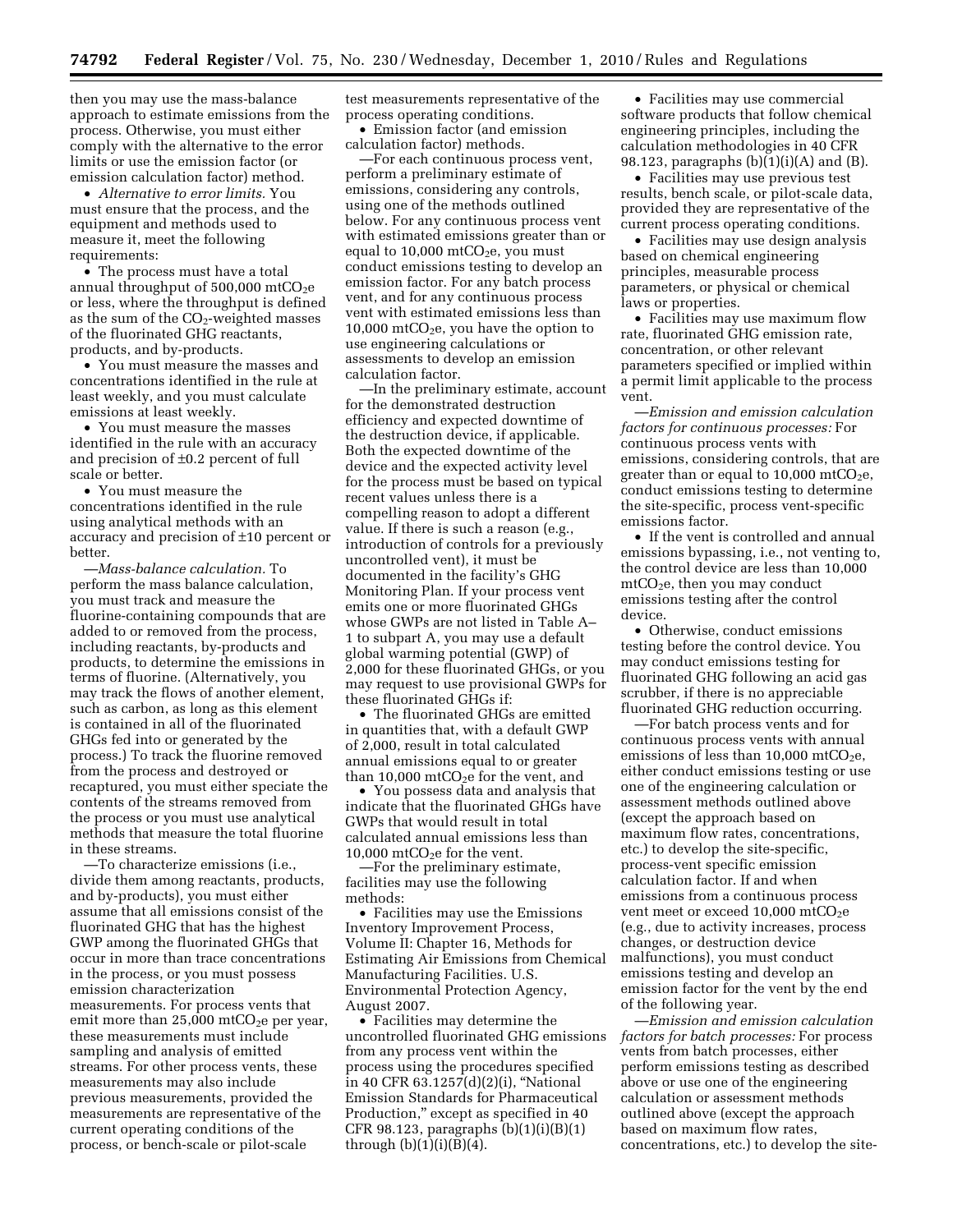specific, process-vent specific emission calculation factor.

—*All processes:* Determine the emissions factor or the emissions calculation factor using the fluorinated GHG emission rate and the process activity rate.

—The deadline for completing development of emission factors and emission calculation factors is February 29, 2012.

—Estimate annual fluorinated GHG emissions from each process vent using the emission factor or the emission calculation factor and the actual activity data along with the use and uptime of the destruction device.

—Sum the fluorinated GHG emission for all vents in the process.

—If using the emission factor or emission calculation factor approach, estimate emissions from equipment leaks using EPA's Protocol for Equipment Leak Emission Estimates (EPA–453/R–95–017). The equipment leak emission estimates may include use of Method 21 for appropriate fluorinated GHGs. Alternatively, use a site-specific leak detection method that you have validated for the fluorinated GHGs (or their surrogates) that occur in the process.

• To establish the destruction efficiency, conduct a performance test or use the destruction efficiency determined during a previous performance test that meets the rule requirements. For certain difficult-todestroy fluorinated GHGs such as  $CF_4$ , SF<sub>6</sub>, and saturated PFCs other than CF<sub>4</sub>, a destruction efficiency must be developed specifically for that compound or for a more difficult-todestroy surrogate (e.g.,  $CF_4$  may be used as a surrogate for  $SF_6$ ). For other fluorinated GHGs, the destruction efficiency may be developed using any Class 1 compound on the Thermal Stability Rankings List.

• For destruction processes, estimate emissions using the calculation methods in the rule.

• To estimate emissions from venting of container heels in cases where the heels are not recaptured or destroyed, either:

—Weigh each container upon its return to the facility and before venting or

—Develop a representative heel factor for each fluorinated GHG and container size and type and multiply it by the number of containers of that gas and size and type vented annually.

• *Request to use a GWP other than 2,000 for fluorinated GHGs whose GWPs are not listed in Table A–1 to subpart A.*  As noted above, for purposes of the preliminary emissions estimate under

the emission factor approach, facilities may request to use a GWP other than 2,000 for fluorinated GHGs that do not have GWPs listed in Table A–1 to subpart A. Facilities must submit this request by February 28, 2011.

—For each fluorinated GHG that does not have a GWP listed in Table A–1 to subpart A and that constitutes more than one percent by mass of the stream emitted from the vent, the facility must provide the identity of the fluorinated GHG (including its chemical formula), the estimated GWP of the fluorinated GHG, the data and analysis that supports the facility's estimate of the GWP of the fluorinated GHG, and the engineering calculations or assessments and underlying data that demonstrate that the process vent is calculated to emit less than  $10,000$  mtCO<sub>2</sub>e only when the proposed provisional GWPs, not the default GWP of 2,000, are used for fluorinated GHGs whose GWPs are not listed in Table A–1 to subpart A.

—If EPA makes a preliminary determination that the request is complete, that it substantiates each of the provisional GWPs, and that it demonstrates that the process vent is calculated to emit less than 10,000 mtCO<sub>2</sub>e only when the provisional GWPs, not the default GWP of 2,000, are used for fluorinated GHGs whose GWPs are not listed in Table A–1 to subpart A, then EPA will publish a notice including a summary of the data and analysis supporting the GWPs. If, after review of public comment on the notice, EPA finalizes its preliminary determination, then EPA will permit the facility to use the provisional GWPs for the preliminary emissions calculations.

• *Best available monitoring methods (BAMM).* We are allowing facilities to use Best Available Monitoring Methods (BAMM) for any parameter that cannot reasonably be measured according to the monitoring and QA/QC requirements of subpart L. The owner or operator must use the calculation methodologies and equations in the "Calculating GHG emissions'' section of subpart L, but may use the best available monitoring method for any parameter for which it is not reasonably feasible to achieve the following by either July 1, 2011 or March 1, 2012 (these dates are discussed further below):

—Acquire, install, or operate a required piece of monitoring equipment.

—Procure services from necessary providers (e.g., contractors specializing in stack testing to support the development of emission factors).

—Gain physical access to make required measurements (e.g., because a measurement requires the installation of a port and it is unsafe to install the port during process operation).

• *BAMM Deadlines.* Facilities may use BAMM to estimate emissions that occur through June 30, 2011 without submitting a request to EPA.

• Facilities wishing to use BAMM to estimate emissions that occur throughout 2011 for parameters other than scoping speciations, emission factors, and emission characterizations must submit a request to EPA by February 28, 2011.

• Facilities wishing to use BAMM to estimate emissions that occur throughout 2011 (or in unique or extreme circumstances, until after that date) for scoping speciations, emission factors, and emission characterizations must submit a petition to EPA by June 30, 2011.

• *Contents of BAMM Extension Requests.* Requests for BAMM extensions must include detailed explanations and supporting documentation to describe why it is not reasonably feasible for the facility to comply with the applicable monitoring requirements. In general, extension requests must include detailed descriptions and evidence that it is not reasonably feasible for the facility to acquire, install, or operate a required piece of monitoring equipment, to procure services from necessary providers, or to gain physical access to make required measurements in a facility before July 1, 2011 (for parameters other than scoping speciations, emission factors, and emission characterizations) or March 1, 2012 (for scoping speciations, emission factors, and emission characterizations). BAMM extension requests must also document the facility's efforts to comply with the requirements and explain the BAMM that the facility will use, should EPA approve the request. EPA does not anticipate approving the use of BAMM beyond December 31, 2011; however, EPA reserves the right to approve any such requests submitted by June 30, 2011 under unique and extreme circumstances which include safety, technical infeasibility, or inconsistency with other local, State or Federal regulations. Facilities requesting BAMM past December 31, 2011 would have to submit documentation to support the request similar to that required for BAMM requests in 2011. In addition, these facilities would be required to describe the unique and extreme circumstances which necessitate the extended BAMM.

• We anticipate that facilities will need to use best available monitoring methods only under limited circumstances.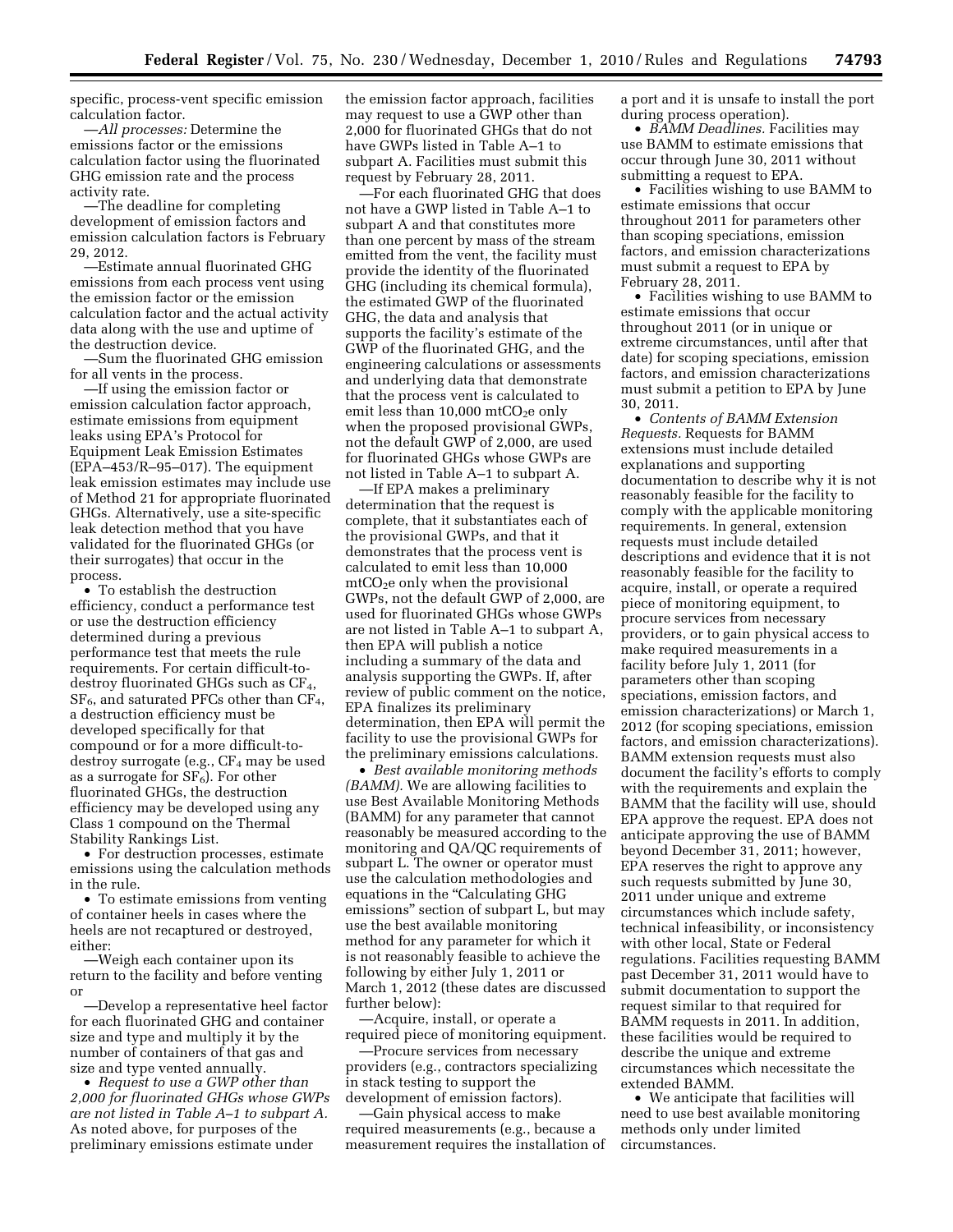• *BAMM for facilities pursuing the emission factor approach.* For facilities pursuing the emission factor approach for a given process, we expect that most activity data is already monitored using measurement devices with an accuracy and precision of ±1 percent of full scale or better. However, where this is not the case and where it is not reasonably feasible to acquire, install, or operate the measurement device by January 1, 2011 (or July 1, 2011), the facility would use the currently installed device (or would request to use it) through June 30, 2011 (or December 31, 2011).

• Facilities already have until February 29, 2012 to develop emission factors and emission characterizations; thus, they would not need to use BAMM for these parameters unless they could not complete stack testing and parameter development until after that date. In this case, if the request for extended BAMM were granted, the facility would have until February 28, 2013 to complete emissions testing and develop the emission factor or emission characterization for the affected vent and process. In the meantime, the facility would use an emission calculation factor or emission characterization developed through engineering calculations or assessments to estimate 2011 emissions. As a condition for any approval of 12-month BAMM during the development of emission factors and emission characterizations, we are requiring facilities to recalculate and re-submit their 2011 emission estimates for the affected processes to reflect the scoping speciations, emission factors, and emission characterizations that they complete or develop for those processes after February 29, 2012.

• We do not expect facilities to require BAMM for estimating emissions from equipment leaks because we are already providing a great deal of flexibility in how such leaks may be estimated, including allowing the use of default emission factors.

• *BAMM for facilities pursuing the mass-balance approach.* For facilities using the mass-balance approach for a given process, we anticipate that the main reason for using BAMM will be an inability to meet the error limit due to an inability to acquire, install, or operate measurement devices with sufficient accuracies and precisions by January 1, 2011. In such cases, facilities will have a choice regarding the monitoring method they select to estimate emissions from the process under the BAMM provisions. They may use engineering calculations or assessments to develop emission calculation factors, or they may apply

the mass-balance equations to the data they acquire using their current measurement devices. Before pursuing the latter method, facilities must estimate the relative and absolute errors that would be associated with using the mass-balance method to estimate emissions based on their current monitoring data. We anticipate approving the use of BAMM with the mass-balance method only if those errors are less than 50 percent or less than 2,500 mtCO<sub>2</sub>e for 6 months of emissions from the process, respectively. If facilities cannot meet these error limits, they should use engineering calculations or assessments as their BAMM.

• *BAMM for facilities pursuing either approach.* Facilities requesting BAMM while they prepare to implement either the emission-factor or the mass-balance approach must explain and document why it is not reasonably feasible for them to apply the other approach to estimate emissions from the relevant process. Thus, facilities requesting BAMM until January 1, 2012 while they prepare to implement the mass-balance approach must explain and document why it is not reasonably feasible for them to apply the emission factor approach by July 1, 2011, and vice versa.

• *Destruction efficiencies.* We do not anticipate approving the use of BAMM for destruction efficiencies for two reasons. First, facilities have the option of not reflecting, in their reporting, the destruction of fluorinated GHGs for which destruction efficiencies have not been demonstrated. Second, it would be difficult to select or justify the selection of a provisional destruction efficiency value if the destruction efficiency had not been measured for the fluorinated GHG at issue (or for a fluorinated GHG that is more difficult to destroy according to the hierarchy laid out at  $§ 98.124(g)(1)$ .

*Data Reporting.* In addition to the information required to be reported by the General Provisions (40 CFR 98.3(c)), reporters must submit additional data that are used to calculate GHG emissions. A list of the specific data to be reported for this source category is contained in 40 CFR 98.126.

*Recordkeeping.* In addition to the records required by the General Provisions (40 CFR 98.3(g)), reporters must keep records of additional data used to calculate GHG emissions. A list of specific records that must be retained for this source category is included in § 98.127.

1. Summary of Major Changes Since Proposal

The major changes since proposal are identified in the following list. The rationale for these and any other significant changes can be found below or in ''Mandatory Greenhouse Gas Reporting Rule: EPA's Response to Public Comments, Subpart L: Fluorinated Gas Production Processes.''

• We are adding a number of clarifications to assist reporters in determining when and how the initial scoping speciation must be performed. Specifically, the initial scoping speciation applicability criteria are applied on a process vent basis rather than a process basis; facilities may conduct sampling and analysis on process vents or on process streams; and testing methods specific to stack testing do not have to be used. Other validated industry sampling analysis standards may be used.

• We have added more flexibility and robustness to the mass-balance approach by:

—Allowing use of the mass-balance approach with processes that do not produce fluorinated GHGs but may nevertheless emit them (e.g., processes that transform fluorinated GHGs). The mass-balance equations no longer assume that the mass that is lost from the process is emitted in the form of the product; instead, the equations express losses as emissions of fluorine. To divide emissions among reactants, products, and by-products, facilities either must assume that all emissions consist of the fluorinated GHG that has the highest GWP among the fluorinated GHGs that occur in more than trace concentrations in the process, or they must use emission characterization measurements.

—Incorporating process variability into the error calculation.

—Providing an alternative to the error limits for facilities that do not wish to calculate these limits.

• We have added more flexibility to the emission factor approach by:

—Allowing the use of engineering calculations or assessments to develop emission calculation factors for all batch process vents, regardless of emissions.

—Changing the method for determining whether the emissions of a continuous process vent fall below the 10,000 mtCO<sub>2</sub>e cutoff that allows the use of engineering calculations rather than stack testing. First, we are allowing the use of controlled rather than uncontrolled emissions in this determination and are consequently eliminating the separate exemption for vents that are 99.9 percent controlled.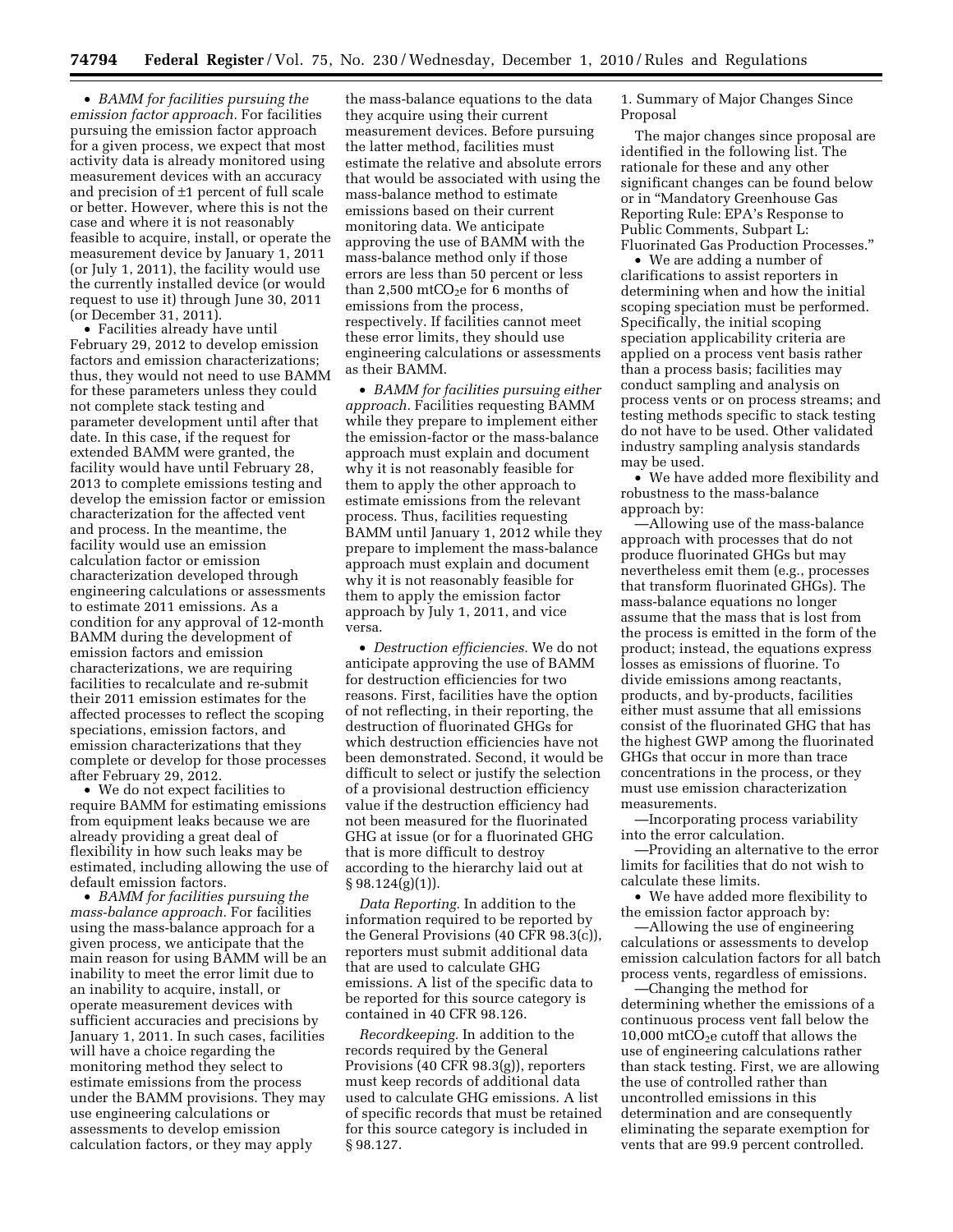Second, where one or more fluorinated GHGs emitted from the vent do not have a GWP listed in Table A–1 to subpart A, we are allowing the use of a default GWP of 2,000 for these GHGs in the determination rather than setting a cutoff of one ton of chemical. We are also allowing facilities to request to use a provisional GWP where the facility believes that the fluorinated GHG's GWP is less than 2,000 and where the difference would reduce the calculated vent emissions from above the 10,000  $mtCO<sub>2</sub>e cutoff to below it.$ 

—Providing an additional two months (until February 29, 2012) to develop emission factors, emission calculation factors, emission characterizations, and destruction efficiencies.

—Allowing emissions testing after the control device if the vent is controlled and annual emissions bypassing (i.e., not vented to) the control device are less than 10,000 mtCO<sub>2</sub>e. This change is expected to reduce the number of situations in which testing of hazardous streams on the inlet side to the control device may be required, to limit the number of potential sampling ports that may need to be installed, and to increase the number of situations in which testing of outlet emissions only will be required, i.e., without need for additional destruction efficiency testing.

—For vents from continuous processes with emissions over 10,000  $mtCO<sub>2</sub>e$ , summed across operating scenarios, requiring testing of only the largest-emitting operating scenario and any other operating scenario that (1) emits more than  $10,000$  mtCO<sub>2</sub>e through the vent, and (2) has an emission calculation factor that differs by 15 percent or more from the emission calculation factor of the tested operating scenario. (In the proposed rule, stack testing would have been required for each operating scenario.)

—Expanding the set of test methods that can be used for emissions testing. We are allowing industry standard sampling and analytical methods that have been validated using EPA Method 301 or other validation methods.

—Expanding the set of methods that can be used for quantifying emissions from equipment leaks. We are now allowing use of the default average emission factor approach in EPA's Protocol for Equipment Leaks and are allowing facilities to implement their own methods for detecting and quantifying fluorinated GHG emissions from equipment leaks. Site-specific leak detection methods must be validated and both the methods and their validation must be documented in the facility's GHG Monitoring Plan.

—For purposes of quantifying emissions from equipment leaks, defining ''in fluorinated GHG service'' as containing or contacting a feedstock, byproduct, or product that contains 5 percent or more total fluorinated GHG by weight.

• We are adding a requirement to monitor and report fluorinated GHG emissions from containers when the residual fluorinated GHG (heel) is vented to the atmosphere rather than recaptured and reused or destroyed. As discussed in the proposed rule and in the technical support document, venting of residual gas from containers can have a significant impact on the overall emission rate of a fluorinated GHG production facility. Estimating such emissions is straightforward and is not expected to impose a significant burden on facilities.

• We are adding a one-time requirement to report existing data and analysis regarding the formation of products of incomplete combustion (PICs) that are fluorinated GHGs during the destruction of fluorinated gases. Studies of high-energy processes in the electronics industry indicate that PFC PICs may form in significant quantities during the destruction of fluorinated GHGs. Once formed, such PICs are likely to be very difficult to destroy. We considered requiring regular reporting of fluorinated GHG PIC generation and emissions under this rule, but we concluded that more information on the nature and magnitude of such emissions was needed to determine whether and how to craft reporting requirements. The one-time reporting requirement regarding PICs is intended to begin addressing this need.

• To clarify that PICs are excluded from reporting under this rule (except for the one-time reporting requirement), we are amending the definition of destruction efficiency in subpart A to express it in terms of the tons of a particular GHG that is fed into and exhausted from the device, rather than in terms of the tons of  $CO<sub>2</sub>e$  of all GHGs fed into and exhausted from the device. We are also deleting the phrase ''including GHGs formed during the destruction process'' from the definition of the quantity exhausted from the device.

• We are modifying the proposed BAMM provision to allow fluorinated gas production facilities to use BAMM to estimate emissions through June 30, 2011 without submitting a request to EPA. In the proposal, facilities would have been allowed to use BAMM to estimate emissions only through March 31, 2011 without submitting a request. We are also reserving the right to allow,

in extremely limited circumstances, facilities to use BAMM to estimate 2012 emissions. We are allowing facilities to use BAMM for 6 months rather than three and are potentially allowing the use of BAMM beyond 2011 based on comments received on the April 12, 2010 proposed rule and our experience implementing the final reporting rule issued in October 2009. For a more detailed discussion on EPA's rationale, see ''Mandatory Greenhouse Gas Reporting Rule: EPA's Response to Public Comments, Subpart L: Fluorinated Gas Production'' (available in the docket, EPA–HQ–OAR–2009– 0927).

# 2. Summary of Comments and Responses

This section contains a brief summary of major comments and responses. A number of comments on fluorinated GHG production were received covering numerous topics. Responses to additional significant comments received can be found in ''Mandatory Greenhouse Gas Reporting Rule: EPA's Response to Public Comments, Subpart L: Fluorinated Gas Production Processes.''

# Monitoring and QA/QC Requirements

*Comment:* A number of commenters argued against requiring emission testing of vents from batch processes, stating that the episodic and variable nature of batch emissions make them extremely difficult to measure accurately. These commenters noted that both the flow rates and fluorinated GHG concentrations in batch emissions can change rapidly, making them difficult to characterize and quantify correctly, and that vents often consist of small diameter process piping where traditional gas flow measurement devices are not effective. Commenters specifically cited depressurizations and vapor displacements as batch events whose emissions are hard to measure because they are characterized by varying and very low flows, respectively. They also observed that batch processes can last for days, meaning that it could take weeks to complete three test cycles, or even one year or more if the process is run infrequently. The commenters concluded that due to these concerns, other regulations that required estimation of emissions from batch processes allowed estimates to be based on a broad range of engineering calculations and assessments, which yield accurate emission estimates for batch processes. They recommended that EPA provide similar flexibility for batch processes in subpart L. Rather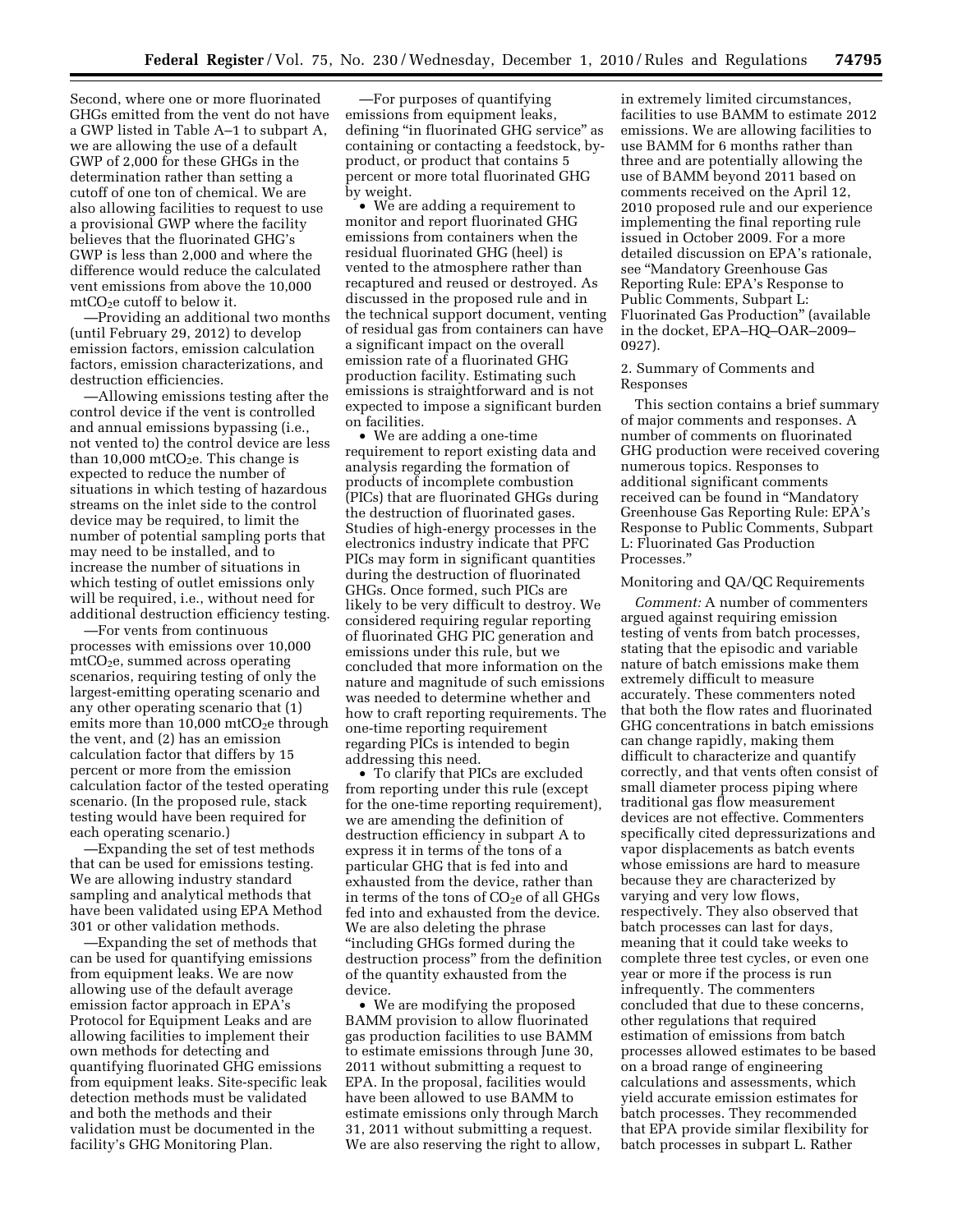than requiring stack testing for highemitting batch process vents, one commenter suggested that EPA require the verification of emission calculations using ''stack gas measurements that characterize the major emission events.''

*Response:* In response to comments describing the technical issues associated with emission testing for batch processes, we have revised the requirements for estimating fluorinated GHG emissions from batch processes. In the final rule, facilities with batch process vents are required to develop emission calculation factors rather than conduct emission testing. As several commenters noted, there are several difficulties associated with conducting emissions testing for batch processes. Many batch processes have short to moderate batch lengths, short emission episode periods, low flow rates, and intermittent flow rates, and these characteristics make emissions from batch processes difficult to measure accurately. It is generally accepted that emission calculations for batch processes yield reasonably accurate results. As commenters noted, certain other rules for batch processes in the chemical manufacturing industry require emission calculations. Emission calculations are required for batch processes in the Pharmaceutical NESHAP and in the Miscellaneous Organic NESHAP, and emission calculations for batch processes are also laid out for industry in the Emissions Inventory Improvement Program (EIIP) guidance and in the Batch CTG document. The Pharmaceutical NESHAP and Miscellaneous Organic NESHAP do not require emissions testing to determine the emission rates for individual process vents from batch processes under these rules. (However, emissions testing to demonstrate the control efficiency achieved by an addon air pollution control device on batch processes is conducted, based on the worst-case scenario).

We considered requiring field verification of emission estimates for the largest batch emission episodes, but determined that we did not have enough information to finalize a requirement that could be consistently applied across different processes and facilities. Follow-up discussions with the commenter that suggested the verification testing (as an alternative to full emissions testing) indicated that the methods used to verify emissions would almost certainly vary from process to process and would be difficult to prescribe. Moreover, it was unclear what the criteria for a successful verification would be, and how a facility would address an unsuccessful

verification. For example, if measurements indicated that emissions from a particular episode were significantly lower than expected based on engineering calculations, the discrepancy could be due either to a process-wide overestimate of emissions (perhaps due to overestimated byproduct generation rates) or to a misallocation of emissions among emission episodes. Different responses would be appropriate for addressing these two possibilities. Thus, although we strongly encourage facilities to test large emissions episodes from batch processes where feasible, we are not requiring that they do so in this final rule.

*Comment:* Several commenters stated that the proposed Process Vent Threshold was too stringent, particularly in conjunction with a default GWP of 10,000 for compounds not listed in Table A–1 to subpart A. One commenter stated that by assigning this default GWP to all unknown fluorinated organic compounds, an emphasis is being placed on compounds that are not the focus of the rule. Another commenter noted that since many of their compounds are not included in Table A–1 to subpart A, they will not be able to use the 10,000 mtCO2e threshold. Several commenters requested that they be allowed to develop and use their own GWPs for compounds that are not listed in Table A–1 to subpart A, following the general guidance presented in various IPCC reports.

Multiple commenters expressed concern regarding the proposed destruction efficiency (DE) criterion of 99.9 percent for allowing use of engineering calculations and assessments. These commenters requested that EPA allow post-control efficiencies for vents that are controlled by DEs of less than 99.9 percent. Additionally, the commenter noted that when a very low concentration of the analyte of interest is present in a stream, a 99.9 percent DE may not be achievable.

One commenter recommended that EPA modify the threshold to reflect a sum of controlled and uncontrolled emissions to allow for situations when a destruction device is not in use. One commenter suggested that EPA establish a schedule that would require larger sources (greater than 50,000 or 100,000  $mtCO<sub>2</sub>/year$ ) to report for the first two years, with smaller sources tested in subsequent years as technologies improve. Another commenter requested that EPA implement the  $10,000$  mtCO<sub>2</sub>e threshold and that it be applied as an additive threshold amongst all portions

of a facility that are covered under Part 98. This commenter also noted that the 10,000 mtCO<sub>2</sub>e threshold is in accord with the requirements of many States and the Western Climate Initiative.

*Response:* EPA appreciates the comments and has modified the method for determining whether the emissions of a process vent fall below the 10,000  $mtCO<sub>2</sub>e cutoff below which the facility$ may use engineering calculations rather than stack testing to estimate emissions. As noted in the response to the previous comment, we are allowing facilities to use engineering calculations and assessments to estimate emissions from all batch processes, regardless of emissions; thus, facilities must perform the determination only for continuous process vents.

First, we are allowing the use of controlled rather than uncontrolled emissions in the determination and are consequently eliminating the separate exemption for vents that are 99.9 percent controlled. Second, where one or more fluorinated GHGs emitted from the vent do not have a GWP listed in Table A–1 to subpart A, we are allowing the use of a default GWP of 2,000 for these GHGs in the determination rather than setting a cutoff of one ton of chemical. Third, where facilities believe that the default GWP overestimates the actual GWP and where use of the estimated actual GWP would lower the calculated emissions from the vent from above the 10,000 mtCO<sub>2</sub>e cutoff to below it, we are allowing facilities to request to use a GWP other than 2,000.

We believe that this revised approach allows reasonable flexibility and ensures that the rigor of emission calculations is proportional to the likely magnitude of the emissions. While the proposed rule would have permitted the use of engineering calculations and assessments to estimate emissions from vents that were always 99.9 percent controlled, they would have required stack testing for vents controlled below the 99.9 percent level, even if the emissions from these vents were considerably below  $10,000$  mtCO<sub>2</sub>e. This final rule establishes a more consistent approach to accounting for destruction by permitting the use of engineering calculations and assessments where controlled emissions fall below  $10,000$  mtCO<sub>2</sub>e.

This final rule also allows for a more sophisticated treatment of fluorinated GHGs whose GWPs are not listed in Table A–1 to subpart A. Under the proposed rule, facilities would have been required to perform stack testing on fluorinated GHG streams that exceeded one ton and that included any fluorinated GHG that did not have a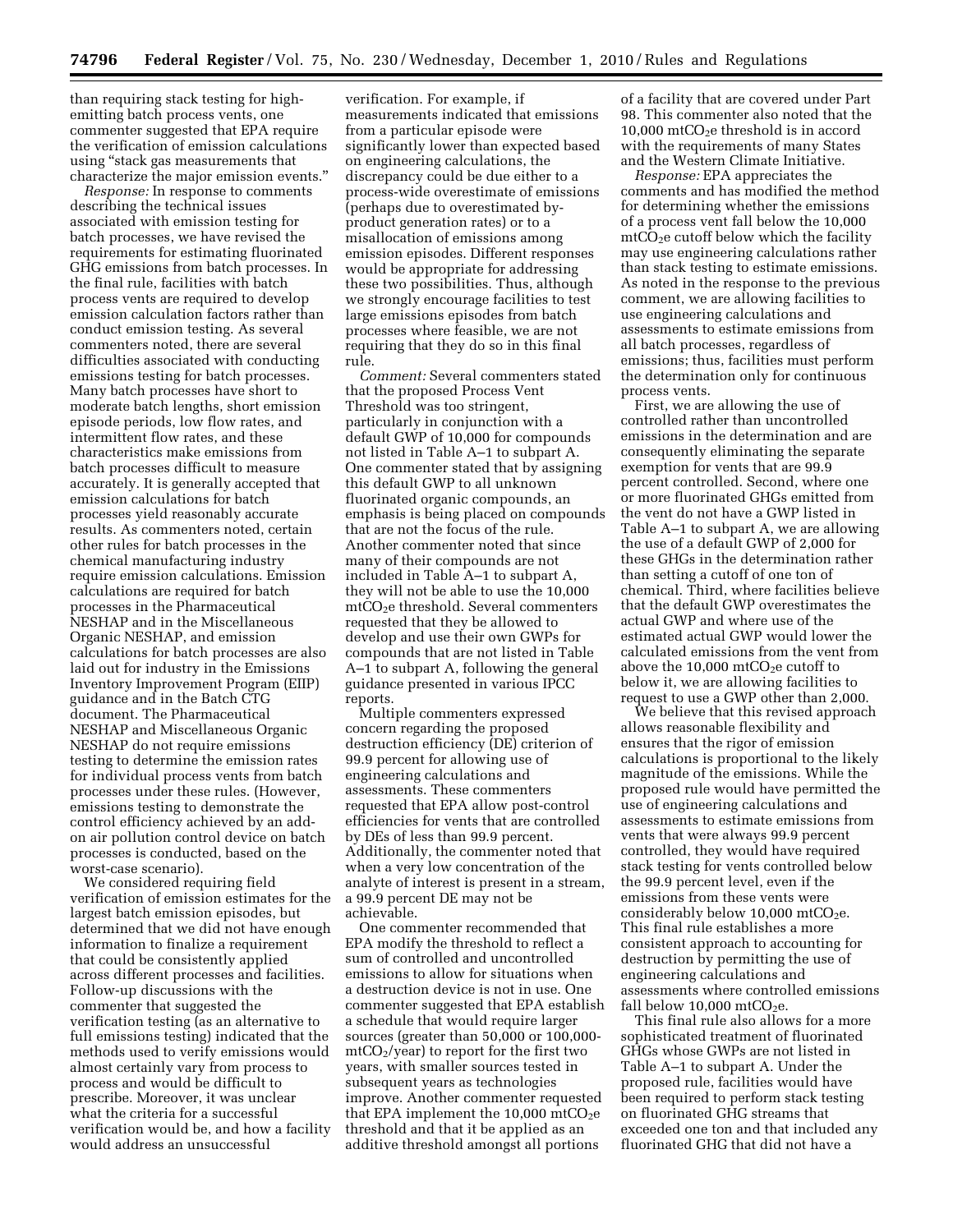GWP listed in table A–1 to subpart A, even if this fluorinated GHG made up a small fraction of the stream. Implicitly, this assigned a GWP of 10,000 not only to the GHG without a GWP in table A– 1 to subpart A, but to the rest of the stream. Assigning a default GWP of 2,000 to GHGs without GWPs in table A–1 to subpart A allows streams to be evaluated based on a reasonable estimate of the total  $CO<sub>2</sub>e$  rather than just on total F–GHG tonnage.34 The 2,000 value was selected based on an evaluation of all the known GWPs for fluorocarbon F–GHGs as listed in Table A–1 to subpart A.35 It is intended to be a short-term default value. In the long run, EPA intends to establish a broader program for evaluating the GWPs of fluorinated GHGs. However, such a program will not be established in time to evaluate all of the GWPs that must be evaluated for purposes of determining whether or not to perform stack testing on process vents.

The option to request to use a provisional GWP addresses situations where the GWP of 2,000 would significantly overestimate the  $CO<sub>2</sub>e$ emissions from a process vent and inappropriately trigger stack testing. In general, we expect such situations to be rare.

*Comment:* Several commenters expressed concern that the analytical methods as proposed were too limited or prescriptive. They argued that the set of proposed methods, analytical technologies, and detectors may not be appropriate for all fluorinated compounds. Commenters specifically observed that the prescribed detectors (e.g., ECD) do not work well with all fluorinated compounds. Commenters also expressed concern that the proposed rule did not address the need to adapt the methods to accommodate

<sup>35</sup> The average for all of the fluorocarbons in this list was 2,300. For purposes of estimating the GWPs of fluorocarbons that do not appear in Table 1, this average may actually be high because it includes the GWPs of PFCs, which have an average GWP of about 7,600. EPA believes that most PFCs whose vapor pressures qualify them as fluorinated GHGs already have their GWPs listed in Table A–1. The average GWP of the fluorocarbons other than the PFCs is approximately 1,600. (HFCs have an average GWP of about 2,000, while HFEs have an average GWP of about 1,200 to 1,400).

site-specific issues or safety concerns. The commenters recommended that EPA increase the flexibility in the testing section, include the same level of flexibility as was proposed for subpart OO, allow more methods as alternatives for use in analysis, and rely heavily on the facility GHG Monitoring Plan.

*Response:* EPA agrees that additional flexibility is appropriate and is allowing facilities to use alternative test methods and procedures to identify and quantify fluorinated GHGs in process and emissions streams. These alternative methods and procedures must be validated and documented in the facility's GHG Monitoring Plan. EPA has concluded that this change will provide the flexibility necessary to allow facilities to develop and apply new analytical procedures that may be required to identify and quantify all of the fluorinated GHGs in process and emissions streams. At the same time, the quality assurance, validation, and documentation requirements for analytical procedures will assure that facilities are able to obtain and report accurate emissions measurements.

*Comment:* Several commenters requested clarification of or changes to the error test that facilities must perform before applying the mass-balance approach to estimate emissions from a process. Some commenters requested that EPA establish an error limit in terms of the quantity of reactants fed into the process, an option on which EPA had requested comment. These commenters were concerned that the error limit that was presented in the proposed regulatory text, which would require the error to fall below either 30 percent of emissions or  $3,000$  mtCO<sub>2</sub>e, would disadvantage fluorinated GHG production processes with low emissions for which facilities might prefer to use the mass-balance approach.

*Response:* EPA has carefully evaluated various options to ensure that emissions estimates developed using the mass-balance approach are reasonably accurate while avoiding placing a burden on facilities with low emissions. In our deliberations, we have considered the fact that for processes that do not pass the error test for the mass-balance approach, facilities may use the site-specific, process-ventspecific emission factor approach (PSEF), which is expected to have a relative error of less than 30 percent. The availability of the PSEF approach argues against allowing use of the massbalance approach where relative and absolute errors are large.

The approach that EPA proposed, which would require the error to fall below either 30 percent of emissions or

 $3,000$  mtCO<sub>2</sub>e, limits the relative error of large emissions and the absolute error of small emissions. We anticipate that processes that have large throughputs, moderate to large emission rates (2 percent), and measurements with good precisions and accuracies will pass this error test, because the error will fall under 30 percent of emissions. EPA also anticipates that processes that have small to medium throughputs, small to medium emission rates, and measurements with moderate to good precisions and accuracies will pass the error test, because the error will fall either under 30 percent of emissions or under 3,000 mtCO<sub>2</sub>e. However, processes with large throughputs and small emission rates may not pass the error test even if their measurements are highly accurate and precise, because the error will exceed both  $3.000$  mtCO<sub>2</sub>e and 30 percent of emissions.

The last set of processes described might be able to use the mass-balance approach if the error test were applied to the ratio of the absolute error (numerator) and the reactants or products of the process (denominator). In this case, the quantity to which the error test was applied would remain constant regardless of the emission rate rather than increasing as emissions decreased. However, while such an approach would maintain the massbalance approach as an option for large processes with small emission rates, it would do so at the cost of reducing the precision and accuracy of the resulting emission estimates well below what could be achieved using the emission factor approach. For example, consider a process producing 10 million  $mtCO<sub>2</sub>e$ of product (well within the range for HFCs) and emitting one percent of this, or 100,000 mtCO<sub>2</sub>e. If error was limited to 0.6 percent of the fluorinated GHG product,36 the error of the emissions estimate for this process could be 60 percent, or  $60,000$  mtCO<sub>2</sub>e. Using the emission factor approach, the error of the emissions estimate would be half this, 30,000 mtCO<sub>2</sub>e. Thus, EPA is not adopting the alternative error test. Instead, EPA is adopting the error test that was proposed.

*Comment:* One commenter stated that the relative error associated with each measurement is not necessarily known. This commenter also requested clarification on when the error test must take place and how multiple measurements should be handled in the test. The commenter noted that over the reporting year, at least 12 measurements

<sup>34</sup>This would avoid problematic situations that could arise if facilities simply switched to a 5-ton cut-off whenever part of an emissions stream lacked a GWP. One of these would be having to use stack testing on a 6-ton vent stream that consisted mostly (e.g., 98%) of a fluorinated GHG with a GWP of 50, but consisted slightly (e.g., 2%) of a fluorinated GHG with an unknown GWP. Another problematic situation would be NOT having to use stack testing on a 4-ton vent stream that consisted mostly (98%) of a fluorinated GHG with a GWP of 3000, but slightly (2%) of a fluorinated GHG with an unknown GWP.

<sup>36</sup>The 0.6 percent fraction was selected as an example because it equates to a 30 percent error for emissions of two percent of production.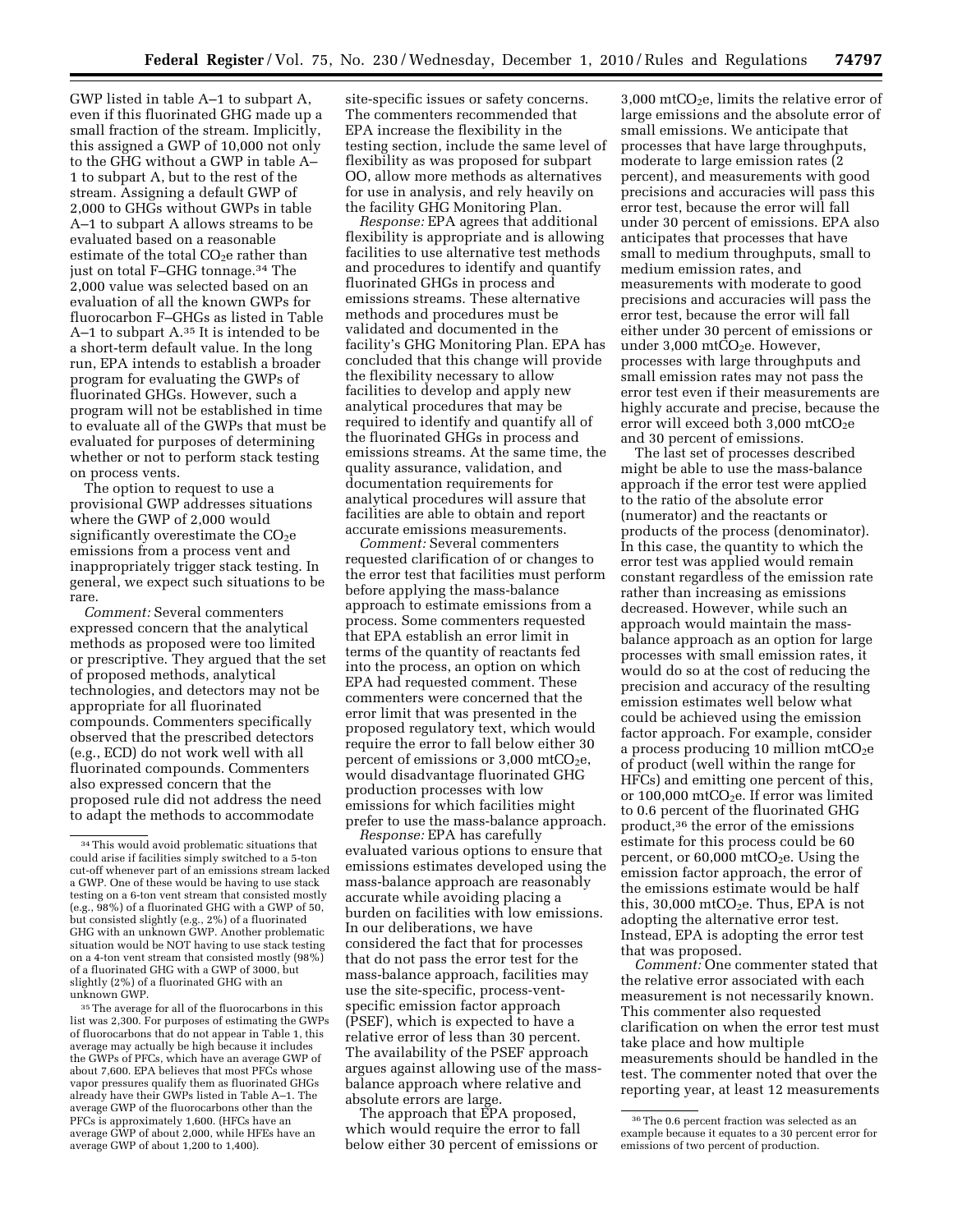would be made of masses and concentrations. If facilities waited until the end of the year to perform the error test and then found that the process ''failed'' it, they would not have time to pursue the alternative of developing and applying process-specific emission factors.

*Response:* EPA agrees that there may be multiple sources of error in the mass and concentration measurements used to estimate emissions under the mass balance approach. However, while some of these sources of error may not be known or easily quantifiable, the most important sources of error can be assessed and quantified. These include the error of the measurement devices and the variability of the process. In general, facilities would be expected to know the accuracies and precisions of their devices (e.g., flowmeters) for measuring mass and their analytical methods for measuring concentrations. Facilities would also be expected to know how variable their process is and, in general, what drives that variability (e.g., catalyst age). Since mass measurements are cumulative (that is, the monthly estimates of mass flowing into or out of the process should be totals for the month), process variability will generally have much more of an impact on the accuracy and precision of the concentration measurements than on those of the mass measurements.

If a facility has a record of concentration measurements that are representative of the current process (including its full variability) and analytical methods, then these concentration measurements may be used to assess the variability of the process. The variability in these measurements will also capture the random error (imprecision) of the analytical method. (The variability will not capture the systematic error or inaccuracy of the method, but this is generally expected to be smaller than the error associated with process variability.) To incorporate this variability into the error calculation, facilities must consider the fact that at least 12 concentration measurements would be taken over the course of the year.37 As explained further in the revised technical support document,

this can be accomplished using the student's distribution.

If a facility does not have a record of concentration measurements that capture the variability of the process, the facility can assess this variability by either (1) relying on engineering calculations, or (2) taking several measurements over the first month or two of the reporting year. The facility can then incorporate the results of these measurements into the mass-balance error calculation. Since these two methods for assessing variability may be less reliable than long-term monitoring, the facility may wish to pursue the process-vent-specific emission factor approach if the results show that the process barely passes the error test.

As discussed above, in response to this and other comments regarding the complexity of the mass-balance error calculation, we are including in the final rule an alternative set of requirements that are designed to ensure that emission estimates developed using the mass-balance approach are reasonably accurate and precise. Under this alternative set of requirements, which can only be used for processes that have a total annual throughput of  $500,000$  mtCO<sub>2</sub>e or less of fluorinated GHG reactants, products, and byproducts, facilities are required to measure the masses identified in the rule with an accuracy and precision of ±0.2 percent of full scale or better, to measure the concentrations identified in the rule using analytical methods with an accuracy and precision of ±10 percent or better, and to conduct these measurements at least weekly. The rationale for this alternative approach is discussed further in ''Mandatory Greenhouse Gas Reporting Rule: EPA's Response to Public Comments, Subpart L: Fluorinated Gas Production Processes.''

*Comment:* Commenters also addressed the issue of the use of surrogates in determining destruction efficiency. They noted that in the destruction and removal efficiency (DRE) testing that is performed at hazardous waste combustors pursuant to 40 CFR 63.1219, facilities are allowed to test any principal organic hazardous constituent (POHC) within a thermal stability class to establish the DRE of all the other POHCs in that class. The commenters argued that EPA should take a similar approach in the requirements for determining the destruction efficiency (DE) for fluorinated GHGs, clarifying that Class 1 POHCs, such as naphthalene, are acceptable surrogates.

*Response:* We understand that in the destruction and removal efficiency

(DRE) testing that is performed at hazardous waste combustors pursuant to part 63, subpart EEE, facilities that demonstrate 99.99 percent DRE for a POHC within a thermal stability class are allowed to assume that 99.99 percent DRE would also be achieved for the other compounds in that class and for compounds in other thermal stability classes with lower thermal stability rankings. This approach is based on the general conclusion that, for POHCs that are in the same class and that occur in significant volumes, differences in DREs tend to be small, and that compounds in other thermal stability classes with lower stability rankings are easier to destroy.

However, it would be a misapplication of the thermal stability index to conclude that a combustor that has demonstrated 99.99 percent DRE for any Class 1 compound 38 would also achieve 99.99 percent DRE for  $SF<sub>6</sub>$ , a Class 1 compound, and for perfluoromethane  $(CF_4)$ . While achieving 99.99 percent DRE for  $SF<sub>6</sub>$ ensures 99.99 percent DRE for other Class 1 compounds, the converse may not be true. As discussed below,  $SF<sub>6</sub>$  is substantially more thermally stable than other Class 1 compounds (and  $CF_4$  is substantially more thermally stable than  $SF<sub>6</sub>$ ). Note that this does not undermine EPA's policy of assuming for purposes of the hazardous waste combustion standards that achieving 99.99 percent DRE for a Class 1 compound ensures 99.99 percent DRE for other Class 1 compounds (and, therefore, for all POHCs). Given that  $SF<sub>6</sub>$  is nontoxic and is not a RCRA Part 261, Appendix VIII organic compound for which 99.99 percent DRE would be required under the hazardous waste combustion standards, the fact that demonstrating 99.99 percent DRE for other Class 1 compounds may not ensure 99.99 percent DRE for  $SF_6$  is irrelevant to that policy.

The theoretical considerations that support the conclusion that fluorinated GHGs are extremely thermally stable relate to the high energies of the C–F and S–F bonds. These energies make it difficult to break the bonds through reaction with oxygen, hydrogen, or the hydroxyl radical, the typical means of destroying other class 1 compounds. Essentially, the only path available to destroy these fully fluorinated compounds in hazardous waste combustors or thermal oxidizers is through thermal decomposition at very

<sup>37</sup>Facilities are required to time their monthly (or more frequent) concentration measurements so that they obtain a representative set of these measurements over the course of the year. For example, if the catalyst is renewed on the first of every month, facilities should take measurements at the beginning, middle, and end of the month, even if this means that three weeks or five weeks rather than one month may elapse between measurements.

<sup>38</sup>Class 1 is the group of POHCs and surrogates with the highest thermal stability, meaning they are the most difficult compounds to destroy.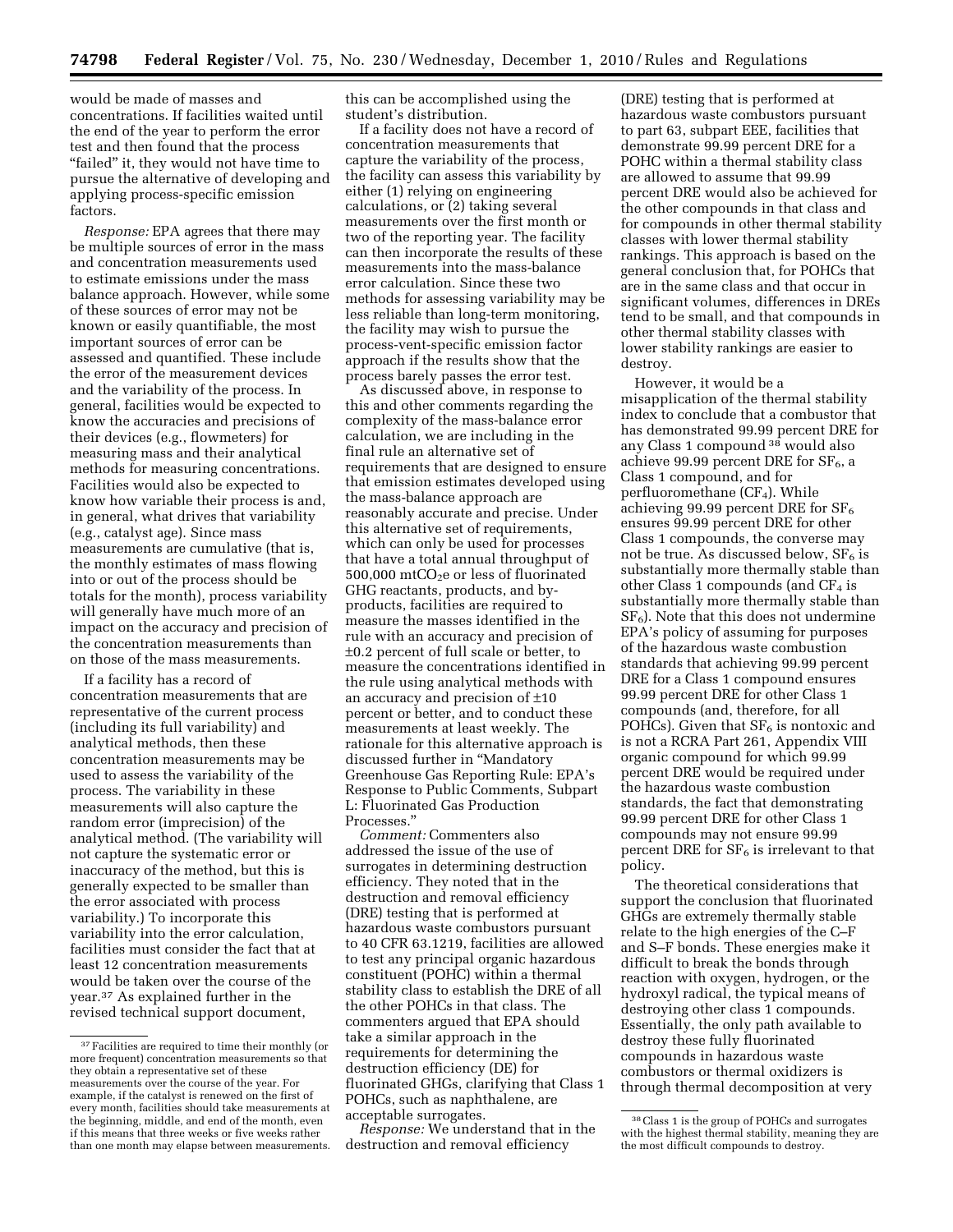high temperatures.<sup>39</sup> These temperatures are significantly higher than those required for the thermal decomposition of most other class 1 compounds. For  $SF<sub>6</sub>$ , the thermal stability index indicates that the temperature to achieve 99 percent destruction with a two-second residence time is  $1,090^{\circ}$ C; for CF<sub>4</sub>, we project that the temperature would be on the order of 1,380°C.40 Researchers have suggested that  $CF_4$  may break down only in the flame zone.41

Experimental evidence supports the idea that  $SF_6$  and  $CF_4$  are difficult to destroy. Due in part to the theoretical considerations outlined above, several studies have evaluated the use of  $SF<sub>6</sub>$  as a possible surrogate for POHCs in evaluating DREs. Most studies have verified that the DRE measured for  $SF<sub>6</sub>$ is likely to be lower than that for POHCs, i.e., that it is likely to yield a conservative estimate of the DREs for POHCs under most conditions. In one experiment at a full-scale hazardous waste incinerator, the investigators found that even at high-temperature conditions,  $SF<sub>6</sub>$  had a DRE that led to emissions approximately an order of magnitude higher than those of other POHCs, including both class 1 and class 2 compounds. At lower-temperature conditions,  $SF_6$  had a DRE that was over 100 times lower than those of other POHCs.<sup>42</sup> As noted above,  $CF_4$  is even more difficult to destroy than  $SF<sub>6</sub>$ . This has been confirmed in testing of pointof-use thermal abatement devices used in electronics manufacturing, which destroyed CF<sub>4</sub> with an efficiency that was significantly lower (sometimes orders of magnitude lower) than the efficiency with which they destroyed  $SF<sub>6</sub>$ .43

<sup>40</sup> SF<sub>6</sub> temperature is from Appendix VIII ranking of POHCs; CF4 temperature is estimated based on the rate constant provided in Tsang, p. 393.

41Tsang, p. 387.

42A. Trenholm, C. Lee, and H. Jermyn, ''Full-Scale POHC Incinerability Ranking and Surrogate Testing,'' 17th Annual RREL Hazardous Waste Research Symposium, EPA Office of Research and Development, EPA/600/9–91/002 April, 1991, pp. 79–88.

43USEPA, ''Developing a Reliable Fluorinated Greenhouse Gas (F–GHG) Destruction or Removal Efficiency (DRE) Measurement Method for Electronics Manufacturing: A Cooperative Evaluation with Qimonda,'' March 2008, EPA 430– R–08–017; USEPA, ''Developing a Reliable Fluorinated Greenhouse Gas (F–GHG) Destruction or Removal Efficiency (DRE) Measurement Method for Electronics Manufacturing: A Cooperative Evaluation with IBM,'' June 2009, EPA 430–R–10– 004; and USEPA, ''Developing a Reliable

Sulfur hexafluoride is ranked fourth in the POHC Thermal Stability Index;  $CF<sub>4</sub>$  is not ranked. Three compounds are ranked higher than  $SF_6$  (i.e., ranked as having higher thermal stability). Hydrogen cyanide and cyanogen are ranked first and second in the thermal stability Index, but these POHCs are rarely present at levels that qualify them as POHCs. Benzene is ranked third, but it frequently occurs as a product of incomplete combustion (PIC) and is therefore rarely selected as a POHC for DRE testing. For these reasons, the compounds above  $SF_6$  in the Index have not been used to measure the performance of most hazardous waste combustors.44 45 However, at fluorinated gas production sites that vent  $SF_6$ ,  $CF_4$ , or other perfluorocarbons to destruction devices, these high-GWP compounds have the potential to profoundly affect the actual,  $CO<sub>2</sub>$ -weighted destruction efficiencies of those devices. The long atmospheric lifetimes of  $CF_4$  (50,000 years) and  $SF<sub>6</sub>$  (3,000 years) amplify the desirability of accurate measurements of their destruction. Thus, using these compounds themselves to measure their DEs, rather than compounds that may overestimate their DEs (and underestimate their emissions) by an order of magnitude or more, is critical.

Other fluorinated compounds are not likely to be as stable as  $CF_4$  and  $SF_6$ because they can be dissociated at C–H and C–C bonds (which are weaker than C–F and S–F bonds). Nevertheless, higher molecular weight perfluorocarbons such as  $C_2F_6$  are still expected to be relatively difficult to incinerate.<sup>46</sup> As is true for  $CF<sub>4</sub>$ , the mechanism of destruction is expected to be thermal decomposition rather than attack by radicals, although the decomposition temperature will be lower than for  $CF_4$  due to the fact that the C–C bond is weaker than the C–F bond.

For these reasons, EPA is requiring that facilities that destroy  $CF_4$ ,  $SF_6$ , and other PFCs test the DE of their destruction devices with the most difficult-to-destroy compound in this set

45 If hydrogen cyanide or cyanogens were present in a hazardous waste at levels high enough to consider them as principal organic hazardous compounds (POHCs), the regulatory authority would likely ensue that they were tested as POHCs given that they are substantially more thermally stable than other Class 1 compounds.

46Tsang, p. 401.

that they actually destroy. (This requirement applies if the facility wishes to reflect the destruction in its emissions estimates; the facility has the option of forgoing testing if it does not wish to reflect the destruction.) Specifically, facilities that destroy  $CF_4$ must test the DE of their destruction device with  $CF_4$  to be able to apply an efficiency to this compound. Facilities that destroy  $SF_6$  must test the DE of their destruction device with  $SF_6$  or  $CF_4$ to be able to apply an efficiency to this compound. Facilities that destroy higher molecular weight PFCs must test the DE of their destruction device with the lowest molecular weight saturated PFC that they destroy, a lower molecular weight saturated PFC, or  $SF_6$  to apply an efficiency to these compounds. Facilities that destroy other fluorinated GHGs, such as HFCs, may test the DE of their destruction device using any class 1 compound in the POHC Thermal Stability Index.

*Comment:* Commenters stated that the methods proposed for detecting and quantifying equipment leaks are burdensome and as currently written, are inappropriate for many fluorinated GHGs. The commenters noted that, in their experience in monitoring emissions of VOCs or HAP from equipment leaks, such leaks typically make up only a small percentage of facility emissions. Several commenters noted that the proposed methods are drawn from EPA's Protocol for Equipment Leak Estimates and would be used in conjunction with Method 21. Method 21 was developed to detect and quantify emissions of volatile organic compounds (VOCs) from various sources. The technologies that are commonly used for quantifying leaks of VOCs do not detect many fluorinated GHGs at the sensitivity required by Method 21, and detectors that are capable of quantifying leaks of a range of these fluorinated GHGs do not meet all of the specifications for detectors set forth in Method 21, including, for example, probe diameter and sampling rate.

Several commenters requested that EPA allow the use of alternative methods to detect and quantify fluorinated GHG equipment leaks. Some of these alternatives addressed the inability of Method-21-compliant technology to detect fluorinated GHGs. Others addressed the cost of screening large equipment sets for leaks, and some addressed both. The alternative methods included alternative detection technologies that did not meet all of the specifications of Method 21, any EPA monitoring approach in use in regulations, soap bubble testing either as

<sup>39</sup>W. Tsang et al make this case for perfluoromethane in Tsang, W., Burgess Jr., D. R., and Babushok, V. (1998) ''On the Incinerability of Highly Fluorinated Organic Compounds,'' *Combustion Science and Technology,* 139:1, 385– 402. An analogous argument can be made for sulfur hexafluoride.

Fluorinated Greenhouse Gas (F–GHG) Destruction or Removal Efficiency (DRE) Measurement Method for Electronics Manufacturing: A Cooperative Evaluation with NEC Electronics, Inc.,'' December 2008, EPA 430–R–10–005.

<sup>44</sup>Nonetheless, if a combustor has demonstrated 99.995 DRE for any of these three compounds, it is reasonable to assume that it would also achieve 99.99% DRE for SF6.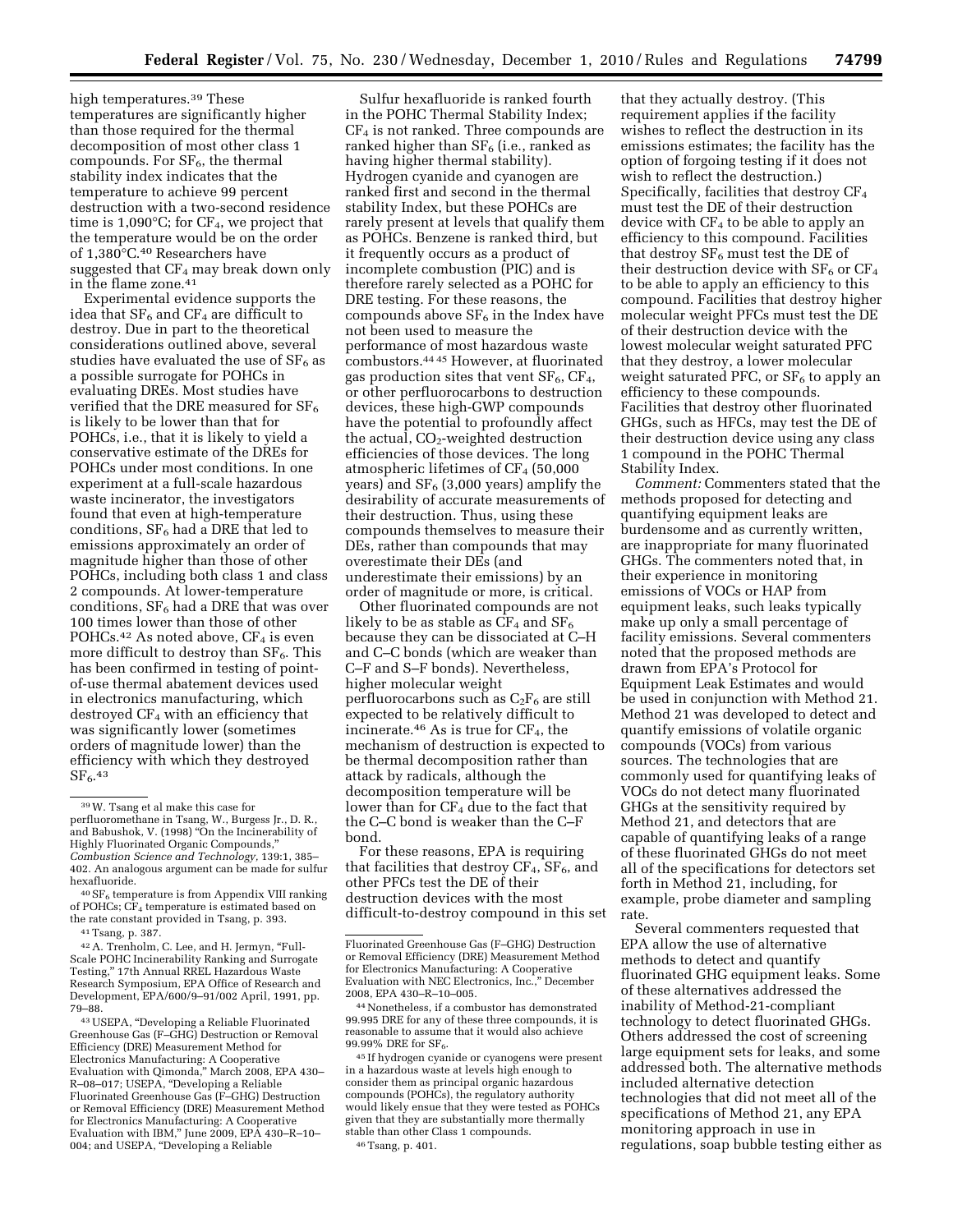a screening approach to be followed up with leak quantification or as a leak designator in itself, pressure and vacuum tests on batch process equipment, various sampling regimens, and alternative equipment counting approaches (for example, approaches that focus on rotating but not static equipment). One commenter suggested that EPA permit monitoring of room exhaust to quantify leaks from process equipment inside the room where the facility successfully completes an EPA Method 204 capture efficiency demonstration. Commenters requested that EPA allow facilities to establish and modify their own methods to provide appropriate equipment leak estimates for fluorinated GHG emissions, provided the methodology is documented in the GHG Monitoring Plan.

*Response:* EPA agrees that it is appropriate to give facilities flexibility in designing and conducting their leak monitoring. In this final rule, we are expanding the set of methods that can be used for quantifying emissions from equipment leaks. We are now allowing use of the default Average Emission Factor approach in EPA's Protocol for Equipment Leak Estimates and are allowing facilities to implement their own methods for detecting and quantifying fluorinated GHG emissions from equipment leaks. Site-specific leak detection methods must be validated, e.g., through comparison with other methods, and both the methods and their validation must be documented in the facility's GHG Monitoring Plan.

Three considerations have persuaded us to allow this flexibility. First, the equipment and methods for detecting and quantifying emissions of fluorinated GHGs from equipment leaks have not advanced as far as those for monitoring emissions of VOC from equipment leaks. While some fluorinated GHGs can be detected using instruments that meet EPA Method 21 specifications, many others cannot. Although instruments for detecting leaks of HFCs and  $SF<sub>6</sub>$  from air-conditioning, refrigeration, and electrical equipment have existed for some time, most of these instruments do not quantify emissions and/or detect only one or two gases. In many cases, therefore, these instruments are not capable of quantifying emissions of the broad range of fluorinated GHGs that can leak from process equipment in fluorinated gas production facilities. For some fluorinated GHGs, the only instruments that are capable of detecting and quantifying emissions do not meet all of the Method 21 specifications or reach their maximum ("peg") at relatively low concentrations. Thus,

EPA is permitting use of monitoring equipment that departs from Method 21 specifications.

Second, information submitted by several fluorinated gas producers indicates that equipment leaks account for a very small share of facility-wide fluorinated GHG emissions. Although this generalization is largely based on experience with VOCs and HAP, two fluorinated gas producers have surveyed at least some of their process equipment with detectors sensitive to fluorinated GHGs and have found a similar, very low, level of emissions. Consequently, if some leak quantification methods used to monitor equipment leak emissions under this rule, despite initial validation efforts, are later found to have relatively poor precisions or accuracies, these errors are unlikely to have had a large impact on facility emissions estimates in the meantime. The potential costs of experimentation in this area are relatively low.

Third, the goal of this rule is to quantify fluorinated GHG emissions from leaks rather than to regulate them. Hence, leak quantification approaches that yield unbiased, if imprecise, estimates are preferable to approaches that yield biased (e.g., conservatively high) estimates (e.g., the Average Emission Factor Approach). Also, approaches that quantify leaks without locating them (i.e., the room exhaust test suggested by one commenter) are acceptable in this context.

One area where we are setting a quantitative monitoring standard is in sampling fractions and frequencies. In addition to requiring the sampled equipment to be representative of the equipment used in the process (e.g., in terms of proportions of rotating equipment, etc.), we are requiring that at least one third of the equipment for each process be monitored each year. (There is an exception for equipment that is difficult-to-monitor and unsafe-tomonitor.) This requirement sets a consistent standard across facilities and ensures that all equipment is sampled over a three-year period.

One option that we considered and rejected was to require facilities to use the Average Emission Factor Approach in the Protocol for Equipment Leak Estimates.47 This approach requires facilities to count the number of pieces of equipment of each type in a process and multiply the number of each type by a default emission factor. Fluorinated gas producers noted that this approach tends to grossly overestimate emissions

from leaks, e.g., by a factor of 100 to 1000. As noted above, unbiased estimates, even if they are imprecise, are preferable to extremely conservative estimates in the context of a reporting rule. Thus, although we are giving facilities the option to use the Average Emission Factor Approach (which may be desirable in a facility for which even this approach will yield an equipment leak estimate that is a tiny percentage of overall facility emissions), we are not requiring it.

We are requiring facilities to include brief descriptions of their leak detection methods in their annual GHG report. After facilities have gained experience designing and implementing leak detection approaches, we may revisit this issue to identify the approaches that are most effective.

# *F. Electrical Transmission and Distribution Equipment Use (Subpart DD)*

# 1. Summary of the Final Rule

*Source Category Definition.* The electrical transmission and distribution equipment use source category consists of all electric transmission and distribution equipment and servicing inventory insulated with or containing  $SF<sub>6</sub>$  or PFCs used within electric power systems. Such equipment includes all gas-insulated substations, circuit breakers, switchgear (including both closed-pressure and hermetically sealed-pressure equipment) electric power transformers, gas-insulated lines containing  $SF<sub>6</sub>$  or PFCs, and new equipment owned but not yet installed. Servicing inventory includes pressurized cylinders, gas carts, and other containers of  $SF<sub>6</sub>$  or PFC.

*Reporting Threshold.* EPA is finalizing a reporting threshold based on nameplate capacity of equipment. Electric power systems must report if the total nameplate capacity of  $SF<sub>6</sub>$  and PFC containing equipment located within the facility, when added to the total nameplate capacity of  $SF<sub>6</sub>$  and PFC containing equipment that is not located within the facility but is under common ownership or control, exceeds 17,820 pounds. Hermetically sealed-pressure equipment is excluded from the reporting threshold. Electricity generating units that have  $SF<sub>6</sub>$  and PFC containing equipment onsite do not need to report GHG emissions from this source category unless the total nameplate capacity of  $SF<sub>6</sub>$  and PFC containing equipment located within the Subpart D facility exceeds 17,820 pounds.

*GHGs to Report.* Electrical Equipment Users must report the total  $SF<sub>6</sub>$  and PFC

<sup>47</sup>This approach was not proposed but is less burdensome than the other three methods in the Protocol, which were proposed.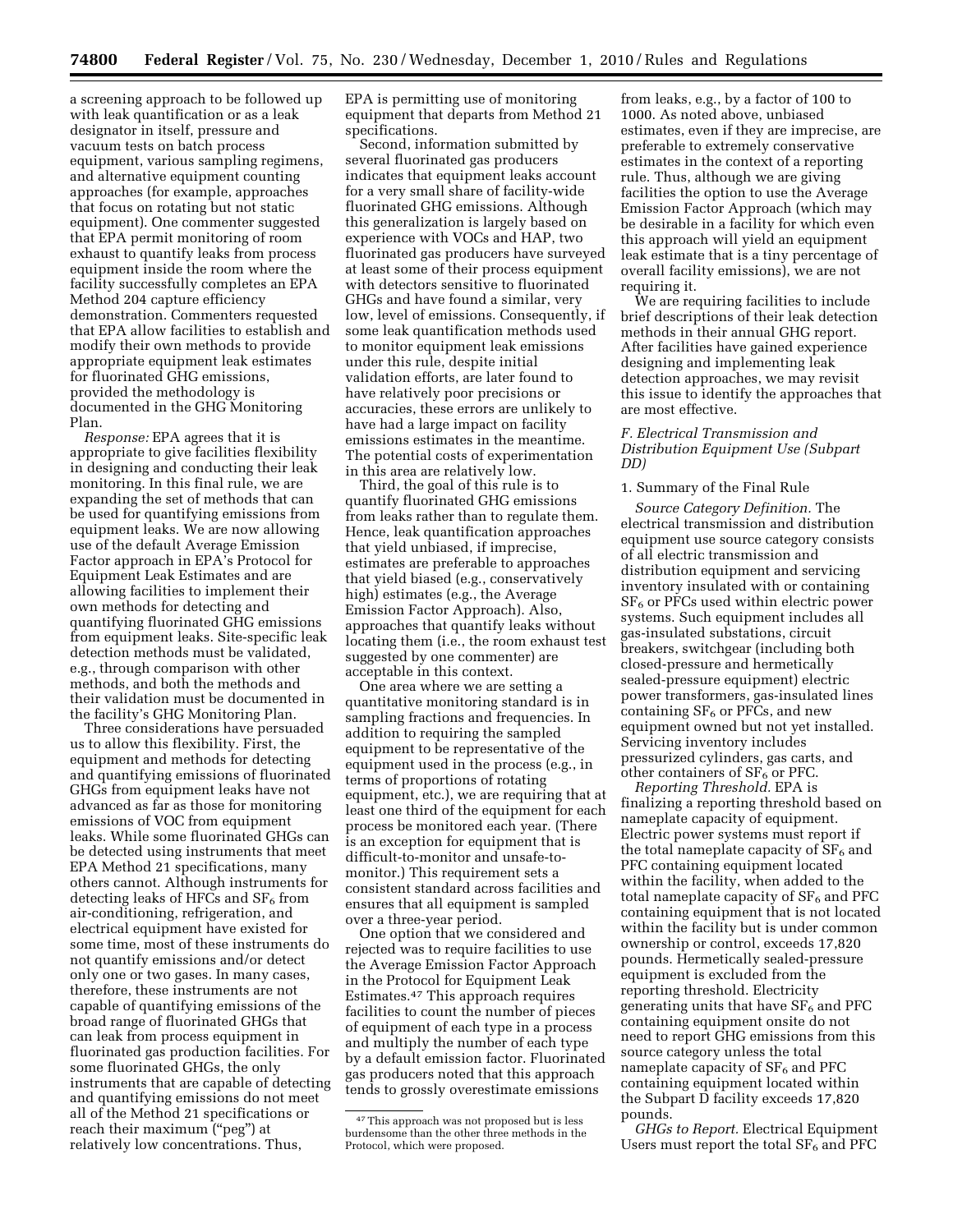emissions (including emissions from fugitive equipment leaks, installation, servicing, equipment decommissioning and disposal, and from storage cylinders) resulting from the transmission and distribution equipment and servicing inventory listed in § 98.300(a). For equipment installation, you must report emissions from new equipment or equipment being installed at your facility once the title to the equipment is transferred to the electric power transmission or distribution entity.

*GHG Emissions Calculation and Monitoring.* Reporters must calculate emissions using the following systemlevel mass-balance approach:

• User Emissions = Decrease in  $SF_6$ Inventory + Acquisitions of  $SF_6 +$ Disbursements of  $SF_6$  – Net Increase in Total Nameplate Capacity of Equipment Where:

- $-$ Decrease in  $SF<sub>6</sub>$  Inventory is pounds of  $SF<sub>6</sub>$  stored in containers (but not in equipment) at the beginning of the year minus pounds of  $SF<sub>6</sub>$ stored in containers (but not in equipment) at the end of the year.
- —Acquisitions of  $SF_6$  is pounds of  $SF_6$ purchased from chemical producers or distributors in bulk + pounds of  $SF<sub>6</sub>$  purchased from equipment manufacturers or distributors with or inside of equipment, including hermetically sealed-pressure switchgear + pounds of  $SF<sub>6</sub>$ returned to site after off-site recycling.
- —Disbursements of  $SF_6$  is pounds of  $SF_6$ in bulk and contained in equipment that is sold to other entities + pounds of  $SF<sub>6</sub>$  returned to suppliers  $+$  pounds of SF<sub>6</sub> sent off-site for recycling  $+$  pounds of  $SF<sub>6</sub>$  sent offsite for destruction.
- –Net Increase in Total Nameplate Capacity of Equipment is the nameplate capacity of new equipment, in pounds, including hermetically sealed-pressure switchgear, in pounds, minus nameplate capacity of retiring equipment, in pounds, including hermetically sealed-pressure switchgear. (Note that nameplate capacity refers to the full and proper charge of equipment rather than to the actual charge, which may reflect leakage.)

The same method must be used to estimate emissions of PFCs.

*Data Reporting.* In addition to the information required to be reported by the General Provisions (40 CFR 98.3(c)) and summarized in Section II.A of this preamble, reporters must submit additional data that are used to calculate GHG emissions. A list of the specific data to be reported for this source category is contained in § 98.306.

*Recordkeeping.* In addition to the records required by the General Provisions (40 CFR 98.3(g)) and summarized in Section II.A of this preamble, reporters must keep records of additional data used to calculate GHG emissions. A list of specific records that must be retained for this source category is included in 40 CFR 98.307.

2. Summary of Major Changes Since Proposal

Major changes in this source category since proposal are identified in the following list. The rationale for these and other additional significant changes can be found below or in ''Mandatory Greenhouse Gas Reporting Rule: EPA's Response to Public Comments, Electric Transmission and Distribution Equipment Use—2009 proposal'' and ''Mandatory Greenhouse Gas Reporting Rule: EPA's Response to Public Comments, Electric Transmission and Distribution Equipment Use—2010 proposal.''

• We are providing a definition of *facility* for subpart DD that is based on the system-wide physical collection of transmission and distribution equipment between the point at which electricity is obtained by an electric power system and the point at which electricity is provided to the customer or another electric power transmission or distribution entity not under common ownership.

• We are clarifying that the term *operator,* when applied to this source category, does not include entities whose sole responsibility is to balance load or otherwise address electricity flow. As specified in the General Provisions for part 98, the term *Operator*  does include any other person who operates or supervises an electric power transmission or distribution facility.

• We are requiring scales to be accurate within  $+/- 2$  pounds of true weight. This absolute accuracy requirement is less stringent than the 1 percent relative accuracy requirement that was originally proposed.

• We are requiring scales to be recalibrated at the frequency recommended by the manufacturer rather than annually as originally proposed.

3. Summary of Comments and Responses

This section contains a brief summary of major comments and responses. A large number of comments on this subpart were received covering numerous topics. Responses to

significant comments received can be found in ''Mandatory Greenhouse Gas Reporting Rule: EPA's Response to Public Comments, Subpart DD: Electrical Transmission and Distribution Equipment Use'' (available in the docket, EPA–HQ–OAR–2009–0927).

*Definition of Source Category.* 

*Comment:* Nearly all commenters stated that the proposed definition of an electric power transmission and distribution facility was generally appropriate and consistent with current industry practice of system-wide servicing equipment and tracking data. Several commenters suggested that the definition of a facility for this subpart could be further modified to more clearly define where an electric power systems begins and ends as well as who is responsible for reporting emissions that occur from electrical equipment that might be owned and serviced by multiple entities.

A few commenters recommended that the term "facility" for this source category be defined on the basis of corporate-level ownership. These commenters stated that a corporatebased facility boundary would help ensure that potential emitters of  $SF<sub>6</sub>$  are covered by the rule (by their aggregate emissions falling above the threshold) and ensure more accurate emissions reporting while minimizing the burden on owners and operators of electric power systems in figuring out how to define facility boundaries. One commenter stated that a corporate-level facility definition would allow the most accurate and quickest determination of whether an entity is above the reporting threshold by enabling the entity to review the service and maintenance records for equipment that it owns. This commenter also expressed concern over who should be considered an operator of an electric power transmission and distribution facility, stating that the "operation" of an electric system relates to entities that coordinate operations across company lines to ensure reliability, balance load, and address congestion through generation dispatch and system planning.

Two additional commenters from the electric power industry were supportive of defining the boundaries of a facility on the basis of equipment operation and thought this would be the most straightforward method for determining which equipment to include in their emission estimates.

*Response:* In developing the proposed definition of a facility for this source category, EPA carefully considered definitions based on numerous concepts, including corporate-level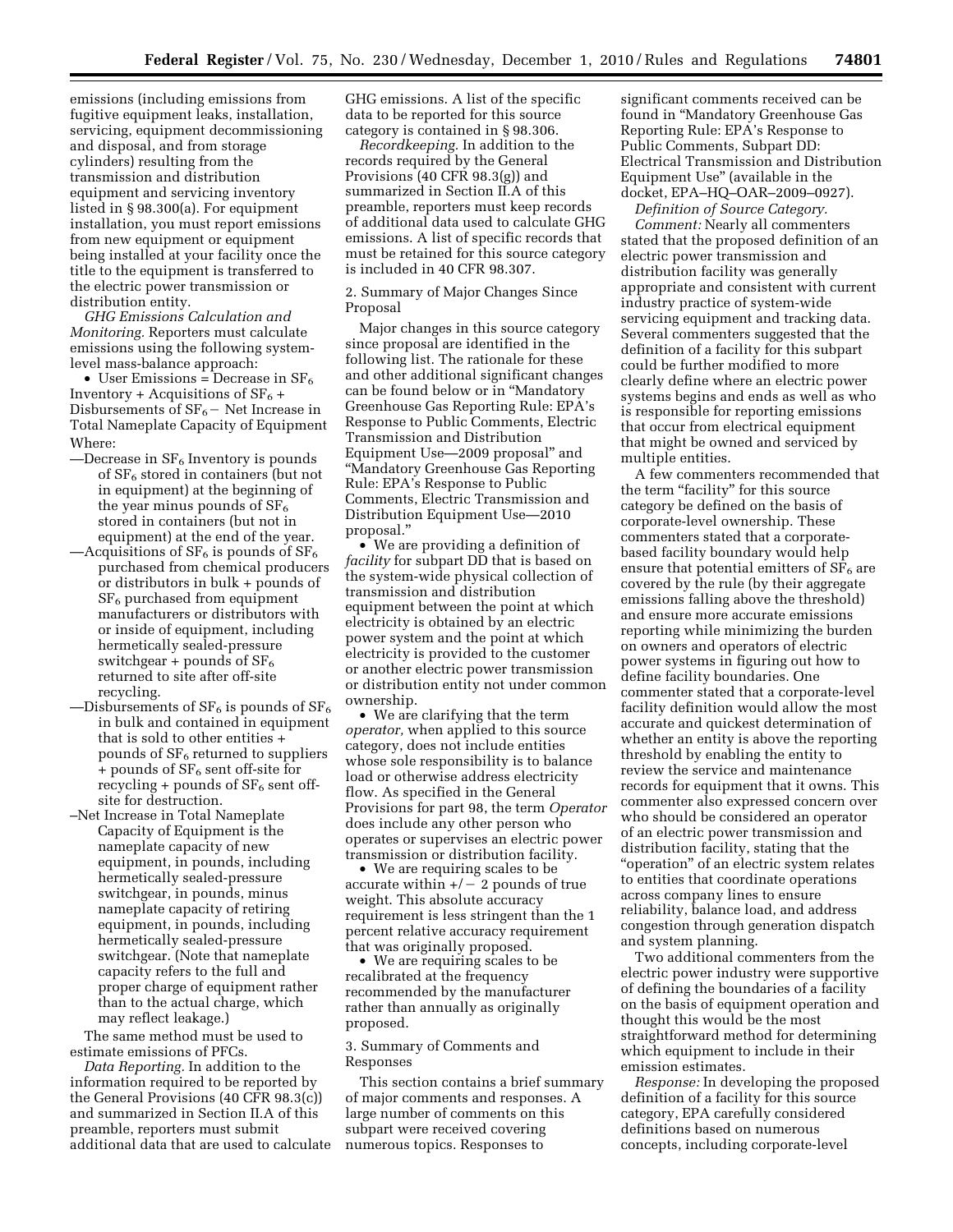ownership as well as equipment collectively operated by a single entity.

A definition of a facility that mandated corporate-level boundaries was not considered optimal in the context of the facility definition for this source category. First, there are many non-corporate entities in the electric power industry, including municipalities and federal government agencies, that do not fit into a corporatebased definition of a facility.

Second, a corporate-based facility definition is not well-suited to cases where there are multiple owners and operators of equipment that is interconnected or located within the same substation. The monitoring methods for subpart DD are designed to measure system-wide emissions from groups of equipment and  $SF<sub>6</sub>$  storage stocks that are serviced and maintained together rather than emissions from individual pieces of equipment or individual cylinders. Some commenters expressed that they service and maintain equipment that they do not own using their centralized  $SF<sub>6</sub>$  gas stocks, which are also used to service equipment they do own. In this example, a facility definition based on corporate ownership would require emissions for a few pieces of the equipment to be estimated separately from the rest of the equipment, which would not be a good fit with the systemwide mass-balance monitoring methods required by subpart DD.

Instead, EPA has defined facility for this source category to mean the electric power system, which comprises all electric transmission and distribution equipment insulated with or containing  $SF<sub>6</sub>$  or PFCs which is linked through electric power transmission or distribution lines, functions as an integrated unit, is owned, serviced, or maintained by a single electric power transmission or distribution entity (or multiple entities with a common owner), and is located between: (1) The point(s) at which electric energy is obtained by the facility from an electricity generating unit or a different electric power transmission or distribution entity that does not have a common owner and (2) the point(s) at which the customer(s) or another electric power transmission or distribution entity that does not have a common owner receives the electric energy. The facility also includes all servicing inventory for this equipment that contains  $SF<sub>6</sub>$  or PFCs.

In addition, EPA has defined Electric Power Transmission or Distribution Entity as any entity that transmits, distributes, or supplies electricity to a consumer or other user, including any

company, electric cooperative, public electric supply corporation, a similar Federal department (including the Bureau of Reclamation or the Corps of Engineers), a municipally owned electric department offering service to the public, an electric public utility district, or a jointly owned electric supply project.

Per the General Provisions (40 CFR 98.2–98.4) summarized in Section II.A of this preamble, although the reporting requirements are applicable to both the owners and operators of a facility, each facility must have one and only one designated representative who will be responsible for certifying, signing, and submitting GHG emissions reports to EPA. The designated representative is to be selected by an agreement binding on the owners and operators of the facility. Since the definition of *operator* in the General Provisions (40 CFR 98.6) is ambiguous in the context of the electric transmission and distribution equipment use source category, EPA has provided a clarification of *operator* for this source category, which is the following: ''Operator excludes entities whose sole responsibility is to ensure reliability, balance load or otherwise address electricity flow.''

*Definition of Source Category. Comment:* EPA received comments stating that electrical generating units (EGUs) (Subpart D) should not be required to report  $SF<sub>6</sub>$  emissions from electrical equipment located within the boundary of their generating facilities as part of the EGUs' facility emission reports. This comment is in reference to the requirement in 40 CFR 98.2(a)(1) requirement that reports for facilities that contain any source category (as defined in subparts C through JJ) must cover all source categories and GHGs for which calculation methodologies are provided in those subparts. Commenters noted that since the mass-balance monitoring methods in subpart DD are designed to monitor emissions at the system-wide level, it would be very difficult and time-consuming for an integrated electric power entity that operates electrical equipment at both generation facilities and across transmission and distribution systems (using the same  $SF_6$  gas stocks) to estimate emissions only for the generation facilities. Furthermore, commenters noted that since the definition of an electric power system for subpart DD is already inclusive of any equipment operated by the electric power system at a generation facility, there could be double-counting of emissions for both the electric power system and the electricity generation facility.

*Response:* EPA considered the potential for double-counting emissions from Subpart D electricity generating units and Subpart DD electrical transmission and distribution equipment use as well as the challenge of estimating  $SF_6$  emissions solely from an electricity generating unit that is part of a larger integrated electric power system. EPA is confirming that an electricity generating unit would be required to report emissions associated with the Electric Transmission and Distribution Equipment Use source category, but only if  $SF<sub>6</sub>$  and PFCinsulated equipment within the Subpart D facility exceeded the reporting threshold for Subpart DD. EPA expects that in general, the Subpart DD facility will not independently meet this threshold and thus is unlikely to incur the reporting obligation. Therefore, EPA does not anticipate double counting as a significant issue for electricity generating units covered by other subparts and Subparts DD Electrical Transmission and Distribution Equipment Use.

*Monitoring and QA/QC requirements. Comment:* Several commenters were critical of the requirement for weighing  $SF<sub>6</sub>$  cylinders each time they enter and leave storage (40 CFR 98.306(b)2)). Commenters noted the high burden associated with such frequent weighing of cylinders and also the lack of a perceived benefit since the cylinders already must be weighed at the beginning and end of each year for the beginning and end-of-year storage inventory.

*Response:* EPA agrees that the benefit of weighing  $SF<sub>6</sub>$  gas cylinders as they enter and leave inventory does not justify the costs of performing this activity. EPA has removed this requirement from 40 CFR 98.306(b)(2) and clarified that the QA/QC requirements for scale accuracy and calibration apply to cylinders returned to the gas supplier and cylinders weighed at the beginning and end of each year for the beginning and end-ofyear storage inventory.

*Monitoring and QA/QC requirements. Comment:* Commenters generally expressed agreement that it was excessively burdensome to require scales used to weigh cylinders to be accurate and precise to within 1 percent of the true weight and to be recalibrated at least annually or at the minimum frequency specified by the manufacturer, whichever is more frequent (40 CFR 98.304(b)). Numerous commenters stated that the recalibration frequency specified by the manufacturer would be sufficient, thereby making the annual recalibration minimum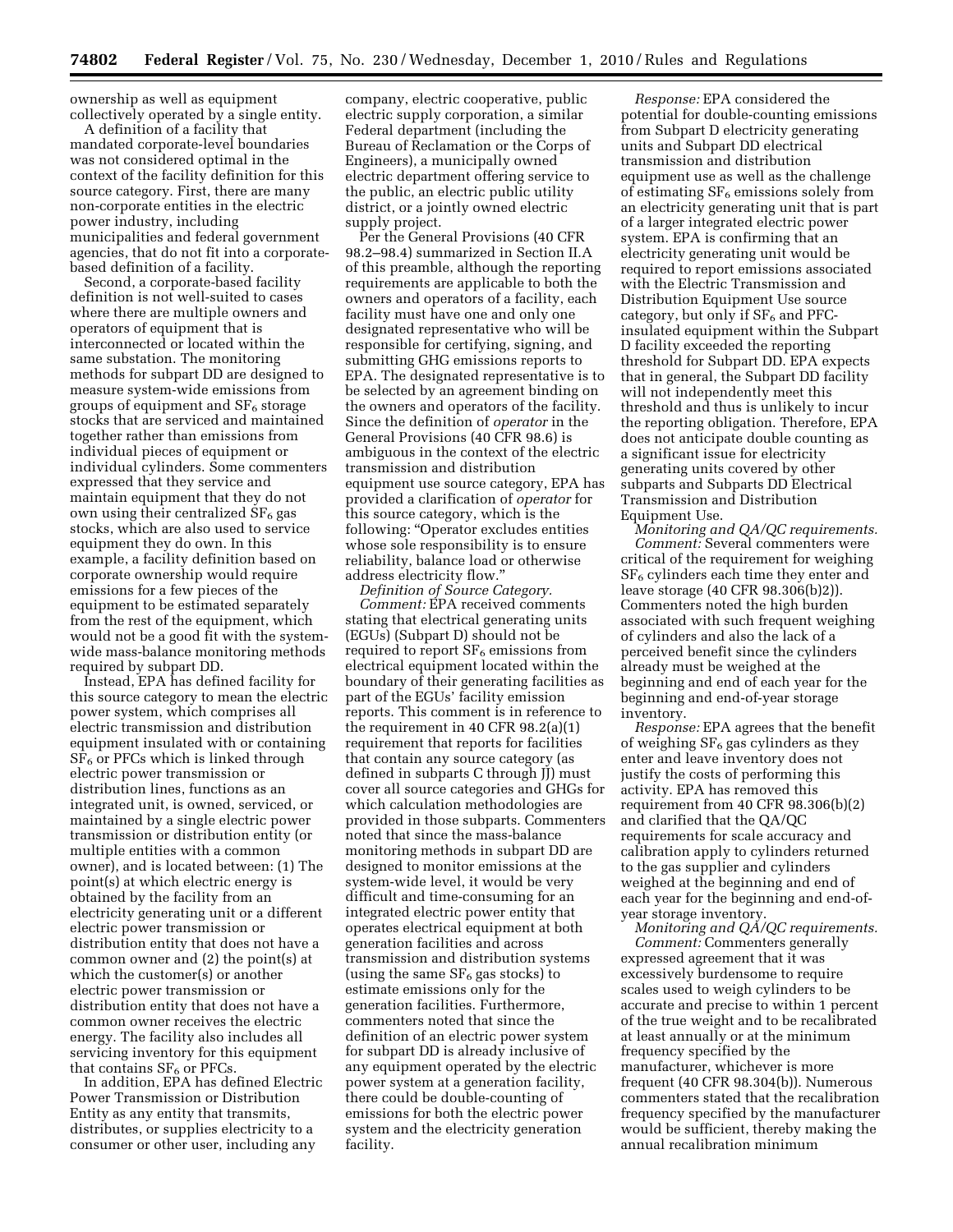unnecessary. Some commenters also stated that purchasing 1 percent accuracy scales would be expensive. One commenter suggested requiring scales with accuracies of  $+/-2$  pounds of full scale, which provides an accuracy within or close to 1 percent for the cylinder weights typically measured by electric power entities (i.e., between 105 and 225 pounds including tare weight).

*Response:* The 1 percent accuracy requirement was proposed by EPA because the mass-balance method for measuring emissions requires accurate inputs, and the overall uncertainty of the emission estimate rises as the potential inaccuracy of each input increases. However, EPA also recognizes that the price of scales does increase as the accuracy of the scale increases and that many facilities containing electrical transmission and distribution equipment use do not currently use scales that are accurate to within 1 percent of the true weight.

In order to balance the reporting burden with the need for accurate massbalance inputs, this final rule requires the accuracy and precision of scales used to weigh cylinders to be based on pounds, specifically, to be within 2 pounds of true weight. In addition, scale recalibration is required in accordance with manufacturer specifications, with no requirement that scale recalibration occur at least annually. As discussed further in EPA's Response to Public Comments for Subpart DD, EPA believes these adjustments still provide data of sufficient accuracy and certainty.

*Data Reporting Requirements*.

*Comment:* EPA received many comments regarding the inclusion of sealed-pressure equipment—which is not intended to leak during its lifetime—into the facility-wide nameplate capacity estimates that must be reported to EPA under 40 CFR 98.306(a). Commenters recommended either (1) A minimum threshold be established to exclude sealed-pressure electrical equipment from the nameplate capacity estimation or (2) alternative methods should be allowed for estimating the nameplate capacity of sealed-pressure equipment (rather than performing a bottom-up inventory of the equipment). The most commonly cited rationale for these recommendations was the high burden associated with determining the nameplate capacity for each piece of sealed-pressure equipment within electric power systems, which can contain thousands of pieces of sealed-pressure equipment. Most commenters correctly acknowledged that even if a minimum threshold was established for reporting total facility-

wide nameplate capacity, emissions from sealed-pressure equipment would still be captured in the mass-balance monitoring methods in 40 CFR 98.304, and therefore establishing a minimum threshold for the nameplate capacity inventory would not exclude sealedpressure equipment from reported emissions.

*Response:* EPA agrees that the burden associated with performing a bottom-up assessment to determine the nameplate capacity of each piece of sealed-pressure equipment within an electric power transmission and distribution facility is unnecessarily high when compared to the benefits of performing such an assessment. As a result, EPA has excluded sealed-pressure equipment from the data reporting requirement for total facility-wide nameplate capacity existing as of the beginning of the year. (Sealed-pressure equipment is also excluded in the determination of the reporting threshold.)

However, the potential for emissions from sealed-pressure equipment due to catastrophic events or equipment disposal still makes it important to document emissions from sealedpressure equipment, especially for facilities that specialize in electricity distribution. EPA has clarified that  $SF<sub>6</sub>$ arriving inside newly acquired sealedpressure equipment must still be considered as part of the  $SF<sub>6</sub>$ acquisitions input of the mass-balance equation, and sealed-pressure equipment that is new or retired must still be considered as a change to the nameplate capacity in the mass-balance equation. This will ensure that emissions from sealed-pressure equipment are still included in the overall emissions estimate.

Since sealed-pressure equipment is no longer required to be included in the total facility-wide nameplate capacity estimate, EPA is including distribution miles in 40 CFR 98.306 Data Reporting Requirements because distribution miles provide an approximate indication of how much sealed-pressure equipment is within an electric power transmission and distribution system.

# *G. Importers and Exporters of Fluorinated GHGs Inside Pre-Charged Equipment or Closed-Cell Foams (Subpart QQ)*

# 1. Summary of the Final Rule

*Source Category Definition.* This source category consists of any entity that is importing or exporting precharged equipment that contains a fluorinated GHG and also consists of any entity that is importing or exporting closed-cell foams that contain a fluorinated GHG.

Any importer or exporter of fluorinated GHGs contained in precharged equipment or closed-cell foams that meets the applicability criteria in the General Provisions (40 CFR 98.2(a)(4)) must report their GHG emissions.

*GHGs to Report.* Importers and exporters of fluorinated GHGs inside pre-charged equipment and closed-cell foam report the quantity of each fluorinated GHG contained in precharged equipment or closed-cell foams imported or exported during the calendar year. For importers and exporters of closed-cell foams that are not the manufacturers of the foams and do not know the identity and mass of the fluorinated GHG within the closedcell foams, the report may be limited to the mass in  $CO<sub>2</sub>e$  of the fluorinated GHGs imported or exported in closedcell foams.

*GHG Emissions Calculation and Monitoring.* The total mass of each fluorinated GHG imported and exported inside equipment or foams must be estimated by multiplying the mass of flourinated GHG per unit of equipment or foam type by the number of units of equipment or foam type imported or exported annually, as presented in Equation QQ–1 in 40 CFR 98.433. For importers and exporters of closed-cell foams that do not know the identity and mass of the fluorinated GHG within the closed-cell foams, the mass in  $CO<sub>2</sub>e$  of the fluorinated GHGs must be estimated by multiplying the mass in  $CO<sub>2</sub>e$  of flourinated GHGs per unit of equipment or foam type by the number of units of equipment or foam type imported or exported annually, as presented in Equation QQ–2 in 40 CFR 98.433.

*Data Reporting.* In addition to the information required to be reported by the General Provisions (40 CFR 98.3(c)), reporters must submit additional data that are used to calculate GHG emissions. A list of the specific data to be reported for this source category is contained in 40 CFR 98.436.

*Recordkeeping.* In addition to the records required by the General Provisions (40 CFR 98.3(g)), reporters must keep records of additional data used to calculate GHG emissions. A list of specific records that must be retained for this source category is included under 40 CFR 98.437.

# 2. Summary of Major Changes Since Proposal

The major changes in this rule since the April 2010 proposal are identified in the following list. The rationale for these and any other significant changes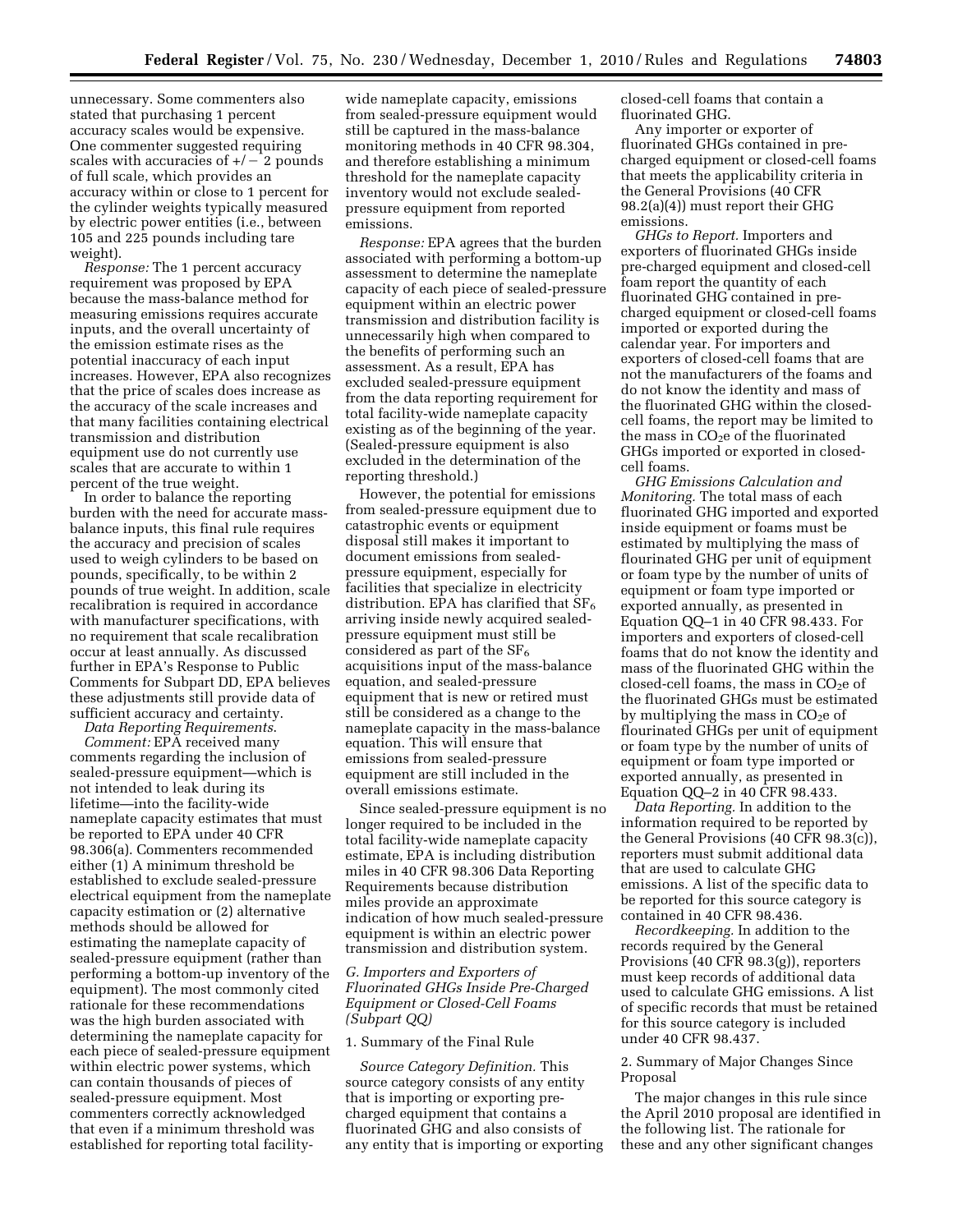to the proposed rule can be found below or in ''Mandatory Greenhouse Gas Reporting Rule: EPA's Response to Public Comments, Subpart QQ: Importers and Exporters of Fluorinated GHGs Inside Pre-charged Equipment or Closed-cell Foams (available in the docket, EPA–HQ–OAR–2009–0927).

• EPA has revised the reporting requirements for closed-cell foams such that, in cases where the importer or exporter does not know the identity and amount of fluorinated GHGs inside the closed-cell foam, they can report the amount of fluorinated GHGS imported or exported on a Co<sub>2</sub>e basis, based on information from the manufacturer.

• EPA has revised the definition of closed-cell foams to exclude packaging foam.

• EPA has revised the requirements for importers such that the port of entry and country of origin are no longer listed under data reporting requirements. These two data elements are now listed under recordkeeping requirements.

• EPA has revised the requirement for exporters such that the port of exit and countries to which items were exported are no longer listed under data reporting requirements. These are two data elements are now listed under recordkeeping requirements.

• EPA has clarified that importers and exporters must report the number of pieces of pre-charge equipment and closed-cell foam imported with each unique combination of charge size and charge type. Importers and exporters cannot report the average charge size or most common fluorinated GHG used for a particular type of equipment.

# 3. Summary of Comments and Responses

This section contains a brief summary of major comments and responses. A number of comments on this subpart were received covering numerous topics. Responses to additional significant comments received can be found in ''Mandatory Greenhouse Gas Reporting Rule: EPA's Response to Public Comments, Subpart QQ: Importers and Exporters of Fluorinated GHGs Inside Pre-charged Equipment or Closed-cell Foams'' (available in the docket, EPA–HQ–OAR–2009–0927).

*Comment:* Commenters stated that data on fluorinated GHGs contained in pre-charged equipment or closed-cell foams does not constitute emissions data and is thus outside EPA's authority to collect under this rulemaking. Commenters also stated that any emissions from these equipment types would depend upon ''the ultimate enduse and disposal'' of the equipment, activities beyond the reporter's control.

*Response:* In this final rule, EPA is issuing reporting requirements for importers and exporters of fluorinated GHGs inside pre-charged equipment or closed-cell foams. EPA notes that this source category is added as a supplier source category under 98.2(4).

As discussed in the preamble to the October 2009 Final Part 98 (74 FR 56260), that rule (as well as this action) responds to a specific request from Congress to collect data on GHG emissions from both upstream production and downstream sources, as appropriate. Therefore, EPA has developed reporting requirements for direct emitters of GHGs as well as for suppliers of fuels and industrial gases. For fluorinated GHGs in particular, the U.S. supply is impacted by the production, import, and export of fluorinated GHGs in bulk as well as by the import and export of fluorinated GHGs in pre-charged equipment or closed-cell foams. EPA has already finalized reporting requirements for suppliers of industrial gases (40 CFR 98 Subpart OO) which include importers and exporters of fluorinated GHGs in bulk. This action supplements EPA's previous action by requiring reporting from importers and exporters of fluorinated GHGs in equipment and closed-cell foams.

In many cases, the fluorinated GHGs contained in equipment and closed-cell foams are ultimately emitted by a large number of small sources. To cover these direct emissions would require reporting by hundreds of thousands of small entities, such as individual homes with leaking air conditioning units. To avoid this impact, the rule does not include all of those emitters but instead requires reporting by importers and exporters of fluorinated GHGs in equipment and closed-cell foams. For further discussion of the need for upstream reporting, see the preamble to the October 2009 Final Part 98 (74 FR 56271).

EPA has the legal authority to collect data from suppliers, including importers and exporters of fluorinated GHGS contained in equipment and closed-cell foams. Section 114 of the CAA authorizes EPA to gather information from any person who is subject to a requirement of the CAA (other than engine manufacturers) or who may have information the Administrator believes is necessary for purposes of CAA section 114(a) (which in turn references carrying out any provision of the CAA). Information from suppliers of industrial greenhouse gases is relevant to understanding the quantities and types

of gases being supplied to the economy, in particular those that could be emitted downstream, which will aid in evaluating action under CAA section 111, as well as various sections of title VI (e.g., CAA sections 609 and 612) that address substitutes to ozone depleting substances. A complete discussion of these issues, including a discussion of EPA's legal basis for collecting information from upstream reporters, can be found in Section I.C of the preamble to the October 2009 Final Part 98 (74 FR 56271) and Volume 9 of the Response to Comments to the Mandatory Reporting of Greenhouse Gases Rule (HQ–OAR–2008–0508).

EPA notes that some commenters appear to associate comments on whether EPA has authority to collect subpart QQ data, comments on whether subpart QQ data is "emission data," and comments on whether data collected under QQ should be protected as CBI. EPA's authority to collect subpart QQ data is addressed above. This action does not address whether data reported under this subpart are "emission data" or whether these data will be treated as confidential business information (CBI). EPA published a proposed confidentiality determination on July 7, 2010 (75 FR 39094) which addressed these issues. See Section II.B of this preamble for more information.

*Comment:* Some commenters stated that this subpart is a minor source of GHG emissions. These commenters stated that the quantities of fluorinated GHGs inside individual pieces of equipment are small, ranging from ounces to pounds, and that emissions from such equipment are ''de minimis'' because the systems are hermetically sealed.

*Response:* In this final rule, EPA is issuing reporting requirements for importers and exporters of fluorinated GHGs inside pre-charged equipment or closed-cell foams. Despite small charge sizes, the quantities of fluorinated GHGs imported in pre-charged equipment and closed-cell foams are significant because of the high GWP (up to 12,000) of these refrigerants. EPA estimates that approximately 22 MMTCO<sub>2</sub>e are imported by entities subject to this subpart, which together comprise the eleventh most significant source of GHGs (in carbon dioxide equivalent terms) covered under the Greenhouse Gas Reporting Program. (More information on these estimates can be found in subpart QQ TSD, EPA–HQ– OAR–2009–0927). Imports of fluorinated GHGs from entities subject to this subpart are estimated to account for seven to 10 percent of the U.S. fluorinated GHG supply, while exports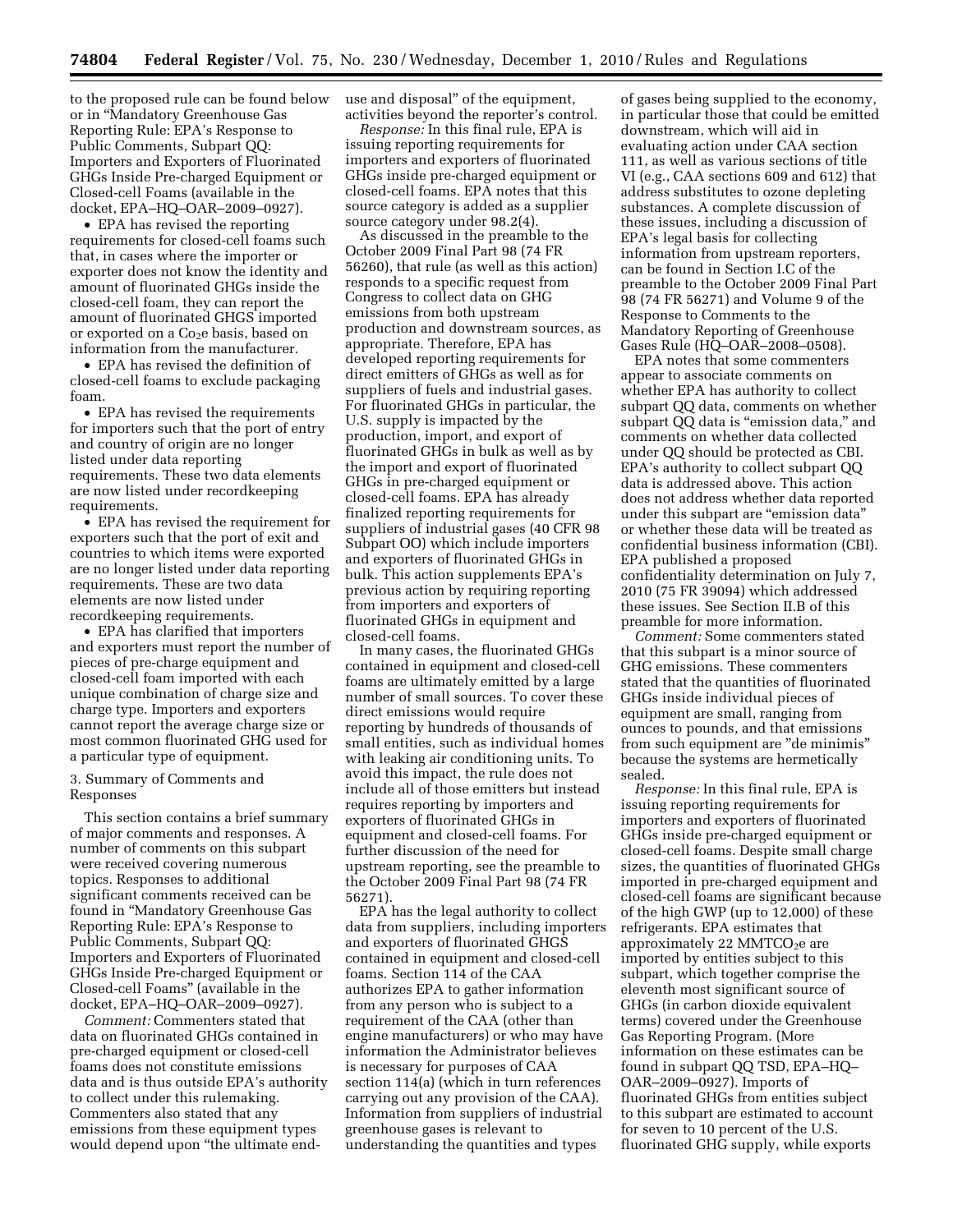are estimated to account for one to two percent.

A portion of fluorinated GHGs consumed in the U.S. are eventually emitted into the atmosphere, as these gases leak from the equipment or are vented during service and disposal events. By accounting for all chemical flows into and out of the U.S., including in pre-charged equipment or closed-cell foams, EPA's approach results in an estimate of consumption and ultimately emissions that is more accurate than are estimates that do not account for these flows. As commenters note, these equipment are purchased and used by a diffuse variety of entities. Upstream data gathering is thus the most effective and accurate method to obtain this important data. For further discussion of the need for upstream reporting, see the preamble to the October 2009 Final Part 98 (74 FR 56271).

*Comment:* EPA received comments from an association representing some motor vehicle manufacturers concerning the reporting of fluorinated GHGs contained in motor vehicle air conditioners (MVACs). The commenter recommended delaying the reporting requirements for MVACs or exempting them altogether. The commenter noted that the Final Rule on Light-Duty Vehicle Greenhouse Gas Emissions Standards and Corporate Average Fuel Economy Standards (75 FR 25324) (light duty vehicle rule) includes incentives for low-GWP refrigerants. The commenter also noted that manufacturers are contemplating the use of lower GWP refrigerants in MVACs due to the ability to voluntarily generate credits under the light duty vehicle rule and EU regulations. Commenters stated that exempting or delaying the applicability of the reporting requirements would conserve public resources and harmonize existing incentives. The commenter also stated that EPA should modify reporting requirements for MVAC imports and exports to allow reporting of data by model year, that reporting of certain data elements would require reconfiguration of existing systems, and that these particular reporting requirements should be developed offline for verification purposes.

*Response:* In this final rule, EPA is not exempting importers and exporters of MVACs or delaying the applicability of the reporting requirements to them. MVACs are a significant source of fluorinated GHGs; EPA estimates that currently approximately 18 percent of fluorinated GHGs (in carbon dioxide equivalent terms) imported under this subpart are contained within MVACs. EPA recognizes there is significant

interest and research into new low-GWP refrigerants; however, the timing and the extent of the MVAC market to make such a transition are uncertain. Under CAA section 612, EPA has proposed to find the low-GWP refrigerant HFO– 1234yf acceptable, subject to use conditions, in MVACs (75 FR 53445); however, this rule has not been finalized. In addition, although the light duty vehicle rule allows automakers to earn additional leakage credits if they use a low GWP refrigerant, EPA actually predicted that automakers would meet the standards in the Model Year 2012 through 2016 timeframe by reducing refrigerant leakage, not by switching to lower-GWP alternatives (see the Regulatory Impact Analysis for the Final Rule on Light-Duty Vehicle Greenhouse Gas Emissions Standards and Corporate Average Fuel Economy Standards, EPA– HQ–OAR–2009–0472). Based on these factors, EPA concluded there is not sufficient evidence that the transition to low GWP refrigerants in MVACs is underway such that the importers and exporters of MVACs should be exempt or that the reporting requirements should be delayed.

Reporting imports and exports of MVACs on a model year basis would be inconsistent with the reporting requirements for all other subparts under 40 CFR Part 98 where EPA is collecting information on a calendar year basis. EPA plans to use data collected under Part 98 to support analyses of various GHG policy options; therefore, EPA requires the data on a calendar year basis to allow meaningful comparison of data across and within subparts. Model year reporting for new vehicle and engine manufacturers was included under the Final Mandatory Reporting of Greenhouse Gases Rule, but those reporting requirements were not developed to fit into Part 98. Instead, they were created to fit into the existing reporting framework for longestablished EPA vehicle and engine programs as discussed in Section V.QQ of the preamble to the April 2009 Mandatory Reporting of Greenhouse Gases Proposed Rule (74 FR 16586). The data collected under subpart QQ of part 98 is needed on a calendar year basis, in particular, because EPA intends to analyze and compare the data on imports and exports of fluorinated GHGs in MVACs with data on fluorinated GHGs imported and exported in other types of pre-charged equipment and closed-cell foams. EPA also intends to compare this data with data on fluorinated GHGs collected under other subparts, all of which is collected on a calendar year basis.

In developing these requirements, EPA recognized that some reporting requirements may require the reconfiguration of existing tracking systems or the development of new tracking systems. In fact, EPA included the development of tracking system as an implementation cost in the ''Economic Impact Analysis for the Mandatory Reporting of Greenhouse Gas Emissions F–Gases: Subparts I, L, QQ, SS Draft Report'' (EPA–HQ–OAR–2009– 0927). EPA did not receive any comments related to these implementation costs for subpart QQ developed under the Economic Impact Analysis. This commenter, in particular, did not provide specific information related to the burden of reporting data on a calendar year basis. Therefore, given the utility of the data and the need for meaningful annual analysis, EPA is finalizing the requirement to report the imports and exports of fluorinated GHGs within pre-charged equipment or closed-cell foams on an annual basis.

Finally, the commenter suggested that the port of entry (or exit), the country from which (or to which) items were shipped, and the date of import (or export) could be developed off-line for verification purposes. These three reporting requirements are similar to those for importers and exporters of industrial gases under 40 CFR subpart OO, which involves imports and exports of bulk chemicals. However this subpart involves more detailed reporting requirements regarding the contents of each particular shipment (such as the number of units, charge size, and charge type) and not just the amount of the particular industrial gas imported and exported. Some types of equipment, such as refrigerators, may hold a refrigerant charge of fluorinated GHGs and include fluorinated GHG within the closed-cell foams, which will further complicate reporting on this shipment. Given these additional reporting requirements under this subpart, EPA agrees that the port of entry (or exit) and the country from which (or to which) items were shipped can be maintained as records and has therefore moved these two items to record keeping requirements. However, EPA is maintaining the date of import (or export) as a reporting requirement as the date of import (or export) is necessary for verification activities. EPA can use the date of import or export in combination with other information to conduct verification activities. For example, EPA can crosswalk information collected under this rule with records maintained by U.S. Customs and Border Protection to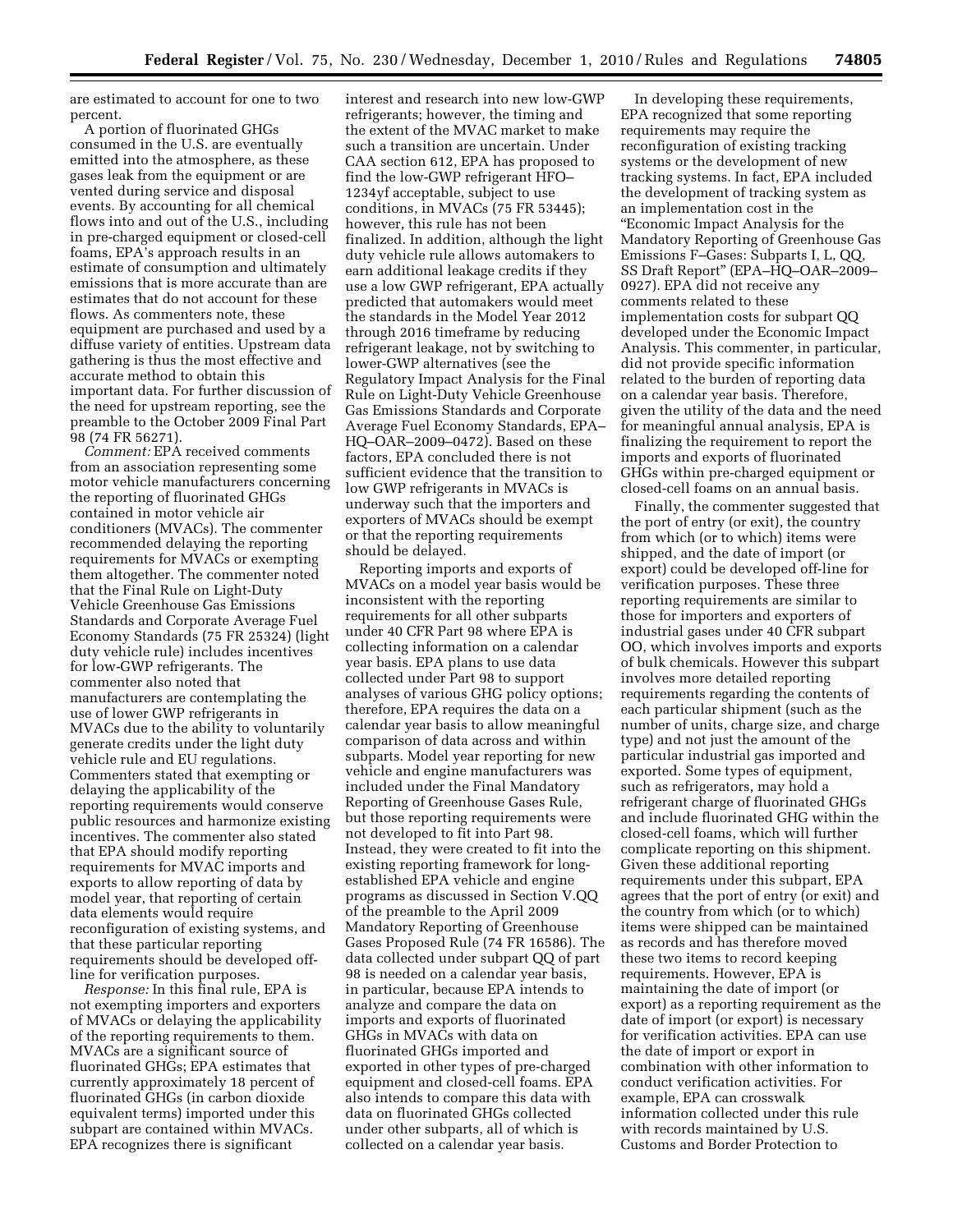ensure importers and exporters are properly reporting imports and exports of pre-charged equipment and closedcell foams.

*Comment:* EPA received comments regarding the calculation of fluorinated GHGs within closed-cell foams. One commenter stated that fluorinated GHGs are emitted from closed-cell foams at varying rates, and therefore, the best way to determine the amount of fluorinated GHGs contained in closedcell foams is to require reporting on the total amount of fluorinated GHGs consumed by the foreign manufacture at the point of manufacture. One commenter stated that the proposed reporting requirements would result in a cumbersome process between appliance manufacturers and foam suppliers where the foam suppliers would be required to disclose proprietary information on the closedcell foam composition to equipment manufacturers. The commenter stated that EPA should therefore allow reporting on a  $CO<sub>2</sub>e$  basis.

*Response:* EPA has finalized the requirement to report only the amount of fluorinated GHGs imported or exported within closed-cell foams. EPA has added an alternative reporting method for instances when the type and mass of fluorinated GHGs within the closed-cell foams are not known by the importers and exporters.

The intent of this rule is to better understand U.S. GHG emissions in order to inform policy decisions. This rule does not attempt to quantify emissions that occur during the production of materials that are eventually imported into the U.S. such as emissions that occur during the manufacture of closed-cell foams. Therefore, EPA is finalizing the requirement to report only the amount of fluorinated GHGs contained in the closed-cell foams that are imported or exported, not the total amount of fluorinated GHGs consumed during the manufacture of these products. EPA notes that the identity and mass of the fluorinated GHGs within closed-cell foams impact the foams' ability to insulate and that these parameters are known to the entities that manufacture and market these products.

EPA recognizes the unique situation that may arise when an importer of closed-cell foams is not the same entity that manufactured the closed-cell foam. In such cases, the importer may not know the mass and identity of the fluorinated GHG within the closed-cell foam. Therefore, EPA has added an alternative reporting provision that allows reporting by  $CO<sub>2</sub>e$  basis for

closed-cell foams under these circumstances.

EPA is requiring importers and exporters to report the identity and mass of the fluorinated GHG within closedcell foams when it is known. This is consistent with EPA's approach for precharged equipment, where EPA requires importers and exporters to report the identity and amount of fluorinated GHGs within equipment. EPA will use this information to better understand the types and amounts of fluorinated GHGs imported and exported into the U.S. This information will support analysis under this subpart as well as analysis across subparts, particularly subparts that collect data on fluorinated GHGs.

For importers and exporters that are unable to obtain detailed information on the closed-cell foams from the manufacturer, EPA is requiring that the importers and exporters identify the foam manufacturer and to certify that they were unable to obtain this information from them. These importers and exporters are also required to document the communications with the foam manufacturer and retain the information in their records. When verifying data collected under this rule, EPA may contact foam manufacturers independently to obtain more detailed information on the identity and mass of the fluorinated GHGs contained within these closed-cell foams.

Further discussion of issues related reporting requirements for closed-cell foams can be found in the ''Mandatory Greenhouse Gas Reporting Rule: EPA's Response to Public Comments, Subpart QQ: Importers and Exporters of Fluorinated GHGs Inside Pre-charged Equipment or Closed-cell Foams'' (EPA– HQ–OAR–2009–0927).

*Comment:* EPA also received comments as to whether packaging foams would be included under this subpart.

*Response:* EPA has excluded packaging foam from this subpart. EPA's original analysis of this source category identified only imports and exports of closed-cell foams used to insulate, such as closed-cell foams used in refrigeration equipment, as a significant source of fluorinated GHGs. In subsequent conversation with industry, EPA learned that closed-cell foams can sometimes be used in general packaging. EPA never intended to include these sources. Packaging foams are widely used when shipping materials, and EPA anticipates it would be too burdensome for entities to ascertain the type of packaging foam and the blowing agent used in that foam when shipping materials, particularly as the packaging

foam is incidental to the items being imported or exported. Therefore, EPA has clarified the definition of closed-cell foams to explicitly exclude packaging foam.

# *H. Electrical Equipment Manufacture or Refurbishment (Subpart SS)*

# 1. Summary of the Final Rule

*Source Category Definition.* This source category consists of electrical equipment manufacturers and refurbishers of  $SF<sub>6</sub>$  or PFC-insulated closed-pressure equipment and sealedpressure equipment including gasinsulated substations, circuit breakers and other switchgear, gas-insulated lines, or power transformers containing sulfur-hexafluoride  $(SF_6)$  or perfluorocarbons (PFCs).

*Reporting Threshold.* Reporters must submit annual GHG reports for facilities that meet the applicability criteria in the General Provisions of 40 CFR 98.2(a)(1). Facilities undertaking electrical equipment manufacturing and refurbishing are covered by this rule if total annual purchases of  $SF<sub>6</sub>$  and PFCs exceed 23,000 pounds.

*GHGs to Report.* For electrical equipment manufacturers and refurbishers of  $SF<sub>6</sub>$  or PFC-insulated closed-pressure equipment and sealedpressure equipment, report the following emissions:

•  $SF<sub>6</sub>$  and PFC emissions from electrical equipment manufacturing.

•  $SF<sub>6</sub>$  and PFC emissions from electrical equipment refurbishing.

•  $SF<sub>6</sub>$  and PFCs emissions from electrical equipment testing.

•  $SF<sub>6</sub>$  and PFCs emissions from electrical equipment decommissioning and disposal.

•  $SF<sub>6</sub>$  and PFCs emissions from storage cylinders and other containers.

•  $SF<sub>6</sub>$  and PFC emissions from electrical equipment installation that occurs before title to the equipment is transferred to the customer.

In addition, report GHG emissions for other source categories at the facility for which calculation methods are provided in the rule, as applicable. For example, report  $CO<sub>2</sub>$ , N<sub>2</sub>O and CH<sub>4</sub> combustionrelated emissions from each stationary combustion unit on site under 40 CFR part 98, subpart C (General Stationary Fuel Combustion Sources).

*GHG Emissions Calculation and Monitoring.* Reporters must calculate  $SF<sub>6</sub>$  and PFC emissions using a massbalance approach, which includes the following inputs (For brevity, the inputs refer only to  $SF_6$ ; however, the method also applies PFCs):

• The decrease in  $SF_6$  Inventory must be determined by subtracting  $SF<sub>6</sub>$ , in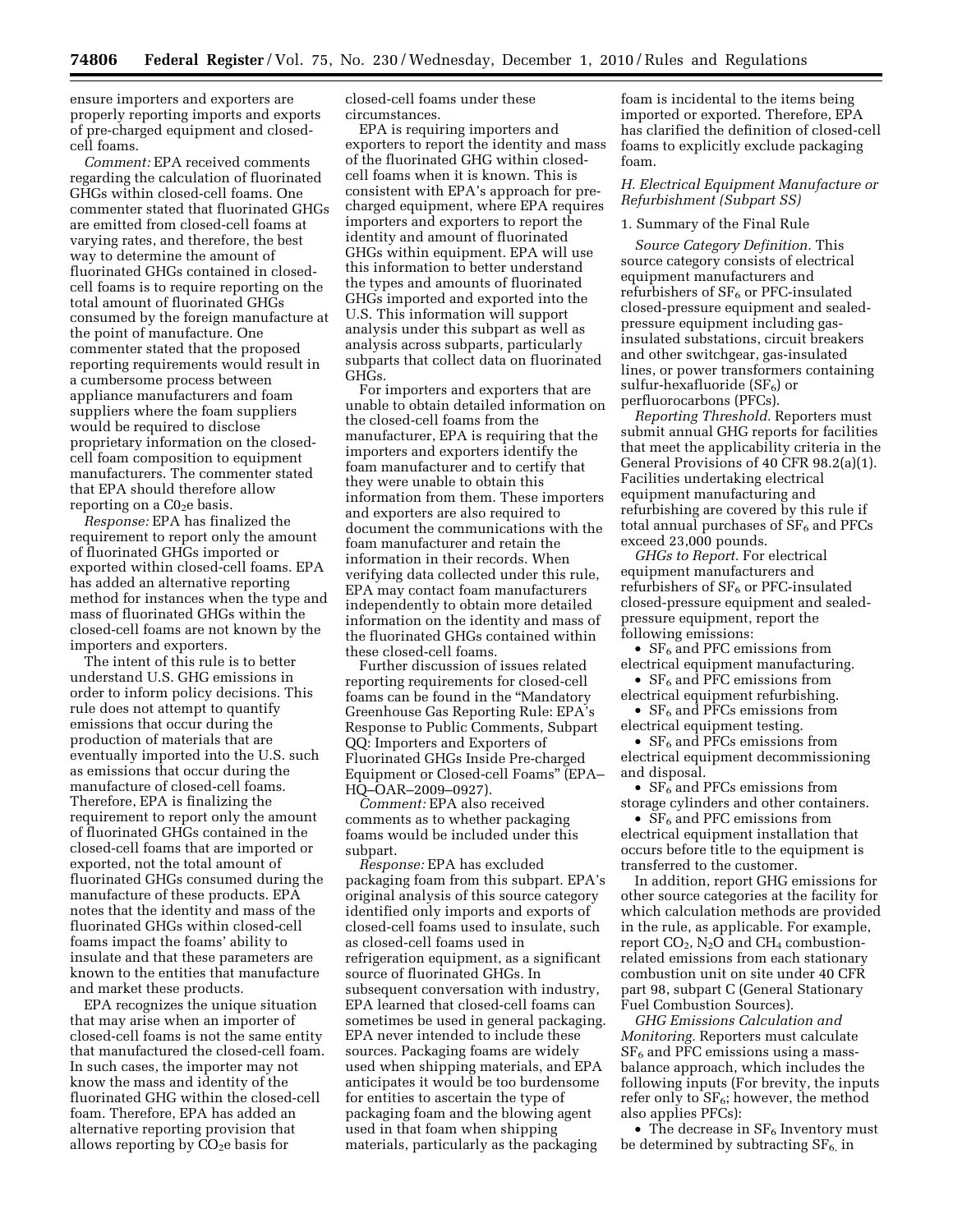pounds, stored in containers at the end of the year from  $SF_6$ , in pounds, stored in containers at the beginning of the year.

• Acquisitions of  $SF<sub>6</sub>$  must be determined by summing pounds of  $SF<sub>6</sub>$ purchased from chemical producers or distributors in bulk, pounds of  $SF_6$ returned by equipment users or distributors with or inside equipment, and pounds of  $SF<sub>6</sub>$  returned to site after off-site recycling.

• Disbursements of  $SF<sub>6</sub>$  must be determined by summing pounds of  $SF_6$ contained in new equipment delivered to customers, pounds of  $SF<sub>6</sub>$  delivered to equipment users in containers, pounds of  $SF<sub>6</sub>$  returned to suppliers, pounds of  $SF<sub>6</sub>$  sent off-site for recycling, and pounds of SF<sub>6</sub> sent off-site for destruction.

Reporters also must calculate  $SF<sub>6</sub>$  and PFC emissions from the equipment being installed on the electric power system's premises when the installation occurs before the title to the equipment is transferred to the electric power entity. Reporters may use a massbalance approach or an engineering calculation to estimate installation losses.

*Data Reporting.* In addition to the information required to be reported by the General Provisions (40 CFR 98.3(c)) and summarized in Section II.A of this preamble, reporters must submit additional data that are used to calculate GHG emissions. A list of the specific data to be reported for this source category is contained in 40 CFR 98.456.

*Recordkeeping.* In addition to the records required by the General Provisions (40 CFR 98.3(g)) and summarized in Section II.A of this preamble, reporters must keep records of additional data used to calculate GHG emissions. A list of specific records that must be retained for this source category is included in 40 CFR 98.457.

2. Summary of Major Changes Since Proposal

The major changes in this rule since the proposal are identified in the following list. The rationale for additional significant changes to subpart SS can be found below or in ''Mandatory Greenhouse Gas Reporting Rule: EPA's Response to Public Comments, Subpart SS: Sulfur Hexafluoride and Perfluorocarbons from Electrical Equipment Manufacture or Refurbishment.''

• EPA is modifying the accuracy and precision requirements for scales and flowmeters used to measure mass for the mass-balance equation. Specifically, rather than requiring flowmeters and scales to have an accuracy and precision

of ±1 percent of the true mass or weight, we are requiring them to have an accuracy and precision of ±1 percent of either full scale (for flowmeters) or the maximum weight of the containers typically weighed on the scale (for scales). For scales that are used to weigh cylinders containing 115 pounds of gas when full, this equates to  $\pm 1$  percent of the sum of 115 pounds and approximately 120 pounds tare, or slightly more than ±2 pounds. This absolute accuracy requirement, expressed as a percentage of the filled weight of the container that is weighed on the scale, is less stringent than the 1 percent (of true weight) relative accuracy requirement in the proposed rule.

• To reduce burden and increase flexibility, EPA is allowing use of a calculated emission factor for determining emissions downstream of the flow meter measuring the mass of  $SF<sub>6</sub>$  being transferred from the storage container to the equipment being filled. A value must be determined for each combination of hose and valve of a given sized diameter. The calculated emission factor must be multiplied by the number of annual fill operations that uses the hose and valve combination. The calculation must be performed annually to account for changes to the specifications of the valves or hoses that may occur throughout the year.

• To increase flexibility, EPA is providing an additional option for determining the mass of  $SF<sub>6</sub>$  or the PFCs disbursed to customers in new equipment. EPA is allowing the equipment's nameplate capacity or, in cases where equipment is shipped with a partial charge, the equipment's partial shipping charge to be assumed as equal to the disbursement. A sufficiently precise estimate of the nameplate capacity for each make and model of equipment must be determined through a number of measurements. The number of measurements required must be calculated to achieve a precision of one percent of the true mean, using a 95 percent confidence interval.

• To improve data accuracy, the quantity of gas charged into delivered equipment and added during installation by the manufacturer must be certified by the manufacturer and expressed in pounds of  $SF<sub>6</sub>$  or PFC.

• To clarify the reporting boundary between subparts DD and SS, EPA is requiring electrical equipment manufacturers to estimate and report the annual  $SF<sub>6</sub>$  and PFC emissions from the equipment being installed on the electric power system's premises until the title of the equipment has transferred to the electric power

transmission or distribution entity. An equipment installation mass balance equation must be used.

# 3. Summary of Comments and Responses

This section contains a brief summary of major comments and responses. A small number of comments which covered several topics were received on this subpart. Responses to additional significant comments received can be found in ''Mandatory Greenhouse Gas Reporting Rule: EPA's Response to Public Comments, Subpart SS: Electrical Equipment Manufacture or Refurbishment'' (available in the docket, EPA–HQ–OAR–2009–0927).

# Selection of Reporting Threshold

*Comment:* EPA received comment that gas cylinders which are sealed and unused should not count toward the reporting threshold. These cylinders are purchased by the electrical equipment manufacturer for shipment to customers. According to the commenter, since these cylinders are never opened and their seals remain intact, no leakages can occur. The commenter explained that the 10 percent leak rate used to determine the threshold is based upon losses during testing, manufacturing, and commissioning. Activities such as storage should not count toward the leak rate.

*Response:* EPA disagrees that sealed and unused cylinders should not count toward the reporting threshold. EPA recognizes that sealed cylinders are unlikely to be a major source of emissions and that it has been the standard practice by some manufacturers to deliver sealed cylinders with new equipment. However, EPA is concerned that not including these cylinders could introduce complications in tracking gas in cylinders and other containers because of the need to differentiate those cylinders that are sealed and destined for the customer and those cylinders that are sealed and destined for use by the electrical equipment manufacturer. Further it would be virtually impossible for an audit of threshold and cylinder record keeping requirements to distinguish the different use of cylinders at the beginning and end of the year. Therefore, EPA is finalizing the requirement that sealed and unused cylinders count toward the determination of the reporting threshold.

# Monitoring and QA/QC Requirements

*Comment:* EPA received comment that measuring residual gas amounts to within 1 percent of accuracy is not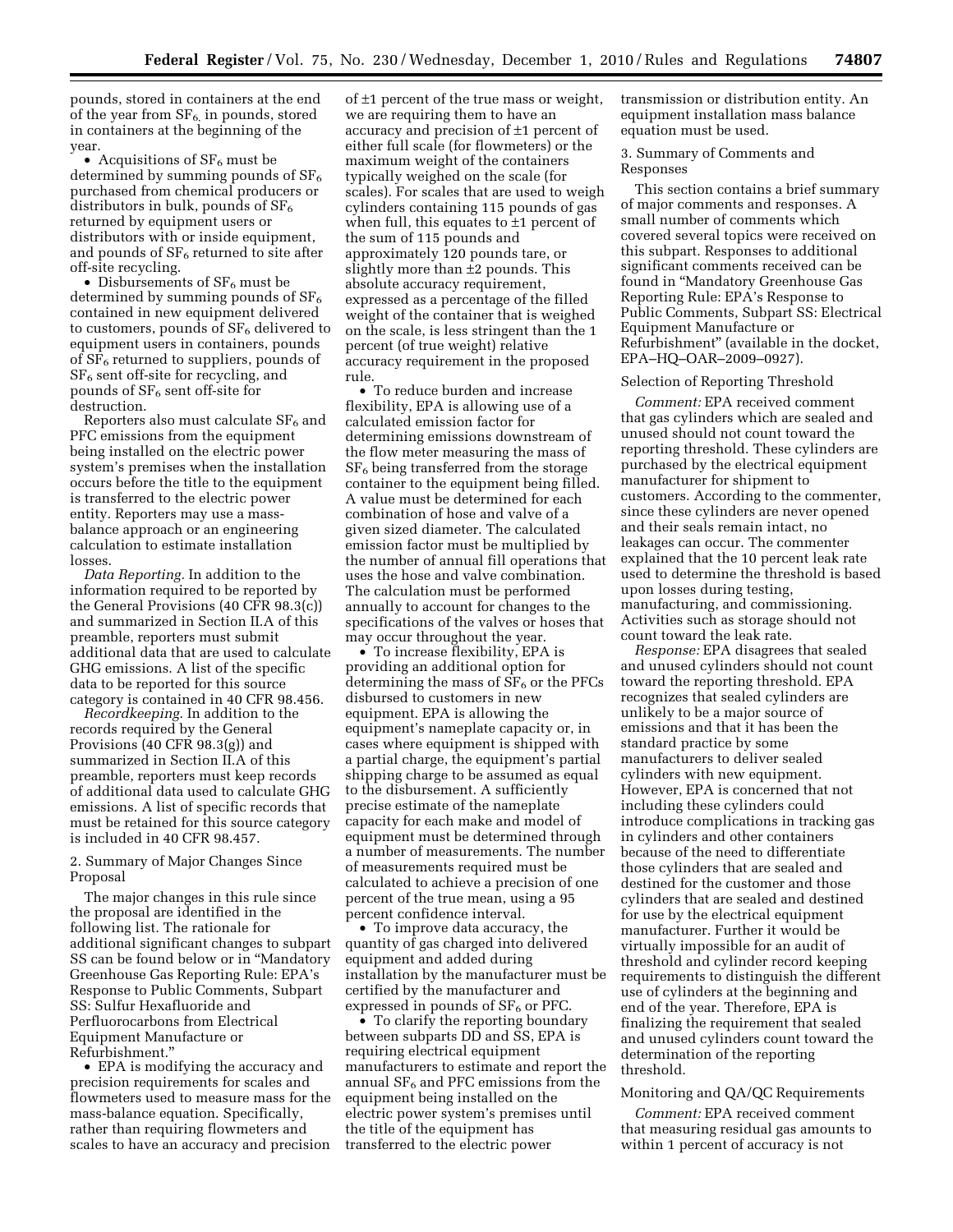attainable in practice. Scales currently in use have an accuracy of  $\pm$  2 pounds; a 1 percent measurement of ''new or residual gas amounts'' would require a scale with an accuracy of  $\pm$  0.1 pounds, or 200 times more precise than currently in use. The commenter suggested that the required accuracy be no stricter than 10 percent for residual gas amounts.

*Response:* EPA has reviewed this commenter's concern as well as similar concerns of several commenters on the accuracy requirement of scales for Subpart DD, Electric Transmission and Distribution Equipment Uses.

After further evaluation of the types of scales available, the range of accuracies and precisions, and the effect of those accuracies and precisions on the accuracy and precision of facility-level emissions estimates, we have eased the requirements for scale accuracy and precision. As noted above, we proposed that scales be accurate and precise to within  $\pm$  1 percent of the true mass or weight or better. When the mass being weighed on the scale is small, as is the case for the residual gas being returned to the supplier, this requires a very good absolute precision and accuracy, e.g., better than  $\pm$  0.1 pounds. EPA conducted an analysis that examined the impact of different scale accuracies on the relative uncertainty of emission estimates from two hypothetical electrical equipment manufacturer facilities; the findings indicate that the incremental increase in relative uncertainty from a requirement of  $\pm 1$ percent of true mass or weight scale accuracy to  $\pm$  2 pounds scale accuracy was not enough to justify a more stringent accuracy of 1 percent and its associated burden.

This final rule requires the accuracy and precision of scales used to weigh cylinders to be  $\pm$  1 percent of full scale or better of the filled weight (gas plus tare) of the containers of  $SF<sub>6</sub>$  or PFCs that are weighed on the scale. This absolute error would be allowed for container heels as well as for the full container. For scales that are generally used to weigh cylinders containing 115 pounds of gas when full, this equates to ± 1 percent of the sum of 115 pounds and approximately 120 pounds tare, or slightly more than  $\pm$  2 pounds. EPA concluded this change will lower the burden on reporters without significant compromise to data quality.

*Comment:* EPA received comment regarding the administrative burden of the proposed method to determine emissions downstream of the flowmeter measuring the mass of  $SF<sub>6</sub>$  (or PFC) being transferred from the storage container to the equipment being filled. The commenter asserted that accurately

determining emissions downstream of the flowmeter (to subtract from the disbursement total) could require an inordinate administrative burden associated with recording the numerous parameters for individual fill operations. The commenter suggested that the entity be explicitly permitted to apply a statistical calculation to a subset of individual fill operations, such as a midpoint or average loss rates, to use as the loss rates associated with all fill operations. The statistical calculation would be based on the factors outlined in the proposed rule, but the proposed approach would relieve the burden of rerecording the measurements for each individual operation.

*Response:* EPA recognizes that developing a representative loss factor that can be used for all filling events is more practical than performing measurements for each individual fill operation. EPA agrees with the commenters that direct measurement is unnecessarily burdensome. Consequently, rather than requiring actual measurements as proposed, EPA is allowing reporters to account for variability in the diameters and fittings of hoses supplied by various manufacturers and applied under varying conditions and requiring an emission factor be calculated for each hose and valve, or fitting, combination. For each hose-valve combination, the calculated emission factor must be multiplied by the number of annual fill operations that use that hose-valve arrangement. The calculation must be recalculated annually to account for changes to the specifications of the valves or hoses that may occur throughout the year. In addition, EPA is requiring electrical equipment manufacturers to account for  $SF<sub>6</sub>$  or PFC emissions that occur as a result of unexpected events or accidental losses, such as a malfunctioning hose or leak in the flow line, during the filling of equipment or containers for disbursement. If there is a sudden rise in the quantity of  $SF<sub>6</sub>$  or PFC gas that is needed to fill a certain make and model to its shipping charge, or nameplate capacity, this may be indicative of a leak in the lines. It is good practice to note unusual changes to the quantities used to fill equipment.

*Comment:* Several entities provided comment as to whether manufacturers should be required to certify to equipment users the actual quantity of  $SF<sub>6</sub>$  or PFCs charged into equipment at the manufacturing facility as well as the actual quantity of  $SF<sub>6</sub>$  or PFCs charged into equipment at installation. In general, users of electric power equipment supported both certifying

requirements as they would provide more accurate acquisitions inputs needed for the mass-balance method required for estimating emissions from electric power equipment use.

*Response:* EPA had requested comment on whether manufacturers should be required to certify the actual quantity (mass) of  $SF<sub>6</sub>$  or PFCs charged into equipment at installation. EPA concludes that the electrical equipment manufacturer should certify the quantity of gas provided in delivered equipment as it represents two inputs to two mass balance equations—the disbursements input (i.e., sales of  $SF<sub>6</sub>$  to other entities, including gas in equipment that is sold) of the mass-balance equation used by manufacturers and the acquisitions input (i.e., gas with or alongside equipment) of the mass-balance equation used by electric power systems. Additionally, EPA concludes that the electrical equipment manufacturer should certify the quantity of gas charged into the equipment at installation as it represents the acquisition input to the electric power systems' mass balance equation. The validity of the mass-balance approach is dependent on precise inputs, consequently, inaccuracies of even two or three percent could lead to unacceptably large inaccuracies in emissions estimates. The final rule includes a requirement for electrical equipment manufacturers to maintain such certifications as records and to express the quantity in pounds of  $SF<sub>6</sub>$  or PFC gas. Electrical equipment manufacturers should provide copies of the certifications to electric power systems upon request.

Installation of Electrical Equipment at Electric Power Systems

*Comment:* EPA received comments from electric power systems and electrical equipment manufacturers regarding whether the manufacturer should be responsible for emissions during installation or whether those emissions should become the customer's responsibility. Equipment manufacturers and electric power systems commented that the reporting requirement should be the responsibility of the electric power system at the point in time when the equipment title is transferred.

*Response:* EPA recognizes that some equipment, namely gas insulated substations, is typically manufactured by the manufacturer onsite and can take several months to complete assembly, inspection, and final acceptance and commissioning. For these projects, gas accounting is best done by the manufacturer that is assembling the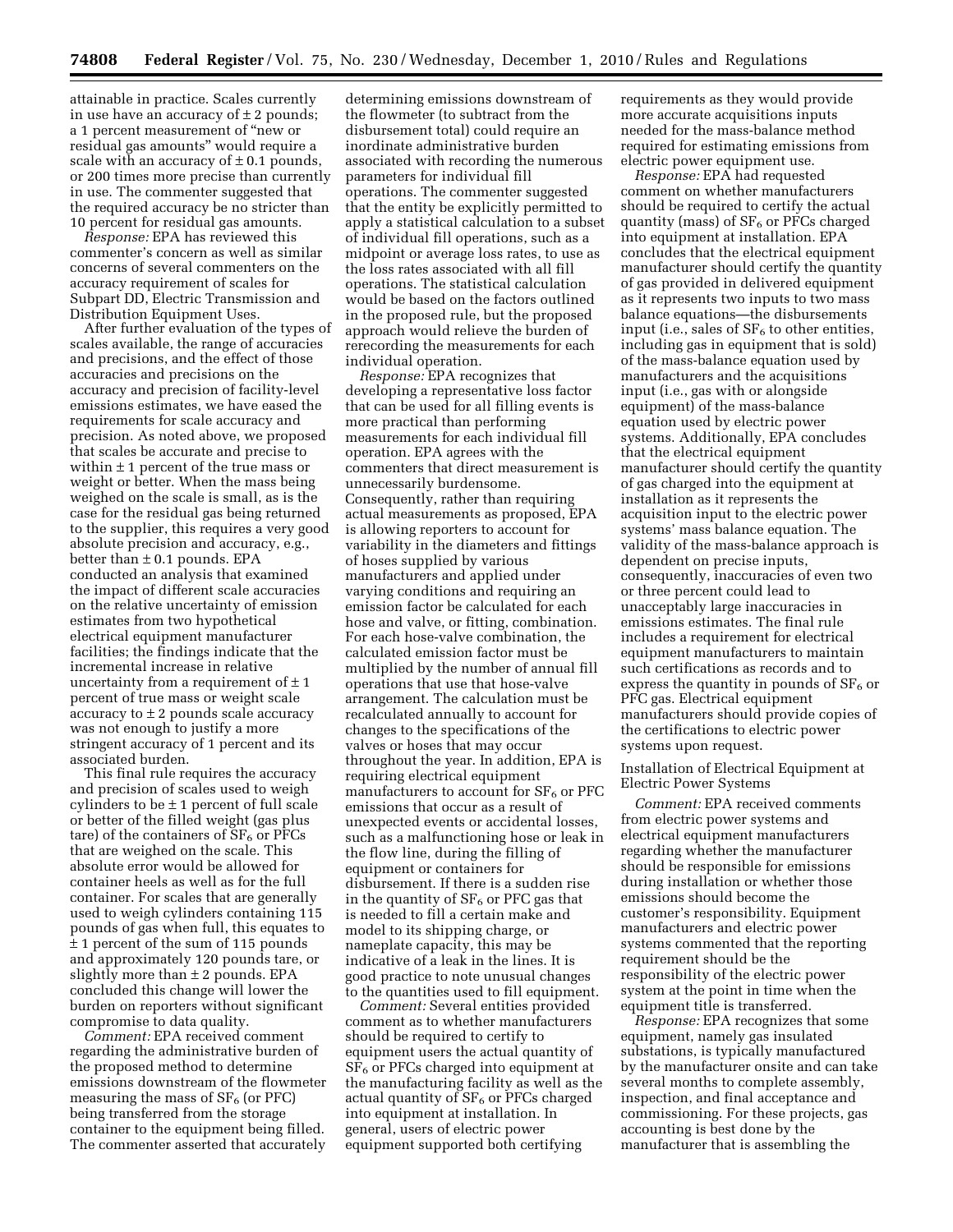equipment and handling the gas that will be installed into the equipment. Based on EPA's review of these comments, the final rule specifies that the responsibility of reporting emissions from installation practices is dependent upon the point at which the title is transferred to the electric power transmission or distribution entity. In instances when the title to the equipment has not yet been transferred even though the equipment is at the electric power transmission or distribution facility, the equipment manufacturer must estimate and report emissions from equipment installation using the equipment installation mass balance equation or an engineering calculation. In instances when the title of the equipment has been transferred to the electric power transmission or distribution facility, the electric power transmission or distribution facility must estimate and report emissions during installation by accounting for the amount of gas inside the equipment, upon the date of the title transfer to the electric power transmission or distribution entity, in the mass balance acquisition input. If the title is transferred to the electric power transmission or distribution entity and the installation is conducted by a third party, the electric power transmission or distribution facility would be required to report emissions during installation. The role and responsibility of reporters with respect to use of contractors or third parties is elaborated in more detail in the Response to Comment Document for this subpart.

## **III. Economic Impacts of the Final Rule**

This section of the preamble examines the costs and economic impacts of this

rule and the estimated economic impacts of the rule on affected entities, including estimated impacts on small entities. Complete detail of the economic impacts of the rule can be found in the text of the economic impact analysis (EIA) in the docket for this rulemaking (EPA–HQ–OAR–2009– 0927).

A number of comments on economic impacts of the rule were received regarding the estimation of compliance costs for subparts covered by the rule. A summary of burden related comments can be found in the preamble for each subpart. Complete responses to significant comments received can be found in ''Mandatory Greenhouse Gas Reporting Rule: EPA's Response to Public Comments, Additional Sources of Fluorinated GHGs (EPA–HQ–OAR– 2009–0927).

# *A. How were compliance costs estimated?*

1. Summary of Method Used To Estimate Compliance Costs

EPA used available industry and EPA data to characterize conditions at affected sources. Incremental monitoring, recordkeeping, and reporting activities were then identified for each type of facility and the associated costs were estimated. The annual costs are reported in 2006\$. EPA's estimated costs of compliance are discussed below and in greater detail in Section 4 of the economic impact analysis (EIA).

*Labor Costs.* The vast majority of the reporting costs include the time of managers, technical, and administrative staff in both the private sector and the public sector. Staff hours are estimated for activities, including:

• Monitoring (private): Staff hours to operate and maintain emissions monitoring systems.

• Recordkeeping and Reporting (private): Staff hours to gather and process available data and report it to EPA through electronic systems.

• Assuring and releasing data (public): Staff hours to quality assure, analyze, and release reports.

Staff activities and associated labor costs will potentially vary over time. Thus, cost estimates are developed for start-up and first-time reporting, and subsequent reporting. Wage rates to monetize staff time are obtained from the Bureau of Labor Statistics (BLS).

*Equipment Costs.* Equipment costs include both the initial purchase price and any facility modification that may be required. Based on expert judgment, the engineering costs analyses annualized capital equipment costs with appropriate lifetime and interest rate assumptions. One-time capital costs are amortized over a 10-year cost recovery period at a rate of 7 percent.

## *B. What are the costs of the rule?*

#### 1. Summary of Costs

The total annualized costs incurred under the fluorinated GHG reporting rule will be approximately \$6.8 million in the first year and \$7.4 million in subsequent years (\$2006). This includes a public sector burden estimate of \$384,000 for program implementation and verification activities. Table 12 of this preamble shows the first year and subsequent year costs by subpart. In addition, it presents the cost per ton reported, and the relative share of the total cost represented by each subpart.

| TABLE 12-NATIONAL ANNUALIZED MANDATORY REPORTING COSTS ESTIMATES (2008\$): SUBPARTS I, L, OO AND SS |  |  |  |  |  |  |  |
|-----------------------------------------------------------------------------------------------------|--|--|--|--|--|--|--|
|-----------------------------------------------------------------------------------------------------|--|--|--|--|--|--|--|

|                                                                                                  |                    | First year     |                    | Subsequent years   |                |                    |  |  |
|--------------------------------------------------------------------------------------------------|--------------------|----------------|--------------------|--------------------|----------------|--------------------|--|--|
| Subpart                                                                                          | Millions<br>2006\$ | \$/ton         | Share<br>(percent) | Millions<br>2006\$ | $$$ /ton       | Share<br>(percent) |  |  |
| Subpart DD-Electric Transmission and Distribution                                                | \$2.9<br>3.0       | \$0.33<br>0.28 | 38<br>40           | \$5.4<br>0.2       | \$0.33<br>0.02 | 76<br>2            |  |  |
| Subpart QQ-Imports and Exports of Fluorinated                                                    | 0.6<br>0.7         | 0.19<br>0.03   | 9                  | 0.6<br>0.6         | 0.05<br>0.02   | 8<br>9             |  |  |
| Subpart SS-Electrical Equipment Manufacture and<br>Refurbishment and Manufacturing of Electrical |                    |                |                    |                    |                |                    |  |  |
|                                                                                                  | 0.02               | 0.01           | 0.3                | 0.02               | 0.01           | <sup>o</sup>       |  |  |
|                                                                                                  | 7.2                |                | 95                 | 6.8                |                | 95                 |  |  |
|                                                                                                  | 0.4                |                | 5                  | 0.4                |                | 5                  |  |  |
| Total                                                                                            | 7.6                | .              | 100                | 7.2                | .              | 100                |  |  |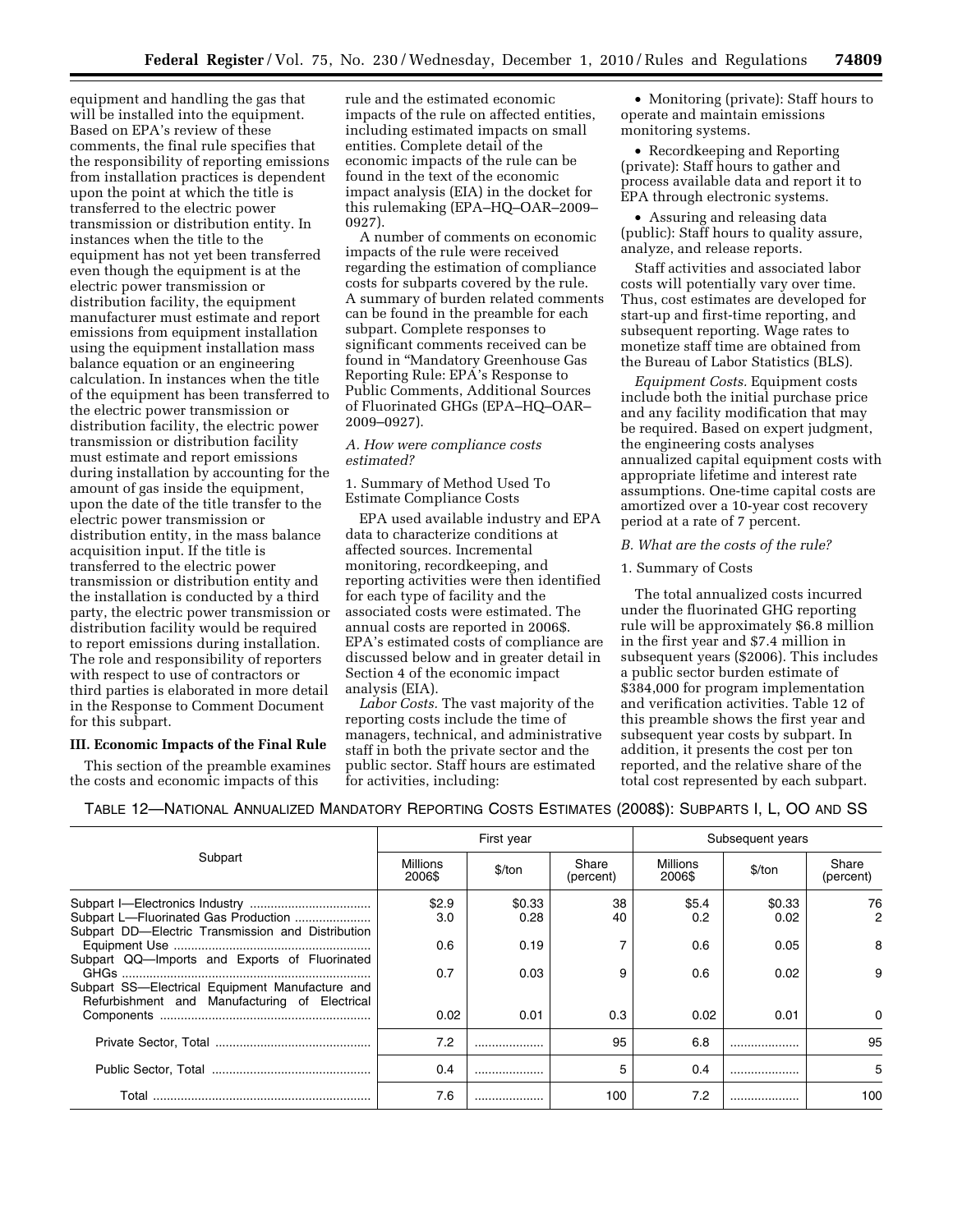*C. What are the economic impacts of the rule?* 

### 1. Summary of Economic Impacts

EPA prepared an economic analysis to evaluate the impacts of this rule on affected industries. To estimate the economic impacts, EPA first conducted a screening assessment, comparing the estimated total annualized compliance costs by industry, where industry is defined in terms of North American

Industry Classification System (NAICS) code, with industry average revenues. Average cost-to-sales ratios for establishments in affected NAICS codes are typically less than 2 percent.

These low average cost-to-sales ratios indicate that the rule is unlikely to result in significant changes in firms' production decisions or other behavioral changes, and thus unlikely to result in significant changes in prices or

quantities in affected markets. Thus, EPA followed its Guidelines for Preparing Economic Analyses (EPA, 2002, p.124–125) and used the engineering cost estimates to measure the social cost of the rule, rather than modeling market responses and using the resulting measures of social cost. Table 13 of this preamble summarizes cost-to-sales ratios for affected industries.

# TABLE 13—ESTIMATED COST-TO-SALES RATIOS FOR AFFECTED ENTITIES

[First Year, 2006\$]

| <b>2007 NAICS</b> | <b>NAICS</b> description                                                                            | Sub-part      | Average cost<br>per entity<br>(S/entity) | All enterprises<br>(percent) |
|-------------------|-----------------------------------------------------------------------------------------------------|---------------|------------------------------------------|------------------------------|
| $334413$          | Semiconductor and Related Device Manufacturing                                                      | I (Semis)     | \$19,980                                 | 0.03                         |
| $334413$          | Semiconductor and Related Device Manufacturing                                                      | I (Non-Semis) | 16,046                                   | 0.02                         |
| 334119            | Other Computer Peripheral Equipment Manufacturing                                                   | I (Non-Semis) | 16.046                                   | 0.06                         |
| 325120            |                                                                                                     | $\mathsf{L}$  | 126,523                                  | 1.08                         |
| 221121            |                                                                                                     | DD            | 2,213                                    | 0.00                         |
| 326140            |                                                                                                     |               | 3.364                                    | 0.03                         |
| $326150$          | Urethane and Other Foam Product (except Polystyrene) Manufacturing.                                 |               | 3,364                                    | 0.03                         |
| $333415$          | Air-Conditioning and Warm Air Heating Equipment and Commercial and                                  | 00            | 3,364                                    | 0.01                         |
|                   | Industrial Refrigeration Equipment Manufacturing.                                                   |               |                                          |                              |
| 335313            |                                                                                                     |               | 3,364                                    | 0.02                         |
| 336391            |                                                                                                     | QQ            | 3.364                                    | 0.01                         |
| 423610            | Electrical Apparatus and Equipment, Wiring Supplies, and Related<br>Equipment Merchant Wholesalers. | QQ            | 3,364                                    | 0.05                         |
| 423620            | Electrical and Electronic Appliance, Television, and Radio Set Merchant<br>Wholesalers.             | QQ            | 3,364                                    | 0.02                         |
|                   | Plumbing and Heating Equipment and Supplies (Hydronics) Merchant<br>Wholesalers.                    | QQ            | 3,364                                    | 0.05                         |
| 423730            | Warm Air Heating and Air-Conditioning Equipment and Supplies Mer-<br>chant Wholesalers.             | QQ            | 3,364                                    | 0.07                         |
| 423740            | Refrigeration Equipment and Supplies Merchant Wholesalers                                           |               | 3,364                                    | 0.09                         |
| 443111            |                                                                                                     |               | 3,364                                    | 0.24                         |
| 443112            |                                                                                                     |               | 3.364                                    | 0.14                         |
| 422610            | Plastics Materials and Basic Forms and Shapes Merchant Wholesalers                                  | 00            | 3.364                                    | 0.03                         |
| $33361$           | Engine, Turbine, and Power Transmission Equipment Manufacturing                                     |               | 2,213                                    | 0.00                         |
| 33531             |                                                                                                     | <b>SS</b>     | 2,213                                    | 0.02                         |

# *D. What are the impacts of the rule on small businesses?*

1. Summary of Impacts on Small **Businesses** 

As required by the RFA and Small Business Regulatory Enforcement Fairness Act (SBREFA), EPA assessed the potential impacts of the rule on small entities (small businesses, governments, and non-profit organizations). (See Section IV.C of this preamble for definitions of small entities.)

EPA conducted a screening assessment comparing compliance costs for affected industry sectors to industryspecific receipts data for establishments owned by small businesses. This ratio constitutes a "sales" test that computes the annualized compliance costs of this rule as a percentage of sales and determines whether the ratio exceeds some level (e.g., 1 percent or 3 percent).

The cost-to-sales ratios were constructed at the establishment level (average reporting program costs per establishment/average establishment receipts) for several business size

ranges. This allowed EPA to account for receipt differences between establishments owned by large and small businesses and differences in small business definitions across affected industries. The results of the screening assessment are shown in Table 14 of this preamble.

As shown, the cost-to-sales ratios are typically less than 1 percent for establishments owned by small businesses that EPA considers most likely to be covered by the reporting program (e.g., establishments owned by businesses with 20 or more employees).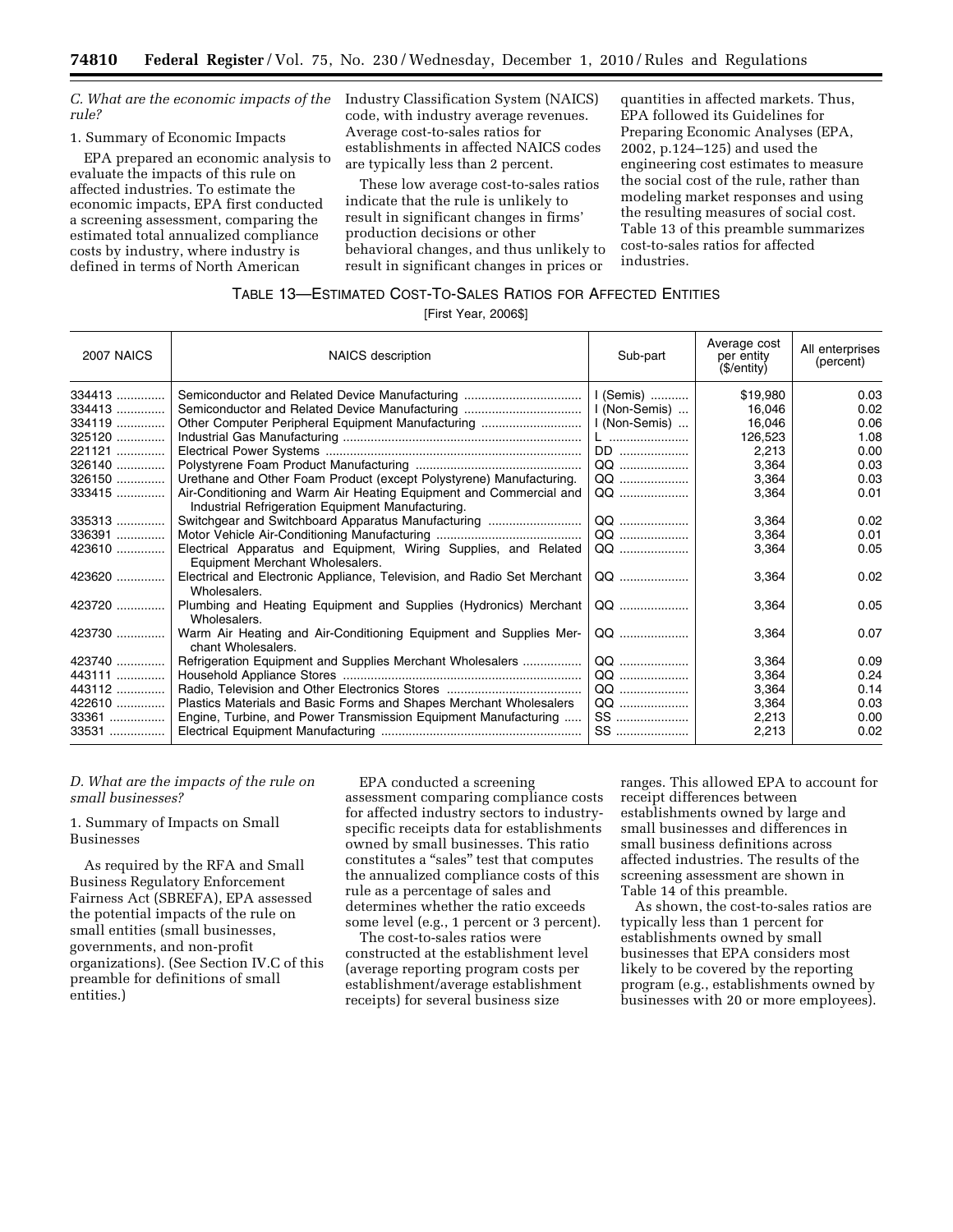|                  |                                                                                                                       |                    | SBA                                                          |                                              |                                        |                                             |                                              | Owned by Enterprises with:                     |                                                |                                                |                                                       |
|------------------|-----------------------------------------------------------------------------------------------------------------------|--------------------|--------------------------------------------------------------|----------------------------------------------|----------------------------------------|---------------------------------------------|----------------------------------------------|------------------------------------------------|------------------------------------------------|------------------------------------------------|-------------------------------------------------------|
| <b>NAICS</b>     | <b>NAICS Description</b>                                                                                              | Sub-part           | Size<br>standard<br>(effec-<br>tive<br>March<br>11,<br>2008) | Average<br>cost per<br>entity<br>(\$/entity) | All en-<br>terprises<br>(per-<br>cent) | 1 to 20<br>Employ-<br>ees<br>(per-<br>cent) | 20 to 99<br>Employ-<br>ees<br>(per-<br>cent) | 100 to<br>499 Em-<br>ployees<br>(per-<br>cent) | 500 to<br>749 Em-<br>ployees<br>(per-<br>cent) | 750 to<br>999 Em-<br>ployees<br>(per-<br>cent) | 1.000 to<br>1,499<br>Employ-<br>ees<br>(per-<br>cent) |
| 334413           | Semiconductor and Related Device<br>Manufacturing.                                                                    | $I$ (Semis)        | 500                                                          | \$19,980                                     | 0.03                                   | 1.16                                        | 0.22                                         | 0.07                                           | 0.04                                           | 0.01                                           | 0.02                                                  |
| 334413           | Semiconductor and Related Device<br>Manufacturing.                                                                    | I (Non-<br>Semis). | 500                                                          | 16,046                                       | 0.02                                   | 0.94                                        | 0.18                                         | 0.05                                           | 0.04                                           | 0.01                                           | 0.02                                                  |
| 334119           | Other Computer Peripheral Equip-<br>ment Manufacturing.                                                               | I (Non-<br>Semis). | 500                                                          | 16,046                                       | 0.06                                   | 0.92                                        | 0.14                                         | 0.04                                           | 0.02                                           | 0.04                                           | 0.01                                                  |
| 325120<br>221121 | Industrial Gas Manufacturing<br>Electrical Power Systems                                                              | L<br>DD            | 1,000<br>$\left( \circ \right)$                              | 126,523<br>2,213                             | 1.08<br>0.00                           | 23.19<br>0.10                               | 0.77<br>0.01                                 | 3.19<br>0.01                                   | <b>NA</b><br>NA                                | <b>NA</b><br>NA                                | <b>NA</b><br><b>NA</b>                                |
| 326140           | Polystyrene Foam Product Manu-<br>facturing.                                                                          | QQ                 | 500                                                          | 3,364                                        | 0.03                                   | 0.25                                        | 0.06                                         | 0.04                                           | NA                                             | <b>NA</b>                                      | 0.01                                                  |
| 326150           | Urethane and Other Foam Product<br>(except Polystyrene).                                                              | QQ                 | 500                                                          | 3,364                                        | 0.03                                   | 0.19                                        | 0.05                                         | 0.02                                           | 0.02                                           | <b>NA</b>                                      | <b>NA</b>                                             |
| 333415           | Air-Conditioning and Warm Air<br>Heating Equipment.<br>and Commercial and Industrial Re-<br>frigeration.              | QQ                 | 750                                                          | 3,364                                        | 0.01                                   | 0.22                                        | 0.04                                         | 0.01                                           | 0.01                                           | 0.01                                           | 0.01                                                  |
| 335313           | Equipment Manufacturing<br>Switchgear and Switchboard Appa-<br>ratus Manufacturing.                                   | QQ                 | 750                                                          | 3,364                                        | 0.02                                   | 0.24                                        | 0.05                                         | 0.02                                           | NA                                             | <b>NA</b>                                      | <b>NA</b>                                             |
| 336391           | Motor Vehicle Air-Conditioning Man-<br>ufacturing.                                                                    | QQ                 | 750                                                          | 3,364                                        | 0.01                                   | 0.33                                        | 0.07                                         | <b>NA</b>                                      | <b>NA</b>                                      | <b>NA</b>                                      | <b>NA</b>                                             |
| 423610           | Electrical Apparatus and Equipment,<br>Wiring Supplies,.<br>and Related Equipment Merchant<br>Wholesalers.            | QQ                 | 100                                                          | 3,364                                        | 0.05                                   | 0.10                                        | 0.03                                         | 0.03                                           | 0.05                                           | 0.03                                           | 0.03                                                  |
| 423620           | Electrical and Electronic Appliance,<br>Television, and.                                                              | QQ                 | 100                                                          | 3,364                                        | 0.02                                   | 0.07                                        | 0.02                                         | 0.01                                           | 0.00                                           | 0.01                                           | 0.01                                                  |
| 423720           | Radio Set Merchant Wholesalers<br>Plumbing and Heating Equipment<br>and Supplies.<br>(Hydronics) Merchant Wholesalers | QQ                 | 100                                                          | 3,364                                        | 0.05                                   | 0.10                                        | 0.02                                         | 0.03                                           | 0.06                                           | 0.03                                           | 0.09                                                  |
| 423730           | Warm Air Heating and Air-Condi-<br>tioning Equipment.<br>and Supplies Merchant Wholesalers                            | QQ                 | 100                                                          | 3,364                                        | 0.07                                   | 0.13                                        | 0.05                                         | 0.06                                           | 0.10                                           | 0.03                                           | <b>NA</b>                                             |
| 423740           | Refrigeration Equipment and Sup-<br>plies Merchant.                                                                   | QQ                 | 100                                                          | 3,364                                        | 0.09                                   | 0.16                                        | 0.05                                         | 0.10                                           | 0.08                                           | 0.04                                           | <b>NA</b>                                             |
| 443111           | Household Appliance Stores                                                                                            | QQ                 | \$9 M                                                        | 3,364                                        | 0.24                                   | 0.42                                        | 0.09                                         | 0.07                                           | <b>NA</b>                                      | <b>NA</b>                                      | <b>NA</b>                                             |
| 443112           | Radio, Television and Other Elec-<br>tronics Stores.                                                                  | QQ                 | \$9 M                                                        | 3,364                                        | 0.14                                   | 0.53                                        | 0.15                                         | 0.23                                           | <b>NA</b>                                      | <b>NA</b>                                      | NA                                                    |
| 422610           | Plastics Materials and Basic Forms<br>and Shapes.<br>Merchant Wholesalers                                             | QQ                 | 100                                                          | 3,364                                        | 0.03                                   | 0.09                                        | 0.03                                         | 0.02                                           | 0.01                                           | 0.01                                           | 0.05                                                  |
| 33361            | Engine, Turbine, and Power Trans-<br>mission Equipment Manufacturing.                                                 | SS                 | $500 -$<br>1,000                                             | 2,213                                        | 0.00                                   | 0.17                                        | 0.03                                         | 0.01                                           | 0.01                                           | 0.01                                           | 0.01                                                  |
| 33531            | <b>Electrical Equipment Manufacturing</b>                                                                             | $SS$               | $750 -$<br>1.000                                             | 2,213                                        | 0.02                                   | 0.19                                        | 0.04                                         | 0.01                                           | 0.01                                           | 0.00                                           | 0.01                                                  |

|  |  |  | "TABLE 14—ESTIMATED COST-TO-SALES RATIOS BY INDUSTRY AND ENTERPRISE SIZE (FIRST YEAR, 2006\$) |  |  |
|--|--|--|-----------------------------------------------------------------------------------------------|--|--|
|--|--|--|-----------------------------------------------------------------------------------------------|--|--|

aThe Census Bureau defines an enterprise as a business organization consisting of one or more domestic establishments that were specified under common ownership or control. The enterprise and the establishment are the same for single-establishment firms. Each multi-establishment company forms one enterprise—the en-<br>terprise employment and annual payroll are summed from the this analysis that the Census Bureau definition of enterprise is consistent with the concept of ultimate parent company that is typically used for Small Business Regu-In a mary as that the census Durant General General Screening analyses.<br>Buthy Enforcement Fairness Act (SBREFA) screening analyses.<br>The 2002 SUSB data uses 1997 NAICS codes. For this industry, the relevant code is NAICS 42

c <4 Million MWh.

EPA acknowledges that several enterprise categories have ratios that exceed this threshold (e.g., enterprise with one to 20 employees). The Industrial Gas Manufacturing industry (NAICS 325120) has sales test results over 1 percent for all enterprises and for most size categories. The following enterprise categories have sales test results over 1 percent and for entities with less than 20 employees: Industrial Gas Manufacturing (325120) and

Semiconductor and Related Device Manufacturing (334413).

EPA took a more detailed look at the categories noted above as having sales test ratios above 1 percent. EPA collected information on the entities likely to be covered by the rule as part of the expert sub-group process.

*Industrial Gas Manufacturing (325120).* Subpart L covers facilities included in NAICS codes for Industrial Gas Manufacturing (NAICS 325120). Within this subpart, EPA identified 13

ultimate parent company names covered by this action. Using publicly available sources (e.g., Hoovers.com), we collected parent company sales and employment data and found that only one company could be classified as a small entity. Using the cost data for a representative entity (see Section 4 of the EIA), EPA determined the small entity's cost-to-sales ratio is below one percent.

*Electronic Computer Manufacturing (334111) and Semiconductor and*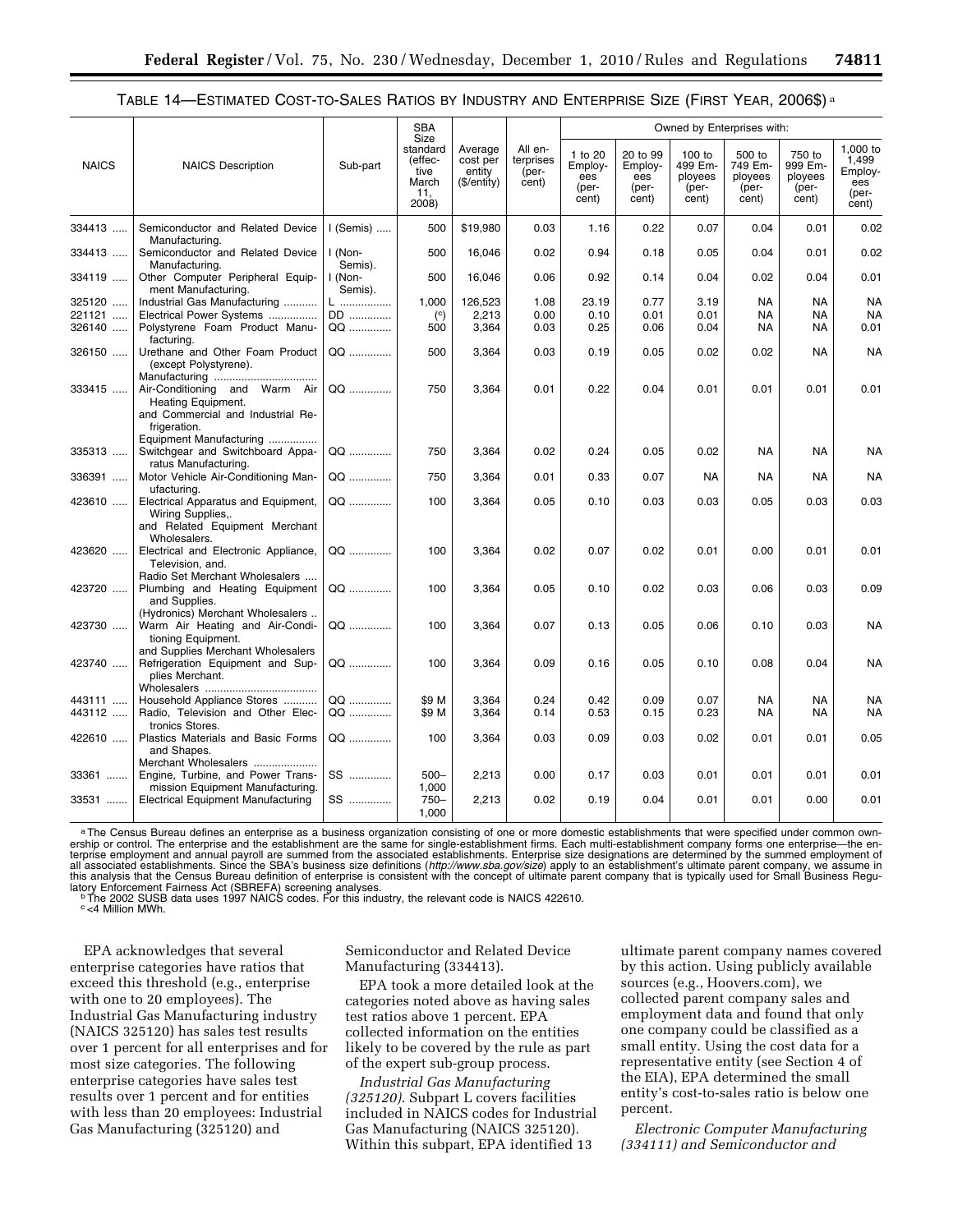*Related Device Manufacturing (334413).*  Data on the number of electronics facilities comes from the World Fab Watch and the Flat Panel Display Fabs on Disk datasets. The census data categories cover more establishments than just those facilities covered in the rule. Subpart I covers facilities included in NAICS codes for Semiconductor and Related Device Manufacturing (334413) and Other Computer Peripheral Equipment Manufacturing (334119). The World Fab Watch dataset includes 216 facilities (94 of which exceed the 25,000 ton threshold), while the sum of the two NAICS codes include 1,903 establishments. Covered facilities with emissions greater than  $25,000$  mtCO<sub>2</sub>e per year are unlikely to be included in the 1 to 20 employee size category. Emissions are roughly proportional to production, and establishments with 1 to 20 employees total only 1.6 percent of total receipts, while the threshold excludes 6 percent of industry emissions from the least-emitting facilities.

Although this rule will not have a significant economic impact on a substantial number of small entities, EPA nonetheless took several steps to reduce the impact of this rule on small entities. The first and most important step is the establishment of reporting thresholds. As described in Sections II.D through II.H of this preamble, these thresholds exclude hundreds of small entities from the reporting requirements. In addition, EPA is allowing semiconductor manufacturing facilities whose emissions exceed the reporting threshold but whose capacity is equal to or less than 10,500 m2 of substrate to use default emission factors for their etch processes rather than measuring those factors. Moreover, EPA is requiring annual reporting instead of more frequent reporting.

In addition to the public hearing that EPA held, EPA has an open door policy, similar to the outreach conducted during the development of the proposed and final Part 98. Details of these meetings are available in the docket (EPA–HQ–OAR–2009–0927).

# *E. What are the benefits of the rule for society?*

### 1. Benefits of the Rule for Society

EPA examined the potential benefits of the Fluorinated GHG Reporting Rule. EPA's previous analysis of the GHG reporting rule discussed the benefits of a reporting system with respect to policy making relevance, transparency issues, and market efficiency. Instead of a quantitative analysis of the benefits, EPA conducted a systematic literature

review of existing studies including government, consulting, and scholarly reports.

A mandatory reporting system will benefit the public by increased transparency of facility emissions data. Transparent, public data on emissions allows for accountability of polluters to the public stakeholders who bear the cost of the pollution. Citizens, community groups, and labor unions have made use of data from Pollutant Release and Transfer Registers to negotiate directly with polluters to lower emissions, circumventing greater government regulation. Publicly available emissions data also will allow individuals to alter their consumption habits based on the GHG emissions of producers.

The greatest benefit of mandatory reporting of industry GHG emissions to government will be realized in developing future GHG policies.

Benefits to industry of GHG emissions monitoring include the value of having independent, verifiable data to present to the public to demonstrate appropriate environmental stewardship, and a better understanding of their emission levels and sources to identify opportunities to reduce emissions. Such monitoring allows for inclusion of standardized GHG data into environmental management systems, providing the necessary information to achieve and disseminate their environmental achievements.

Standardization will also be a benefit to industry: Once facilities invest in the institutional knowledge and systems to report emissions, the cost of monitoring should fall and the accuracy of the accounting should improve. A standardized reporting program will also allow for facilities to benchmark themselves against similar facilities to understand better their relative standing within their industry.

# **IV. Statutory and Executive Order Reviews**

# *A. Executive Order 12866: Regulatory Planning and Review*

Under Executive Order 12866 (58 FR 51735, October 4, 1993), this action is a ''significant regulatory action'' because it may raise novel legal or policy issues arising out of legal mandates, the President's priorities, or the principles set forth in the Executive Order. Accordingly, EPA submitted this action to the Office of Management and Budget (OMB) for review under Executive Order 12866 and any changes made in response to OMB recommendations have been documented in the docket for this action.

EPA prepared an analysis of the potential costs associated with this action. This analysis is contained in the Economic Impact Analysis (EIA), *Economic Impact Analysis for the Mandatory Reporting of Greenhouse Gas Emissions F-Gases Subparts I, L, DD, QQ, and SS* (EPA–HQ–OAR–2009– 0927). A copy of the analysis is available in the docket for this action and the analysis is briefly summarized here. In this report, EPA has identified the regulatory options considered, their costs, the emissions that will likely be reported under each option, and explained the selection of the option chosen for the rule. Overall, EPA has concluded that the costs of the F-Gases Rule are outweighed by the potential benefits of more comprehensive information about GHG emissions. The total annualized cost of the rule will be approximately \$7.6 million (in 2006\$) during the first year of the program and \$7.2 million in subsequent years (including \$0.4 million of programmatic costs to the Agency).

# *B. Paperwork Reduction Act*

The information collection requirements in this rule have been submitted for approval to the Office of Management and Budget (OMB) under the Paperwork Reduction Act, 44 U.S.C. 3501 *et seq.* The Information Collection Request (ICR) document prepared by EPA has been assigned EPA ICR number 2373.02.

EPA has identified the following goals of the mandatory GHG reporting system:

• Obtain data that is of sufficient quality that it can be used to analyze and inform the development of a range of future climate change policies and potential regulations.

• Balance the rule's coverage to maximize the amount of emissions reported while excluding small emitters.

• Create reporting requirements that are, to the extent possible and appropriate, consistent with existing GHG reporting programs in order to reduce reporting burden for all parties involved.

The information from fluorinated GHG facilities will allow EPA to make well-informed decisions about whether and how to use the CAA to regulate these facilities and encourage voluntary reductions. Because EPA does not yet know the specific policies that will be adopted, the data reported through the mandatory reporting system should be of sufficient quality to inform policy and program development. Also, consistent with the Appropriations Act, the reporting rule covers a broad range of sectors of the economy.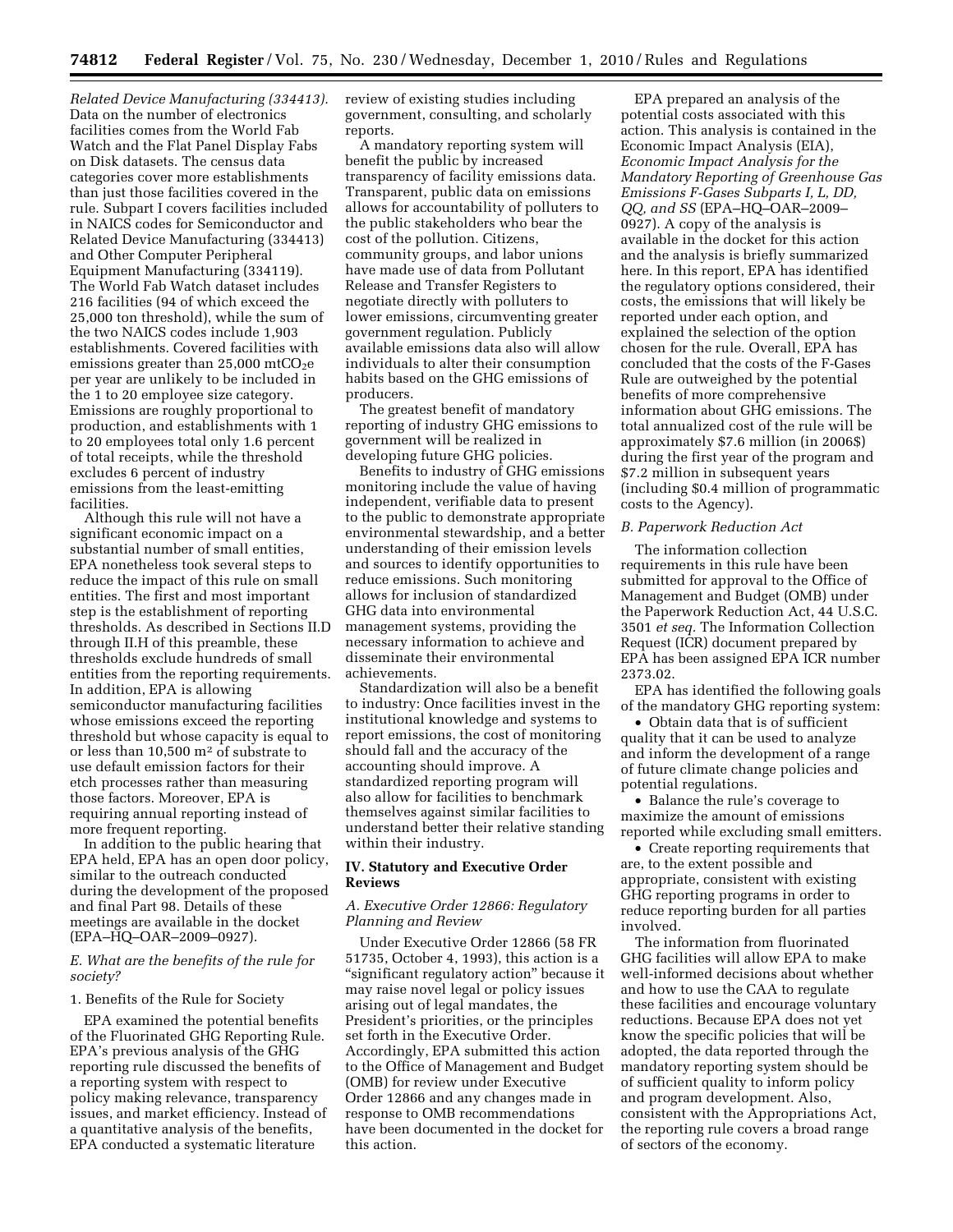This information collection is mandatory and will be carried out under CAA section 114. Information identified and marked as Confidential Business Information (CBI) will not be disclosed except in accordance with procedures set forth in 40 CFR Part 2. However, emission information collected under CAA section 114 generally cannot be claimed as CBI and will be made public.48

The projected cost and hour respondent burden in the ICR, averaged over the first three years after promulgation, is \$6.87 million and 76,701 hours per year. The estimated average burden per response is 183.93 hours; the frequency of response is annual for all respondents that must comply with the rule's reporting requirements; and the estimated average number of likely respondents per year is 417. The cost burden to respondents resulting from the collection of information includes the total capital and start-up cost annualized over the equipment's expected useful life (averaging \$2.70 million per year), a total operation and maintenance

component (averaging \$9.5 thousand per year), and a labor cost component (averaging \$4.15 million per year). Burden is defined at 5 CFR Part 1320.3(b).

These cost numbers differ from those shown elsewhere in the EIA because ICR costs represent the average cost over the first three years of the rule, but costs are reported elsewhere in the EIA for the first year of the rule. Also, the total cost estimate of the rule in the EIA includes the cost to the Agency to administer the program. The ICR differentiates between respondent burden and cost to the Agency, estimated to be \$384,000.

An agency may not conduct or sponsor, and a person is not required to respond to, a collection of information unless it displays a currently valid OMB control number. The OMB control numbers for EPA's regulations in 40 CFR are listed in 40 CFR part 9. When this ICR is approved by OMB, the Agency will publish a technical amendment to 40 CFR part 9 in the **Federal Register** to display the OMB control number for the approved

information collection requirements contained in the final rule.

## *C. Regulatory Flexibility Act (RFA)*

The RFA generally requires an agency to prepare a regulatory flexibility analysis of any rule subject to notice and comment rulemaking requirements under the Administrative Procedure Act or any other statute unless the agency certifies that the rule will not have a significant economic impact on a substantial number of small entities. Small entities include small businesses, small organizations, and small governmental jurisdictions.

For purposes of assessing the impacts of the Fluorinated GHG Reporting Rule on small entities, small entity is defined as a small business as defined by the Small Business Administration's regulations at 13 CFR 121.201; according to these size standards, criteria for determining if ultimate parent companies owning affected facilities are categorized as small vary by NAICS. Table 15 of this preamble presents small business criteria for affected NAICS.

## TABLE 15—SMALL BUSINESS CRITERIA FOR AFFECTED NAICS

| 2007<br><b>NAICS</b> | <b>NAICS Description</b>                                                                            | Subpart | <b>SBA Size</b><br>standard<br>(effective<br>August 22, 2008) |
|----------------------|-----------------------------------------------------------------------------------------------------|---------|---------------------------------------------------------------|
| 334413               |                                                                                                     |         | 500                                                           |
| 334119               |                                                                                                     |         | 1,000                                                         |
| 325120               |                                                                                                     |         | 1,000                                                         |
| 221121               |                                                                                                     | DD      | (1)                                                           |
| 326140               |                                                                                                     | QQ      | 500                                                           |
|                      |                                                                                                     | QQ      | 500                                                           |
| $333415$             | Air-Conditioning and Warm Air Heating Equipment and Commercial and Industrial Refrigeration         | $QQ$    | 750                                                           |
|                      | Equipment Manufacturing.                                                                            |         |                                                               |
| $335313$             |                                                                                                     | QQ      | 750                                                           |
| 336391               |                                                                                                     | QQ      | 750                                                           |
| 423610               | Electrical Apparatus and Equipment, Wiring Supplies, and Related Equipment Merchant<br>Wholesalers. | QQ      | 100                                                           |
|                      | Electrical and Electronic Appliance, Television, and Radio Set Merchant Wholesalers                 | QQ      | 100                                                           |
| 423720               | Plumbing and Heating Equipment and Supplies (Hydronics) Merchant Wholesalers                        | QQ      | 100                                                           |
| 423730               | Warm Air Heating and Air-Conditioning Equipment and Supplies Merchant Wholesalers                   | $QQ$    | 100                                                           |
| 423740               |                                                                                                     | QQ      | 100                                                           |
| 443111               |                                                                                                     | QQ      | \$9 M                                                         |
| 443112               |                                                                                                     | QQ      | \$9 M                                                         |
| 422610               |                                                                                                     | QQ      | 100                                                           |
| $33361$              |                                                                                                     | SS      | 500-1,000                                                     |
| $33531$              |                                                                                                     |         | 750-1,000                                                     |

1 4 Million MWh.

EPA assessed the potential impacts of this rule on small entities using a sales test, defined as the ratio of total annualized compliance costs to firm sales. Details are provided in Section 5.3

of the EIA. These sales tests compare the average establishment's total annualized mandatory reporting costs to the average establishment receipts for enterprises within several employment categories.<sup>49</sup> The average entity costs used to compute the sales test are the same across all of these enterprise size categories. As a result, the sales test will overstate the cost-to-sales ratio for

<sup>48</sup>Although CBI determinations are usually made on a case-by-case basis, EPA has issued guidance in an earlier **Federal Register** notice on what constitutes emission data that cannot be considered CBI (956 FR 7042–7043, February 21, 1991). As

discussed in Section II.B of this preamble, EPA has initiated a separate notice and comment process to make CBI determinations for the data collected under this rule. See 75 FR 39094.

<sup>49</sup>For the one to 20 employee category, we exclude SUSB data for enterprises with zero employees. These enterprises did not operate the entire year.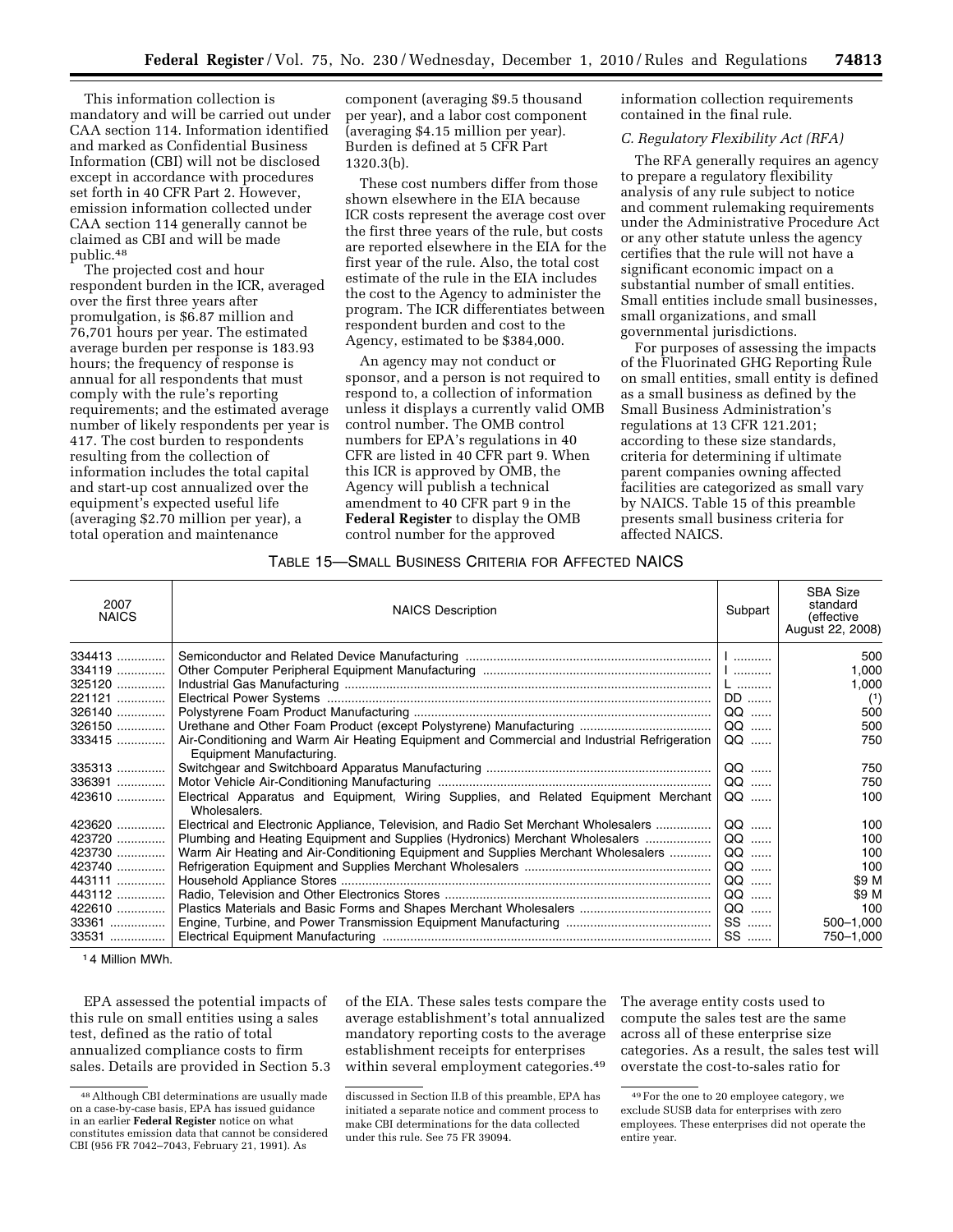establishments owned by small businesses, because the reporting costs are likely lower than average entity estimates provided by the engineering cost analysis.

The results of the screening analysis show that for most NAICS, the costs are estimated to be less than 1 percent of sales in all firm size categories. For two NAICS, however, some size categories (especially those with 1–20 employees) show costs exceeding 1 percent of sales. These sectors are Industrial Gas Manufacturing (NAICS 325120) and Semiconductor and Related Device Manufacturing (NAICS 334413). A more careful examination of impacts on small firms in these NAICS codes was conducted.

Analysis of firms in NAICS 334413 shows that firms with fewer than 20 employees produce less than 2 percent of output; firms below the 25,000 Mt  $CO<sub>2</sub>e$  threshold release approximately 6 percent of emissions. Because emissions and production levels are highly correlated, firms fewer than 20 employees are generally not expected to be affected by the final rule; if they are, their costs are likely to be lower than the overall average costs used in the screening analysis. Thus, EPA does not expect the final rule to impose significant costs to a substantial number of small entities in NAICS 334413.

Subpart L covers facilities included in NAICS codes for Industrial Gas Manufacturing (NAICS 325120). Within this subpart, EPA identified 13 ultimate parent company names covered by the final rule. Using publicly available sources (such as Hoovers.com), EPA collected parent company sales and employment data and found that only one company could be classified as a small entity. Using the cost data for a representative entity (see Section 4 of the EIA), EPA determined the small entity's cost-to-sales ratio is below 1 percent.

After considering the economic impacts of this action on small entities, I therefore certify that this rule will not have a significant economic impact on a substantial number of small entities.

Although this rule will not have a significant economic impact on a substantial number of small entities, the Agency nonetheless tried to reduce the impact of this rule on small entities, including seeking input from a wide range of private- and public-sector stakeholders. When developing the rule, the Agency took special steps to ensure that the burdens imposed on small entities were minimal. The Agency conducted several meetings with industry trade associations to discuss regulatory options and the

corresponding burden on industry, such as recordkeeping and reporting. The Agency investigated alternative thresholds and analyzed the marginal costs associated with requiring smaller entities with lower emissions to report.

Through comprehensive outreach activities after proposal of the rule, EPA held meetings and/or conference calls with representatives of the primary audience groups. After proposal, EPA posted a general fact sheet for the rule, information sheets for every source category, and an FAQ document. We continued to meet with stakeholders and entered documentation of all meetings into the docket. One public hearing was held on April 12, 2010, which included three speakers from industry and one non-governmental environmental group. In addition, 20 outreach meetings were held. We considered public comments in developing the final rule.

During rule implementation, EPA will maintain an "open door" policy for stakeholders to ask questions about rule or provide suggestions to EPA about the types of compliance assistance that would be useful to small businesses. EPA intends to develop a range of compliance assistance tools and materials and conduct extensive outreach for the final rule.

# *D. Unfunded Mandates Reform Act (UMRA)*

Title II of the Unfunded Mandates Reform Act of 1995 (UMRA), Public Law 104–4, establishes requirements for federal agencies to assess the effects of their regulatory actions on State, local, and Tribal governments and the private sector. Under section 202 of the UMRA, EPA generally must prepare a written statement, including a cost-benefit analysis, for final rules with ''federal mandates'' that may result in expenditures to State, local, and Tribal governments, in the aggregate, or to the private sector, of \$100 million or more in any one year.

This rule does not contain a Federal mandate that may result in expenditures of \$100 million or more for State, local, and Tribal governments, in the aggregate, or the private sector in any one year. Overall, EPA estimates that the total annualized costs of this rule are approximately \$7.6 million in the first year, and \$7.2 million per year in subsequent years. Thus, this rule is not subject to the requirements of sections 202 or 205 of UMRA.

This rule is also not subject to the requirements of section 203 of UMRA because it contains no regulatory requirements that might significantly or uniquely affect small governments.

Facilities subject to the rule include electronics manufacturers, fluorinated gas producers, electric power systems, electrical equipment manufacturers and refurbishers, as well as importers and exporters of pre-charged equipment and closed-cell foams. None of the facilities currently known to undertake these activities are owned by small government.

#### *E. Executive Order 13132: Federalism*

This action does not have federalism implications. It will not have substantial direct effects on the States, on the relationship between the national government and the States, or on the distribution of power and responsibilities among the various levels of government, as specified in Executive Order 13132. This regulation applies to electronics manufacturing, fluorinated gas production, electrical equipment use, electrical equipment manufacture or refurbishment, as well as importers and exporters of precharged equipment and closed-cell foams. Few State or local government facilities will be affected. This regulation also does not limit the power of States or localities to collect GHG data and/or regulate GHG emissions. Thus, Executive Order 13132 does not apply to this action.

# *F. Executive Order 13175: Consultation and Coordination With Indian Tribal Governments*

Executive Order 13175, entitled ''Consultation and Coordination with Indian Tribal Governments'' (59 FR 22951, November 6, 2000), requires EPA to develop an accountable process to ensure "meaningful and timely input by Tribal officials in the development of regulatory policies that have Tribal implications.''

This action does not have Tribal implications, as specified in Executive Order 13175 (65 FR 67249, November 9, 2000). This regulation applies to facilities that manufacture electronic devices, produce fluorinated gases, use electrical equipment in electric power systems, import or export fluorinated GHGs inside pre-charged equipment and closed-cell foams, or manufacture electrical equipment. The only facilities among these that might be owned by Tribal governments are facilities that use electrical equipment in electric power systems. EPA contacted the National Rural Electric Cooperative Association (NRECA) and asked whether any electric power systems owned or operated by Tribal governments were likely to exceed the threshold for reporting emissions from electrical equipment use. NRECA stated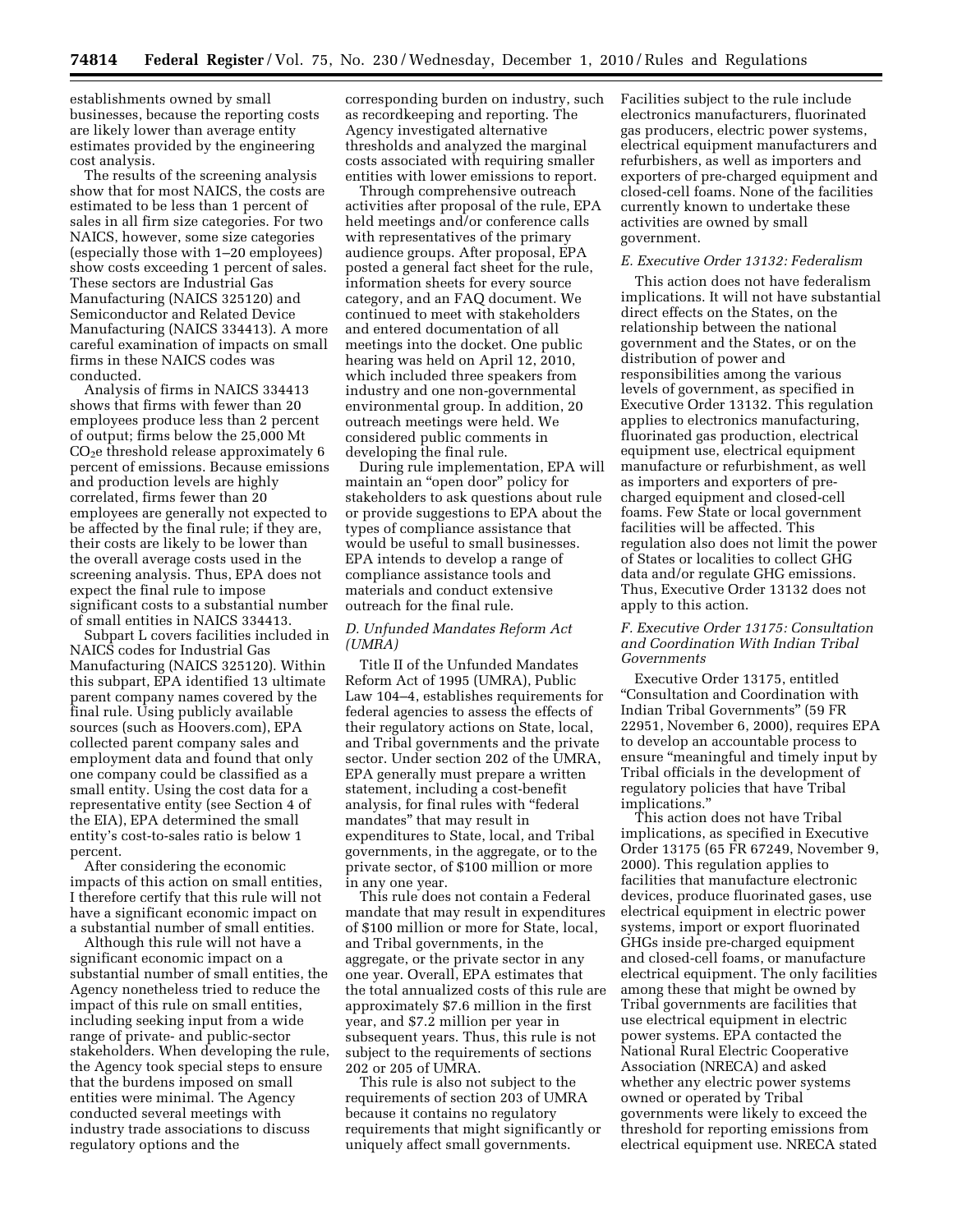that they did not expect any Triballyowned or operated electric power systems would trip the threshold. (There are a small number of distribution cooperatives owned by tribes but no transmission or generation.) Thus, Executive Order 13175 does not apply to this action.

Although Executive Order 13175 does not apply to this rule, EPA sought opportunities to provide information to Tribal governments and representatives during development of the MRR rule. In consultation with EPA's American Indian Environment Office, EPA's outreach plan included tribes. During the proposal phase, EPA staff provided information to tribes through conference calls with multiple Indian working groups and organizations at EPA that interact with tribes and through individual calls with two Tribal board members of TCR. In addition, EPA prepared a short article on the GHG reporting rule that appeared on the front page of a Tribal newsletter—*Tribal Air News*—that was distributed to EPA/ OAQPS's network of Tribal organizations. EPA gave a presentation on various climate efforts, including Part 98, at the National Tribal Conference on Environmental Management in June, 2008. In addition, EPA had copies of a short information sheet distributed at a meeting of the National Tribal Caucus. EPA participated in a conference call with Tribal air coordinators in April 2009 and prepared a guidance sheet for Tribal governments on the proposal. It was posted on the MRR Web site and published in the Tribal Air Newsletter. For a complete list of Tribal contacts, see the "Summary of EPA Outreach Activities for Developing the Greenhouse Gas Reporting Rule,'' in the Docket for the initial proposed Part 98 (April, 2009) (EPA–HQ–OAR–2008– 0508–055).

# *G. Executive Order 13045: Protection of Children From Environmental Health Risks and Safety Risks*

EPA interprets Executive Order 13045 (62 FR 19885, April 23, 1997) as applying only to those regulatory actions that concern health or safety risks, such that the analysis required under section 5–501 of the Executive Order has the potential to influence the regulation. This action is not subject to Executive Order 13045 because it does not establish an environmental standard intended to mitigate health or safety risks.

*H. Executive Order 13211: Actions That Significantly Affect Energy Supply, Distribution, or Use* 

This rule is not a "significant energy action'' as defined in Executive Order 13211 (66 FR 28355, May 22, 2001) because it is not likely to have a significant adverse effect on the supply, distribution, or use of energy. Further, we have concluded that this rule is not likely to have any adverse energy effects. This rule relates to monitoring, reporting and recordkeeping at facilities that manufacture, sell, use, import, or export fluorinated GHG related products and does not impact energy supply, distribution or use. Therefore, we conclude that this rule is not likely to have any adverse effects on energy supply, distribution, or use.

# *I. National Technology Transfer and Advancement Act*

Section 12(d) of the National Technology Transfer and Advancement Act of 1995 (NTTAA), Public Law 104– 113 (15 U.S.C. 272 note) directs EPA to use voluntary consensus standards in its regulatory activities unless to do so would be inconsistent with applicable law or otherwise impractical. Voluntary consensus standards are technical standards (e.g., materials specifications, test methods, sampling procedures, and business practices) that are developed or adopted by voluntary consensus standards bodies. NTTAA directs EPA to provide Congress, through OMB, explanations when the Agency decides not to use available and applicable voluntary consensus standards.

This rule involves technical standards. EPA will use voluntary consensus standards from at least three different voluntary consensus standards bodies, including the following: ASTM, ASME, and International SEMATECH Manufacturing Initiative. These voluntary consensus standards will help facilities monitor, report, and keep records of GHG emissions. No new test methods were developed for this rule. Instead, from existing rules for source categories and voluntary greenhouse gas programs, EPA identified existing means of monitoring, reporting, and keeping records of greenhouse gas emissions. The existing methods (voluntary consensus standards) include a broad range of measurement techniques, such as methods to measure gas or liquid flow and methods to identify the contents of vented or exhausted streams. The test methods are incorporated by reference into the rule and are available as specified in 40 CFR 98.7.

By incorporating voluntary consensus standards into this rule, EPA is both meeting the requirements of the NTTAA and presenting multiple options and flexibility in complying with this rule.

# *J. Executive Order 12898: Federal Actions To Address Environmental Justice in Minority Populations and Low-Income Populations*

Executive Order 12898 (59 FR 7629, February 16, 1994) establishes Federal executive policy on environmental justice. Its main provision directs Federal agencies, to the greatest extent practicable and permitted by law, to make environmental justice part of their mission by identifying and addressing, as appropriate, disproportionately high and adverse human health or environmental effects of their programs, policies, and activities on minority populations and low-income populations in the United States.

EPA has determined that this rule will not have disproportionately high and adverse human health or environmental effects on minority or low-income populations because it does not affect the level of protection provided to human health or the environment. This rule does not affect the level of protection provided to human health or the environment because it is a rule addressing information collection and reporting procedures.

#### *K. Congressional Review Act*

The Congressional Review Act, 5 U.S.C. 801 *et seq.,* as added by the Small Business Regulatory Enforcement Fairness Act of 1996, generally provides that before a rule may take effect, the agency promulgating the rule must submit a rule report, which includes a copy of the rule, to each House of the Congress and to the Comptroller General of the United States. EPA will submit a report containing this rule and other required information to the U.S. Senate, the U.S. House of Representatives, and the Comptroller General of the U.S. prior to publication of the rule in the **Federal Register**. A major rule cannot take effect until 60 days after it is published in the **Federal Register**. This action is not a ''major rule'' as defined by 5 U.S.C. 804(2). This rule will be effective December 31, 2010.

# **List of Subjects in 40 CFR Part 98**

Environmental protection, Administrative practice and procedure, Greenhouse gases, Incorporation by reference, Suppliers, Reporting and recordkeeping requirements.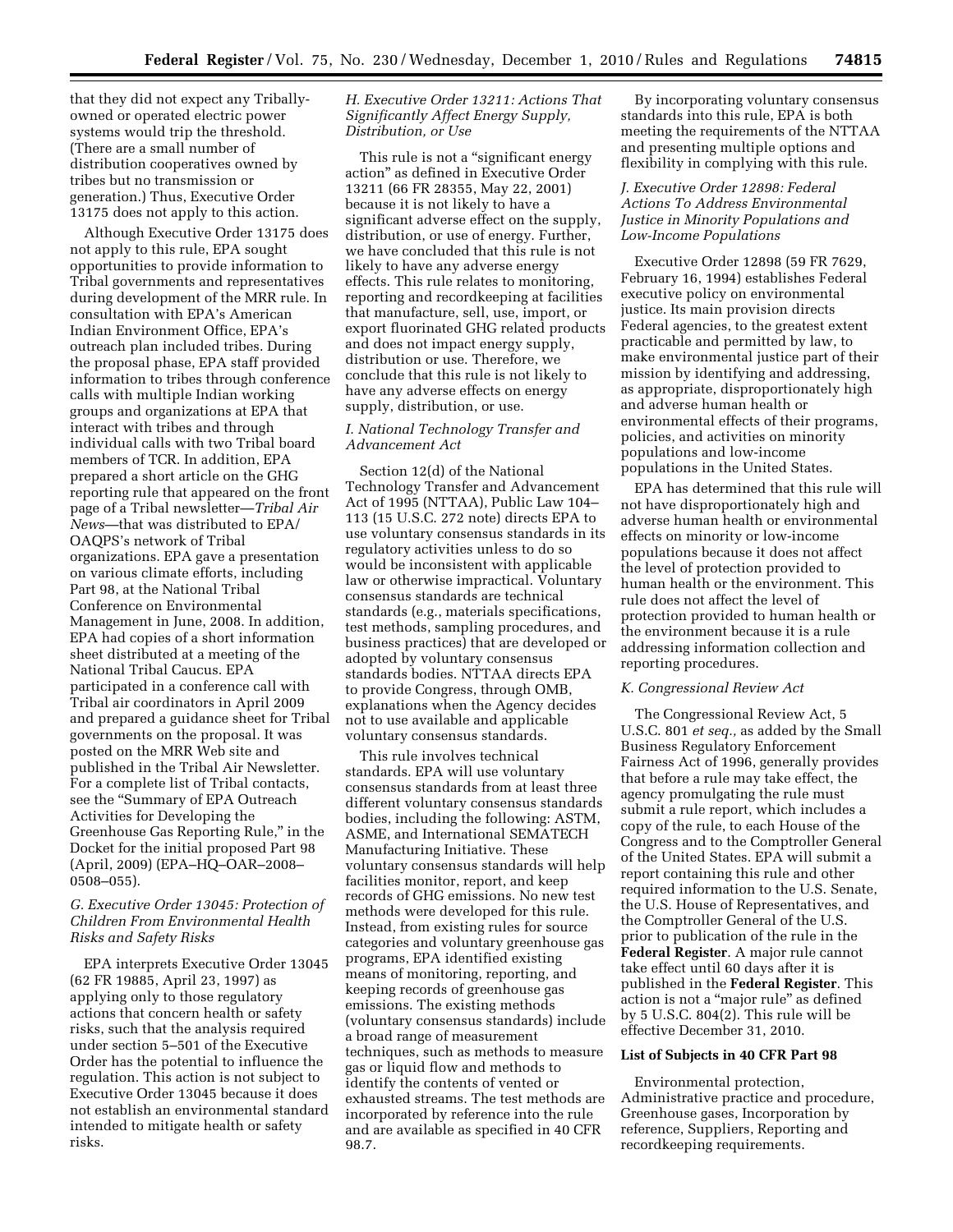Dated: November 8, 2010. **Lisa P. Jackson,**  *Administrator.* 

■ For the reasons stated in the preamble, title 40, chapter I, of the Code of Federal Regulations is amended as follows:

# **PART 98—[AMENDED]**

■ 1. The authority citation for part 98 continues to read as follows:

**Authority:** 42 U.S.C. 7401, *et seq.* 

#### **Subpart A—[Amended]**

■ 2. Section 98.3 is amended as follows:

■ a. By adding paragraph (c)(4)(vi).

 $\blacksquare$  b. By revising paragraphs(c)(5)(i) and (c)(5)(ii).

Where:

- DE = Destruction Efficiency
- $tGHG_{iIN}$  = The mass of GHG i fed into the destruction device

 $tGHG_{iOUT}$  = The mass of GHG i exhausted from the destruction device

\* \* \* \* \*

■ 4. Section 98.7 is amended as follows:

 $\blacksquare$  a. By revising paragraphs (d)(1) through (d)(8) and paragraph (e)(30). ■ b. By adding paragraph (e)(46) and

(e)(47). ■ c. By adding paragraphs (m)(3)

through (m)(7).

■ d. By adding paragraph (n).

## **§ 98.7 What standardized methods are incorporated by reference into this part?**

\* \* \* \* \*

(d) \* \* \*

(1) ASME MFC–3M–2004 Measurement of Fluid Flow in Pipes Using Orifice, Nozzle, and Venturi, incorporation by reference (IBR) approved for § 98.34(b), § 98.124(m)(1), § 98.244(b), § 98.254(c), § 98.324(e), § 98.344(c), § 98.354(d), § 98.354(h), and § 98.364(e).

(2) ASME MFC–4M–1986 (Reaffirmed 1997) Measurement of Gas Flow by Turbine Meters, IBR approved for  $\S 98.34(b)$ ,  $\S 98.124(m)(2)$ ,  $\S 98.244(b)$ , § 98.254(c), § 98.324(e), § 98.344(c), § 98.354(h), and § 98.364(e).

(3) ASME MFC–5M–1985 (Reaffirmed 1994) Measurement of Liquid Flow in Closed Conduits Using Transit-Time Ultrasonic Flowmeters, IBR approved for § 98.34(b), § 98.124(m)(3), § 98.244(b), and § 98.354(d).

**§ 98.3 What are the general monitoring, reporting, and recordkeeping and verification requirements of this part?** 

\* \* \* \* \* (c) \* \* \*

 $(4) * * * *$ 

(vi) When applying paragraph (c)(4)(i) of this section to fluorinated GHGs, calculate and report  $CO<sub>2</sub>e$  for only those fluorinated GHGs listed in Table A–1 of this subpart.  $(5) *$ 

(i) Total quantity of GHG aggregated for all GHG from all applicable supply categories in Table A–5 of this subpart and expressed in metric tons of  $CO<sub>2</sub>e$ calculated using Equation A–1 of this subpart.

(ii) Quantity of each GHG from each applicable supply category in Table A– 5 of this subpart, expressed in metric tons of each GHG. For fluorinated GHG,

$$
DE = 1 - \frac{tGHG_{iOUT}}{tGHG_{iIN}} \quad (\text{Eq. A-2})
$$

(4) ASME MFC–6M–1998 Measurement of Fluid Flow in Pipes Using Vortex Flowmeters, IBR approved for § 98.34(b), § 98.124(m)(4), § 98.244(b), § 98.254(c), § 98.324(e), § 98.344(c), § 98.354(h), and § 98.364(e).

(5) ASME MFC–7M–1987 (Reaffirmed 1992) Measurement of Gas Flow by Means of Critical Flow Venturi Nozzles, IBR approved for § 98.34(b), § 98.124(m)(5), § 98.244(b), § 98.254(c), § 98.324(e), § 98.344(c), § 98.354(h), and § 98.364(e).

(6) ASME MFC–9M–1988 (Reaffirmed 2001) Measurement of Liquid Flow in Closed Conduits by Weighing Method, IBR approved for § 98.34(b), § 98.124(m)(6), and § 98.244(b).

(7) ASME MFC–11M–2006 Measurement of Fluid Flow by Means of Coriolis Mass Flowmeters, IBR approved for § 98.124(m)(7), § 98.244(b), § 98.254(c), § 98.324(e), § 98.344(c), and § 98.354(h).

(8) ASME MFC–14M–2003 Measurement of Fluid Flow Using Small Bore Precision Orifice Meters, IBR approved for § 98.124(m)(8), § 98.244(b), § 98.254(c), § 98.324(e), § 98.344(c), § 98.354(h), and § 98.364(e).

\* \* \* \* \* (e) \* \* \*

\* \* \* \* \*

(30) ASTM D6348–03 Standard Test Method for Determination of Gaseous Compounds by Extractive Direct Interface Fourier Transform Infrared (FTIR) Spectroscopy (ASTM D6348),

report emissions of all fluorinated GHG, including those not listed in Table A– 1 of this subpart.

\* \* \* \* \*

■ 3. Section 98.6 is amended by revising the definition of ''Destruction efficiency'' to read as follows:

### **§ 98.6 Definitions.**

section:

\* \* \* \* \* *Destruction efficiency* means the efficiency with which a destruction device reduces the mass of a greenhouse gas fed into the device. Destruction efficiency, or flaring destruction efficiency, refers to the fraction of the gas that leaves the flare partially or fully oxidized. The destruction efficiency is expressed in Equation A–2 of this

IBR approved for § 98.54(b), § 98.124(e)(2), and § 98.224(b). \* \* \* \* \*

(46) ASTM D2879–97 (Reapproved 2007) Standard Test Method for Vapor Pressure-Temperature Relationship and Initial Decomposition Temperature of Liquids by Isoteniscope (ASTM D2879), approved May 1, 2007, IBR approved for § 98.128.

(47) ASTM D7359–08 Standard Test Method for Total Fluorine, Chlorine and Sulfur in Aromatic Hydrocarbons and Their Mixtures by Oxidative Pyrohydrolytic Combustion followed by Ion Chromatography Detection (Combustion Ion Chromatography-CIC) (ASTM D7359), approved October 15, 2008, IBR approved for § 98.124(e)(2).

\* \* \* \* \* (m) \* \* \*

(3) Protocol for Measuring Destruction or Removal Efficiency (DRE) of Fluorinated Greenhouse Gas Abatement Equipment in Electronics Manufacturing, Version 1, EPA–430–R– 10–003, March 2010 (EPA 430–R–10– 003), *http://www.epa.gov/ semiconductor-pfc/documents/ dre*\_*protocol.pdf*, IBR approved for § 98.94(f)(4)(i), § 98.94(g)(3), § 98.97(d)(4), § 98.98, and § 98.124(e)(2).

(4) Emissions Inventory Improvement Program, Volume II: Chapter 16, Methods for Estimating Air Emissions from Chemical Manufacturing Facilities, August 2007, Final, *http://www.epa.gov/ ttnchie1/eiip/techreport/volume02/ index.html*, IBR approved for  $§ 98.123(c)(1)(i)(A).$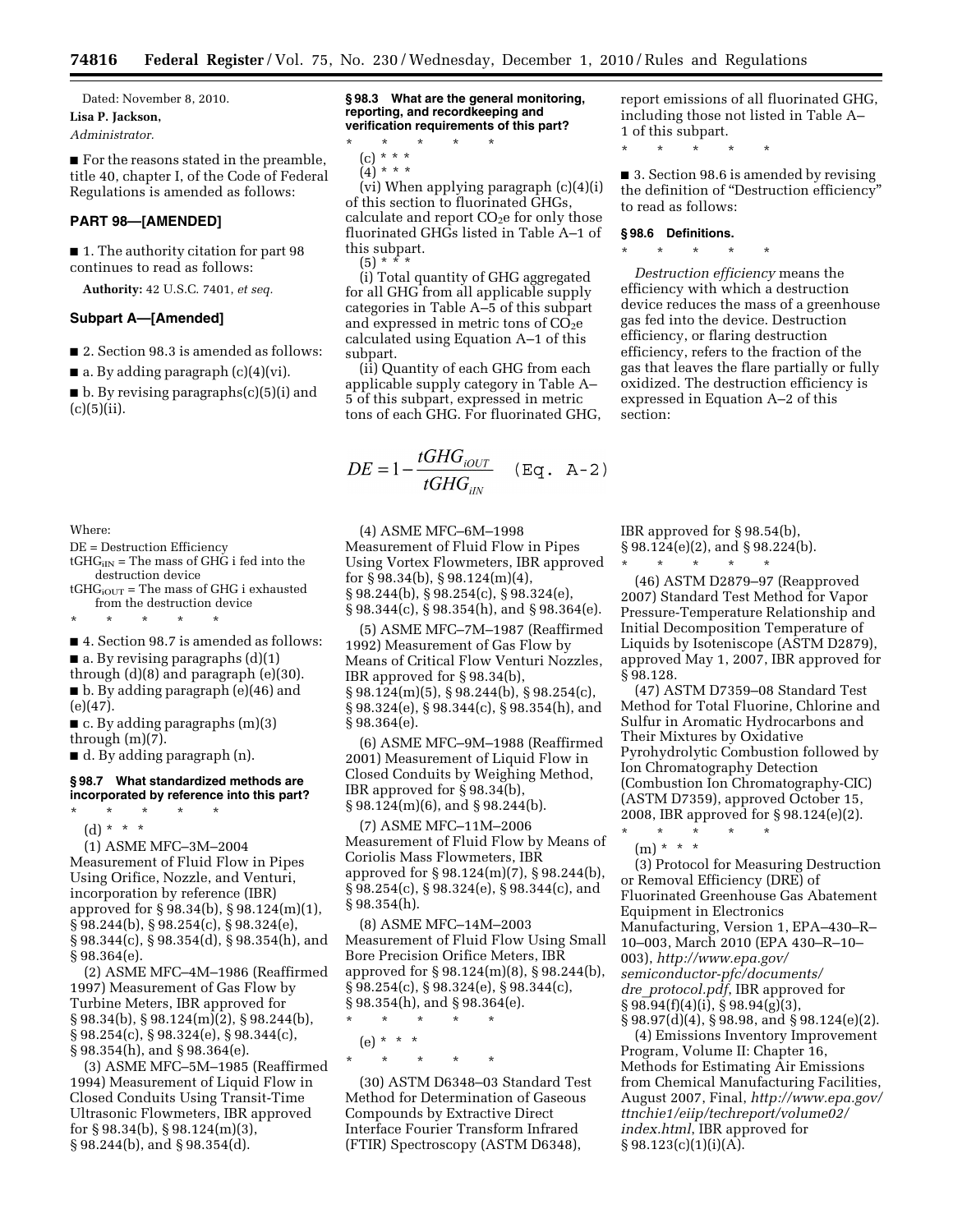(5) Protocol for Equipment Leak Emission Estimates, EPA–453/R–95– 017, November 1995 (EPA–453/R–95– 017), *http://www.epa.gov/ttnchie1/ efdocs/equiplks.pdf*, IBR approved for  $\S 98.123\text{d})(1)(i)$ ,  $\S 98.123\text{d})(1)(ii)$ , § 98.123(d)(1)(iii), and § 98.124(f)(2).

(6) Tracer Gas Protocol for the Determination of Volumetric Flow Rate Through the Ring Pipe of the Xact Multi-Metals Monitoring System, also known as Other Test Method 24 (Tracer Gas Protocol), Eli Lilly and Company Tippecanoe Laboratories, September 2006, *http://www.epa.gov/ttn/emc/ prelim/otm24.pdf*, IBR approved for  $§ 98.124(e)(1)(ii).$ 

(7) Approved Alternative Method 012: An Alternate Procedure for Stack Gas Volumetric Flow Rate Determination

(Tracer Gas) (ALT–012), U.S. Environmental Protection Agency Emission Measurement Center, May 23, 1994, *http://www.epa.gov/ttn/emc/ approalt/alt-012.pdf*, IBR approved for  $§ 98.124(e)(1)(ii).$ 

\* \* \* \* \* (n) The following material is available from the International SEMATECH Manufacturing Initiative, 2706 Montopolis Drive, Austin, Texas 78741, (512) 356–3500, *http:// ismi.sematech.org*.

(1) Guideline for Environmental Characterization of Semiconductor Process Equipment, International SEMATECH Manufacturing Initiative Technology Transfer #06124825A–ENG, December 22, 2006 (International SEMATECH #06124825A–ENG), IBR

approved for § 98.94(d), § 98.94(d)(1),  $\S$ 98.94(e),  $\S$ 98.94(e)(1),  $\S$ 98.94(g)(1), § 98.96(f)(4), and § 98.97(b)(1).

(2) Guidelines for Environmental Characterization of Semiconductor Equipment, International SEMATECH Technology Transfer #01104197A–XFR, December 4, 2001 (International SEMATECH #01104197A–XFR), IBR approved for § 98.94(d), § 98.94(d)(1), § 98.94(e), § 98.94(e)(1), § 98.94(g)(2), § 98.96(f)(4), and § 98.97(b)(1).

\* \* \* \* \*

■ 5. Table A–3 to subpart A is amended by adding entries for ''Electrical Transmission and Distribution Equipment Use'' and ''Electrical Transmission Distribution Equipment Manufacture or Refurbishment'' to read as follows:

TABLE A–3 TO SUBPART A—SOURCE CATEGORY LIST FOR § 98.2(a)(1)

|                                                                                                                                                                       |  |                                                                        | Source Categories <sup>a</sup> Applicable in 2010 and Future Years   |                                                        |  |
|-----------------------------------------------------------------------------------------------------------------------------------------------------------------------|--|------------------------------------------------------------------------|----------------------------------------------------------------------|--------------------------------------------------------|--|
|                                                                                                                                                                       |  |                                                                        |                                                                      |                                                        |  |
| Additional Source Categories <sup>a</sup> Applicable in 2011 and Future Years                                                                                         |  |                                                                        |                                                                      |                                                        |  |
|                                                                                                                                                                       |  |                                                                        |                                                                      |                                                        |  |
| Electrical transmission and distribution equipment use (subpart DD).<br>Electrical transmission and distribution equipment manufacture or refurbishment (subpart SS). |  |                                                                        |                                                                      |                                                        |  |
| a Source categories are defined in each applicable subpart.                                                                                                           |  |                                                                        |                                                                      |                                                        |  |
| 6. Table A-4 to subpart A is amended<br>by adding entries for "Electronics                                                                                            |  | manufacturing" and "Fluorinated gas<br>production" to read as follows: |                                                                      |                                                        |  |
|                                                                                                                                                                       |  |                                                                        | TABLE A-4 TO SUBPART A-SOURCE CATEGORY LIST FOR § 98.2(a)(2)         |                                                        |  |
|                                                                                                                                                                       |  |                                                                        | Source Categories <sup>a</sup> Applicable in 2010 and Future Years   |                                                        |  |
| Additional Source Categories <sup>a</sup> Applicable in 2011 and Future Years                                                                                         |  |                                                                        |                                                                      |                                                        |  |
|                                                                                                                                                                       |  |                                                                        |                                                                      |                                                        |  |
| Electronics manufacturing (subpart I)<br>Fluorinated gas production (subpart L)                                                                                       |  |                                                                        |                                                                      |                                                        |  |
| a Source categories are defined in each applicable subpart.                                                                                                           |  |                                                                        |                                                                      |                                                        |  |
| 7. Table A-5 to subpart A is amended<br>by adding entries for "Importers and                                                                                          |  | exporters of fluorinated greenhouse<br>gases contained in pre-charged  |                                                                      | equipment or closed-cell foams" to read<br>as follows: |  |
|                                                                                                                                                                       |  |                                                                        | TABLE A-5 TO SUBPART A-SUPPLIER CATEGORY LIST FOR § 98.2(a)(4)       |                                                        |  |
|                                                                                                                                                                       |  |                                                                        | Supplier Categories <sup>a</sup> Applicable in 2010 and Future Years |                                                        |  |
|                                                                                                                                                                       |  |                                                                        |                                                                      |                                                        |  |
| Additional Supplier Categories <sup>a</sup> Applicable in 2011 and Future Years                                                                                       |  |                                                                        |                                                                      |                                                        |  |
|                                                                                                                                                                       |  |                                                                        |                                                                      |                                                        |  |
| Importers and exporters of fluorinated greenhouse gases contained in pre-charged equipment or closed-cell foams (subpart QQ):                                         |  |                                                                        |                                                                      |                                                        |  |

(A) Importers of an annual quantity of fluorinated greenhouse gases contained in pre-charged equipment or closed-cell foams that is equivalent to  $25,000$  metric tons  $CO<sub>2</sub>e$  or more.

(B) Exporters of an annual quantity of fluorinated greenhouse gases contained in pre-charged equipment or closed-cell foams that is equivalent to 25,000 metric tons  $CO<sub>2</sub>e$  or more.

a Suppliers are defined in each applicable subpart.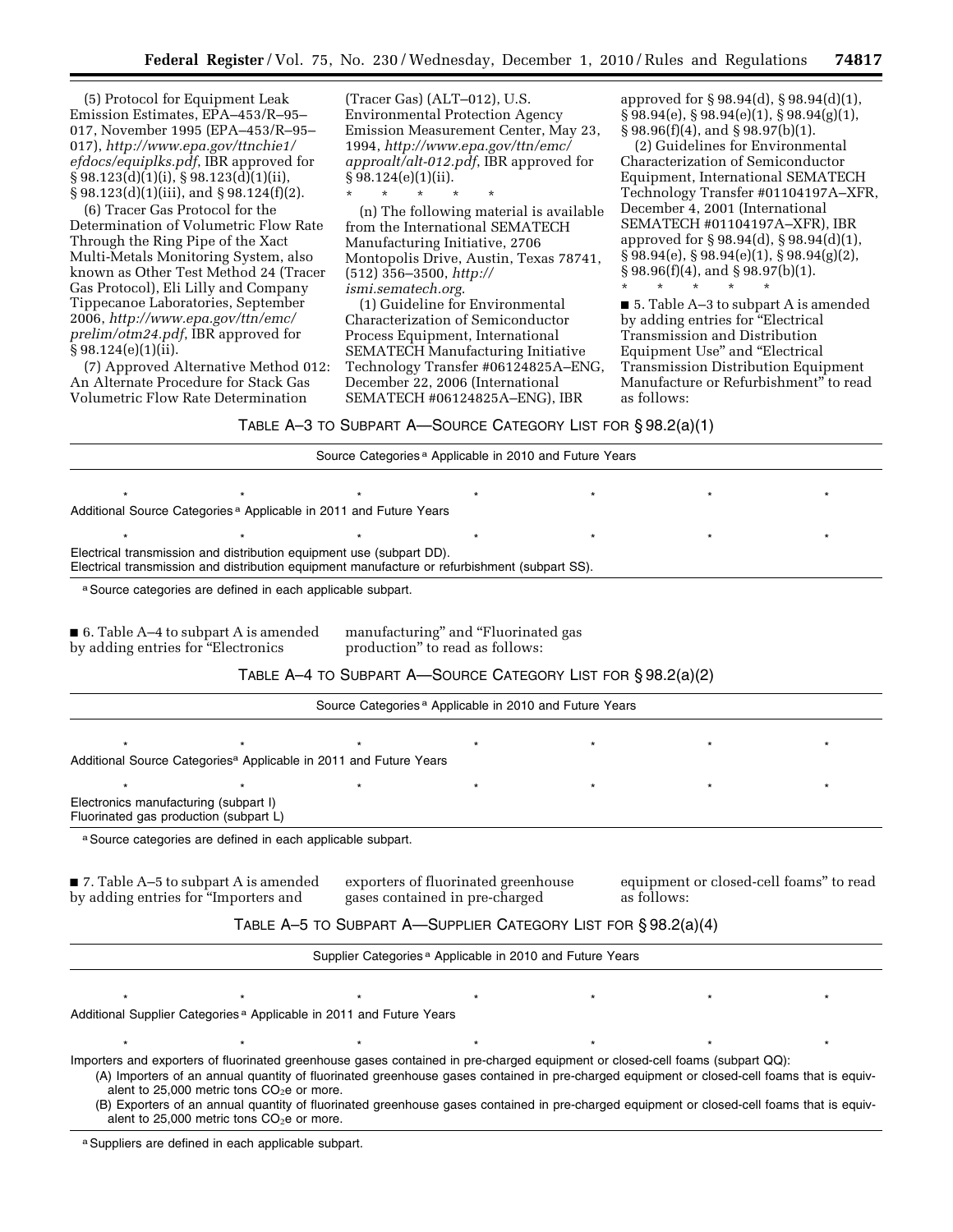■ 8. Add subpart I to read as follows:

## **Subpart I—Electronics Manufacturing**

Sec.<br>98.90

- 98.90 Definition of the source category.<br>98.91 Reporting threshold.
- Reporting threshold.
- 98.92 GHGs to report.<br>98.93 Calculating GH
- Calculating GHG emissions.
- 98.94 Monitoring and QA/QC requirements.<br>98.95 Procedures for estimating missing Procedures for estimating missing
- data.
- 98.96 Data reporting requirements.<br>98.97 Records that must be retained
- Records that must be retained.
- 98.98 Definitions.

Tables

Table I–1 to Subpart I of Part 98—Default Emission Factors for Threshold Applicability Determination

- Table I–2 to Subpart I of Part 98— Examples of Fluorinated GHGs Used by the Electronics Industry
- Table I–3 to Subpart I of Part 98—Default Emission Factors  $(1-U_{ij})$  for Gas Utilization Rates (Uij) and By-Product Formation Rates (Bijk) for Semiconductor Manufacturing for 150 mm and 200 mm Wafer Sizes
- Table I–4 to Subpart I of Part 98—Default Emission Factors  $(1-U_{ii})$  for Gas Utilization Rates  $(U_{ij})$  and By-Product Formation Rates (Bijk) for Semiconductor Manufacturing for 300 mm Wafer Size
- Table I–5 to Subpart I of Part 98—Default Emission Factors  $(1-U_{ii})$  for Gas Utilization Rates (Uij) and By-Product Formation Rates (Bijk) for MEMS Manufacturing
- Table I–6 to Subpart I of Part 98—Default Emission Factors (1–Uij) for Gas Utilization Rates (Uij) and By-Product Formation Rates  $(B_{ijk})$  for LCD Manufacturing
- Table I–7 to Subpart I of Part 98—Default Emission Factors (1–Uij) for Gas Utilization Rates (U<sub>ii</sub>) and By-Product Formation Rates  $(B_{ijk})$  for PV Manufacturing

Where:

 $E_i$  = Annual production process emissions of input gas i for threshold applicability purposes (metric tons CO<sub>2</sub>e).

 $S = 100$  percent of annual manufacturing capacity of a facility as calculated using Equation I–5 of this subpart  $(m<sup>2</sup>)$ .

## Where:

- $E<sub>i</sub>$  = Annual production process emissions of input gas i for threshold applicability purposes (metric tons  $Co<sub>2</sub>e$ ).
- $S = 100$  percent of annual manufacturing capacity of a facility as calculated using Equation I–5 of this subpart  $(m<sup>2</sup>)$ .

Table I–8 to Subpart I of Part 98— Default Emission Factors (1– $U_{N2O,j}$ ) for N<sub>2</sub>O Utilization  $(U_{N2O,j})$ 

### **Subpart I—Electronics Manufacturing**

#### **§ 98.90 Definition of the source category.**

(a) The electronics manufacturing source category consists of any of the production processes listed in paragraphs (a)(1) through (a)(5) of this section that use fluorinated GHGs or  $N<sub>2</sub>O$ . Facilities that may use these processes include, but are not limited to, facilities that manufacture microelectro-mechanical systems (MEMS), liquid crystal displays (LCDs), photovoltaic cells (PV), and semiconductors (including lightemitting diodes (LEDs)).

(1) Any electronics production process in which the etching process uses plasma-generated fluorine atoms and other reactive fluorine-containing fragments, that chemically react with exposed thin-films (e.g., dielectric, metals) or substrate (e.g., silicon) to selectively remove portions of material.

(2) Any electronics production process in which chambers used for depositing thin films are cleaned periodically using plasma-generated fluorine atoms and other reactive fluorine-containing fragments.

(3) Any electronics production process in which wafers are cleaned using plasma generated fluorine atoms or other reactive fluorine-containing fragments to remove residual material from wafer surfaces, including the wafer edge.

(4) Any electronics production process in which the chemical vapor

$$
E_i = S * EF_i * GWP_i * 0.001 \quad (Eq. I-1)
$$

 $EF_i =$  Emission factor for input gas i (kg/m<sup>2</sup>).  $GWP_i = Gas-appropriate GWP$  as provided in

Table A–1 to subpart A of this part.

0.001 = Conversion factor from kg to metric tons.

$$
E_i = S \times EF_i \times GWP_i \times 0.000001
$$
 (Eq. I-2)

 $EF_i$  = Emission factor for input gas i (g/m<sup>2</sup>).  $GWP_i = Gas-appropriate GWP$  as provided in

- Table A–1 to subpart A of this part.
- $0.000001$  = Conversion factor from g to metric tons.
- $i = Input$  gas.

deposition (CVD) process or other manufacturing processes use  $N_2O$ .

(5) Any electronics manufacturing production process in which fluorinated GHGs are used as heat transfer fluids to cool process equipment, to control temperature during device testing, to clean substrate surfaces and other parts, and for soldering (e.g., vapor phase reflow).

# **§ 98.91 Reporting threshold.**

(a) You must report GHG emissions under this subpart if electronics manufacturing production processes, as defined in § 98.90, are performed at your facility and your facility meets the requirements of either § 98.2(a)(1) or (a)(2). To calculate total annual GHG emissions for comparison to the 25,000 metric ton  $CO<sub>2</sub>e$  per year emission threshold in  $\S 98.2(a)(2)$ , follow the requirements of § 98.2(b), with one exception. Rather than using the calculation methodologies in § 98.93 to calculate emissions from electronics manufacturing production processes, calculate emissions of each fluorinated GHG from electronics manufacturing production processes by using paragraphs  $(a)(1)$ ,  $(a)(2)$ , or  $(a)(3)$  of this section, as appropriate, and then sum the emissions of each fluorinated GHG by using paragraph (a)(4) of this section.

(1) If you manufacture semiconductors or MEMS you must calculate annual production process emissions of each input gas i for threshold applicability purposes using the default emission factors shown in Table I–1 to this subpart and Equation I–1 of this subpart.

(2) If you manufacture LCDs, you must calculate annual production process emissions of each input gas i for threshold applicability purposes using the default emission factors shown in Table I–1 to this subpart and Equation I–2 of this subpart.

(3) If you manufacture PVs, you must calculate annual production process emissions of each input gas i for threshold applicability purposes using gas-appropriate GWP values shown in Table A–1 to subpart A of this part and Equation I–3 of this subpart.

i = Input gas.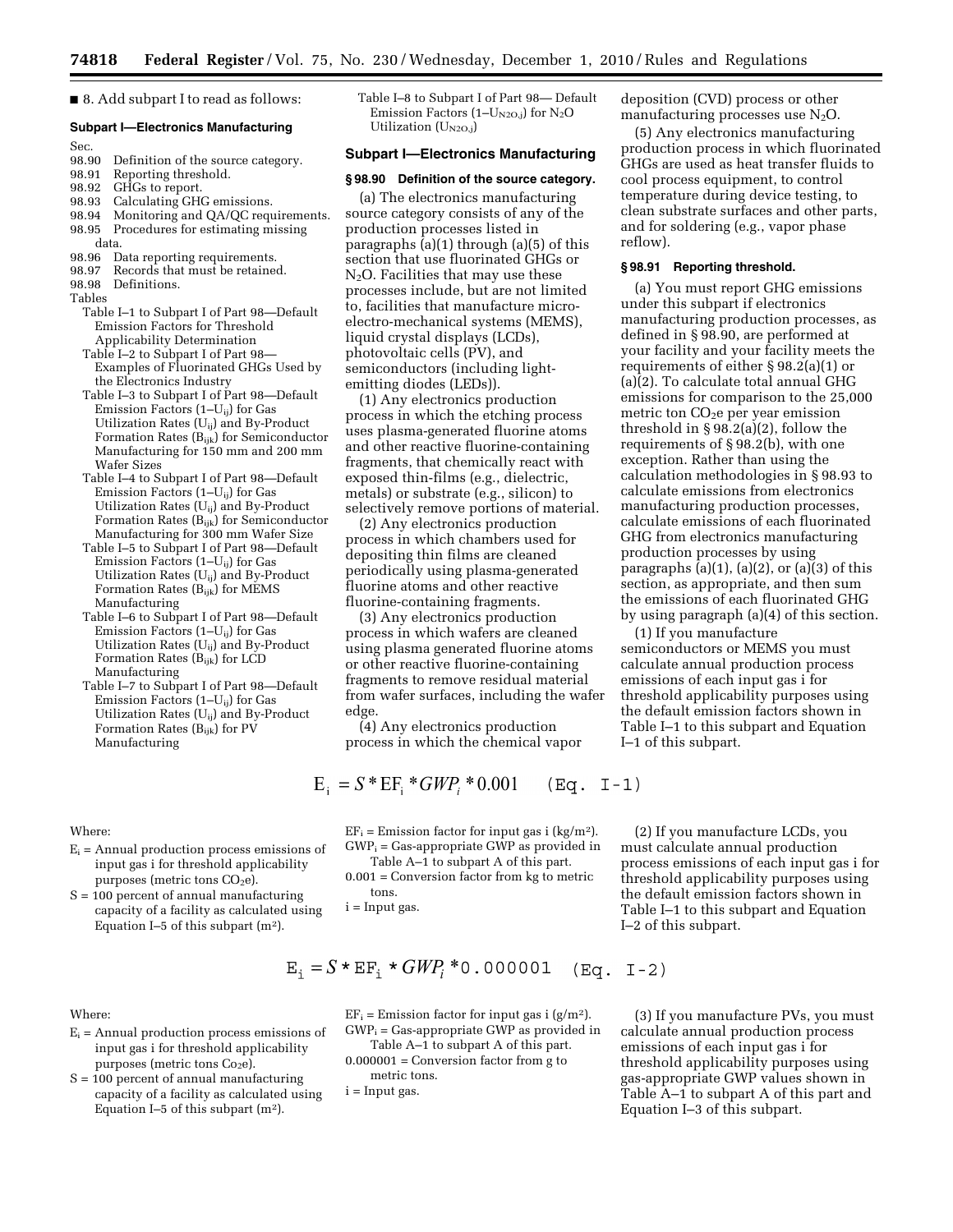$$
E_i = C_i * GWP_i * 0.001 \quad (Eq. I-3)
$$

Where:

- $E_i$  = Annual production process emissions of input gas i for threshold applicability purposes (metric tons Co<sub>2</sub>e).
- $C_i$  = Annual fluorinated GHG (input gas i) purchases or consumption (kg). Only gases used in PV manufacturing that have listed GWP values in Table A–1 to subpart A of this part must be considered for threshold applicability purposes.
- GWPi = Gas-appropriate GWP as provided in Table A–1 to subpart A of this part.
- $0.001$  = Conversion factor from kg to metric tons.

i = Input gas.

(4) You must calculate total annual production process emissions for threshold applicability purposes using Equation I–4 of this subpart.

$$
E_{\mathrm{T}} = \delta^* \sum_i E_i \quad (\text{Eq. I-4})
$$

Where:

- $E_T$  = Annual production process emissions of all fluorinated GHGs for threshold applicability purposes (metric tons  $Co<sub>2</sub>e$ ).
- $\delta$  = Factor accounting for heat transfer fluid emissions, estimated as 10 percent of total annual production process emissions at a semiconductor facility. Set equal to 1.1 when Equation I–4 of this subpart is used to calculate total annual production process emissions from semiconductor manufacturing. Set equal to 1 when Equation I–4 of this subpart is used to calculate total annual production process emissions from MEMS, LCD, or PV manufacturing.
- $E_i$  = Annual production process emissions of input gas i for threshold applicability purposes (metric tons  $Co<sub>2</sub>e$ ), as calculated in Equations I–1, I–2 or I–3 of this subpart.

 $i =$  Input gas.

(b) You must calculate annual manufacturing capacity of a facility using Equation I–5 of this subpart.

$$
S = \sum_{x}^{12} W_x \quad (Eq. I-5)
$$

Where:

- S = 100 percent of annual manufacturing capacity of a facility (m2).
- $W_x$  = Maximum designed substrate starts of a facility in month x (m2 per month).  $x = \text{Month}$ .

#### **§ 98.92 GHGs to report.**

(a) You must report emissions of fluorinated GHGs (as defined in § 98.6) and  $N_2O$ . The fluorinated GHGs that are emitted from electronics manufacturing production processes include, but are not limited to, those listed in Table I– 2 to this subpart. You must individually report, as appropriate:

(1) Fluorinated GHGs emitted from plasma etching.

(2) Fluorinated GHGs emitted from chamber cleaning.

(3) Fluorinated GHGs emitted from wafer cleaning.

 $(4)$  N<sub>2</sub>O emitted from chemical vapor deposition and other electronics manufacturing processes.

(5) Fluorinated GHGs emitted from heat transfer fluid use.

(6) All fluorinated GHGs and  $N_2O$ consumed, including gases used in manufacturing processes other than those listed in paragraphs (a)(1) through (a)(5) of this section.

(b)  $CO<sub>2</sub>$ ,  $CH<sub>4</sub>$ , and N<sub>2</sub>O combustion emissions from each stationary

Processtype $E_i = \sum_{i=1}^{N} E_{ij}$ 

combustion unit. You must calculate and report these emissions under subpart C of this part (General Stationary Fuel Combustion Sources) by following the requirements of subpart C of this part.

### **§ 98.93 Calculating GHG emissions.**

(a) You must calculate total annual facility-level emissions of each fluorinated GHG used in electronics manufacturing production processes at your facility, for each process type, using Equations I–6 and I–7 of this subpart according to the procedures in paragraphs (a)(1), (a)(2), (a)(3), (a)(4),  $(a)(5)$ , or  $(a)(6)$  of this section, as appropriate. Facilities to which the procedures in paragraphs (a)(1) of this section or (a)(2) of this section apply may elect to use the procedures in paragraph (a)(3) as an alternative. If your facility uses less than 50 kg of a fluorinated GHG in one reporting year, you may calculate emissions as equal to your facility's annual consumption for that specific gas as calculated in Equation I–11 of this subpart. Where your facility is required to perform calculations using default emission factors for gas utilization and byproduct formation rates according to the procedures in paragraphs (a)(1) or (a)(2) of this section, and default values are not available for a particular input gas and process type or sub-type combination in Tables I–3, I–4, I–5, I– 6, or I–7, you must follow the procedures in paragraph (a)(6) of this section.

#### Where:

- $ProcesstypeE_i = Annual emissions of input$ gas i from the processes type (metric tons).
- $E_{ij}$  = Annual emissions of input gas i from recipe, process sub-type, or process type j as calculated in Equation I–8 of this subpart (metric tons).
- N = The total number of recipes or process sub-types j that depends on the

$$
\text{ProcesstypeBE}_k = \sum_{j=1}^N \sum_i BE_{ijk} \qquad (\text{Eq. I-7})
$$

recipe, process sub-type, or process type j as calculated in Equation I–9 of this subpart (metric tons).

N = The total number of recipes or process sub-types j that depends on the electronics manufacturing facility and

electronics manufacturing facility and emission calculation methodology. If  $E_{ii}$ is calculated for a process type j in Equation I–8 of this subpart,  $N = 1$ .

j = Recipe, process sub-type, or process type.

Where:

Processtype $BE_k =$  Annual emissions of byproduct gas k from the processes type (metric tons).

 $BE_{ijk}$  = Annual emissions of by-product gas k formed from input gas i used for

emission calculation methodology. If  $BE_{kij}$  is calculated for a process type j in Equation I–9 of this subpart,  $N = 1$ .

 $i = Input$  gas.

 $i =$ Input gas.

 $(Eq. I-6)$ 

- j = Recipe, process sub-type, or process type.
- $k = By-product$  gas.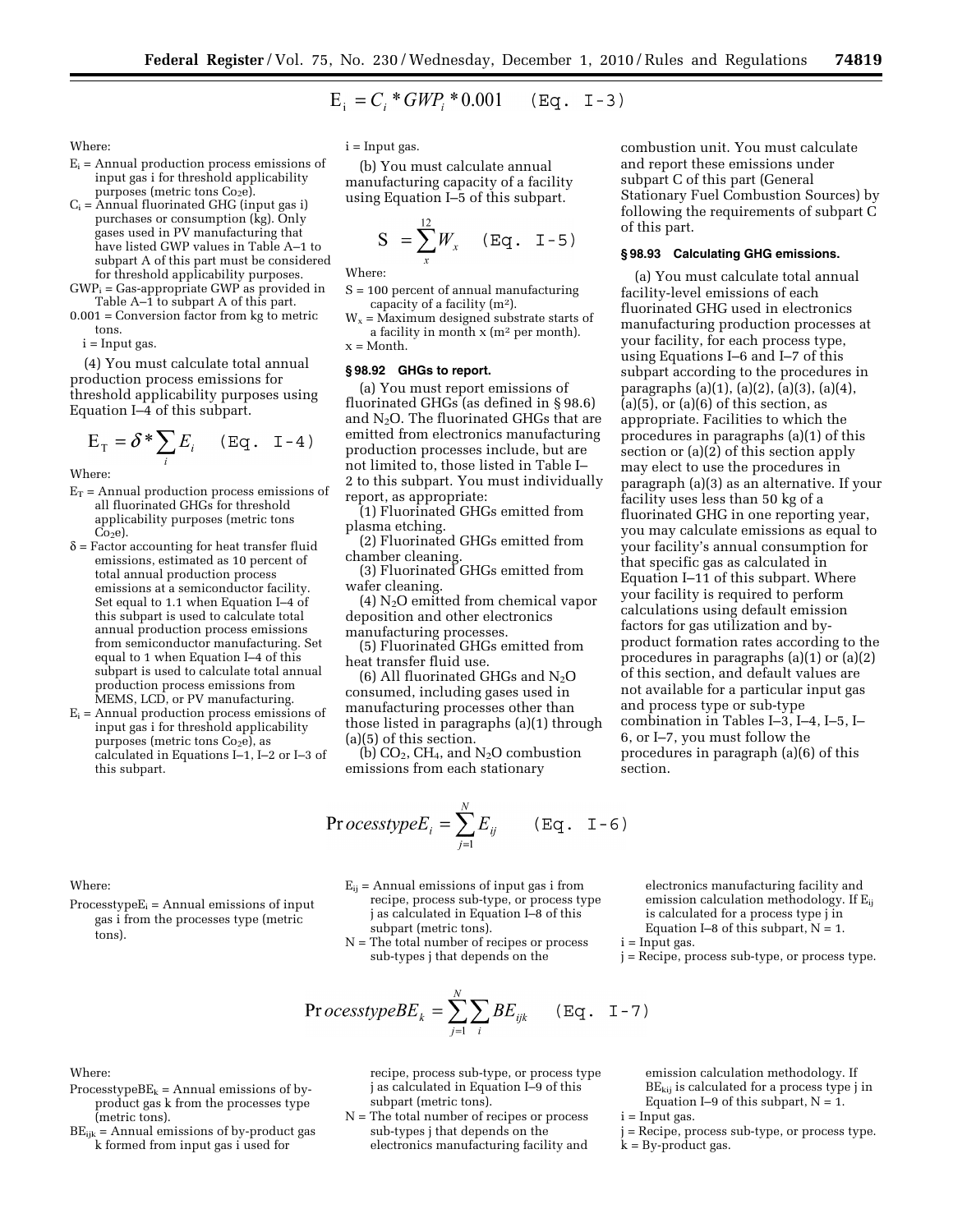(1) If you manufacture MEMS, LCDs, or PVs, you must, except as provided in § 98.93(a)(3), calculate annual facilitylevel emissions of each fluorinated GHG used for the plasma etching and chamber cleaning process types using default utilization and by-product formation rates as shown in Table I–5, I–6, or I–7 of this subpart, as appropriate, and by using Equations I– 8 and I–9 of this subpart.

(2) If you manufacture semiconductors on wafers measuring 300 mm or less in diameter, except as provided in § 98.93(a)(3), you must adhere to the procedures in paragraphs  $(a)(2)(i)$  or  $(a)(2)(ii)$  of this section.

(i) If your facility has an annual manufacturing capacity, as calculated using Equation I–5 of this subpart, of less than or equal to 10,500 m2 of substrate, you must adhere to the procedures in paragraphs (a)(i)(A) through  $(a)(i)(C)$  of this section.

(A) You must calculate annual facility-level emissions of each fluorinated GHG used for the plasma etching process type using default utilization and by-product formation rates as shown in Table I–3 or I–4 of this subpart, and by using Equations I–8 and I–9 of this subpart.

(B) You must calculate annual facility-level emissions of each fluorinated GHG used for each of the process sub-types associated with the chamber cleaning process type, including in-situ plasma chamber clean, remote plasma chamber clean, and insitu thermal chamber clean, using default utilization and by-product formation rates as shown in Table I–3 or I–4 of this subpart, and by using Equations I–8 and I–9 of this subpart.

(C) You must calculate annual facility-level emissions of each fluorinated GHG used for the wafer cleaning process type using default utilization and by-product formation rates as shown in Table I–3 or I–4 of this subpart and by using Equations I–8 and I–9 of this subpart.

(ii) If your facility has an annual manufacturing capacity of greater than 10,500 m2 of substrate, as calculated using Equation I–5 of this subpart, you must adhere to the procedures in

paragraphs (a)(ii)(A) through (a)(ii)(C) of recipes which are not similar to any this section.

(A) You must calculate annual facility-level emissions of each fluorinated GHG used for the plasma etching process type using recipespecific utilization and by-product formation rates determined as specified in § 98.94(d), and by using Equations I– 8 and I–9 of this subpart. You must develop recipe-specific utilization and by-product formation rates for each individual recipe or set of similar recipes as defined in § 98.98. Recipespecific utilization and by-product formation rates must be developed each reporting year only for recipes which are not similar to any recipe used in a previous reporting year, as defined in § 98.98.

(B) You must calculate annual facility-level emissions of each fluorinated GHG used for each of the process sub-types associated with the chamber cleaning process type, including in-situ plasma chamber clean, remote plasma chamber clean, and insitu thermal chamber clean, using default utilization and by-product formation rates as shown in Table I–3 or I–4 to this subpart, and by using Equations I–8 and I–9 of this subpart.

(C) You must calculate annual facility-level emissions of each fluorinated GHG used for the wafer cleaning process type using default utilization and by-product formation rates as shown in Table I–3 or I–4 to this subpart, and by using Equations I–8 and I–9 of this subpart.

(3) If you do not adhere to procedures as specified in paragraphs (a)(1) and (a)(2) of this section, you must calculate annual facility-level emissions of each fluorinated GHG for all fluorinated GHG-emitting production processes using recipe-specific utilization and byproduct formation rates determined as specified in § 98.94(d) and by using Equations I–8 and I–9 of this subpart. You must develop recipe-specific utilization and by-product formation rates for each individual recipe or set of similar recipes as defined in § 98.98. Recipe-specific utilization and byproduct formation rates must be developed each reporting year only for

recipe used in a previous reporting year, as defined in § 98.98.

(4) If you manufacture semiconductors on wafers measuring greater than 300 mm in diameter, you must calculate annual facility-level emissions of each fluorinated GHG used for all fluorinated GHG emitting production processes using recipespecific utilization and by-product formation rates as specified in § 98.94(d), and by using Equations I–8 and I–9 of this subpart. You must develop recipe-specific utilization and by-product formation rates for each individual recipe or set of similar recipes as defined in § 98.98. Recipespecific utilization and by-product formation rates must be developed each reporting year only for recipes that are not similar to any recipe used in a previous reporting year, as defined in § 98.98.

(5) To be included in a set of similar recipes for the purposes of this subpart, a recipe must be similar to the recipe in the set for which recipe-specific utilization and by-product formation rates have been measured.

(6) Where your facility is required to perform calculations using default emission factors for gas utilization and by-product formation rates according to the procedures in paragraphs (a)(1) or (a)(2) of this section, and default values are not available for a particular input gas and process type or sub-type combination in Tables I–3, I–4, I–5, I– 6, or I–7, you must follow the procedures in either paragraph (a)(6)(i) or (a)(6)(ii) of this section and use Equations I–8 and I–9 of this subpart.

(i) You must use utilization and byproduct formation rates of 0.

(ii) You must develop recipe-specific utilization and by-product formation rates determined as specified in § 98.94(d) for each individual recipe or set of similar recipes as defined in § 98.98. Recipe-specific utilization and by-product formation rates must be developed each reporting year only for recipes that are not similar to any recipe used in a previous reporting year, as defined in § 98.98.

$$
E_{ij} = C_{ij} * (1 - U_{ij}) * (1 - a_{ij} * d_{ij}) * 0.001 \qquad (Eq. I-8)
$$

Where:

- $E_{ii}$  = Annual emissions of input gas i from recipe, process sub-type, or process type j (metric tons).
- $C_{ii}$  = Amount of input gas i consumed for recipe, process sub-type, or process type

j, as calculated in Equation I–13 of this subpart (kg).

- $U_{ij}$  = Process utilization rate for input gas i for recipe, process sub-type, or process type j (expressed as a decimal fraction).
- $a_{ij}$  = Fraction of input gas i used in recipe, process sub-type, or process type j with

abatement systems (expressed as a decimal fraction).

 $\mathbf{d}_{\mathbf{ij}} = \mathrm{Fraction}$  of input gas i destroyed or removed in abatement systems connected to process tools where recipe, process sub-type, or process type j is used, as calculated in Equation I–14 of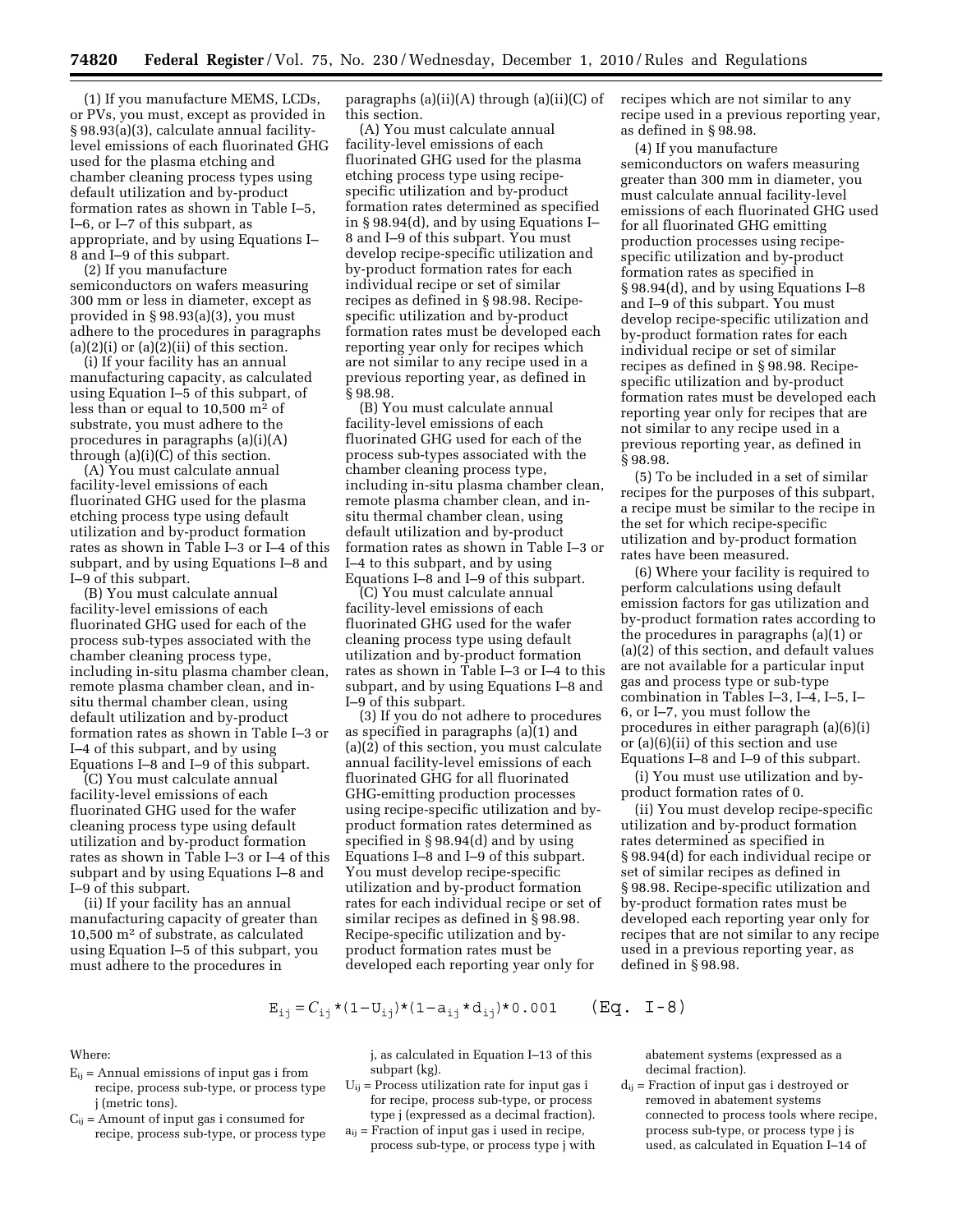this subpart (expressed as a decimal fraction).

0.001 = Conversion factor from kg to metric tons.

$$
BE_{ijk} = B_{ijk} * C_{ij} * (1 - a_{ij} * d_{jk}) * 0.001 \quad (\text{Eq. I-9})
$$

Where:

- $BE_{ijk}$  = Annual emissions of by-product gas k formed from input gas i from recipe, process sub-type, or process type j (metric tons).
- $B_{ijk}$  = By-product formation rate of gas  $k$ created as a by-product per amount of input gas i (kg) consumed by recipe, process sub-type, or process type j (kg).
- $C_{ij}$  = Amount of input gas i consumed for recipe, process sub-type, or process type j, as calculated in Equation I–13 of this subpart (kg)).
- $a_{ij}$  = Fraction of input gas i used for recipe, process sub-type, or process type j with abatement systems (expressed as a decimal fraction).
- $d_{jk}$  = Fraction of by-product gas  $k$  destroyed or removed in abatement systems connected to process tools where recipe, process sub-type, or process type j is used, as calculated in Equation I–14 of this subpart (expressed as a decimal fraction).
- 0.001 = Conversion factor from kg to metric tons.

 $i = Input$  gas.

j = Recipe, process sub-type, or process type.

 $k = Bv$ -product gas.

(b) You must calculate annual facilitylevel N2O emissions from each chemical vapor deposition process and other electronics manufacturing production processes using Equation I–10 of this subpart and the methods in paragraphs (b)(1) and (b)(2) of this section. If your facility uses less than 50 kg of  $N_2O$  in one reporting year, you may calculate emissions as equal to your facility's annual consumption for  $N_2O$  as calculated in Equation I–11 of this subpart.

(1) You must use a factor for  $N_2O$ utilization for chemical vapor deposition processes pursuant to either paragraph  $(b)(1)(i)$  or  $(b)(1)(ii)$  of this section.

(i) You must develop a facilityspecific  $N_2O$  utilization factor averaged over all  $N_2O$ -using chemical vapor deposition processes determined as specified in § 98.94(e).

(ii) If you do not use a facility-specific N2O utilization factor for chemical

vapor deposition processes, you must use the default utilization factor as shown in Table I–8 to this subpart for N<sub>2</sub>O from chemical vapor deposition processes.

j = Recipe, process sub-type, or process type.

 $i =$ Input gas.

(2) You must use a factor for  $N_2O$ utilization for other manufacturing processes pursuant to either paragraph  $(b)(2)(i)$  or  $(b)(2)(ii)$  of this section.

(i) You must develop a facilityspecific  $N_2O$  utilization factor averaged over all  $N_2O$ -using electronics manufacturing production processes other than chemical vapor deposition processes determined as specified in § 98.94(e).

(ii) If you do not use a facility-specific  $N<sub>2</sub>O$  utilization factor for manufacturing production processes other than chemical vapor deposition, you must use the default utilization factor in as shown in Table I–8 to this subpart for N2O from manufacturing production processes other than chemical vapor deposition.

$$
E(N_2O)_j = C_{N_2O,j} * (1-U_{N_2O,j}) * (1-a_{N_2O,j} * d_{N_2O,j}) * 0.001
$$
 (Eq. I-10)

Where:

- $E(N_2O)$ <sub>j</sub> = Annual emissions of N<sub>2</sub>O for N<sub>2</sub>Ousing process j (metric tons).
- $C_{N2O,j} = \bar{A}$ mount of N<sub>2</sub>O consumed for N<sub>2</sub>Ousing process j, as calculated in Equation I–13 of this subpart and apportioned to  $N<sub>2</sub>O$  process j (kg).
- $U_{N2O,j}$  = Process utilization factor for N<sub>2</sub>Ousing process j (expressed as a decimal fraction).
- $a_{N2O,j}$  = Fraction of N<sub>2</sub>O used in N<sub>2</sub>O-using process j with abatement systems (expressed as a decimal fraction).

Where:

- $C_i$  = Annual consumption of input gas i (kg per year).
- $I_{Bi}$  = Inventory of input gas i stored in containers at the beginning of the reporting year, including heels (kg). For containers in service at the beginning of a reporting year, account for the quantity in these containers as if they were full.
- $I<sub>Ei</sub>$  = Inventory of input gas i stored in containers at the end of the reporting

 $d_{N2O,j}$  = Fraction of N<sub>2</sub>O for N<sub>2</sub>O-using process j destroyed or removed in abatement systems connected to process tools where process j is used, as calculated in Equation I–14 of this subpart (expressed as a decimal fraction).

- 0.001 = Conversion factor from kg to metric tons.
- $j = Type of N<sub>2</sub>O<sub>-</sub> using process, either$ chemical vapor deposition or other  $N_2O$ using manufacturing processes.

$$
C_i = (I_{Bi} - I_{Ei} + A_i - D_i)
$$
 (Eq. I-11)

year, including heels (kg). For containers in service at the end of a reporting year, account for the quantity in these containers as if they were full.

- $A_i$  = Acquisitions of input gas i during the year through purchases or other transactions, including heels in containers returned to the electronics manufacturing facility (kg).
- $D_i$  = Disbursements of input gas i through sales or other transactions during the year, including heels in containers

(c) You must calculate total annual input gas i consumption for each fluorinated GHG and  $N_2O$  using Equation I–11 of this subpart. Pursuant to § 98.92(a)(6), for all fluorinated GHGs and N2O used at your facility for which you do not calculate emissions using Equations I–6, I–7, I–8, I–9, and I–10 of this subpart, calculate consumption of these fluorinated GHGs and  $N_2O$  using Equation I–11 of this subpart.

returned by the electronics manufacturing facility to the chemical supplier, as calculated using Equation I– 12 of this subpart (kg).

i = Input gas.

(d) You must calculate disbursements of input gas i using facility-wide gasspecific heel factors, as determined in § 98.94(b), and by using Equation I–12 of this subpart.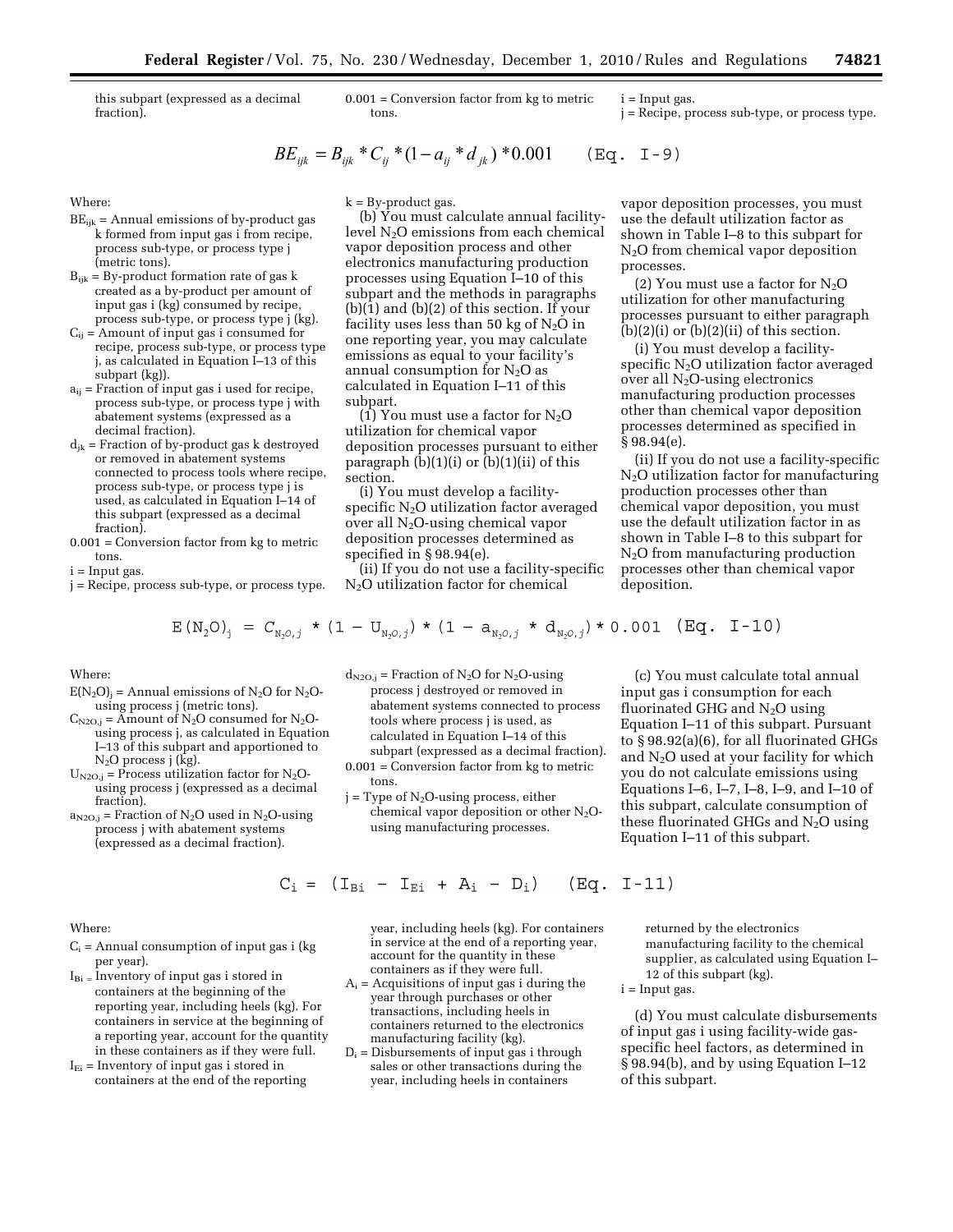$$
D_i = \sum_{l=1}^{M} (h_{il} * N_{il} * F_{il}) + X_i \quad (\text{Eq. I-12})
$$

# Where:

- $D_i$  = Disbursements of input gas i through sales or other transactions during the reporting year, including heels in containers returned by the electronics manufacturing facility to the gas distributor (kg).
- $h_{il}$  = Facility-wide gas-specific heel factor for input gas i and container size and type l (expressed as a decimal fraction), as determined in § 98.94(b). If your facility uses less than 50 kg of a fluorinated GHG or N2O in one reporting year, you may assume that any  $h_{il}$  for that fluorinated GHG or  $N_2O$  is equal to zero.

#### Where:

- $C_{i,j}$  = The annual amount of input gas i consumed for recipe, process sub-type, or process type j (kg).
- $f_{i,j}$  = Recipe-specific, process sub-typespecific, or process type-specific input gas i apportioning factor (expressed as a
- $N_{il}$  = Number of containers of size and type l returned to the gas distributor containing the standard heel of input gas i.
- $F_{il}$  = Full capacity of containers of size and type l containing input gas i (kg).
- $X_i = \overline{\text{Disburesments under exceptional}}$ circumstances of input gas i through sales or other transactions during the year (kg). These include returns of containers whose contents have been weighed due to an exceptional circumstance as specified in § 98.94(b)(4).

i = Input gas.

$$
C_{ij} = f_{ij} * C_i (Eq. I-13)
$$

decimal fraction), as determined in accordance with § 98.94(c).

- $C_i$  = Annual consumption of input gas i as calculated using Equation I–11 of this subpart (kg).
- $i =$ Input gas.
- j = Recipe, process sub-type, or process type.

$$
d_{i,j} = \frac{\sum_{p} C_{ijp} * d_{ijp} * u_p}{\sum_{p} C_{ijp}}
$$
 (Eq. I-14)

- l = Size and type of gas container.
- M = The total number of different sized container types. If only one size and container type is used for an input gas i, M=1.

(e) You must calculate the amount of input gas i consumed for each individual recipe (including those in a set of similar recipes) process sub-type, or process type j, using Equation I–13 of this subpart.

(f) If you report controlled emissions pursuant to § 98.94(f), you must calculate the fraction of input gas i destroyed in abatement systems for each individual recipe (including those in a set of similar recipes) process sub-type, or process type j by using Equation I– 14 of this subpart.

## Where:

- $d_{ij}$  = Fraction of input gas i destroyed or removed in abatement systems connected to process tools where recipe, process sub-type, or process type j is used (expressed as a decimal fraction).
- $C_{\text{tip}}$  = The amount of input gas i consumed for recipe, process sub-type, or process type j fed into abatement system p (kg).
- $\mathbf{d}_{\mathsf{ijp}} = \mathsf{D}$ estruction or removal efficiency for input gas i in abatement system p connected to process tools where recipe, process sub-type, or process type j is used (expressed as a decimal fraction). This is zero unless the facility adheres to requirements in § 98.94(f).
- $u_p$  = The uptime of abatement system p as calculated in Equation I–15 of this subpart (expressed as a decimal fraction).
- $i = Input$  gas.
- j = Recipe, process sub-type, or process type. p = Abatement system.

(g) If you report controlled emissions pursuant to § 98.94(f), you must calculate the uptime by using Equation I–15 of this subpart.

$$
u_p = \frac{t_p}{T_p} \quad (\text{Eq. I} - 15)
$$

Where:

 $u_p$  = The uptime of abatement system p (expressed as a decimal fraction).

$$
EH_i = density_i * (I_{ik} + P_i - N_i + R_i - I_{ik} - D_i) * 0.001 \quad (\text{Eq. } I -
$$

Where:

- $EH_i =$  Emissions of fluorinated GHG heat transfer fluid i, (metric tons/year).
- Density<sub>i</sub> = Density of fluorinated heat transfer fluid i (kg/l).
- $I_{iB}$  = Inventory of fluorinated heat transfer fluid i in containers other than equipment at the beginning of the

reporting year (in stock or storage) (l). The inventory at the beginning of the reporting year must be the same as the inventory at the end of the previous reporting year.

 $P_i$  = Acquisitions of fluorinated heat transfer fluid i during the reporting year (l), including amounts purchased from

through production process tool(s) connected to abatement system p (hours).  $T_p$  = Total time in which fluorinated GHGs or N2O are flowing through production process tool(s) connected to abatement

system p is in an operational mode when fluorinated GHGs or  $N_2O$  are flowing

 $t_p$  = The total time in which abatement

system p (hours). p = Abatement system.

(h) If you use fluorinated heat transfer fluids, you must report the annual emissions of fluorinated GHG heat transfer fluids using the mass balance approach described in Equation I–16 of this subpart.

chemical suppliers, amounts purchased from equipment suppliers with or inside of equipment, and amounts returned to the facility after off-site recycling.

 $N_i$  = Total nameplate capacity (full and proper charge) of equipment that uses fluorinated heat transfer fluid i and that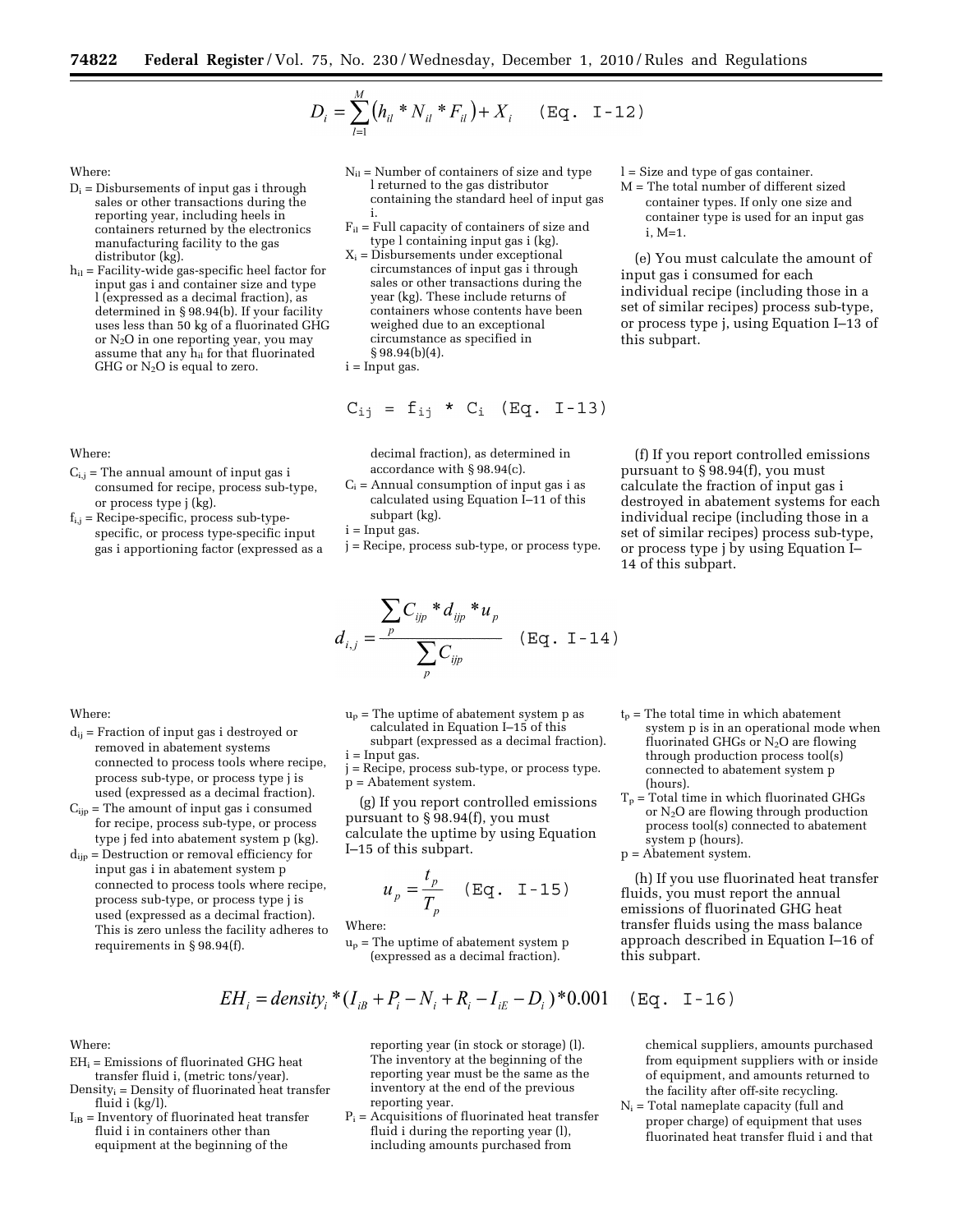is newly installed during the reporting year (l).

- $R_i$  = Total nameplate capacity (full and proper charge) of equipment that uses fluorinated heat transfer fluid i and that is removed from service during the reporting year (l).
- $I_{iE}$  = Inventory of fluorinated heat transfer fluid i in containers other than equipment at the end of the reporting year (in stock or storage)(l).
- $\mathbf{D_i}$  = Disbursements of fluorinated heat transfer fluid i during the reporting year, including amounts returned to chemical suppliers, sold with or inside of equipment, and sent off-site for verifiable recycling or destruction (l). Disbursements should include only amounts that are properly stored and transported so as to prevent emissions in transit.
- 0.001 = Conversion factor from kg to metric tons.

i = Heat transfer fluid.

# **§ 98.94 Monitoring and QA/QC requirements.**

(a) For calendar year 2011 monitoring, you may follow the provisions in paragraphs (a)(1) through (a)(3) of this section for best available monitoring methods.

(1) *Best available monitoring methods.* From January 1, 2011 through June 30, 2011, owners or operators may use best available monitoring methods for any parameter that cannot reasonably be measured according to the monitoring and QA/QC requirements of this subpart. The owner or operator must use the calculation methodologies and equations in § 98.93, but may use the best available monitoring method for any parameter for which it is not reasonably feasible to acquire, install, or operate a required piece of monitoring equipment in a facility, or to procure necessary measurement services by January 1, 2011. Starting no later than July 1, 2011, the owner or operator must discontinue using best available monitoring methods and begin following all applicable monitoring and QA/QC requirements of this part, except as provided in paragraphs (a)(2), (a)(3), or (a)(4) of this section. Best available monitoring methods means any of the following methods specified in this paragraph:

(i) Monitoring methods currently used by the facility that do not meet the specifications of this subpart.

- (ii) Supplier data.
- (iii) Engineering calculations.
- (iv) Other company records.

(2) *Requests for extension of the use of best available monitoring methods in 2011 for parameters other than recipespecific utilization and by-product formation rates for the plasma etching process type.* With respect to any

provision of this subpart except § 98.93(a)(2)(ii)(A), the owner or operator may submit a request to the Administrator under this paragraph (a)(2) to use one or more best available monitoring methods to estimate emissions that occur between July 1, 2011 and December 31, 2011.

(i) *Timing of request.* The extension request must be submitted to EPA no later than February 28, 2011.

(ii) *Content of request.* Requests must contain the following information:

(A) A list of specific items of monitoring instrumentation and measuring services for which the request is being made and the locations where each piece of monitoring instrumentation will be installed and where each measurement service will be provided.

(B) Identification of the specific rule requirements for which the instrumentation or measurement service is needed.

(C) A description of the reasons why the needed equipment could not be obtained, installed, or operated or why the needed measurement service could not be provided before July 1, 2011.

(D) If the reason for the extension is that the equipment cannot be purchased, delivered, or installed before July 1, 2011, include supporting documentation such as the date the monitoring equipment was ordered, investigation of alternative suppliers, and the dates by which alternative vendors promised delivery or installation, backorder notices or unexpected delays, descriptions of actions taken to expedite delivery or installation, and the current expected date of delivery or installation.

(E) If the reason for the extension is that service providers were unable to provide necessary measurement services, include supporting documentation demonstrating that these services could not be acquired before July 1, 2011. This documentation must include written correspondence to and from at least three service providers stating that they will not be available to provide the necessary services before July 1, 2011.

(F) A detailed description of the specific best available monitoring methods that the facility will use in place of the required methods.

(G) A description of the specific actions the owner or operator will take to comply with monitoring requirements by January 1, 2012.

(iii) *Approval criteria.* To obtain approval, the owner or operator must demonstrate to the Administrator's satisfaction that by July 1, 2011, it is not reasonably feasible to acquire, install, or

operate the required piece of monitoring equipment, or procure necessary measurement services to comply with the requirements of this subpart. As a condition for allowing the use of best available monitoring methods through December 31, 2011, facilities must recalculate and resubmit their 2011 estimated emissions using the requirements of this subpart. Where a facility is allowed to use best available monitoring methods for apportioning gas consumption under § 98.94(c), it is not required to verify its 2011 engineering model with its recalculated report. The facility's recalculated emissions must be reported with its report for the 2012 reporting year (to be submitted in 2013) unless the facility receives an additional extension under paragraph (a)(4) of this section.

*(3) Requests for extension of the use of best available monitoring methods in 2011 for recipe-specific utilization and by-product formation rates for the plasma etching process type under § 98.93(a)(2)(ii)(A).* The owner or operator may submit a request to the Administrator under this paragraph (a)(3) to use one or more best available monitoring methods to estimate emissions that occur between July 1, 2011 and December 31, 2011 for recipespecific utilization and by-product formation rates for the etching process type under § 98.93(a)(2)(ii)(A).

(i) *Timing of request.* The extension request must be submitted to EPA no later than June 30, 2011.

(ii) *Content of request.* Requests must contain the following information:

(A) The information outlined in paragraphs (a)(2)(ii)(A) through  $(a)(2)(ii)(F)$  of this section, substituting December 31, 2011 for July 1, 2011.

(B) A description of the specific actions the owner or operator will take to comply with monitoring requirements by January 1, 2012.

(iii) *Approval criteria.* To obtain approval, the owner or operator must demonstrate to the Administrator's satisfaction that by December 31, 2011 it is not reasonably feasible to acquire, install, or operate the required piece of monitoring equipment or procure necessary measurement services to comply with the requirements of this subpart. As a condition for allowing the use of best available monitoring methods through December 31, 2011, facilities must recalculate and resubmit their 2011 estimated emissions using the requirements of this subpart. The facility's recalculated emissions must be reported with its report for the 2012 reporting year (to be submitted in 2013) unless the facility receives an additional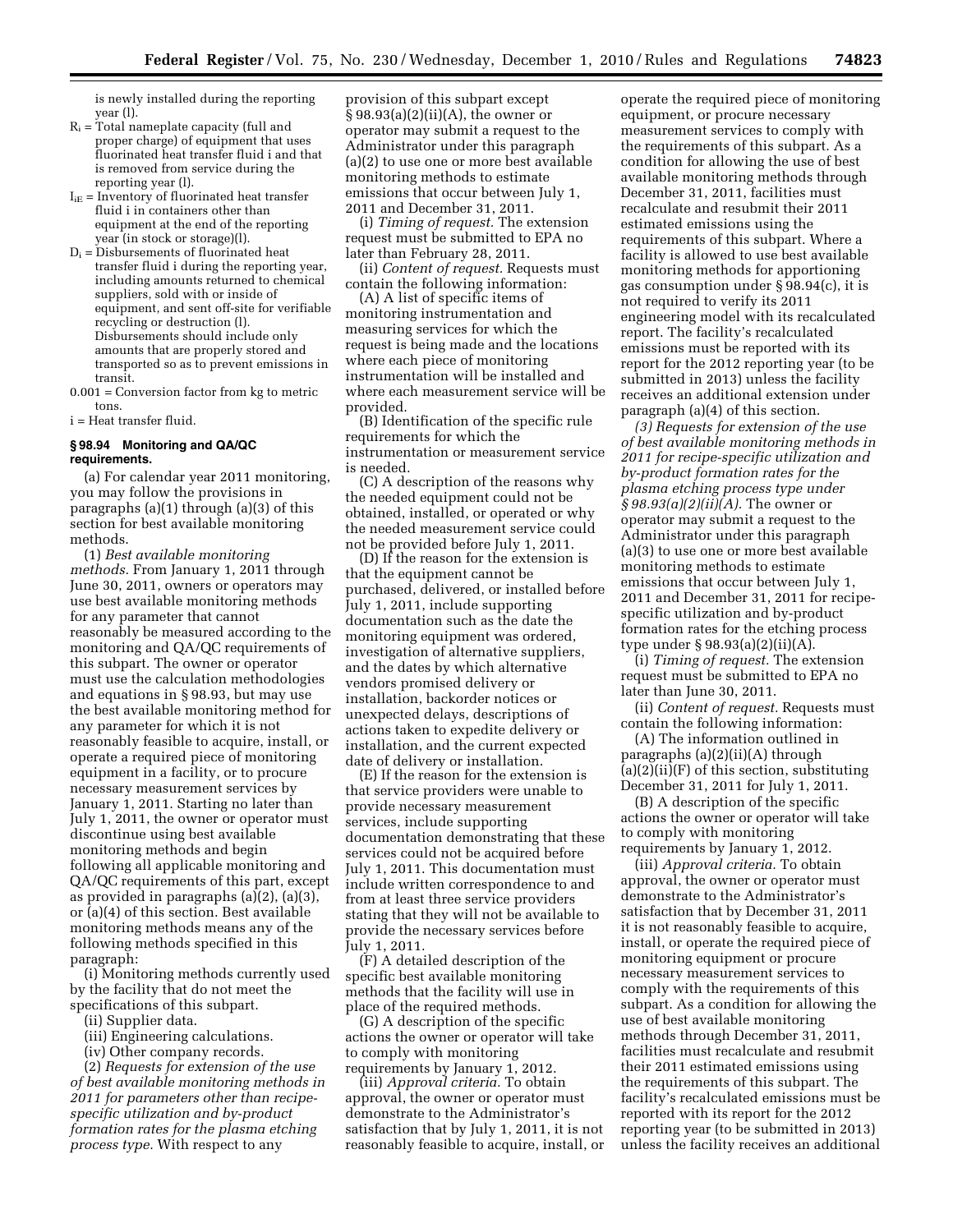extension under paragraph (a)(4) of this section.

(4) *Requests for extension of the use of best available monitoring methods beyond 2011.* EPA does not anticipate approving the use of best available monitoring methods beyond December 31, 2011; however, EPA reserves the right to approve any such requests submitted for unique and extreme circumstances, which include safety, technical infeasibility, or inconsistency with other local, State or Federal regulations.

(i) *Timing of request.* The extension request must be submitted to EPA no later than June 30, 2011.

(ii) *Content of request.* Requests must contain the following information:

(A) A list of parameters for which the owner or operator is seeking use of best available monitoring methods beyond 2011.

(B) A description of the specific rule requirements that the owner or operator cannot meet, including a detailed explanation as to why the requirements can not be met.

(C) Detailed description of the unique circumstances necessitating an extension, including specific data collection issues that do not meet safety regulations, technical infeasibility, or specific laws or regulations that conflict with data collection.

#### Where:

p = Absolute pressure of the gas (Pa).

 $V =$  Volume of the gas (m<sup>3</sup>).

- Z = Compressibility factor.
- n = Amount of substance of the gas (moles).

R = Gas constant (8.314 Joule/Kelvin mole).  $T =$  Absolute temperature  $(K)$ .

(3) The initial mass you use to calculate a facility-wide gas-specific heel factor in  $\S 98.94(b)(1)$  may be based on the weight of the gas provided to you in gas supplier documents; however, you remain responsible for the accuracy of these masses and weights under this subpart.

(4) If a container is changed in an exceptional circumstance, you must weigh that container or measure the pressure of that container with a pressure gauge, in place of using a heel factor to determine the residual weight of gas. An exceptional circumstance is a change out point that differs by more than 20 percent from the trigger point for change out used to calculate your facility-wide gas-specific heel factor for that gas and container type. When using mass-based trigger points for change

(D) A detailed explanation and supporting documentation of how and when the owner or operator will receive the required data and/or services to comply with the reporting requirements of this subpart in the future.

(E) A detailed description of the specific best available monitoring methods that the facility will use in place of the required methods.

(F) The Administrator reserves the right to require that the owner or operator provide additional documentation.

(iii) *Approval criteria.* To obtain approval, the owner or operator must demonstrate to the Administrator's satisfaction that by December 31, 2011 (or in the case of facilities that are required to calculate and report emissions in accordance with § 98.93(a)(2)(ii)(A), December 31, 2012), it is not reasonably feasible to acquire, install, or operate the required piece of monitoring equipment according to the requirements of this subpart. As a condition for allowing the use of best available monitoring methods through December 31, 2012, facilities must recalculate and resubmit their 2012 estimated emissions using the requirements of this subpart. Where a facility is allowed to use best available monitoring methods for apportioning gas consumption under § 98.94(c), it is not required to verify its 2012

$$
pV = ZnRT \quad (Eq. I-17)
$$

out, you must determine if an exceptional circumstance has occurred based on the net weight of gas in the container, excluding the tare weight of the container.

(5) You must re-calculate a facilitywide gas-specific heel factor if you use a trigger point for change out for a gas and container type that differs by more than 5 percent from the previously used trigger point for change out for that gas and container type.

(c) You must develop apportioning factors for fluorinated GHG and  $N_2O$ consumption to use in Equation I–13 of this subpart for each input gas i, as appropriate, using a facility-specific engineering model that is documented in your site GHG Monitoring Plan as required under § 98.3(g)(5). This model must be based on a quantifiable metric, such as wafer passes or wafer starts. To verify your model, you must demonstrate its precision and accuracy by adhering to the requirements in paragraphs  $(c)(1)$  and  $(c)(2)$  of this section.

engineering model with its recalculated report. The facility's recalculated emissions must be reported with its report for the 2013 reporting year (to be submitted in 2014).

(b) For purposes of Equation I–12 of this subpart, you must estimate facilitywide gas-specific heel factors for each container type for each gas used, except for fluorinated GHGs or  $N<sub>2</sub>O$  which your facility uses in quantities less than 50 kg in one reporting year, according to the procedures in paragraphs (b)(1) through (b)(5) of this section.

(1) Base your facility-wide gasspecific heel factors on the trigger point for change out of a container for each container size and type for each gas used. Facility-wide gas-specific heel factors must be expressed as the ratio of the trigger point for change out, in terms of mass, to the initial mass in the container, as determined by paragraphs (b)(2) and (b)(3) of this section.

(2) The trigger points for change out you use to calculate facility-wide gasspecific heel factors in § 98.94(b)(1) must be determined by monitoring the mass or the pressure of your containers. If you monitor the pressure, convert the pressure to mass using the ideal gas law, as displayed in Equation I–17 of this subpart, with the appropriate Z value selected based upon the properties of the gas.

(1) You must demonstrate that the fluorinated GHG and  $N_2O$  apportioning factors are developed using calculations that are repeatable, as defined in § 98.98.

(2) You must demonstrate the accuracy of your facility-specific model by comparing the actual amount of input gas i consumed and the modeled amount of input gas i consumed for the plasma etching and chamber cleaning process types, as follows:

(i) You must analyze at least a 30-day period of operation during which the capacity utilization equals or exceeds 60 percent of its design capacity. In the event your facility operates below 60 percent of its design capacity during the reporting year, you must use the period during which the facility experiences its highest 30-day average utilization for model verification.

(ii) You must compare the actual gas consumed of input gas i to the modeled gas consumed of input gas i for one fluorinated GHG reported under this subpart under the plasma etching process type and the chamber cleaning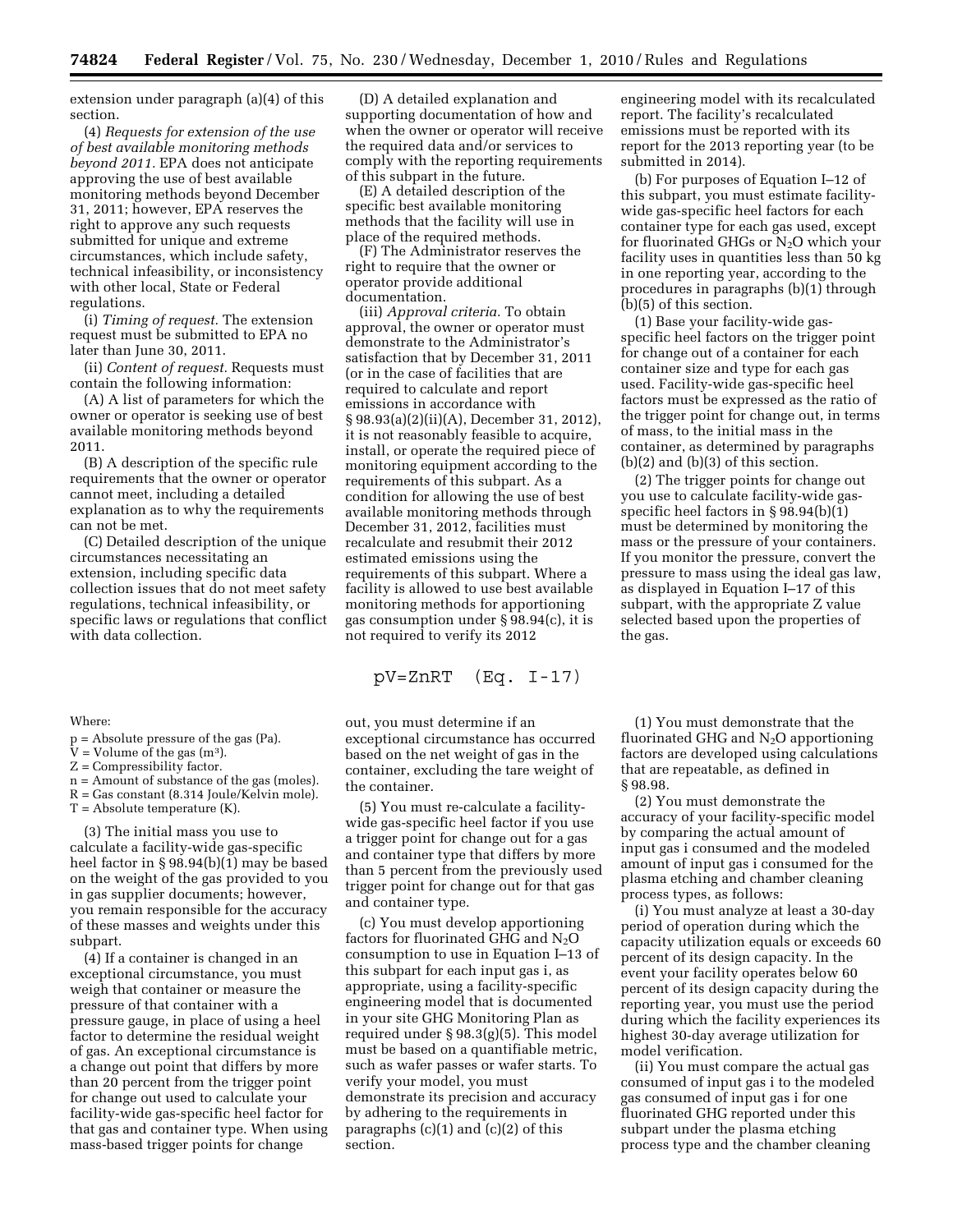process type. You must certify that the fluorinated GHGs selected for comparison correspond to the largest quantities, on a mass basis, of fluorinated GHGs used at your facility during the reporting year for the plasma etching process type and the chamber cleaning process type.

(iii) You must demonstrate that the comparison performed for the largest quantity of gas, on a mass basis, consumed under the plasma etching process type in paragraph (c)(2)(ii) of this section, does not result in a difference between the actual and modeled gas consumption that exceeds five percent relative to actual gas consumption, reported to one significant figure using standard rounding conventions.

(d) If you use factors for fluorinated GHG process utilization and by-product formation rates other than the defaults provided in Tables I–3, I–4, I–5, I–6, and I–7 to this subpart, you must use utilization and by-product formation rates that are developed with measurements made using the International SEMATECH #06124825A– ENG (incorporated by reference, see § 98.7). You may use recipe-specific utilization and by-product formation rates that were measured using the International SEMATECH #01104197A– XFR (incorporated by reference, see § 98.7) provided the measurements were made prior to January 1, 2007. You may use recipe-specific utilization and byproduct formation rates measured by a third party, such as a manufacturing equipment supplier, if the conditions in paragraphs (d)(1) and (d)(2) of this section are met.

(1) The third party has measured recipe-specific utilization and byproduct formation rates using the International SEMATECH #06124825A– ENG (incorporated by reference, see § 98.7,) or the International SEMATECH #01104197A–XFR (incorporated by reference, see § 98.7) provided the measurements were made prior to January 1, 2007.

(2) Measurements made by a third party to develop recipe-specific utilization and by-product formation rates must have been made for recipes that are similar recipes to those used at your facility, as defined in § 98.98.

(e) If you use  $N_2O$  utilization factors other than the defaults provided in Table I–8 to this subpart, you must use factors developed with measurements made using the International SEMATECH #06124825A–ENG (incorporated by reference, see § 98.7). You may use measurements made using the International SEMATECH #01104197A–XFR (incorporated by

reference, see § 98.7) provided the measurements were made prior to January 1, 2007. You may use  $N_2O$ utilization factors measured by a third party, such as a manufacturing equipment supplier, if the conditions in paragraphs (e)(1) and (e)(2) of this section are met.

(1) The third party has measured  $N_2O$ utilization factors using the International SEMATECH #06124825A– ENG (incorporated by reference, see § 98.7,) or the International SEMATECH #01104197A–XFR (incorporated by reference, see § 98.7) provided the measurements were made prior to January 1, 2007.

(2) The conditions under which the measurements were made are representative of your facility's N2O emitting production processes.

(f) If your facility employs abatement systems and you wish to reflect emission reductions due to these systems in calculations in § 98.93, you must adhere to the procedures in paragraphs (f)(1) and (f)(2) of this section. If you use the default destruction or removal efficiency of 60 percent, you must adhere to procedures in paragraph (f)(3) of this section. If you use either a properly measured destruction or removal efficiency as defined in § 98.98, or a class average of properly measured destruction or removal efficiencies during a reporting year, you must adhere to procedures in paragraph (f)(4) of this section.

(1) You must certify and document that the abatement systems are properly installed, operated, and maintained according to manufacturers' specifications by adhering to the procedures in paragraphs (1)(i) and (1)(ii) of this section.

(i) You must certify and document proper installation by verifying your systems were installed in accordance with the manufacturers' specifications.

(ii) You must certify and document your systems are operated and maintained in accordance with the manufacturers' specifications.

(2) You must calculate and report the uptime of abatement systems using Equation I–15 of this subpart.

(3) To report emissions using the default destruction or removal efficiency of 60 percent, you must certify and document that the abatement systems at your facility are specifically designed for fluorinated GHG and  $N_2O$ abatement.

(4) If you do not use the default destruction or removal efficiency value to calculate and report controlled emissions, you must use either a properly measured destruction or removal efficiency, or a class average of properly measured destruction or removal efficiencies, determined in accordance with procedures in paragraphs  $(f)(4)(i)$  through  $(f)(4)(v)$  of this section.

(i) A properly measured destruction or removal efficiency value must be determined in accordance with EPA 430–R–10–003 (incorporated by reference, see § 98.7).

(ii) You must annually select and properly measure the destruction or removal efficiency for a random sample of abatement systems to include in a random sampling abatement system testing program (RSASTP) in accordance with procedures in paragraphs  $(f)(4)(ii)(A)$  and  $(f)(4)(ii)(B)$  of this section.

(A) Each reporting year for each abatement system class a random sample of three or 20 percent of installed abatement systems, whichever is greater, must be tested. If 20 percent of the total number of abatement systems in each class does not equate to a whole number, the number of systems to be tested must be determined by rounding up to the nearest integer.

(B) You must select the random sample each reporting year for the RSASTP without repetition of previously-measured systems in the sample, until all systems in each class are properly measured in a 5-year period.

(iii) If you have measured the destruction or removal efficiency of a particular abatement system during the previous 2-year period, you must calculate emissions from that system using the most recently measured destruction or removal efficiency for that particular system.

(iv) If the destruction or removal efficiency of an individual abatement system has not been properly measured during the previous 2-year period, you may use a simple average of the properly measured destruction or removal efficiencies for systems of that class, in accordance with the RSASTP. Your facility must maintain or exceed the RSASTP schedule if you wish to apply class average destruction or removal efficiency factors to abatement systems that have not yet been properly measured.

(v) If your facility uses redundant abatement systems, you may account for the total abatement system uptime calculated for a specific exhaust stream during the reporting year.

(g) You must adhere to the QA/QC procedures of this paragraph when calculating fluorinated GHG and  $N_2O$ emissions from electronics manufacturing production processes: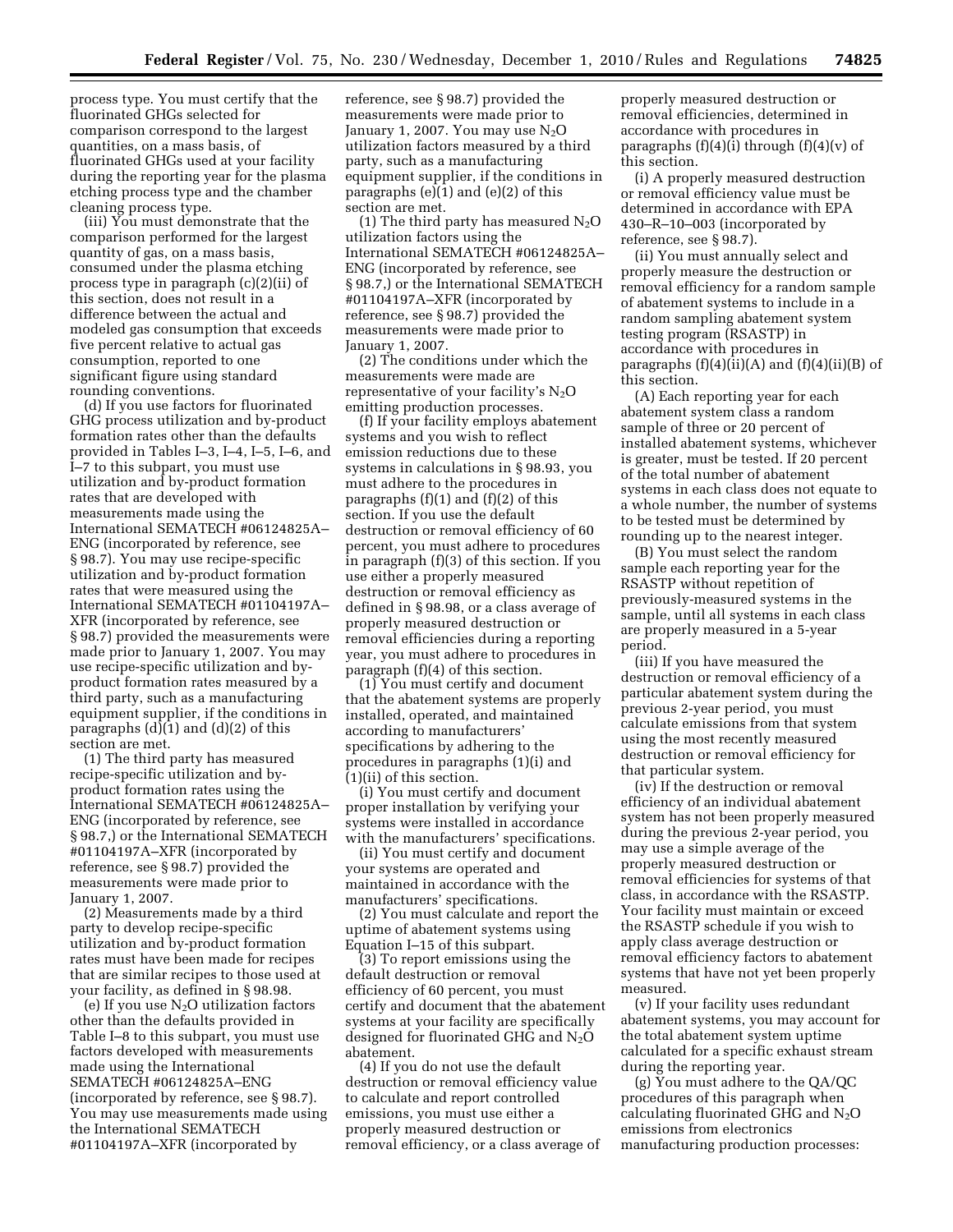(1) Follow the QA/QC procedures in the International SEMATECH #06124825A–ENG (incorporated by reference, see § 98.7) when measuring and calculating facility-specific, recipespecific fluorinated GHG and  $N_2O$ utilization and by-product formation rates.

(2) Where you use facility-specific, recipe-specific fluorinated GHG and N2O utilization and by-product formation rates measured prior to January 1, 2007, verify that the QA/QC procedures in the International SEMATECH #01104197A–XFR (incorporated by reference, see § 98.7) were followed during measurement and calculation of the factors.

(3) Follow the QA/QC procedures in accordance with those in EPA 430–R– 10–003 (incorporated by reference, see § 98.7) when calculating abatement systems destruction or removal efficiencies.

(4) Demonstrate that as part of normal facility operations the inventory of gas stored in containers at the beginning of the reporting year is the same as the inventory of gas stored in containers at the end of the previous reporting year.

(h) You must adhere to the QA/QC procedures of this paragraph (h) when calculating annual gas consumption for each fluorinated GHG and  $N_2O$  used at your facility and fluorinated GHG emissions from heat transfer fluid use.

(1) Review all inputs to Equations I– 11 and I–16 of this subpart to ensure that all inputs and outputs are accounted for.

(2) Do not enter negative inputs into the mass balance Equations I–11 and I– 16 of this subpart and ensure that no negative emissions are calculated.

(3) Ensure that the inventory at the beginning of one reporting year is identical to the inventory reported at the end of the previous reporting year.

(4) Ensure that the total quantity of gas i in containers in service at the end of a reporting year is accounted for as if the in-service containers were full for Equation I–11 of this subpart. Ensure also that the same quantity is accounted for in the inventory of input gas i stored in containers at the beginning of the subsequent reporting year.

(i) All flowmeters, weigh scales, pressure gauges, and thermometers used to measure quantities that are monitored under this section or used in calculations under § 98.93 must have an accuracy and precision of one percent of full scale or better.

## **§ 98.95 Procedures for estimating missing data.**

(a) Except as provided in paragraph (b) of this section, a complete record of

all measured parameters used in the fluorinated GHG and  $N_2O$  emissions calculations in § 98.93 and § 98.94 is required.

(b) If you use heat transfer fluids at your facility and are missing data for one or more of the parameters in Equation I–16 of this subpart, you must estimate heat transfer fluid emissions using the arithmetic average of the emission rates for the reporting year immediately preceding the period of missing data and the months immediately following the period of missing data. Alternatively, you may estimate missing information using records from the heat transfer fluid supplier. You must document the method used and values used for all missing data values.

## **§ 98.96 Data reporting requirements.**

In addition to the information required by § 98.3(c), you must include in each annual report the following information for each electronics manufacturing facility:

(a) Annual manufacturing capacity of your facility as determined in Equation I–5 of this subpart.

(b) For facilities that manufacture semiconductors, the diameter of wafers manufactured at your facility (mm). (c) Annual emissions of:

(1) Each fluorinated GHG emitted from each process type for which your facility is required to calculate emissions as calculated in Equations I– 6 and I–7 of this subpart.

(2) Each fluorinated GHG emitted from each individual recipe (including those in a set of similar recipes), or process sub-type as calculated in Equations I–8 and I–9 of this subpart, as applicable.

(3) N2O emitted from each chemical vapor deposition process and from other N2O-using manufacturing processes as calculated in Equation I–10 of this subpart.

(4) Each heat transfer fluid emitted as calculated in Equation 1–16 of this subpart.

(d) The method of emissions calculation used in § 98.93.

(e) Annual production in terms of substrate surface area (e.g., silicon, PVcell, glass).

(f) When you use factors for fluorinated GHG process utilization and by-product formation rates other than the defaults provided in Tables I–3, I– 4, I–5, I–6, and I–7 to this subpart and/ or N2O utilization factors other than the defaults provided in Table I–8 to this subpart, you must report the following, as applicable:

(1) The recipe-specific utilization and by-product formation rates for each

individual recipe (or set of similar recipes) and/or facility-specific  $N_2O$ utilization factors.

(2) For recipe-specific utilization and by-product formation rates, the film or substrate that was etched/cleaned and the feature type that was etched, as applicable.

(3) Certification that the recipes included in a set of similar recipes are similar, as defined in § 98.98.

(4) Certification that the measurements for all reported recipespecific utilization and by-product formation rates and/or facility-specific N2O utilization factors were made using the International SEMATECH #06124825A–ENG (incorporated by reference, see § 98.7), or the International SEMATECH #01104197A– XFR (incorporated by reference, see § 98.7) if measurements were made prior to January 1, 2007.

(5) Source of the recipe-specific utilization and by-product formation rates and/or facility-specific- $N_2O$ utilization factors.

(6) Certification that the conditions under which the measurements were made for facility-specific  $N_2O$ utilization factors are representative of your facility's  $N_2O$  emitting production processes.

(g) Annual gas consumption for each fluorinated GHG and  $N_2O$  as calculated in Equation I–11 of this subpart, including where your facility used less than 50 kg of a particular fluorinated GHG or  $N_2O$  during the reporting year. For all fluorinated GHGs and  $N_2O$  used at your facility for which you have not calculated emissions using Equations I– 6, I–7, I–8, I–9, and I–10 of this subpart, the chemical name of the GHG used, the annual consumption of the gas, and a brief description of its use.

(h) All inputs used to calculate gas consumption in Equation I–11 of this subpart, for each fluorinated GHG and N<sub>2</sub>O used.

(i) Disbursements for each fluorinated GHG and  $N_2O$  during the reporting year, as calculated using Equation I–12 of this subpart.

(j) All inputs used to calculate disbursements for each fluorinated GHG and  $N_2O$  used in Equation I–12 of this subpart, including all facility-wide gasspecific heel factors used for each fluorinated GHG and  $N_2O$ . If your facility used less than 50 kg of a particular fluorinated GHG during the reporting year, facility-wide gas-specific heel factors do not need to be reported for those gases.

(k) Annual amount of each fluorinated GHG consumed for each recipe, process sub-type, or process type, as appropriate, and the annual amount of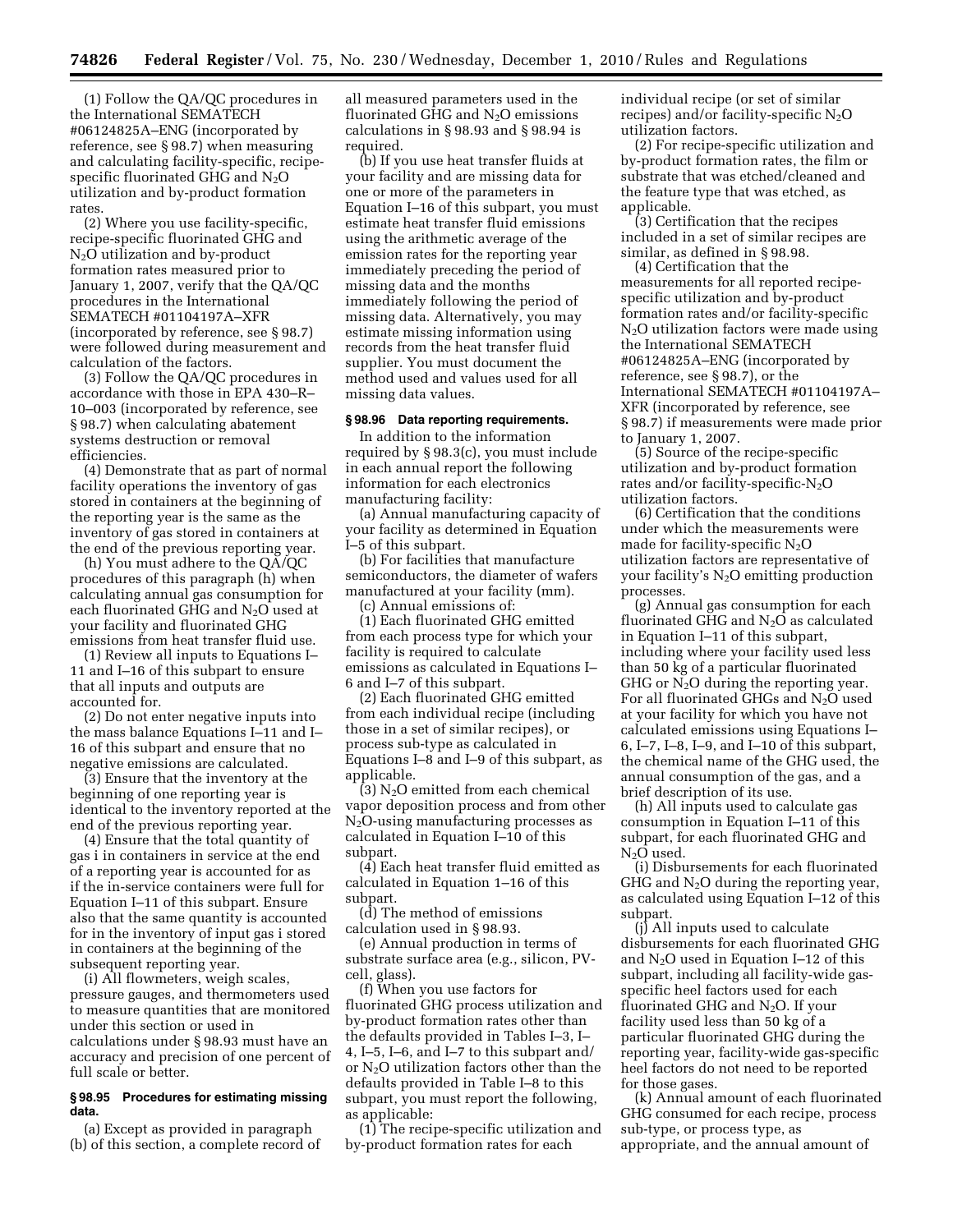N2O consumed for each chemical vapor deposition and other electronics manufacturing production processes, as calculated using Equation I–13 of this subpart.

(l) All apportioning factors used to apportion fluorinated GHG and  $N_2O$ consumption.

(m) For the facility-specific apportioning model used to apportion fluorinated GHG and  $N_2O$  consumption under § 98.94(c), the following information to determine it is verified in accordance with procedures in § 98.94(c)(1) and (2):

(i) Identification of the quantifiable metric used in your facility-specific engineering model to apportion gas consumption.

(ii) The start and end dates selected under § 98.94(c)(2)(i).

(iii) Certification that the gases you selected under § 98.94(c)(2)(ii) correspond to the largest quantities consumed on a mass basis, at your facility in the reporting year for the plasma etching process type and the chamber cleaning process type.

(iv) The result of the calculation comparing the actual and modeled gas consumption under § 98.94(c)(2)(iii).

(n) Fraction of each fluorinated GHG or N2O fed into a recipe, process subtype, or process type that is fed into tools connected to abatement systems.

(o) Fraction of each fluorinated GHG or N2O destroyed or removed in abatement systems connected to process tools where recipe, process sub-type, or process type j is used, as well as all inputs and calculations used to determine the inputs for Equation I–14 of this subpart.

(p) Inventory and description of all abatement systems through which fluorinated GHGs or  $N_2O$  flow at your facility, including the number of devices of each manufacturer, model numbers, manufacturer claimed fluorinated GHG and  $N_2O$  destruction or removal efficiencies, if any, and records of destruction or removal efficiency measurements over their in-use lives. The inventory of abatement systems must describe the tools with model numbers and the recipe(s), process subtype, or process type for which these systems treat exhaust.

(q) For each abatement system through which fluorinated GHGs or  $N_2O$ flow at your facility, for which you are reporting controlled emissions, the following:

(1) Certification that each abatement system has been installed, maintained, and operated in accordance with manufacturers' specifications.

(2) All inputs and results of calculations made accounting for the uptime of abatement systems used during the reporting year, in accordance with Equations I–14 and I–15 of this subpart.

(3) The default destruction or removal efficiency value or properly measured destruction or removal efficiencies for each abatement system used in the reporting year.

(4) Where the default destruction or removal efficiency value is used to report controlled emissions, certification that the abatement systems for which emissions are being reported were specifically designed for fluorinated GHG and  $N_2O$  abatement. You must support this certification by providing abatement system supplier documentation stating that the system was designed for fluorinated GHG and N<sub>2</sub>O abatement.

(5) Where properly measured destruction or removal efficiencies or class averages of destruction or removal efficiencies are used, the following must also be reported:

(i) A description of the class, including the abatement system manufacturer and model number and the fluorinated GHG(s) and  $N_2O$  in the effluent stream.

(ii) The total number of systems in that class for the reporting year.

(iii) The total number of systems for which destruction or removal efficiency was properly measured in that class for the reporting year.

(iv) A description of the calculation used to determine the class average, including all inputs to the calculation.

(v) A description of the method used for randomly selecting class members for testing.

(r) For heat transfer fluid emissions, inputs to the heat transfer fluid mass balance equation, Equation I–16 of this subpart, for each fluorinated GHG used.

(s) Where missing data procedures were used to estimate inputs into the heat transfer fluid mass balance equation under § 98.95(b), the number of times missing data procedures were followed in the reporting year, the method used to estimate the missing data, and the estimates of those data.

(t) A brief description of each ''best available monitoring method'' used according to § 98.94(a), the parameter measured or estimated using the method, and the time period during which the "best available monitoring method'' was used.

#### **§ 98.97 Records that must be retained.**

In addition to the information required by § 98.3(g), you must retain the following records:

(a) All data used and copies of calculations made as part of estimating gas consumption and emissions, including all spreadsheets.

(b) Documentation for the values used for fluorinated GHG and  $\mathrm{N}_2\mathrm{O}$  utilization and by-product formation rates. If you use facility-specific and recipe-specific utilization and by-product formation rates, the following records must also be retained, as applicable:

(1) Complete documentation and final report for measurements for recipespecific utilization and by-product formation rates demonstrating that the values were measured using International SEMATECH #06124825A– ENG (incorporated by reference, see § 98.7) or, if the measurements were made prior to January 1, 2007, International SEMATECH #01104197A– XFR (incorporated by reference, see § 98.7).

(2) Documentation that recipe-specific utilization and by-product formation rates developed for your facility are measured for recipes that are similar to those used at your facility, as defined in § 98.98. The documentation must include, at a minimum, recorded to the appropriate number of significant figures, reactor pressure, flow rates, chemical composition, applied RF power, direct current (DC) bias, temperature, flow stabilization time, and duration.

(3) Documentation that your facility's N2O measurements are representative of the N2O emitting processes at your facility.

(4) The date and results of the initial and any subsequent tests to determine utilization and by-product formation rates.

(c) Documentation for the facilityspecific engineering model used to apportion fluorinated GHG and  $N_2O$ consumption. This documentation must be part of your site GHG Monitoring Plan as required under § 98.3(g)(5). At a minimum, you must retain the following:

(1) A clear, detailed description of the facility-specific model, including how it was developed; the quantifiable metric used in the model; all sources of information, equations, and formulas, each with clear definitions of terms and variables; and a clear record of any changes made to the model while it was used to apportion fluorinated GHG and N2O consumption across individual recipes (including those in a set of similar recipes), process sub-types, and/ or process types.

(2) Sample calculations used for developing a recipe-specific, process sub-type-specific, or process typespecific gas apportioning factors  $(f_{ij})$  for the two fluorinated GHGs used at your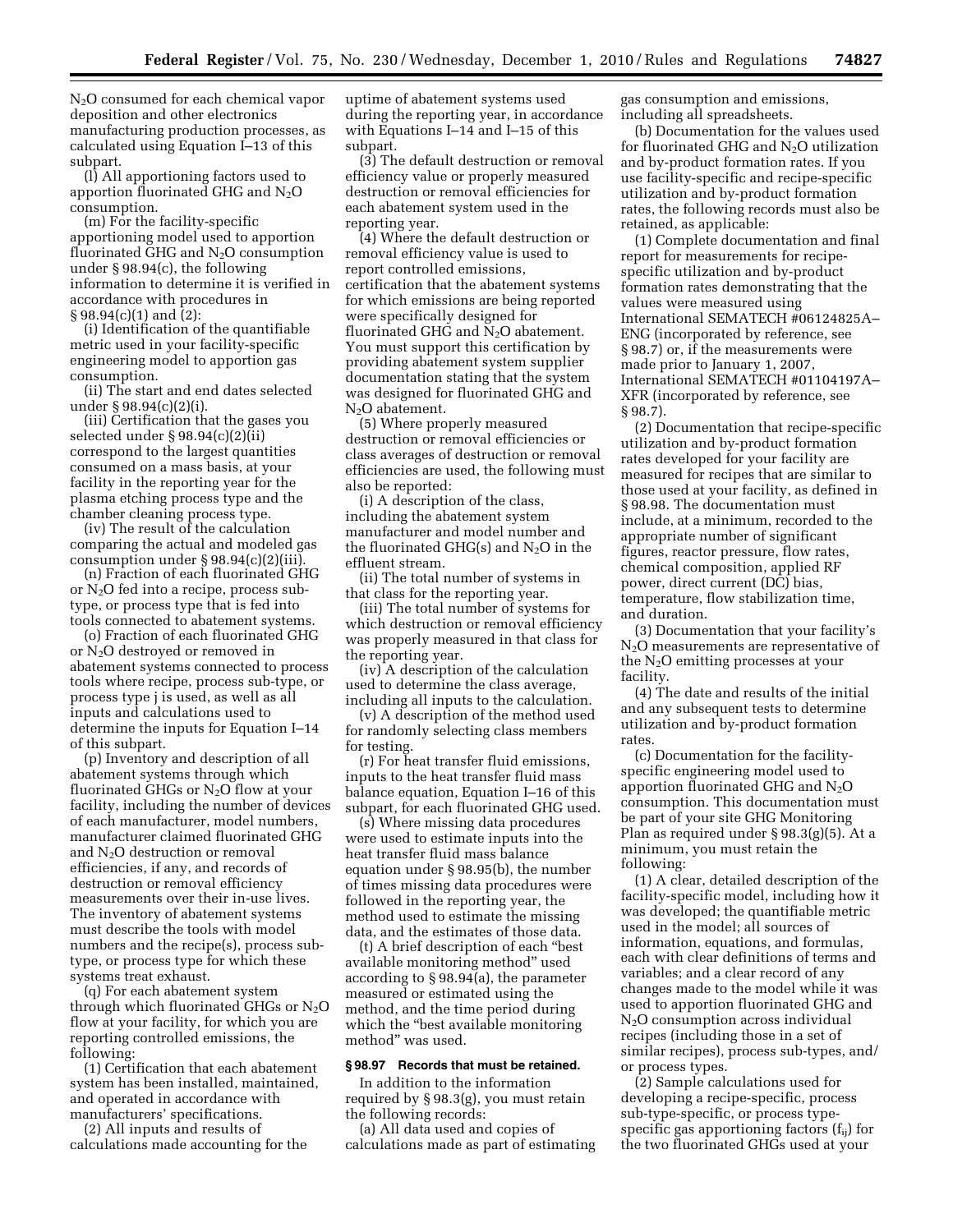facility in the largest quantities, on a mass basis, during the reporting year.

(d) For each abatement system through which fluorinated GHGs or  $N_2O$ flow at your facility, for which you are reporting controlled emissions, the following:

(1) Documentation to certify the abatement system is installed, maintained, and operated in accordance with manufacturers' specifications.

(2) Abatement system calibration and maintenance records.

(3) Where the default destruction or removal efficiency value is used, documentation from the abatement system supplier describing the equipment's designed purpose and emission control capabilities for fluorinated GHG and  $N_2O$ .

(4) Where properly measured DRE is used to report emissions, dated certification by the technician who made the measurement that the destruction or removal efficiency is calculated in accordance with methods in EPA 430–R–10–003 (incorporated by reference, see § 98.7), complete documentation of the results of any initial and subsequent tests, and the final report as specified in EPA 430–R– 10–003 (incorporated by reference, see § 98.7).

(e) Purchase records for gas purchased.

(f) Invoices for gas purchases and sales.

(g) Documents and records used to monitor and calculate abatement system uptime.

(h) GHG Monitoring Plans, as described in § 98.3(g)(5), must be completed by April 1, 2011. You must update your GHG Monitoring Plan to comply with § 98.94(c) consistent with the requirements in  $\S 98.3(g)(5)(iii)$ .

#### **§ 98.98 Definitions.**

Except as provided in this section, all of the terms used in this subpart have the same meaning given in the Clean Air Act and subpart A of this part. If a conflict exists between a definition provided in this subpart and a definition provided in subpart A, the definition in this subpart takes precedence for the reporting requirements in this subpart.

*Abatement system* means a device or equipment that destroys or removes fluorinated GHGs and  $N_2O$  in waste streams from one or more electronics manufacturing production processes.

*Actual gas consumption* means the quantity of gas used during wafer/ substrate processing over some period based on a measured change in gas container weight or gas container

pressure or on a measured volume of gas.

*By-product formation* means the creation of fluorinated GHGs during electronics manufacturing production processes or the creation of fluorinated GHGs by an abatement system. Byproduct formation is the ratio of the mass of the by-product formed to the mass flow of the input gas, where, for multi-fluorinated-GHG recipes, the denominator corresponds to the fluorinated GHG with the largest mass flow.

*Chamber cleaning* is a process type that consists of the process sub-types defined in paragraphs (1) through (3) of this definition.

(1) In situ plasma process sub-type consists of the cleaning of thin-film production chambers, after processing substrates, with a fluorinated GHG cleaning reagent that is dissociated into its cleaning constituents by a plasma generated inside the chamber where the film is produced.

(2) Remote plasma process sub-type consists of the cleaning of thin-film production chambers, after processing substrates, with a fluorinated GHG cleaning reagent dissociated by a remotely located plasma source.

(3) In situ thermal process sub-type consists of the cleaning of thin-film production chambers, after processing substrates, with a fluorinated GHG cleaning reagent that is thermally dissociated into its cleaning constituents inside the chamber where thin films are produced.

*Class* means a category of abatement systems grouped by manufacturer model number(s) and by the gas that the system abates, including  $N_2O$  and carbon tetrafluoride  $(CF_4)$  direct emissions and by-product formation, and all other fluorinated GHG direct emissions and by-product formation. Classes may also include any other abatement systems for which the reporting facility wishes to report controlled emissions provided that class is identified.

*Controlled emissions* means the quantity of emissions that are released to the atmosphere after application of an emission control device (*e.g.,* abatement system).

*Destruction or removal efficiency (DRE)* means the efficiency of an abatement system to destroy or remove fluorinated GHGs,  $N_2O$ , or both. The destruction or removal efficiency is equal to one minus the ratio of the mass of all relevant GHGs exiting the abatement system to the mass of GHG entering the abatement system. When GHGs are formed in an abatement system, destruction or removal

efficiency is expressed as one minus the ratio of amounts of exiting GHGs to the amounts entering the system in units of  $CO<sub>2</sub>$ -equivalents  $(CO<sub>2</sub>e)$ .

*Gas utilization* means the fraction of input  $N_2O$  or fluorinated GHG converted to other substances during the etching, deposition, and/or wafer and chamber cleaning processes. Gas utilization is expressed as a rate or factor for specific electronics manufacturing recipes, process sub-types, or process types.

*Heat transfer fluids* are fluorinated GHGs used for temperature control, device testing, and soldering in certain types of electronic manufacturing production processes. Heat transfer fluids used in the electronics sector include perfluoropolyethers, perfluoroalkanes, perfluoroethers, tertiary perfluoroamines, and perfluorocyclic ethers. Electronics manufacturers may also use these same fluorinated chemicals to clean substrate surfaces and other parts.

*Heel* means the amount of gas that remains in a gas container after it is discharged or off-loaded; heel may vary by container type.

*Individual recipe* means a specific combination of gases, under specific conditions of reactor temperature, pressure, flow, radio frequency (RF) power and duration, used repeatedly to fabricate a specific feature on a specific film or substrate.

*Maximum designed substrate starts*  means the maximum quantity of substrates, expressed as surface area, that could be started each month during a reporting year if the facility were fully equipped as defined in the facility design specifications and if the equipment were fully utilized. It denotes 100 percent of annual manufacturing capacity of a facility.

*Modeled gas consumed* means the quantity of gas used during wafer/ substrate processing over some period based on a verified facility-specific engineering model used to apportion gas consumption.

*Nameplate capacity* means the full and proper charge of chemical specified by the equipment manufacturer to achieve the equipment's specified performance. The nameplate capacity is typically indicated on the equipment's nameplate; it is not necessarily the actual charge, which may be influenced by leakage and other emissions.

*Operational mode* means the time in which an abatement system is being operated within the range of parameters as specified in the operations manual provided by the system manufacturer.

*Plasma etching* is a process type that consists of any production process using fluorinated GHG reagents to selectively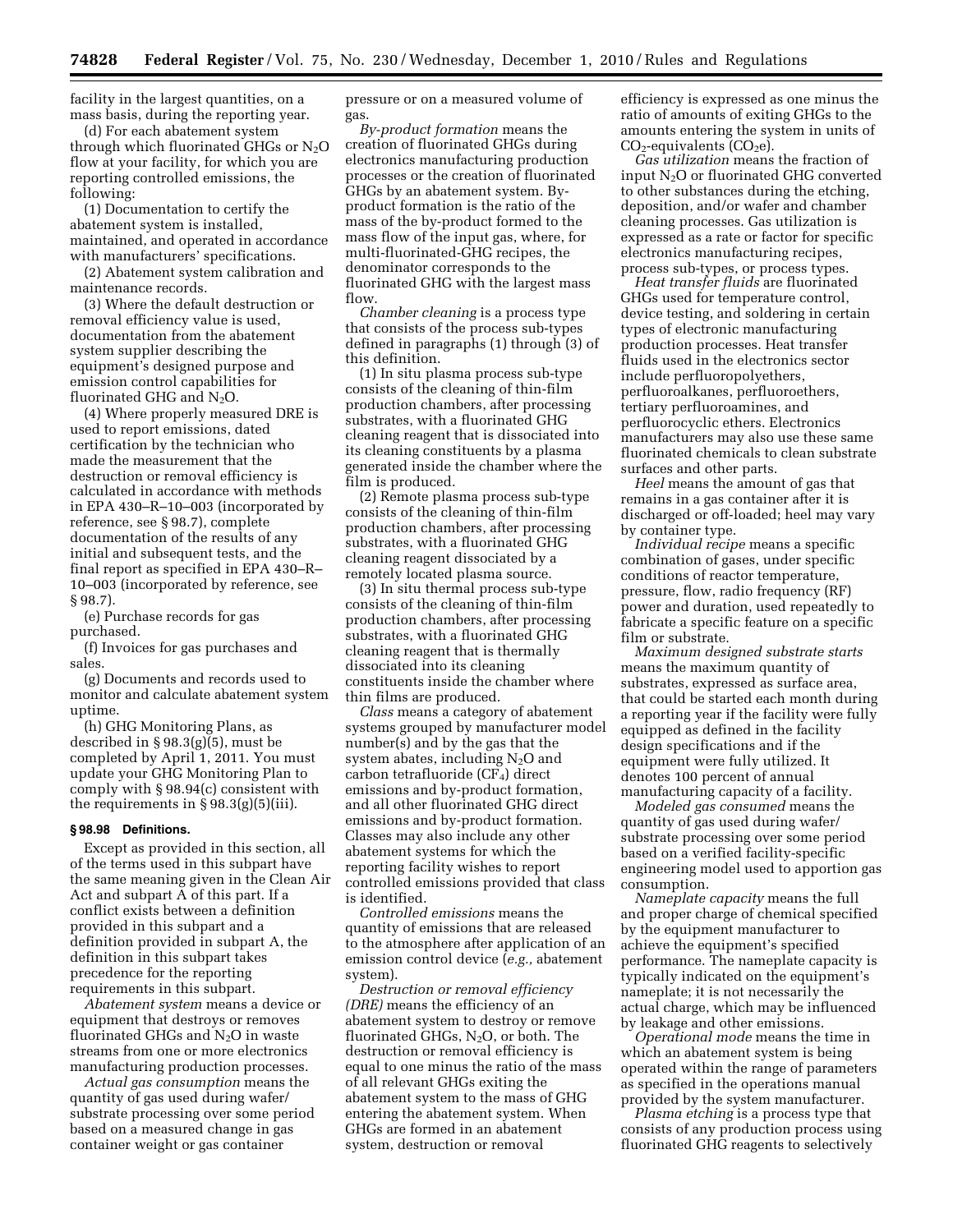remove materials from a substrate during electronics manufacturing. The materials removed may include  $SiO<sub>2</sub>$ , SiOx-based or fully organic-based thinfilm material, SiN, SiON,  $Si<sub>3</sub>N<sub>4</sub>$ , SiC, SiCO, SiCN, etc. (represented by the general chemical formula, SiwOxNyXz where w, x, y and z are zero or integers and X may be some other element such as carbon), substrate, or metal films (such as aluminum or tungsten).

*Process sub-type* is a set of similar manufacturing steps, more closely related within a broad process type. For example, the chamber cleaning process type includes in-situ plasma chamber cleaning, remote plasma chamber cleaning, and in-situ thermal chamber cleaning sub-types.

*Process types* are broad groups of manufacturing steps used at a facility associated with substrate (*e.g.,* wafer) processing during device manufacture for which fluorinated GHG emissions and fluorinated GHG usages are calculated and reported. The process types are Plasma etching, Chamber cleaning, and Wafer cleaning.

*Properly measured destruction or removal efficiency* means destruction or removal efficiencies measured in accordance with EPA 430–R–10–003 (incorporated by reference, see § 98.7).

*The Random Sampling Abatement System Testing Program (RSASTP)*  means the required frequency for measuring the destruction or removal efficiencies of abatement systems in order to apply properly measured destruction or removal efficiencies to report controlled emissions.

*Redundant abatement systems* means a system that is specifically designed, installed and operated for the purpose of destroying fluorinated GHGs and  $N_2O$ gases. A redundant abatement system is used as a backup to the main fluorinated GHGs and  $N_2O$  abatement system during those times when the main system is not functioning or operating in accordance with design and operating specifications.

*Repeatable* means that the variables used in the formulas for the facility's engineering model for gas apportioning factors are based on observable and measurable quantities that govern gas consumption rather than engineering judgment about those quantities or gas consumption.

*Similar, with respect to recipes,*  means those recipes that are composed of the same set of chemicals and have the same flow stabilization times and where the documented differences, considered separately, in reactor pressure, individual gas flow rates, and applied radio frequency (RF) power are less than or equal to plus or minus 10 percent. For purposes of comparing and documenting recipes that are similar, facilities may use either the best known method provided by an equipment manufacturer or the process of record,

for which emission factors for either have been measured.

*Trigger point for change out* means the residual weight or pressure of a gas container type that a facility uses to change out that gas container.

*Uptime* means the ratio of the total time during which the abatement system is in an operational mode with fluorinated GHGs or N2O flowing through production process tool(s) connected to that abatement system, to the total time during which fluorinated GHGs or  $N_2O$  are flowing through production process tool(s) connected to that abatement system.

*Wafer cleaning* is a process type that consists of any production process using fluorinated GHG reagents to clean wafers at any step during production.

*Wafer passes* is a count of the number of times a wafer substrate is processed in a specific process recipe, sub-type, or type. The total number of wafer passes over a reporting year is the number of wafer passes per tool multiplied by the number of operational process tools in use during the reporting year.

*Wafer starts* means the number of fresh wafers that are introduced into the fabrication sequence each month. It includes test wafers, which means wafers that are exposed to all of the conditions of process characterization, including but not limited to actual etch conditions or actual film deposition conditions.

TABLE I–1 TO SUBPART I OF PART 98—DEFAULT EMISSION FACTORS FOR THRESHOLD APPLICABILITY DETERMINATION

| Product type              | Emission factors EF;      |                 |                                |                         |                           |                      |  |  |  |  |  |
|---------------------------|---------------------------|-----------------|--------------------------------|-------------------------|---------------------------|----------------------|--|--|--|--|--|
|                           | CF <sub>4</sub>           | $C_2F_6$        | CHF <sub>3</sub>               | $C_3F_8$                | NF <sub>3</sub>           | SF <sub>6</sub>      |  |  |  |  |  |
| MEMS (kg/m <sup>2</sup> ) | 0.90<br>0.50<br><b>NA</b> | .00<br>NA<br>NA | 0.04<br><b>NA</b><br><b>NA</b> | 0.05<br><b>NA</b><br>NA | 0.04<br>0.90<br><b>NA</b> | 0.20<br>4.00<br>1.02 |  |  |  |  |  |

**Notes:** NA denotes not applicable based on currently available information.

# TABLE I–2 TO SUBPART I OF PART 98—EXAMPLES OF FLUORINATED GHGS USED BY THE ELECTRONICS INDUSTRY

| Product type | Fluorinated GHGs used during manufacture                                                                                                                                                                                                                                                                                                                                                                                                                                                                                                                                                                                             |
|--------------|--------------------------------------------------------------------------------------------------------------------------------------------------------------------------------------------------------------------------------------------------------------------------------------------------------------------------------------------------------------------------------------------------------------------------------------------------------------------------------------------------------------------------------------------------------------------------------------------------------------------------------------|
|              | Electronics    CF4, C <sub>2</sub> F <sub>6</sub> , C <sub>3</sub> F <sub>8</sub> , c-C <sub>4</sub> F <sub>8</sub> , c-C <sub>4</sub> F <sub>8</sub> O, C <sub>4</sub> F <sub>6</sub> , C <sub>5</sub> F <sub>8</sub> , CH <sub>2</sub> F <sub>2</sub> , NF <sub>3</sub> , SF <sub>6</sub> , and HTFs (CF <sub>3</sub> -(O-CF(CF <sub>3</sub> ) <sub>n</sub> -(O-CF <sub>2</sub> ) <sub>n</sub> -(O-CF <sub>2</sub> ) <sub>n</sub> -(O-CF <sub>2</sub> ) <sub>n</sub> -(O-CF <sub>2</sub> ) <sub>n</sub> -(O-CF <sub>2</sub> ) <sub>n</sub> -(O<br>$CF_3, C_nF_{2n+2}, C_nF_{2n+1}(O)C_mF_{2m+1}, C_nF_{2n}O, (C_nF_{2n+1})_{3N}).$ |

# TABLE I-3 TO SUBPART I OF PART 98—DEFAULT EMISSION FACTORS  $(1-U_{ii})$  for Gas Utilization Rates  $(U_{ii})$  and By-PRODUCT FORMATION RATES (B<sub>ijk</sub>) FOR SEMICONDUCTOR MANUFACTURING FOR 150MM AND 200 MM WAFER SIZES

|                                                    |                 | Process gas i |                  |                    |           |                |                     |                 |              |                        |                        |  |
|----------------------------------------------------|-----------------|---------------|------------------|--------------------|-----------|----------------|---------------------|-----------------|--------------|------------------------|------------------------|--|
| Process type/Sub-type                              | CF <sub>4</sub> | $C_2F_6$      | CHF <sub>3</sub> | $CH_2F_2$          | $C_3F_8$  | $c$ - $C_4F_8$ | NF <sub>3</sub>     | SF <sub>6</sub> | $C_4F_6$     | $C_5F_8$               | $C_4F_8O$              |  |
| <b>Plasma Etching</b>                              |                 |               |                  |                    |           |                |                     |                 |              |                        |                        |  |
|                                                    | 0.69            | 0.56          | 0.38             | 0.093              | <b>NA</b> | 0.25           | 0.038               | 0.20            | 0.14         | <b>NA</b>              | <b>NA</b>              |  |
| BCF <sub>4</sub><br>BC <sub>2</sub> F <sub>6</sub> | NA<br>NA        | 0.23<br>NA.   | 0.026<br>NA.     | 0.021<br><b>NA</b> | NA<br>NA  | 0.19<br>0.084  | 0.0040<br><b>NA</b> | <b>NA</b><br>NA | 0.13<br>0.12 | <b>NA</b><br><b>NA</b> | <b>NA</b><br><b>NA</b> |  |
| BC <sub>3</sub> F <sub>8</sub>                     | NA              | <b>NA</b>     | NA.              | NA                 | <b>NA</b> | <b>NA</b>      | <b>NA</b>           | NA.             | NA.          | <b>NA</b>              | <b>NA</b>              |  |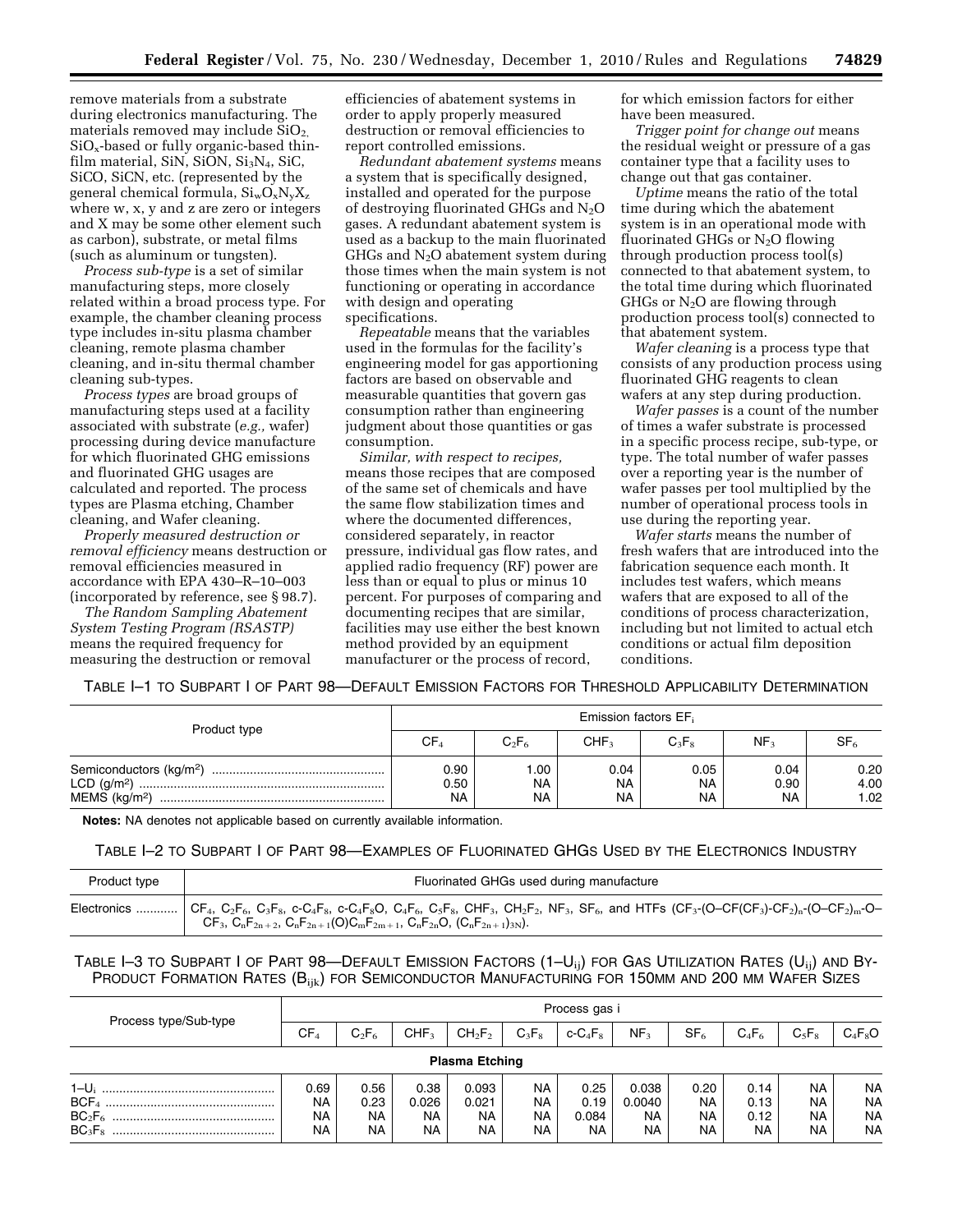TABLE I-3 TO SUBPART I OF PART 98-DEFAULT EMISSION FACTORS (1-U<sub>ij</sub>) FOR GAS UTILIZATION RATES (U<sub>ij</sub>) AND BY-PRODUCT FORMATION RATES (B<sub>ijk</sub>) FOR SEMICONDUCTOR MANUFACTURING FOR 150MM AND 200 MM WAFER SIZES—Continued

|                           |                 |           |                  |                                |           | Process gas i |                 |                 |           |           |           |
|---------------------------|-----------------|-----------|------------------|--------------------------------|-----------|---------------|-----------------|-----------------|-----------|-----------|-----------|
| Process type/Sub-type     | CF <sub>4</sub> | $C_2F_6$  | CHF <sub>3</sub> | CH <sub>2</sub> F <sub>2</sub> | $C_3F_8$  | $c - C_4F_8$  | NF <sub>3</sub> | SF <sub>6</sub> | $C_4F_6$  | $C_5F_8$  | $C_4F_8O$ |
|                           |                 |           |                  | <b>Chamber Cleaning</b>        |           |               |                 |                 |           |           |           |
| In situ plasma cleaning:  |                 |           |                  |                                |           |               |                 |                 |           |           |           |
|                           | 0.92            | 0.55      | <b>NA</b>        | <b>NA</b>                      | 0.40      | 0.10          | 0.18            | <b>NA</b>       | <b>NA</b> | <b>NA</b> | 0.14      |
|                           | NA              | 0.19      | <b>NA</b>        | NA                             | 0.20      | 0.11          | 0.011           | <b>NA</b>       | <b>NA</b> | <b>NA</b> | 0.13      |
|                           | NA              | NA        | <b>NA</b>        | NA                             | <b>NA</b> | <b>NA</b>     | <b>NA</b>       | NA              | NА        | <b>NA</b> | 0.030     |
|                           | <b>NA</b>       | NA        | NA.              | <b>NA</b>                      | NA.       | <b>NA</b>     | <b>NA</b>       | <b>NA</b>       | <b>NA</b> | <b>NA</b> | <b>NA</b> |
| Remote plasma cleaning:   |                 |           |                  |                                |           |               |                 |                 |           |           |           |
|                           | <b>NA</b>       | <b>NA</b> | <b>NA</b>        | <b>NA</b>                      | <b>NA</b> | NA.           | 0.018           | <b>NA</b>       | <b>NA</b> | <b>NA</b> | <b>NA</b> |
|                           | <b>NA</b>       | NA        | NA               | NA                             | NA        | ΝA            | 0.0047          | <b>NA</b>       | NA        | <b>NA</b> | <b>NA</b> |
|                           | NA              | <b>NA</b> | <b>NA</b>        | <b>NA</b>                      | NA.       | NA            | ΝA              | <b>NA</b>       | <b>NA</b> | <b>NA</b> | <b>NA</b> |
|                           | NA              | NA        | NA               | NA.                            | NA.       | NA            | NA              | NA.             | NA        | <b>NA</b> | <b>NA</b> |
| In situ thermal cleaning: |                 |           |                  |                                |           |               |                 |                 |           |           |           |
|                           | <b>NA</b>       | <b>NA</b> | <b>NA</b>        | <b>NA</b>                      | NA.       | NA.           | <b>NA</b>       | <b>NA</b>       | <b>NA</b> | <b>NA</b> | <b>NA</b> |
|                           | <b>NA</b>       | NА        | NA               | NА                             | NA        | NA            | NA              | NA.             | ΝA        | NА        | <b>NA</b> |
|                           | <b>NA</b>       | NA        | NA               | NA                             | NA        | NA            | NA              | ΝA              | NA        | <b>NA</b> | <b>NA</b> |
|                           | <b>NA</b>       | <b>NA</b> | <b>NA</b>        | NA                             | <b>NA</b> | <b>NA</b>     | <b>NA</b>       | NA              | <b>NA</b> | NА        | <b>NA</b> |
|                           |                 |           |                  | <b>Wafer Cleaning</b>          |           |               |                 |                 |           |           |           |
|                           | 0.77            | <b>NA</b> | <b>NA</b>        | 0.24                           | NA.       | <b>NA</b>     | 0.23            | 0.20            | <b>NA</b> | <b>NA</b> | <b>NA</b> |
|                           | <b>NA</b>       | <b>NA</b> | NA.              | <b>NA</b>                      | NA.       | <b>NA</b>     | <b>NA</b>       | <b>NA</b>       | <b>NA</b> | <b>NA</b> | <b>NA</b> |
|                           | NA              | <b>NA</b> | NA               | NA                             | NA        | <b>NA</b>     | ΝA              | NA.             | NA        | <b>NA</b> | <b>NA</b> |
|                           | NA              | NA        | NA               | NA                             | NA        | NA            | ΝA              | NA              | NA        | NA        | <b>NA</b> |

**Notes:** NA denotes not applicable based on currently available information.

Ξ

TABLE I-4 TO SUBPART I OF PART 98-DEFAULT EMISSION FACTORS (1-U<sub>ij</sub>) FOR GAS UTILIZATION RATES (U<sub>ij</sub>) AND BY-PRODUCT FORMATION RATES (B<sub>ijk</sub>) FOR SEMICONDUCTOR MANUFACTURING FOR 300 MM WAFER SIZE

|                             | Process gas i   |           |                     |                                |                        |                   |                        |                        |                   |                        |                        |  |
|-----------------------------|-----------------|-----------|---------------------|--------------------------------|------------------------|-------------------|------------------------|------------------------|-------------------|------------------------|------------------------|--|
| Process type/sub-type       | CF <sub>4</sub> | $C_2F_6$  | CHF <sub>3</sub>    | CH <sub>2</sub> F <sub>2</sub> | $C_3F_8$               | $c - C_4F_8$      | NF <sub>3</sub>        | SF <sub>6</sub>        | $C_4F_6$          | $C_5F_8$               | $C_4F_8O$              |  |
|                             |                 |           |                     | <b>Plasma Etching</b>          |                        |                   |                        |                        |                   |                        |                        |  |
|                             | 0.80            | 0.80      | 0.48                | 0.14                           | NA                     | 0.29              | 0.32                   | 0.37                   | 0.09              | <b>NA</b>              | <b>NA</b>              |  |
|                             | <b>NA</b>       | NA        | 0.0018              | 0.0011                         | <b>NA</b>              | 0.079             | <b>NA</b>              | <b>NA</b>              | 0.27              | <b>NA</b>              | <b>NA</b>              |  |
|                             | NA<br><b>NA</b> | NA<br>NA. | 0.0011<br><b>NA</b> | <b>NA</b><br><b>NA</b>         | <b>NA</b><br><b>NA</b> | 0.12<br><b>NA</b> | <b>NA</b><br><b>NA</b> | <b>NA</b><br><b>NA</b> | 0.29<br><b>NA</b> | <b>NA</b><br><b>NA</b> | <b>NA</b><br><b>NA</b> |  |
|                             |                 |           |                     | <b>Chamber Cleaning</b>        |                        |                   |                        |                        |                   |                        |                        |  |
| In situ plasma cleaning:    |                 |           |                     |                                |                        |                   |                        |                        |                   |                        |                        |  |
| <u>1–U; ………………………………………</u> | NA              | <b>NA</b> | <b>NA</b>           | <b>NA</b>                      | <b>NA</b>              | <b>NA</b>         | 0.23                   | <b>NA</b>              | <b>NA</b>         | <b>NA</b>              | <b>NA</b>              |  |
|                             | NA              | <b>NA</b> | <b>NA</b>           | <b>NA</b>                      | <b>NA</b>              | <b>NA</b>         | 0.0046                 | <b>NA</b>              | <b>NA</b>         | <b>NA</b>              | <b>NA</b>              |  |
|                             | NA              | <b>NA</b> | <b>NA</b>           | <b>NA</b>                      | <b>NA</b>              | <b>NA</b>         | <b>NA</b>              | <b>NA</b>              | <b>NA</b>         | <b>NA</b>              | <b>NA</b>              |  |
|                             | NA              | <b>NA</b> | <b>NA</b>           | NA                             | <b>NA</b>              | <b>NA</b>         | <b>NA</b>              | <b>NA</b>              | <b>NA</b>         | <b>NA</b>              | <b>NA</b>              |  |
| Remote Plasma Cleaning:     |                 |           |                     |                                |                        |                   |                        |                        |                   |                        |                        |  |
|                             | <b>NA</b>       | <b>NA</b> | <b>NA</b>           | NA                             | 0.063                  | NA                | 0.018                  | <b>NA</b>              | <b>NA</b>         | <b>NA</b>              | <b>NA</b>              |  |
|                             | NA              | NA        | <b>NA</b>           | <b>NA</b>                      | <b>NA</b>              | <b>NA</b>         | 0.040                  | <b>NA</b>              | <b>NA</b>         | <b>NA</b>              | <b>NA</b>              |  |
|                             | <b>NA</b>       | <b>NA</b> | <b>NA</b>           | <b>NA</b>                      | <b>NA</b>              | <b>NA</b>         | <b>NA</b>              | <b>NA</b>              | <b>NA</b>         | <b>NA</b>              | <b>NA</b>              |  |
|                             | <b>NA</b>       | <b>NA</b> | <b>NA</b>           | <b>NA</b>                      | <b>NA</b>              | <b>NA</b>         | <b>NA</b>              | <b>NA</b>              | <b>NA</b>         | <b>NA</b>              | <b>NA</b>              |  |
| In Situ Thermal Cleaning:   |                 |           |                     |                                |                        |                   |                        |                        |                   |                        |                        |  |
|                             | <b>NA</b>       | <b>NA</b> | <b>NA</b>           | <b>NA</b>                      | <b>NA</b>              | <b>NA</b>         | 0.28                   | <b>NA</b>              | <b>NA</b>         | <b>NA</b>              | <b>NA</b>              |  |
|                             | <b>NA</b>       | NA        | <b>NA</b>           | <b>NA</b>                      | <b>NA</b>              | <b>NA</b>         | 0.010                  | <b>NA</b>              | <b>NA</b>         | <b>NA</b>              | <b>NA</b>              |  |
|                             | NA              | <b>NA</b> | <b>NA</b>           | <b>NA</b>                      | <b>NA</b>              | <b>NA</b>         | NA                     | <b>NA</b>              | <b>NA</b>         | <b>NA</b>              | <b>NA</b>              |  |
|                             | NA              | NA        | <b>NA</b>           | <b>NA</b>                      | <b>NA</b>              | <b>NA</b>         | ΝA                     | <b>NA</b>              | <b>NA</b>         | <b>NA</b>              | <b>NA</b>              |  |
|                             |                 |           |                     | <b>Wafer Cleaning</b>          |                        |                   |                        |                        |                   |                        |                        |  |
|                             | 0.77            | NA.       | <b>NA</b>           | 0.24                           | <b>NA</b>              | <b>NA</b>         | 0.23                   | 0.20                   | <b>NA</b>         | <b>NA</b>              | <b>NA</b>              |  |
|                             | <b>NA</b>       | NA        | <b>NA</b>           | <b>NA</b>                      | <b>NA</b>              | <b>NA</b>         | <b>NA</b>              | <b>NA</b>              | <b>NA</b>         | <b>NA</b>              | <b>NA</b>              |  |
|                             | <b>NA</b>       | <b>NA</b> | <b>NA</b>           | <b>NA</b>                      | <b>NA</b>              | <b>NA</b>         | <b>NA</b>              | <b>NA</b>              | <b>NA</b>         | <b>NA</b>              | <b>NA</b>              |  |
|                             | <b>NA</b>       | <b>NA</b> | <b>NA</b>           | NA                             | <b>NA</b>              | <b>NA</b>         | <b>NA</b>              | <b>NA</b>              | <b>NA</b>         | <b>NA</b>              | <b>NA</b>              |  |

**Notes:** NA denotes not applicable based on currently available information.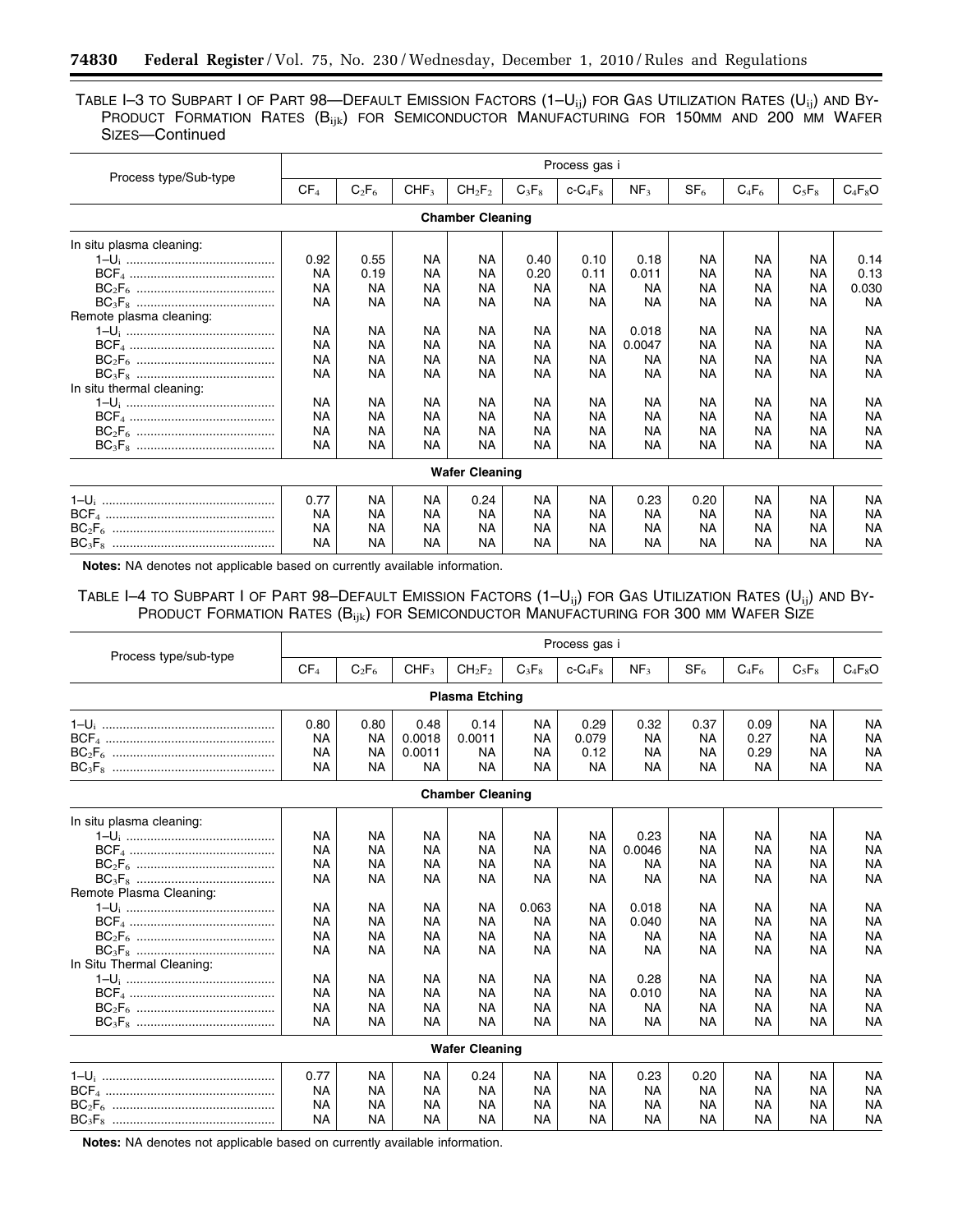# TABLE I-5 TO SUBPART I OF PART 98—DEFAULT EMISSION FACTORS  $(1-U_{ii})$  for Gas Utilization Rates  $(U_{ii})$  and By-PRODUCT FORMATION RATES (B<sub>ijk</sub>) FOR MEMS MANUFACTURING

|                        | Process gas i   |          |                  |                                |          |                |                                |                  |                 |             |                  |             |
|------------------------|-----------------|----------|------------------|--------------------------------|----------|----------------|--------------------------------|------------------|-----------------|-------------|------------------|-------------|
| Process type factors   | CF <sub>4</sub> | $C_2F_6$ | CHF <sub>3</sub> | CH <sub>2</sub> F <sub>2</sub> | $C_3F_8$ | $c$ - $C_4F_8$ | NF <sub>3</sub><br>Re-<br>mote | NF <sub>3</sub>  | SF <sub>6</sub> | $C_4F_{6a}$ | $C_5F_{8a}$      | $C_4F_8O_a$ |
| Etch $1-U_i$           | 0.7             | 10.4     | 10.4             | 10.06                          | NA.      | 10.2           | <b>NA</b>                      | 0.2              | 0.2             | 0.1         | 0.2              | <b>NA</b>   |
|                        | ΝA              | 10.4     | 10.07            | 10.08                          | NA       | 0.2            | <b>NA</b>                      | NA.              | <b>NA</b>       | 10.3        | 0.2 <sub>0</sub> | <b>NA</b>   |
|                        | NA              | NA.      | <b>NA</b>        | NA.                            | NA.      | 0.2            | <b>NA</b>                      | NA.              | <b>NA</b>       | 10.2        | 0.2              | <b>NA</b>   |
| $CVD$ 1–U <sub>i</sub> | 0.9             | 0.6      | <b>NA</b>        | NA.                            | 0.4      | 0.1            | 0.02                           | 0.2 <sub>0</sub> | NA.             | NA.         | 0.1              | 0.1         |
| CVD BCF <sub>4</sub>   | NA              | 0.1      | <b>NA</b>        | NA.                            | 0.1      | 0.1            | 20.02                          | 20.1             | NA.             | NA.         | 0.1              | 0.1         |
|                        | NA              | NA       | <b>NA</b>        | <b>NA</b>                      | NA       | <b>NA</b>      | <b>NA</b>                      | <b>NA</b>        | <b>NA</b>       | NA.         | <b>NA</b>        | 0.4         |

**Notes:** NA denotes not applicable based on currently available information. 1Estimate includes multi-gas etch processes.

<sup>2</sup>Estimate reflects presence of low-k, carbide and multi-gas etch processes that may contain a C-containing fluorinated GHG additive.

# TABLE I–6 TO SUBPART I OF PART  $98$ —DEFAULT EMISSION FACTORS  $(1-U_{ii})$  for Gas Utilization Rates  $(U_{ii})$  and By-PRODUCT FORMATION RATES (B<sub>ijk</sub>) FOR LCD MANUFACTURING

|                      | Process Gas i               |                                                 |                                 |                                                        |                                |                                                |                                |                                       |                                            |  |
|----------------------|-----------------------------|-------------------------------------------------|---------------------------------|--------------------------------------------------------|--------------------------------|------------------------------------------------|--------------------------------|---------------------------------------|--------------------------------------------|--|
| Process type factors | CF <sub>4</sub>             | $C_2F_6$                                        | CHF <sub>3</sub>                | $CH_2F_2$                                              | $C_3F_8$                       | $c$ - $C_4F_8$                                 | NF <sub>3</sub><br>Re-<br>mote | NF <sub>3</sub>                       | SF <sub>6</sub>                            |  |
| $CVD$ 1-U.           | 0.6<br>NA<br>NA<br>NA<br>NA | <b>NA</b><br>NA<br><b>NA</b><br><b>NA</b><br>NA | 0.2<br>0.07<br>NA<br>0.05<br>NA | <b>NA</b><br>NA<br><b>NA</b><br><b>NA</b><br><b>NA</b> | NA.<br>NA<br>NA.<br>NA.<br>NA. | 0.1<br>0.009<br>0.02<br><b>NA</b><br><b>NA</b> | NA<br>NA<br>NA.<br>NA.<br>0.03 | NA.<br><b>NA</b><br>NA.<br>NA.<br>0.3 | 0.3<br>NA<br><b>NA</b><br><b>NA</b><br>0.9 |  |

**Notes:** NA denotes not applicable based on currently available information.

# TABLE I-7 TO SUBPART I OF PART 98—DEFAULT EMISSION FACTORS  $(1-U_{ii})$  for Gas Utilization Rates  $(U_{ii})$  and By-PRODUCT FORMATION RATES (B<sub>ijk</sub>) FOR PV MANUFACTURING

| Process type factors |           | Process Gas i    |                  |           |           |     |                                                                                                            |                 |                 |  |  |  |
|----------------------|-----------|------------------|------------------|-----------|-----------|-----|------------------------------------------------------------------------------------------------------------|-----------------|-----------------|--|--|--|
|                      |           | $C_2F_6$         | CHF <sub>3</sub> | $CH_2F_2$ | $C_3F_8$  |     | $\begin{array}{c c} \n\end{array}$ c-C <sub>4</sub> F <sub>8</sub> $\begin{array}{c} \n\end{array}$ Remote | NF <sub>3</sub> | SF <sub>6</sub> |  |  |  |
|                      | 0.7       | 0.4              | 0.4              | <b>NA</b> | <b>NA</b> | 0.2 | <b>NA</b>                                                                                                  | <b>NA</b>       | 0.4             |  |  |  |
|                      | <b>NA</b> | 0.2 <sub>0</sub> | <b>NA</b>        | NA.       | <b>NA</b> | 0.1 | NA.                                                                                                        | <b>NA</b>       | <b>NA</b>       |  |  |  |
|                      | <b>NA</b> | NA               | <b>NA</b>        | NA.       | <b>NA</b> | 0.1 | NA.                                                                                                        | <b>NA</b>       | <b>NA</b>       |  |  |  |
|                      | <b>NA</b> | 0.6              | <b>NA</b>        | NA.       | 0.1       | 0.1 | NA.                                                                                                        | 0.3             | 0.4             |  |  |  |
|                      | <b>NA</b> | 0.2 <sub>0</sub> | <b>NA</b>        | <b>NA</b> | 0.2       | 0.1 | NA.                                                                                                        | <b>NA</b>       | <b>NA</b>       |  |  |  |

**Notes:** NA denotes not applicable based on currently available information.

TABLE I–8 TO SUBPART I OF PART 98—DEFAULT EMISSION FACTORS  $(1-U_{N2O}$   $)$  for N<sub>2</sub>O Utilization  $(U_{N2O j})$ 

| Process type factors                         |     |  |  |  |  |
|----------------------------------------------|-----|--|--|--|--|
|                                              | 0.8 |  |  |  |  |
| Other Manufacturing Process 1-U <sub>i</sub> | 1.0 |  |  |  |  |

■ 9. Add subpart L to read as follows:

# **Subpart L—Fluorinated Gas Production**

Sec.

- 98.120 Definition of the source category.
- 98.121 Reporting threshold.
- 98.122 GHGs to report.
- 98.123 Calculating GHG emissions.
- 98.124 Monitoring and QA/QC requirements.

98.125 Procedures for estimating missing data.

98.126 Data reporting requirements.

98.127 Records that must be retained.

98.128 Definitions.

# **Subpart L—Fluorinated Gas Production**

# **§ 98.120 Definition of the source category.**

(a) The fluorinated gas production source category consists of processes that produce a fluorinated gas from any raw material or feedstock chemical, except for processes that generate HFC– 23 during the production of HCFC–22.

(b) To produce a fluorinated gas means to manufacture a fluorinated gas from any raw material or feedstock chemical. Producing a fluorinated gas includes producing a fluorinated GHG as defined at § 98.410(b). Producing a

fluorinated gas also includes the manufacture of a chlorofluorocarbon (CFC) or hydrochlorofluorocarbon (HCFC) from any raw material or feedstock chemical, including manufacture of a CFC or HCFC as an isolated intermediate for use in a process that will result in the transformation of the CFC or HCFC either at or outside of the production facility. Producing a fluorinated gas does not include the reuse or recycling of a fluorinated gas, the creation of HFC–23 during the production of HCFC–22, the creation of intermediates that are created and transformed in a single process with no storage of the intermediates, or the creation of fluorinated GHGs that are released or destroyed at the production facility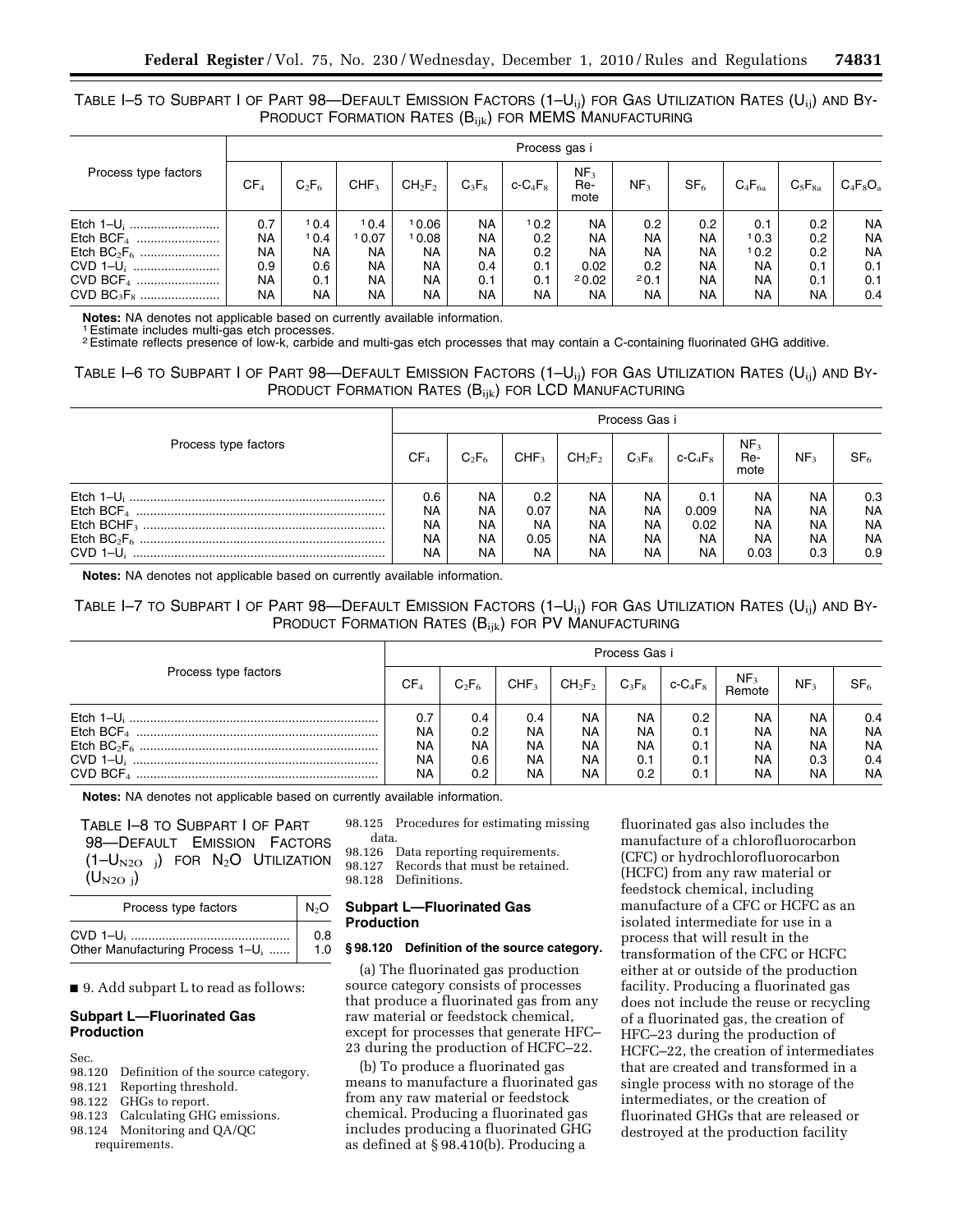before the production measurement in § 98.414(a).

# **§ 98.121 Reporting threshold.**

You must report GHG emissions under this subpart if your facility contains a fluorinated gas production process that generates or emits fluorinated GHG and the facility meets the requirements of either § 98.2(a)(1) or (a)(2). To calculate GHG emissions for comparison to the 25,000 metric ton  $CO<sub>2</sub>e$  per year emission threshold in § 98.2(a)(2), calculate process emissions from fluorinated gas production using uncontrolled GHG emissions.

#### **§ 98.122 GHGs to report.**

(a) You must report  $CO<sub>2</sub>$ ,  $CH<sub>4</sub>$ , and N<sub>2</sub>O combustion emissions from each stationary combustion unit. You must calculate and report these emissions under subpart C of this part (General Stationary Fuel Combustion Sources) by following the requirements of subpart C.

(b) You must report under subpart O of this part (HCFC–22 Production and HFC–23 Destruction) the emissions of HFC–23 from HCFC–22 production processes and HFC–23 destruction processes. Do not report the generation and emissions of HFC–23 from HCFC– 22 production under this subpart.

(c) You must report the total mass of each fluorinated GHG emitted from:

(1) Each fluorinated gas production process and all fluorinated gas

production processes combined. (2) Each fluorinated gas

transformation process that is not part of a fluorinated gas production process and all such fluorinated gas transformation processes combined, except report separately fluorinated GHG emissions from transformation processes where a fluorinated GHG reactant is produced at another facility.

(3) Each fluorinated gas destruction process that is not part of a fluorinated gas production process or a fluorinated gas transformation process and all such fluorinated gas destruction processes combined.

(4) Venting of residual fluorinated GHGs from containers returned from the field.

# **§ 98.123 Calculating GHG emissions.**

For fluorinated gas production and transformation processes, you must

calculate the fluorinated GHG emissions from each process using either the mass balance method specified in paragraph (b) of this section or the emission factor or emission calculation factor method specified in paragraphs (c), (d), and (e) of this section, as appropriate. For destruction processes that destroy fluorinated GHGs that were previously "produced" as defined at § 98.410(b), you must calculate emissions using the procedures in paragraph (f) of this section. For venting of residual gas from containers (e.g., cylinder heels), you must calculate emissions using the procedures in paragraph (g) of this section.

(a) *Default GWP value.* In paragraphs (b)(1) and (c)(1) of this section and in § 98.124(b)(8) and (c)(2), use a GWP of 2,000 for fluorinated GHGs that do not have GWPs listed in Table A–1 to subpart A of this part, except as provided in paragraph § 98.123(c)(1)(vi). Do not report  $CO<sub>2</sub>e$  emissions under § 98.3(c)(4) for fluorinated GHGs that do not have GWPs listed in Table A–1 to subpart A of this part.

(b) *Mass balance method.* Before using the mass balance approach to estimate your fluorinated GHG emissions from a process, you must ensure that the process and the equipment and methods used to measure it meet either the error limits described in this paragraph and calculated under paragraph (b)(1) of this section or the requirements specified in paragraph § 98.124(b)(8). If you choose to calculate the error limits, you must estimate the absolute and relative errors associated with using the mass balance approach on that process using Equations L–1 through L–4 of this section in conjunction with Equations L–5 through L–10 of this section. You may use the mass-balance approach to estimate emissions from the process if this calculation results in an absolute error of less than or equal to 3,000 metric tons  $CO<sub>2</sub>e$  per year or a relative error of less than or equal to 30 percent of the estimated  $CO<sub>2</sub>e$  fluorinated GHG emissions. If you do not meet either of the error limits or the requirements of paragraph § 98.124(b)(8), you must use the emission factor approach detailed in paragraphs (c), (d), and (e) of this section to estimate emissions from the process.

(1) *Error calculation.* To perform the calculation, you must first calculate the absolute and relative errors associated with the quantities calculated using either Equations L–7 through L–10 of this section or Equation L–17 of this section. Alternatively, you may estimate these errors based on the variability of previous process measurements (e.g., the variability of measurements of stream concentrations), provided these measurements are representative of the current process and current measurement devices and techniques. Once errors have been calculated for the quantities in these equations, those errors must be used to calculate the errors in Equations L–6 and L–5 of this section. You may ignore the errors associated with Equations L–11, L–12, and L–13 of this section.

(i) Where the measured quantity is a mass, the error in the mass must be equated to the accuracy or precision (whichever is larger) of the flowmeter, scale, or combination of volumetric and density measurements at the flow rate or mass measured.

(ii) Where the measured quantity is a concentration of a stream component, the error of the concentration must be equated to the accuracy or precision (whichever is larger) with which you estimate the mean concentration of that stream component, accounting for the variability of the process, the frequency of the measurements, and the accuracy or precision (whichever is larger) of the analytical technique used to measure the concentration at the concentration measured. If the variability of process measurements is used to estimate the error, this variability shall be assumed to account both for the variability of the process and the precision of the analytical technique. Use standard statistical techniques such as the student's t distribution to estimate the error of the mean of the concentration measurements as a function of process variability and frequency of measurement.

(iii) Equation L–1 of this section provides the general formula for calculating the absolute errors of sums and differences where the sum, S, is the summation of variables measured, a, b, c, etc. (e.g.,  $S = a + b + c$ ):

$$
e_{SA}
$$
 =  $[(a*e_a)^2 + (b*e_b)^2 + (c*e_c)^2]^{1/2}$  (Eq. L-1)

Where:

- $e_{SA}$  = Absolute error of the sum, expressed as one half of a 95 percent confidence interval.
- ea = Relative error of a, expressed as one half of a 95 percent confidence interval.
- $e_b$  = Relative error of b, expressed as one half of a 95 percent confidence interval.
- $e_c$  = Relative error of c, expressed as one half of a 95 percent confidence interval.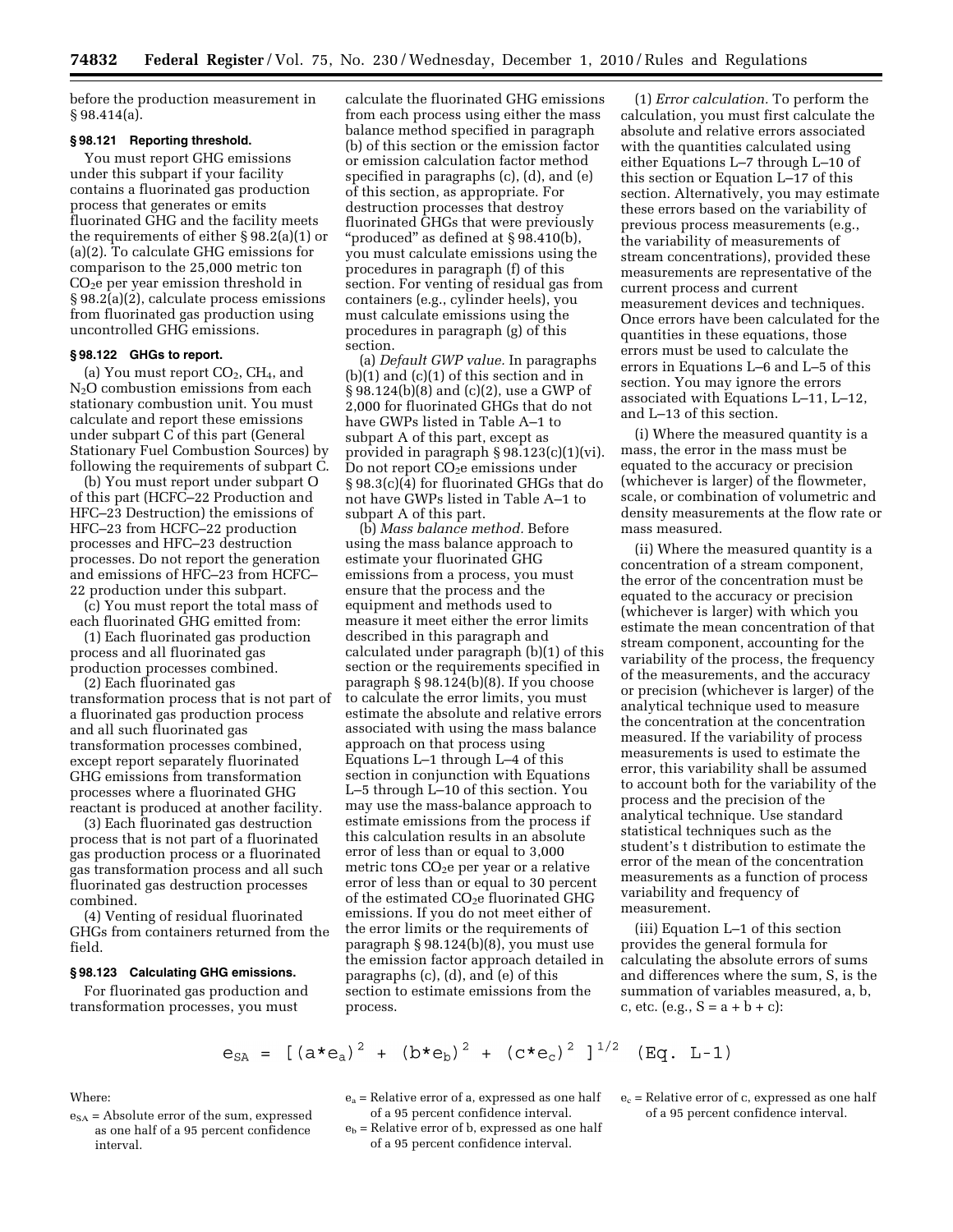(iv) Equation L–2 of this section provides the general formula for calculating the relative errors of sums and differences:

$$
e_{SR} = \frac{e_{sA}}{(a+b+c)} \qquad (\text{Eq. L-2})
$$

Where:

Where:

- $e_{PA}$  = Absolute error of the product, expressed as one half of a 95 percent confidence interval.
- ea = Relative error of a, expressed as one half of a 95 percent confidence interval.
- $e_b$  = Relative error of b, expressed as one half of a 95 percent confidence interval.
- $e_c$  = Relative error of c, expressed as one half of a 95 percent confidence interval.

(vi) Equation L–4 of this section provides the general formula for calculating the relative errors of products:

$$
e_{PR} = \frac{e_{PA}}{(a*b*c)} \quad (\text{Eq. L-4})
$$

Where:

 $e_{PR}$  = Relative error of the product, expressed as one half of a 95 percent confidence interval.

- $e_{SR}$  = Relative error of the sum, expressed as one half of a 95 percent confidence interval.
- $e<sub>SA</sub>$  = Absolute error of the sum, expressed as one half of a 95 percent confidence interval.
- a+b+c = Sum of the variables measured.
- (v) Equation L–3 of this section provides the general formula for
- $e_{PA} = (a * b * c) (e_a^2 + e_b^2 + e_c^2)^{1/2}$  $(Eq. L-3)$

 $e_{PA}$  = Absolute error of the product, expressed as one half of a 95 percent confidence interval.

a\*b\*c = Product of the variables measured.

(vii) Calculate the absolute error of the emissions estimate in terms of  $CO<sub>2</sub>e$  by performing a preliminary estimate of the annual  $CO<sub>2</sub>e$  emissions of the process using the method in paragraph (b)(1)(viii) of this section. Multiply this result by the relative error calculated for the mass of fluorine emitted from the process in Equation L–6 of this section.

(viii) To estimate the annual  $CO<sub>2</sub>e$ emissions of the process for use in the error estimate, apply the methods set forth in paragraphs (b)(2) through (b)(7) and (b)(9) through (b)(16) of this section to representative process measurements. If these process measurements represent less than one year of typical process activity, adjust the estimated emissions to account for one year of typical

$$
E_{FGHGF} = \sum_{p=1}^{n} (E_{Rp-FGHGf} + E_{pp-FGHGf} + E_{bp-FGHGf})
$$

process i over the period p (metric tons, calculated in Equation L–13 of this section).

n = Number of concentration and flow measurement periods for the year.

(3) The total mass of fluorine emitted from process i over the period p must be estimated at least monthly by calculating the difference between the total mass of fluorine in the reactant(s) (or inputs, for processes that do not involve a chemical reaction) and the total mass of fluorine in the product (or outputs, for processes that do not involve a chemical reaction), accounting calculating the absolute errors of products (e.g., flow rates of GHGs calculated as the product of the flow rate of the stream and the concentration of the GHG in the stream), where the product, P, is the result of multiplying the variables measured, a, b, c, etc. (e.g.,  $P = a * b * c$ :

process activity. To estimate the terms  $FER_d$ , FEP, and FEB<sub>k</sub> for use in the error estimate for Equations L–11, L–12, and L–13 of this section, you must either use emission testing, monitoring of emitted streams, and/or engineering calculations or assessments, or in the alternative assume that all fluorine is emitted in the form of the fluorinated GHG that has the highest GWP among the fluorinated GHGs that occur in more than trace concentrations in the process. To convert the fluorinated GHG emissions to  $CO<sub>2</sub>e$ , use Equation A–1 of § 98.2. For fluorinated GHGs whose GWPs are not listed in Table A–1 to subpart A of this part, use a default GWP of 2,000.

(2) The total mass of each fluorinated GHG emitted annually from each fluorinated gas production and each fluorinated GHG transformation process must be estimated by using Equation L– 5 of this section.

$$
(Eq. L-5)
$$

Where:

- $E_{FGHGF}$  = Total mass of each fluorinated GHG f emitted annually from production or
- transformation process i (metric tons).  $E_{\text{RP-FGHGf}}$  = Total mass of fluorinated GHG reactant f emitted from production process i over the period p (metric tons, calculated in Equation L–11 of this section).
- EPp-FGHGf = Total mass of the fluorinated GHG product f emitted from production process i over the period p (metric tons, calculated in Equation L–12 of this section).
- $E_{\text{Bp-FGHGf}}$  = Total mass of fluorinated GHG by-product f emitted from production

for the total mass of fluorine in any destroyed or recaptured streams that contain reactants, products, or byproducts (or inputs or outputs). This calculation must be performed using Equation L–6 of this section. An element other than fluorine may be used in the mass-balance equation, provided the element occurs in all of the fluorinated GHGs fed into or generated by the process. In this case, the mass fractions of the element in the reactants, products, and by-products must be calculated as appropriate for that element.

$$
E_F = \sum_{1}^{v} (R_d * MFF_{Rd}) - P * MFF_P - F_D \qquad (\text{Eq. L-6})
$$

# Where:

- $E_F$  = Total mass of fluorine emitted from process i over the period p (metric tons).
- $R_d$  = Total mass of the fluorine-containing reactant d that is fed into process i over the period p (metric tons).
- $P = Total mass of the fluorine-containing$ product produced by process i over the period p (metric tons).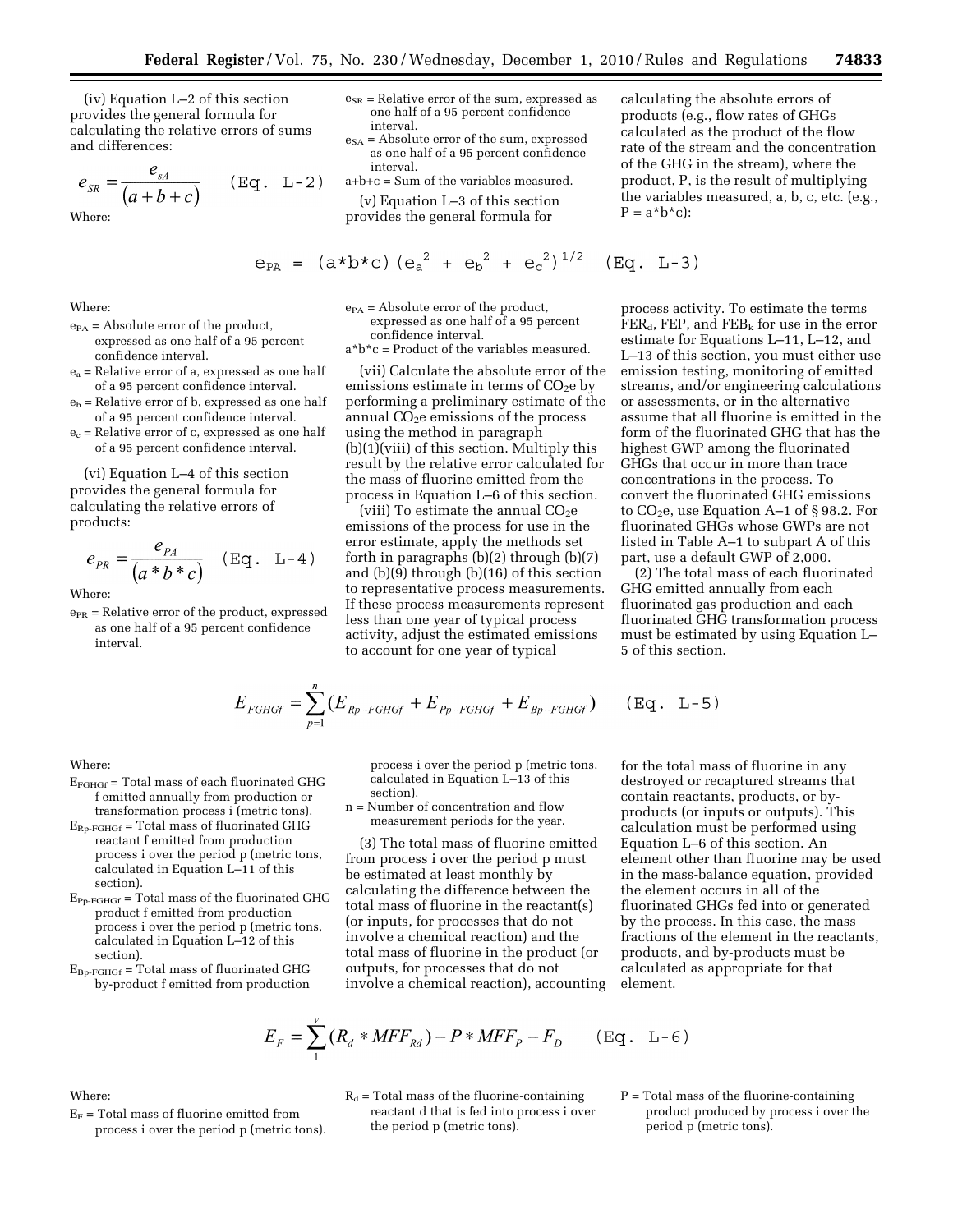- $MFF_{Rd}$  = Mass fraction of fluorine in reactant d, calculated in Equation L–14 of this section.
- $MFF_P = Mass fraction of fluorine in the$ product, calculated in Equation L–15 of this section.
- $F_D$  = Total mass of fluorine in destroyed or recaptured streams from process i

containing fluorine-containing reactants, products, and by-products over the period p, calculated in Equation L–7 of this section.

v = Number of fluorine-containing reactants fed into process i.

(4) The mass of total fluorine in destroyed or recaptured streams

containing fluorine-containing reactants, products, and by-products must be estimated at least monthly using Equation L–7 of this section unless you use the alternative approach provided in paragraph (b)(15) of this section.

$$
F_{D} = \sum_{j=1}^{q} P_{j} * MFF_{P} + \sum_{k=1}^{u} \left[ \left( \sum_{j=1}^{q} B_{kj} + \sum_{l=1}^{x} B_{kl} \right) * MFF_{Bk} \right] + \sum_{d=1}^{v} \left( \sum_{j=1}^{q} R_{dj} * MFF_{Rd} \right) \qquad (\text{Eq. L-7})
$$

# Where:

- $F_D$  = Total mass of fluorine in destroyed or recaptured streams from process i containing fluorine-containing reactants, products, and by-products over the period p.
- $P_j$  = Mass of the fluorine-containing product removed from process i in stream j and destroyed over the period p (calculated in Equation L–8 or L–9 of this section).
- $B_{kj}$  = Mass of fluorine-containing by-product k removed from process i in stream j and destroyed over the period p (calculated in Equation L–8 or L–9 of this section).
- $B_{kl}$  = Mass of fluorine-containing by-product k removed from process i in stream l and recaptured over the period p.

#### Where:

- MFGHGfj = Mass of fluorinated GHG f removed from process i in stream j and destroyed over the period p. (This may be  $P_i$ ,  $B_{ki}$ , or  $R_{\rm dj}$  as applicable.)
- $DE_{FGHGF} =$  Destruction efficiency of the device that has been demonstrated for fluorinated GHG f in stream j (fraction).
- $C_{\text{FGHGfj}}$  = Concentration (mass fraction) of fluorinated GHG f in stream j removed from process i and fed into the destruction device over the period p. If this concentration is only a trace concentration,  $c_{\text{F-GHGfj}}$  is equal to zero.
- $S_i$  = Mass removed in stream j from process i and fed into the destruction device over the period p (metric tons).

(6) The mass of each fluorinecontaining compound that is not a fluorinated GHG and that is removed from process i in stream j and destroyed over the period p (i.e.,  $P_i$ ,  $B_{ki}$ , or  $R_{di}$ , as applicable) must be estimated using Equation L–9 of this section.

$$
M_{FCgj} = c_{FCgj} * S_j \quad (\text{Eq. L-9})
$$

Where:

- $M<sub>FCgj</sub>$  = Mass of non-GHG fluorine-containing compound g removed from process i in stream j and destroyed over the period p. (This may be  $P_j$ ,  $B_{kj}$ , or  $R_{dj}$ , as applicable).
- $c_{FCgi} = \overline{C}$  concentration (mass fraction) of non-GHG fluorine-containing compound g in stream j removed from process i and fed into the destruction device over the
- $R_{dj}$  = Mass of fluorine-containing reactant d removed from process i in stream j and destroyed over the period p (calculated in Equation L–8 or L–9 of this section).
- $MFF_{Rd}$  = Mass fraction of fluorine in reactant d, calculated in Equation L–14 of this section.
- $\rm{MFF_{P}}$  = Mass fraction of fluorine in the product, calculated in Equation L–15 of this section.
- $MFF_{Bk}$  = Mass fraction of fluorine in byproduct k, calculated in Equation L–16 of this section.
- q = Number of streams destroyed in process i.
- x = Number of streams recaptured in process i.

$$
M_{FGHGjj} = DE_{FGHGj} * c_{FGHGj} * S_j \quad (\text{Eq. L-8})
$$

period p. If this concentration is only a trace concentration,  $c_{FCgj}$  is equal to zero.

 $S_i$  = Mass removed in stream j from process i and fed into the destruction device over the period p (metric tons).

(7) The mass of fluorine-containing by-product k removed from process i in stream l and recaptured over the period p must be estimated using Equation L– 10 of this section:

$$
B_{kl} = c_{Bkl} * S_l \quad (\text{Eq. L-10})
$$
  
Where:

- $B_{kl}$  = Mass of fluorine-containing by-product k removed from process i in stream l and recaptured over the period p (metric tons).
- $c_{Bkl}$  = Concentration (mass fraction) of fluorine-containing by-product k in stream l removed from process i and recaptured over the period p. If this concentration is only a trace concentration,  $c_{Bkl}$  is equal to zero.
- $S_1$  = Mass removed in stream l from process i and recaptured over the period p (metric tons).

 $(8)$  To estimate the terms FER<sub>d</sub>, FEP, and  $FEB_k$  for Equations L-11, L-12, and L–13 of this section, you must assume that the total mass of fluorine emitted,  $E_F$ , estimated in Equation L–6 of this section, occurs in the form of the fluorinated GHG that has the highest GWP among the fluorinated GHGs that occur in more than trace concentrations u = Number of fluorine-containing byproducts generated in process i.

v = Number of fluorine-containing reactants fed into process i.

(5) The mass of each fluorinated GHG removed from process i in stream j and destroyed over the period p (i.e.,  $P_j$ ,  $B_{kj}$ , or  $R_{dj}$ , as applicable) must be estimated by applying the destruction efficiency of the device that has been demonstrated for the fluorinated GHG f to fluorinated GHG f using Equation L–8 of this section:

in the process unless you possess emission characterization measurements showing otherwise. These emission characterization measurements must meet the requirements in paragraph  $(8)(i)$ ,  $(ii)$ , or  $(iii)$  of this section, as appropriate. The sum of the terms must equal 1. You must document the data and calculations that are used to speciate individual compounds and to estimate  $FER_d$ , FEP, and  $FEB_k$ . Exclude from your calculations the fluorine included in FD. For example, exclude fluorine-containing compounds that are not fluorinated GHGs and that result from the destruction of fluorinated GHGs by any destruction devices (e.g., the mass of HF created by combustion of an HFC). However, include emissions of fluorinated GHGs that survive the destruction process.

(i) If the calculations under paragraph  $(b)(1)(viii)$  of this section, or any subsequent measurements and calculations under this subpart, indicate that the process emits 25,000 metric tons  $CO<sub>2</sub>e$  or more, estimate the emissions from each process vent, considering controls, using the methods in § 98.123(c)(1). You must characterize the emissions of any process vent that emits 25,000 metric tons  $CO<sub>2</sub>e$  or more as specified in § 98.124(b)(4).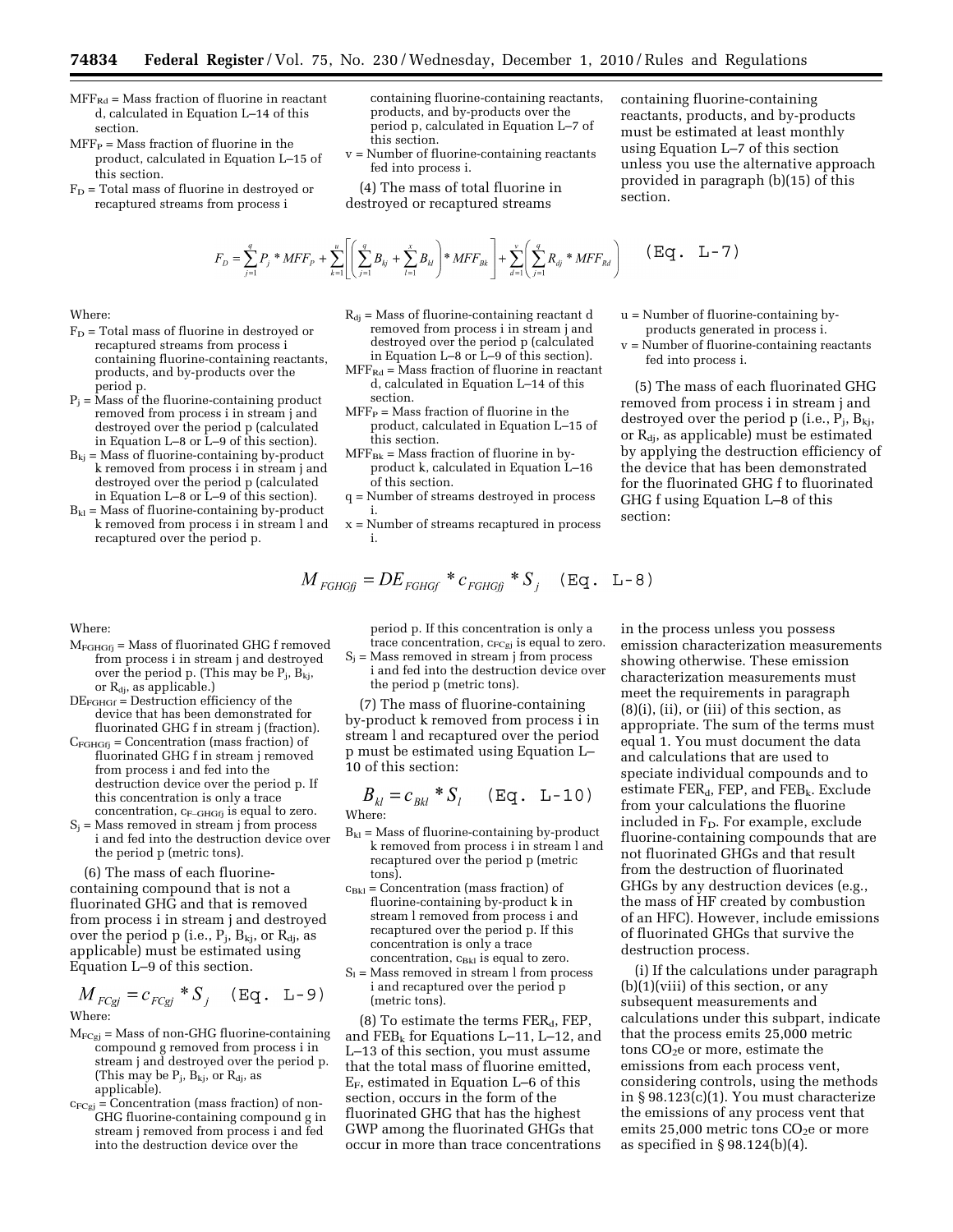(ii) For other vents, including vents from processes that emit less than 25,000 metric tons  $CO<sub>2</sub>e$ , you must characterize emissions as specified in § 98.124(b)(5).

(iii) For fluorine emissions that are not accounted for by vent estimates, you must characterize emissions as specified in § 98.124(b)(6).

(9) The total mass of fluorinecontaining reactant d emitted must be estimated at least monthly based on the total fluorine emitted and the fraction that consists of fluorine-containing

reactants using Equation L–11 of this section. If the fluorine-containing reactant d is a non-GHG, you may assume that  $FER<sub>d</sub>$  is zero.

$$
E_{R-ip} = \frac{FER_d * E_F}{\left(\sum_{d=1}^{v} FER_d * MFF_{Rd} + FEP * MFF_P + \sum_{k=1}^{u} FEB_k * MFF_{Bk}\right)} \quad (\text{Eq. L-11})
$$

Where:

- $E_{\text{R-ip}}$  = Total mass of fluorine-containing reactant d that is emitted from process i
- over the period p (metric tons).  $FER<sub>d</sub>$  = The fraction of the mass emitted that consists of the fluorine-containing reactant d.
- $E_F$  = Total mass of fluorine emissions from process i over the period p (metric tons), calculated in Equation L–6 of this section.
- FEP = The fraction of the mass emitted that consists of the fluorine-containing product.
- $FEB_k$  = The fraction of the mass emitted that consists of fluorine-containing byproduct k.
- $MFF<sub>Rd</sub>$  = Mass fraction of fluorine in reactant d, calculated in Equation L–14 of this section.
- $MFF_P = Mass$  fraction of fluorine in the product, calculated in Equation L–15 of this section.
- $MFF_{Bk}$  = Mass fraction of fluorine in byproduct k, calculation in Equation L–16 of this section.
- u = Number of fluorine-containing byproducts generated in process i.

 $E_{P-ip} = \frac{FEP * E_F}{\left(\sum_{d=1}^{v} FER_d * MFF_{Rd} + FEP * MFF_P + \sum_{k=1}^{u} FEB_k * MFF_{Bk}\right)}$ 

v = Number of fluorine-containing reactants fed into process i.

(10) The total mass of fluorinecontaining product emitted must be estimated at least monthly based on the total fluorine emitted and the fraction that consists of fluorine-containing products using Equation L–12 of this section. If the fluorine-containing product is a non-GHG, you may assume that FEP is zero.

$$
\quad \text{Where:} \quad
$$

- $E_{P-ip}$  = Total mass of fluorine-containing product emitted from process i over the period p (metric tons).
- FEP = The fraction of the mass emitted that consists of the fluorine-containing product.
- $E_F = T$ otal mass of fluorine emissions from process i over the period p (metric tons), calculated in Equation L–6 of this section.
- $FER_d = The fraction of the mass emitted that$ consists of fluorine-containing reactant d.
- $\text{FEB}_k$  = The fraction of the mass emitted that consists of fluorine-containing byproduct k.
- $MFF<sub>Rd</sub>$  = Mass fraction of fluorine in reactant d, calculated in Equation L–14 of this section.
- $MFF_P = Mass$  fraction of fluorine in the product, calculated in Equation L–15 of this section.
- $MFF_{Bk}$  = Mass fraction of fluorine in byproduct k, calculation in Equation L–16 of this section.
- u = Number of fluorine-containing byproducts generated in process i.

v = Number of fluorine-containing reactants fed into process i.

 $(Eq. L-12)$ 

(11) The total mass of fluorinecontaining by-product k emitted must be estimated at least monthly based on the total fluorine emitted and the fraction that consists of fluorinecontaining by-products using Equation L–13 of this section. If fluorinecontaining by-product k is a non-GHG, you may assume that  $FEB_k$  is zero.

$$
E_{Bk-ip} = \frac{FEB_k * E_F}{\left(\sum_{1}^{v} FER_d * MFF_{Rd} + FEP * MFF_P + \sum_{k=1}^{u} FEB_k * MFF_{Bk}\right)}
$$

 $(Eq. L-13)$ 

#### Where:

- $E_{Bk-ip}$  = Total mass of fluorine-containing byproduct k emitted from process i over the period p (metric tons).
- $\rm{FEB}_k$  = The fraction of the mass emitted that consists of fluorine-containing byproduct k.
- $FER_d$  = The fraction of the mass emitted that consists of fluorine-containing reactant d.
- FEP = The fraction of the mass emitted that consists of the fluorine-containing product.
- $E_F$  = Total mass of fluorine emissions from process i over the period p (metric tons), calculated in Equation L–6 of this section.
- $MFF_{Rd}$  = Mass fraction of fluorine in reactant d, calculated in Equation L–14 of this section.
- $MFF_P = Mass fraction of fluorine in the$ product, calculated in Equation L–15 of this section.
- $MFF_{Bk}$  = Mass fraction of fluorine in byproduct k, calculation in Equation L–16 of this section.
- u = Number of fluorine-containing byproducts generated in process i.
- $v =$  Number of fluorine-containing reactants fed into process i.

(12) The mass fraction of fluorine in reactant d must be estimated using Equation L–14 of this section: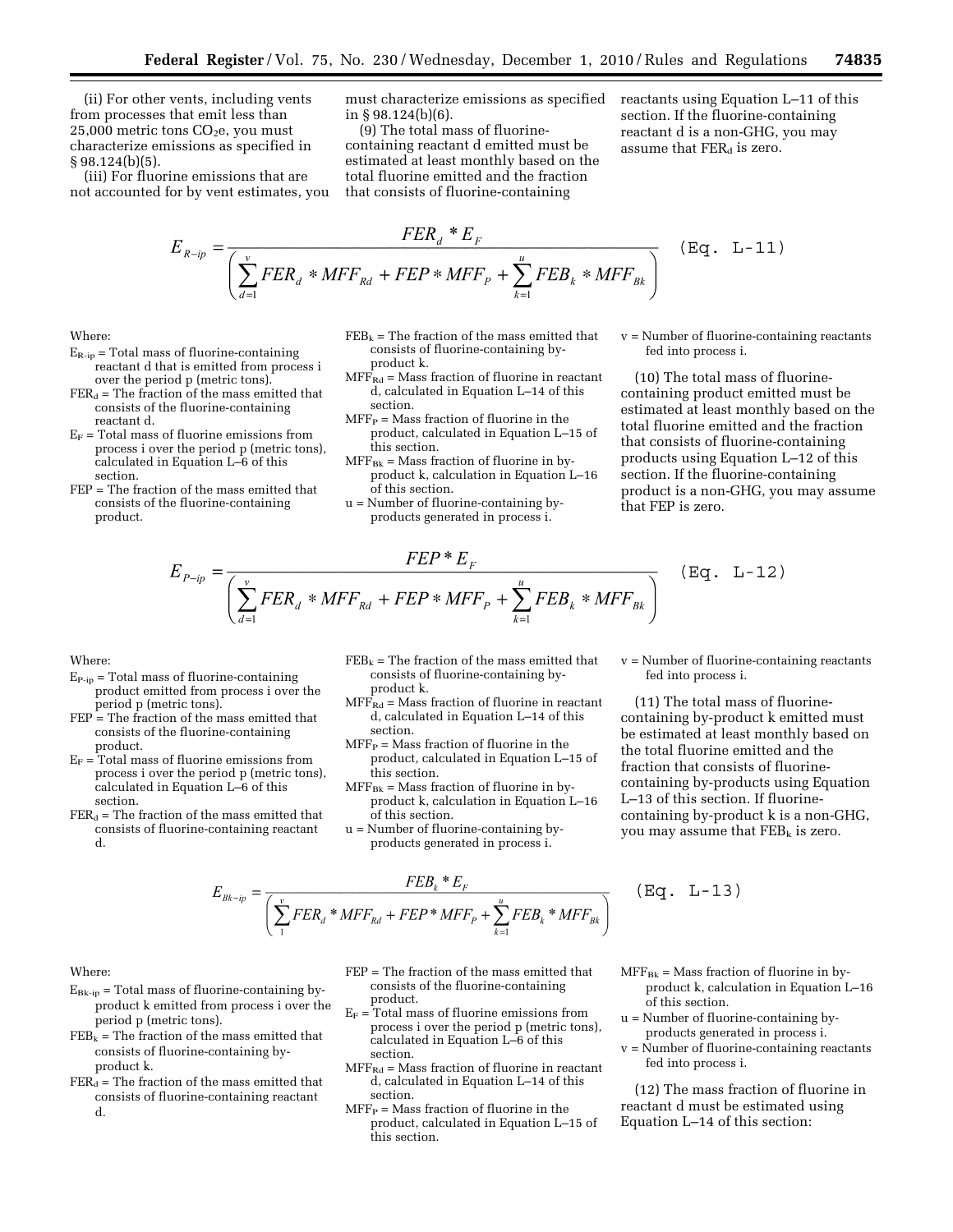$$
MFF_{Rd} = MF_{Rd} * \frac{AW_F}{MW_{Rd}} \quad (\text{Eq. L-14})
$$

Where:

 $MFF_{Rd}$  = Mass fraction of fluorine in reactant d (fraction).

Where:

 $MFF_P = Mass fraction of fluorine in the$ product (fraction).

 $MF_{Rd}$  = Moles fluorine per mole of reactant d.

 $AW_F =$  Atomic weight of fluorine.  $MW_{Rd}$  = Molecular weight of reactant d.

$$
MFF_p = MF_p * \frac{AW_F}{MW_p} \quad (\text{Eq. L-15})
$$

 $MF_P =$  Moles fluorine per mole of product.  $AW_F =$  Atomic weight of fluorine.  $MW<sub>P</sub> = Molecular weight of the product$ produced.

(13) The mass fraction of fluorine in the product must be estimated using Equation L–15 of this section:

(14) The mass fraction of fluorine in by-product k must be estimated using Equation L–16 of this section:

$$
MFF_{Bk} = MF_{Bk} * \frac{AW_F}{MW_{Bk}} \quad (\text{Eq. L-16})
$$

Where:  $MFF_{Bk}$  = Mass fraction of fluorine in the

product (fraction).  $MF_{Bk}$  = Moles fluorine per mole of byproduct k.

 $AW_F =$  Atomic weight of fluorine.

 $MW_{Bk}$  = Molecular weight of by-product k.

(15) *Alternative for determining the mass of fluorine destroyed or recaptured.* As an alternative to using Equation L–7 of this section as provided in paragraph (b)(4) of this section, you may estimate at least monthly the total

mass of fluorine in destroyed or recaptured streams containing fluorinecontaining compounds (including all fluorine-containing reactants, products, and byproducts) using Equation L–17 of this section.

$$
F_D = \sum_{j=1}^{q} DE_{avgj} * c_{TFj} * S_j + \sum_{l=1}^{x} c_{TFl} * S_l \quad (\text{Eq. L-17})
$$

Where:

- $F_D$  = Total mass of fluorine in destroyed or recaptured streams from process i containing fluorine-containing reactants, products, and by-products over the period p.
- $DE_{avgj}$  = Weighted average destruction efficiency of the destruction device for the fluorine-containing compounds identified in destroyed stream j under § 98.124(b)(4)(ii) and (5)(ii) (calculated in Equation L–18 of this section)(fraction).

 $c_{TFj}$  = Concentration (mass fraction) of total fluorine in stream j removed from process i and fed into the destruction device over the period p. If this concentration is only a trace concentration,  $c_{TFj}$  is equal to zero.

- $S_i$  = Mass removed in stream j from process i and fed into the destruction device over the period p (metric tons).
- $c_{\text{TFI}}$  = Concentration (mass fraction) of total fluorine in stream l removed from process i and recaptured over the period p. If this concentration is only a trace  $concentration, c_{Bkl}$  is equal to zero.
- $S_1$  = Mass removed in stream l from process i and recaptured over the period p.
- q = Number of streams destroyed in process i.
- x = Number of streams recaptured in process i.

(16) *Weighted average destruction efficiency.* For purposes of Equation L– 17 of this section, calculate the weighted average destruction efficiency applicable to a destroyed stream using Equation L–18 of this section.

$$
DE_{avgj} = \frac{\sum_{f=1}^{w} DE_{FGHGf} * c_{FGHGf} * S_j * MFF_{FGHGf} + \sum_{g=1}^{y} c_{FCg} * S_j * MFF_g}{\sum_{f=1}^{w} c_{FGHGf} * S_j * MFF_{FGHGf} + \sum_{g=1}^{y} c_{FCg} * S_j * MFF_g}
$$

 $(Eq. L-18)$ 

# Where:

 $DE_{avgj}$  = Weighted average destruction efficiency of the destruction device for the fluorine-containing compounds identified in destroyed stream j under 98.124(b)(4)(ii) or (b)(5)(ii), as appropriate.

DEFGHGf = Destruction efficiency of the device that has been demonstrated for fluorinated GHG f in stream j (fraction).  $c_{\text{FGHGF}}$  = Concentration (mass fraction) of fluorinated GHG f in stream j removed from process i and fed into the destruction device over the period p. If this concentration is only a trace concentration,  $c_{\text{F-GHGfj}}$  is equal to zero.

- $c_{FCgj} =$  Concentration (mass fraction) of non-GHG fluorine-containing compound g in stream j removed from process i and fed into the destruction device over the period p. If this concentration is only a trace concentration,  $c_{FCgj}$  is equal to zero.
- $S_i$  = Mass removed in stream j from process i and fed into the destruction device over the period p (metric tons).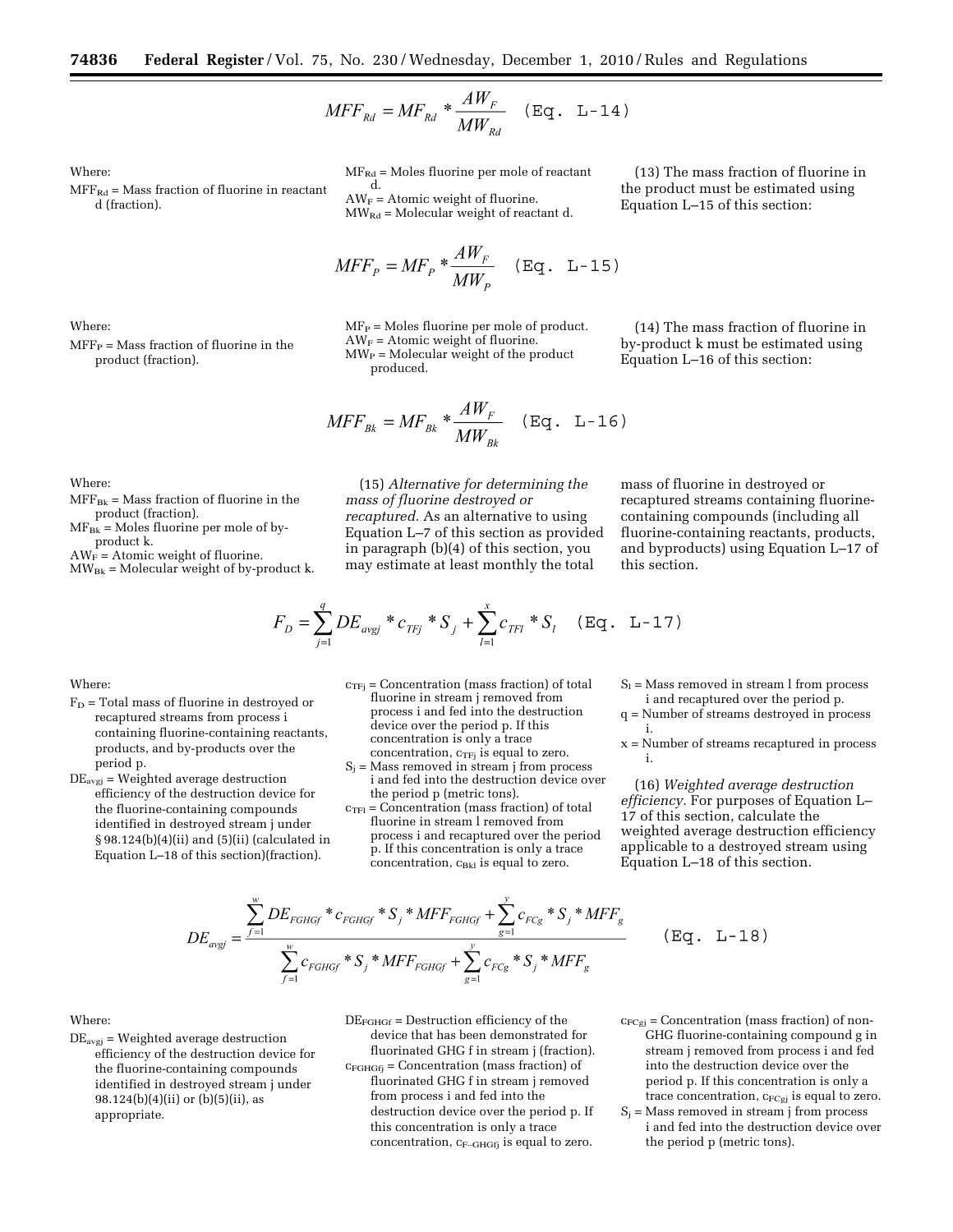- $MFF<sub>FGHGF</sub> = Mass fraction of fluorine in$ fluorinated GHG f, calculated in Equation L–14, L–15, or L–16 of this section, as appropriate.
- $MFF<sub>FCg</sub> = Mass fraction of fluorine in non-$ GHG fluorine-containing compound g, calculated in Equation L–14, L–15, or L– 16 of this section, as appropriate.
- w = Number of fluorinated GHGs in destroyed stream j.
- $y =$  Number of non-GHG fluorine-containing compounds in destroyed stream j.

(c) *Emission factor and emission calculation factor methods.* To use the method in this paragraph for batch processes, you must comply with either paragraph (c)(3) of this section (Emission Factor approach) or paragraph (c)(4) of this section (Emission Calculation Factor approach). To use the method in this paragraph for continuous processes, you must first make a preliminary estimate of the emissions from each individual continuous process vent under paragraph (c)(1) of this section. If your continuous process operates under different conditions as part of normal operations, you must also define the different operating scenarios and make a preliminary estimate of the emissions from the vent for each operating scenario. Then, compare the preliminary estimate for each continuous process vent (summed across operating scenarios) to the criteria in paragraph (c)(2) of this section to determine whether the process vent meets the criteria for using the emission factor method described in paragraph (c)(3) of this section or whether the process vent meets the criteria for using the emission calculation factor method described in paragraph (c)(4) of this section. For continuous process vents that meet the criteria for using the emission factor method described in paragraph (c)(3) of this section and that have more than one operating scenario, compare the preliminary estimate for each operating scenario to the criteria in (c)(3)(ii) to determine whether an emission factor must be developed for that operating scenario.

(1) *Preliminary estimate of emissions by process vent.* You must estimate the annual  $CO<sub>2</sub>e$  emissions of fluorinated GHGs for each process vent within each operating scenario of a continuous process using the approaches specified in paragraph  $(c)(1)(i)$  or  $(c)(1)(ii)$  of this section, accounting for any destruction as specified in paragraph (c)(1)(iii) of this section. You must determine emissions of fluorinated GHGs by process vent by using measurements, by using calculations based on chemical engineering principles and chemical

property data, or by conducting an engineering assessment. You may use previous measurements, calculations, and assessments if they represent current process operating conditions or process operating conditions that would result in higher fluorinated GHG emissions than the current operating conditions and if they were performed in accordance with paragraphs (c)(1)(i),  $(c)(1)(ii)$ , and  $(c)(1)(iii)$  of this section, as applicable. You must document all data, assumptions, and procedures used in the calculations or engineering assessment and keep a record of the emissions determination as required by § 98.127(a).

(i) *Engineering calculations.* For process vent emission calculations, you may use any of paragraphs  $(c)(1)(i)(A)$ ,  $(c)(1)(i)(B)$ , or  $(c)(1)(i)(C)$  of this section.

(A) U.S. Environmental Protection Agency, Emission Inventory Improvement Program, Volume II: Chapter 16, Methods for Estimating Air Emissions from Chemical Manufacturing Facilities, August 2007, Final (incorporated by reference, see § 98.7).

(B) You may determine the fluorinated GHG emissions from any process vent within the process using the procedures specified in § 63.1257(d)(2)(i) and (d)(3)(i)(B) of this chapter, except as specified in paragraphs (c)(1)(i)(B)(*1*) through (c)(1)(i)(B)(*4*) of this section. For the purposes of this subpart, use of the term "HAP" in § 63.1257(d)(2)(i) and  $(d)(3)(i)(B)$  of this chapter means ''fluorinated GHG''.

(*1*) To calculate emissions caused by the heating of a vessel without a process condenser to a temperature lower than the boiling point, you must use the procedures in § 63.1257(d)(2)(i)(C)(*3*) of this chapter.

(*2*) To calculate emissions from depressurization of a vessel without a process condenser, you must use the procedures in § 63.1257(d)(2)(i)(D)(*10*) of this chapter.

(*3*) To calculate emissions from vacuum systems, the terms used in Equation 33 to  $\S 63.1257(d)(2)(i)(E)$  of this chapter are defined as follows:

 $(i)$   $P_{system} =$  Absolute pressure of the receiving vessel.

 $(ii)$   $P_i$ = Partial pressure of the fluorinated GHG determined at the exit temperature and exit pressure conditions of the condenser or at the conditions of the dedicated receiver.

(*iii*) Pj= Partial pressure of condensables (including fluorinated GHG) determined at the exit temperature and exit pressure conditions of the condenser or at the conditions of the dedicated receiver.

(*iv*) MWFluorinated GHG= Molecular weight of the fluorinated GHG determined at the exit temperature and exit pressure conditions of the condenser or at the conditions of the dedicated receiver.

(*4*) To calculate emissions when a vessel is equipped with a process condenser or a control condenser, you must use the procedures in  $§ 63.1257(d)(3)(i)(B)$  of this chapter, except as follows:

(*i*) You must determine the flowrate of gas (or volume of gas), partial pressures of condensables, temperature (T), and fluorinated GHG molecular weight (MWFluorinated GHG) at the exit temperature and exit pressure conditions of the condenser or at the conditions of the dedicated receiver.

(*ii*) You must assume that all of the components contained in the condenser exit vent stream are in equilibrium with the same components in the exit condensate stream (except for noncondensables).

(*iii*) You must perform a material balance for each component, if the condensate receiver composition is not known.

(*iv*) For the emissions from gas evolution, the term for time, t, must be used in Equation 12 to § 63.1257(d)(2)(i)(B) of this chapter.

(*v*) Emissions from empty vessel purging must be calculated using Equation 36 to  $\S 63.1257(d)(2)(i)(H)$  of this chapter and the exit temperature and exit pressure conditions of the condenser or the conditions of the dedicated receiver.

(C) Commercial software products that follow chemical engineering principles (e.g., including the calculation methodologies in paragraphs  $(c)(1)(i)(A)$  and  $(c)(1)(i)(B)$  of this section).

(ii) *Engineering assessments.* For process vent emissions determinations, you may conduct an engineering assessment to calculate uncontrolled emissions. An engineering assessment includes, but is not limited to, the following:

(A) Previous test results, provided the tests are representative of current operating practices of the process.

(B) Bench-scale or pilot-scale test data representative of the process operating conditions.

(C) Maximum flow rate, fluorinated GHG emission rate, concentration, or other relevant parameters specified or implied within a permit limit applicable to the process vent.

(D) Design analysis based on chemical engineering principles, measureable process parameters, or physical or chemical laws or properties.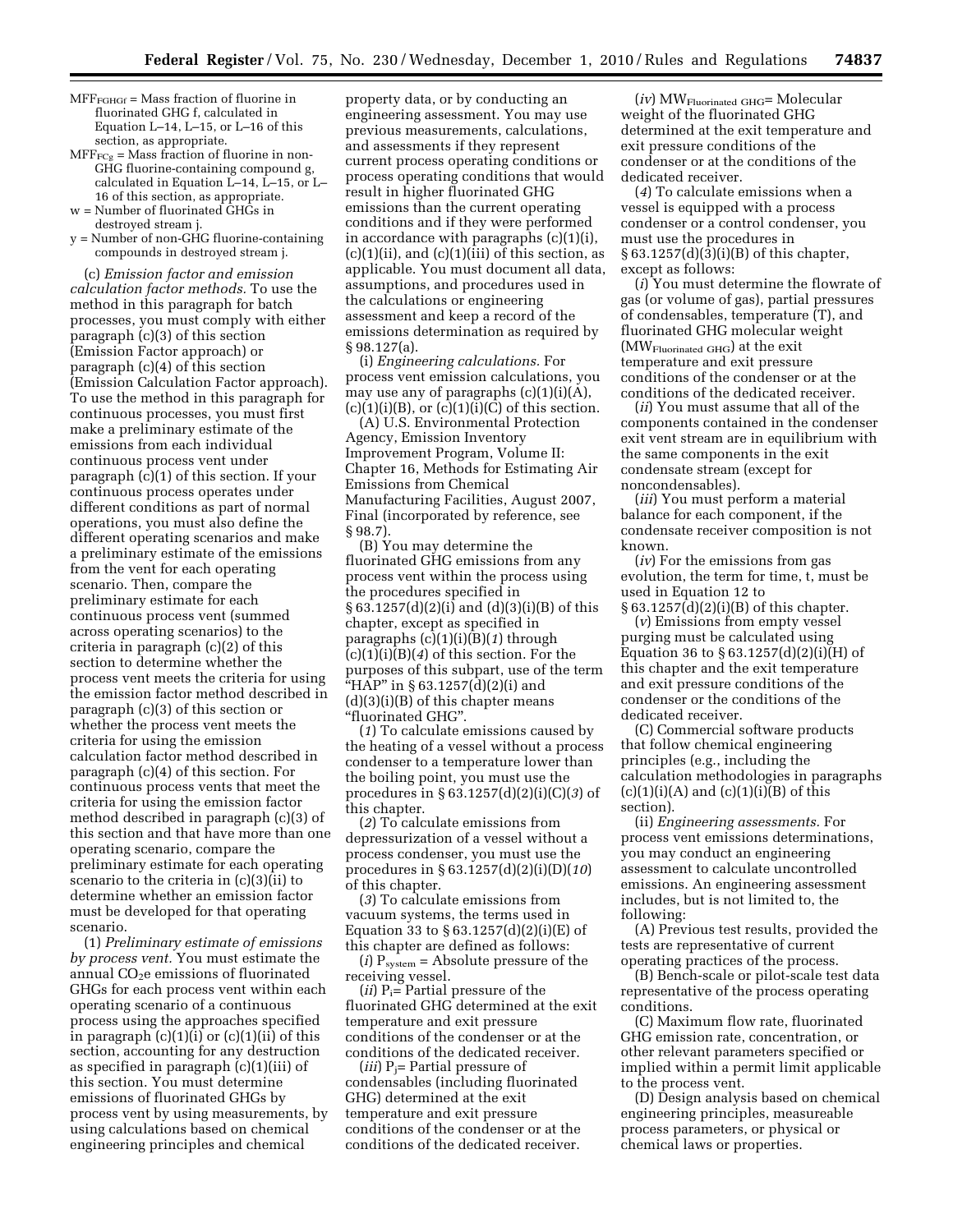(iii) *Impact of destruction for the preliminary estimate.* If the process vent is vented to a destruction device, you may reflect the impact of the destruction device on emissions. In your emissions estimate, account for the following:

(A) The destruction efficiencies of the device that have been demonstrated for the fluorinated GHGs in the vent stream for periods when the process vent is vented to the destruction device.

(B) Any periods when the process vent is not vented to the destruction device.

(iv) *Use of typical recent values.* In the calculations in paragraphs (c)(1)(i),  $(c)(1)(ii)$ , and  $(c)(1)(iii)$  of this section, the values used for the expected process activity and for the expected fraction of that activity whose emissions will be vented to the properly functioning destruction device must be based on either typical recent values for the process or values that would overestimate emissions from the process, unless there is a compelling reason to adopt a different value (e.g., installation of a destruction device for a previously uncontrolled process). If there is such a reason, it must be documented in the GHG Monitoring Plan.

(v) *GWPs.* To convert the fluorinated GHG emissions to  $CO<sub>2</sub>e$ , use Equation A–1 of § 98.2. For fluorinated GHGs whose GWPs are not listed in Table A– 1 to subpart A of this part, use a default GWP of 2,000 unless you submit a request to use other GWPs for those fluorinated GHGs in that process under paragraph (c)(1)(vi) of this section and we approve that request.

(vi) *Request to use a GWP other than 2,000 for fluorinated GHGs whose GWPs are not listed in Table A–1 to subpart A of this part.* If your process vent emits one or more fluorinated GHGs whose GWPs are not listed in Table A–1 to subpart A of this part, that are emitted in quantities that, with a default GWP of 2,000, result in total calculated annual emissions equal to or greater than 10,000 metric tons  $CO<sub>2</sub>e$  for the vent, and that you believe have GWPs that would result in total calculated annual emissions less than 10,000 metric tons  $CO<sub>2</sub>e$  for the vent, you may submit a request to use provisional GWPs for these fluorinated GHGs for purposes of the calculations in paragraph (c)(1) of this section. The request must be submitted by February 28, 2011 for a completeness determination and review by EPA.

(A) *Contents of the request.* You must include the following information in the request for each fluorinated GHG that does not have a GWP listed in Table A– 1 to subpart A of this part and that

constitutes more than one percent by mass of the stream emitted from the vent:

(*1*) The identity of the fluorinated GHG, including its chemical formula and, if available, CAS number.

(*2*) The estimated GWP of the fluorinated GHG.

(*3*) The data and analysis that supports your estimate of the GWP of the fluorinated GHG, including:

(*i*) Data and analysis related to the low-pressure gas phase infrared absorption spectrum of the fluorinated GHG.

(*ii*) Data and analysis related to the estimated atmospheric lifetime of the fluorinated GHG (reaction mechanisms and rates, including e.g., photolysis and reaction with atmospheric components such as OH,  $O_3$ , CO, and water).

(*iii*) The radiative transfer analysis that integrates the lifetime and infrared absorption spectrum data to calculate the GWP.

(*iv*) Any published or unpublished studies of the GWP of the gas.

(*4*) The engineering calculations or assessments and underlying data that demonstrate that the process vent is calculated to emit less than 10,000 metric tons CO<sub>2</sub>e of this and other fluorinated GHGs only when the proposed provisional GWPs, not the default GWP of 2,000, are used for fluorinated GHGs whose GWPs are not listed in Table A–1 to subpart A of this part.

(B) *Review and completeness determination by EPA.* If EPA makes a preliminary determination that the request is complete, that it substantiates each of the provisional GWPs, and that it demonstrates that the process vent is calculated to emit less than 10,000 metric tons  $CO<sub>2</sub>e$  of this and other fluorinated GHGs only when the provisional GWPs, not the default GWP of 2,000, are used for fluorinated GHGs whose GWPs are not listed in Table A– 1 to subpart A of this part, then EPA will publish a notice including the data and analysis submitted under paragraphs  $(c)(1)(vi)(A)(1)$  through  $(c)(1)(vi)(A)(3)$  of this section. If, after review of public comment on the notice, EPA finalizes its preliminary determination, then EPA will permit the facility to use the provisional GWPs for the calculations in paragraph (c)(1) of this section unless and until EPA determines that one or more of the provisional GWPs is in error and provides reasonable notice to the facility.

(2) *Method selection for continuous process vents.* 

(i) If the calculations under paragraph (c)(1) of this section, as well as any

subsequent measurements and calculations under this subpart, indicate that the continuous process vent has fluorinated GHG emissions of less than 10,000 metric ton  $CO<sub>2</sub>e$  per year, summed across all operating scenarios, then you may comply with either paragraph (c)(3) of this section (Emission Factor approach) or paragraph (c)(4) of this section (Emission Calculation Factor approach).

(ii) If the continuous process vent does not meet the criteria in paragraph (c)(2)(i) of this section, then you must comply with the emission factor method specified in paragraph (c)(3) (Emission Factor approach) of this section.

(A) You must conduct emission testing for process-vent-specific emission factor development before the destruction device unless the calculations you performed under paragraph (c)(1)(iii) of this section indicate that the uncontrolled fluorinated GHG emissions that occur during periods when the process vent is not vented to the properly functioning destruction device are less than 10,000 metric tons  $CO<sub>2</sub>e$  per year. In this case, you may conduct emission testing after the destruction device to develop a process-vent-specific emission factor. If you do so, you must develop and apply an emission calculation factor under paragraph (c)(4) to estimate emissions during any periods when the process vent is not vented to the properly functioning destruction device.

(B) Regardless of the level of uncontrolled emissions, the emission testing for process-vent-specific emission factor development may be conducted on the outlet side of a wet scrubber in place for acid gas reduction, if one is in place, as long as there is no appreciable reduction in the fluorinated GHG.

(3) *Process-vent-specific emission factor method.* For each process vent, conduct an emission test and measure fluorinated GHG emissions from the process and measure the process activity, such as the feed rate, production rate, or other process activity rate, during the test as described in this paragraph (c)(3). Conduct the emission test according to the procedures in § 98.124. All emissions test data and procedures used in developing emission factors must be documented according to § 98.127. If more than one operating scenario applies to the process that contains the subject process vent, you must comply with either paragraph  $(3)(i)$  or paragraph (3)(ii) of this section.

(i) Conduct a separate emissions test for operation under each operating scenario.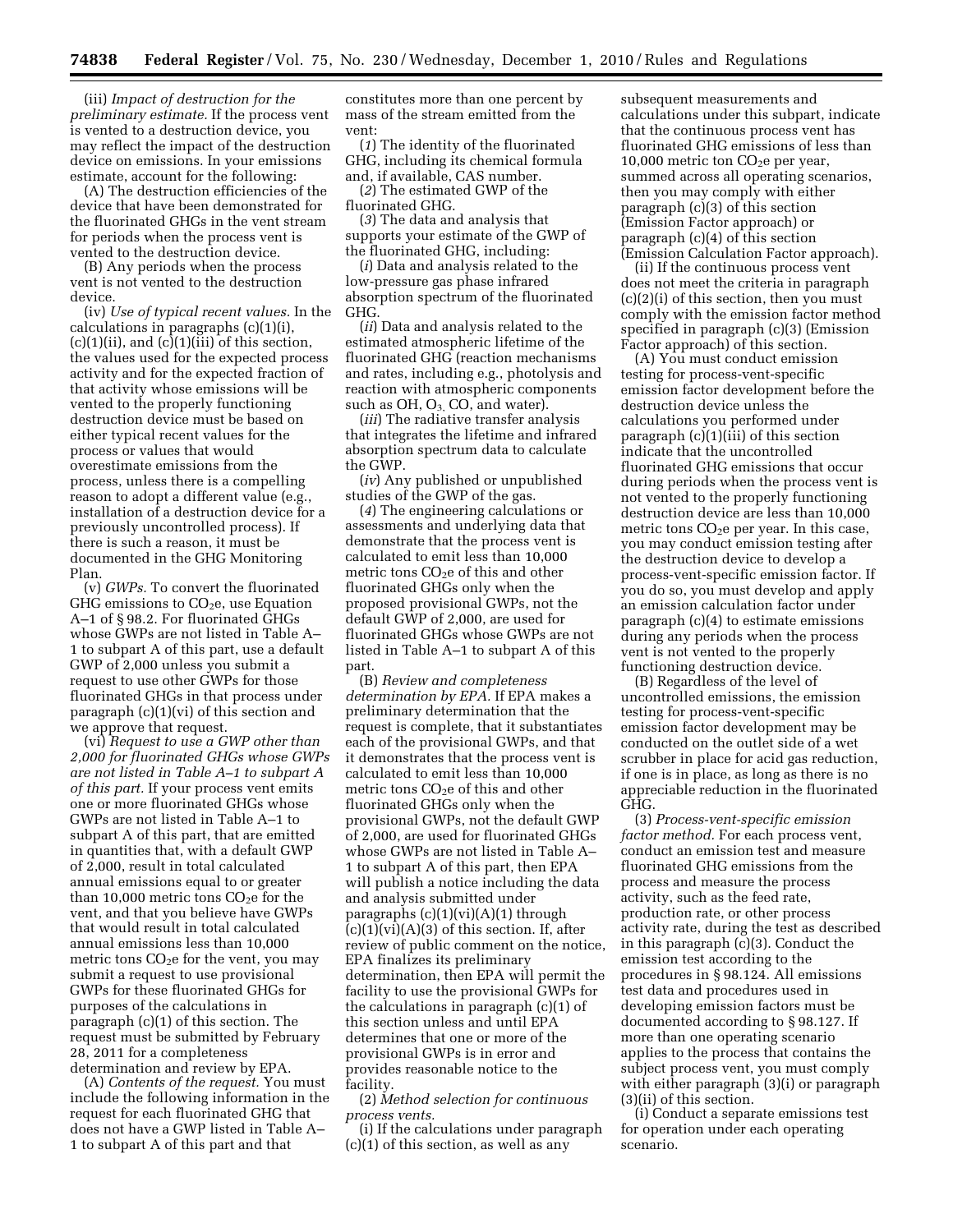(ii) Conduct an emissions test for the operating scenario that is expected to have the largest emissions in terms of CO2e (considering both activity levels and emission calculation factors) on an annual basis. Also conduct an emissions test for each additional operating scenario that is estimated to emit 10,000 metric tons  $CO<sub>2</sub>e$  or more annually from the vent and whose emission calculation factor differs by 15 percent or more from the emission calculation factor of the operating scenario that is expected to have the largest emissions (or of another operating scenario for

which emission testing is performed), unless the difference between the operating scenarios is solely due to the application of a destruction device to emissions under one of the operating scenarios. For any other operating scenarios, adjust the process-vent specific emission factor developed for the operating scenario that is expected to have the largest emissions (or for another operating scenario for which emission testing is performed) using the approach in paragraph (c)(3)(viii) of this section.

$$
E_{\text{ConIPV}} = \frac{C_{\text{PV}}}{10^6} * MW * Q_{\text{PV}} * \frac{1}{SV} * \frac{1}{10^3} * \frac{60}{1} \qquad (\text{Eq. L-19})
$$

Where:

- EContPV = Mass of fluorinated GHG f emitted from process vent v from process i, operating scenario j, during the emission test during test run r (kg/hr).
- $C_{PV}$  = Concentration of fluorinated GHG f during test run r of the emission test (ppmv).
- MW = Molecular weight of fluorinated GHG f (g/g-mole).
- $\mathbf{Q}_{\text{PV}} = \text{Flow}$  rate of the process vent stream during test run r of the emission test (m3/ min).
- SV = Standard molar volume of gas (0.0240 m3/g-mole at 68 °F and 1 atm).
- $1/10^3$  = Conversion factor (1 kilogram/1,000 grams).
- 60/1 = Conversion factor (60 minutes/1 hour).

(v) You must calculate a site-specific, process-vent-specific emission factor for

each fluorinated GHG for each process vent and each operating scenario, in kg of fluorinated GHG per process activity rate (e.g., kg of feed or production), as applicable, using Equation L–20 of this section. For continuous processes, divide the hourly fluorinated GHG emission rate during the test by the hourly process activity rate during the test runs.

(iii) You must measure the process activity, such as the process feed rate, process production rate, or other process activity rate, as applicable, during the emission test and calculate the rate for the test period, in kg (or another appropriate metric) per hour. (iv) For continuous processes, you must calculate the hourly emission rate of each fluorinated GHG using Equation L–19 of this section and determine the hourly emission rate of each fluorinated

GHG per process vent (and per

test run.

operating scenario, as applicable) for the

$$
EF_{PV} = \frac{\sum_{1}^{r} \left( \frac{E_{PV}}{Activity_{EmissionTest}} \right)}{r}
$$
 (Eq. L-20)

Where:

- $EF_{PV}$  = Emission factor for fluorinated GHG f emitted from process vent v during process i, operating scenario j (e.g., kg emitted/kg activity).
- $E_{PV}$  = Mass of fluorinated GHG f emitted from process vent v from process i, operating scenario j, during the emission test during test run r, for either continuous or batch (kg emitted/hr for continuous, kg emitted/batch for batch).
- $Activity_{EmissionTest} = Process feed, process$ production, or other process activity rate for process i, operating scenario j, during the emission test during test run r (e.g., kg product/hr).
- r = Number of test runs performed during the emission test.

(vi) If you conducted emissions testing after the destruction device, you must calculate the emissions of each

fluorinated GHG for the process vent (and operating scenario, as applicable) using Equation L–21 of this section. You must also develop a process-ventspecific emission calculation factor based on paragraph (c)(4) of this section for the periods when the process vent is not venting to the destruction device.

$$
E_{pV} = EF_{pV-C} * Activity_C + ECF_{pV-U} * Activity_U
$$
 (Eq. L-21)

Where:

- $E_{PV}$  = Mass of fluorinated GHG f emitted from process vent v from process i, operating scenario j, for the year (kg).
- $EF_{PV-C}$  = Emission factor for fluorinated GHG f emitted from process vent v during process i, operating scenario j, based on testing after the destruction device (kg emitted/activity) (e.g., kg emitted/kg product).
- $Activity_C = Total process feed, process$ production, or other process activity for process i, operating scenario j, during the year for which emissions are vented to

the properly functioning destruction device (i.e., controlled).

- $ECF_{PV-U}$  = Emission calculation factor for fluorinated GHG f emitted from process vent v during process i, operating scenario j during periods when the process vent is not vented to the properly functioning destruction device (kg emitted/activity) (e.g., kg emitted/kg product).
- $Activity_U = Total process feed, process$ production, or other process activity during the year for which the process vent is not vented to the properly

functioning destruction device (e.g., kg product).

(vii) If you conducted emissions testing before the destruction device, apply the destruction efficiencies of the device that have been demonstrated for the fluorinated GHGs in the vent stream to the fluorinated GHG emissions for the process vent (and operating scenario, as applicable), using Equation L–22 of this section. You may apply the destruction efficiency only to the portion of the process activity during which emissions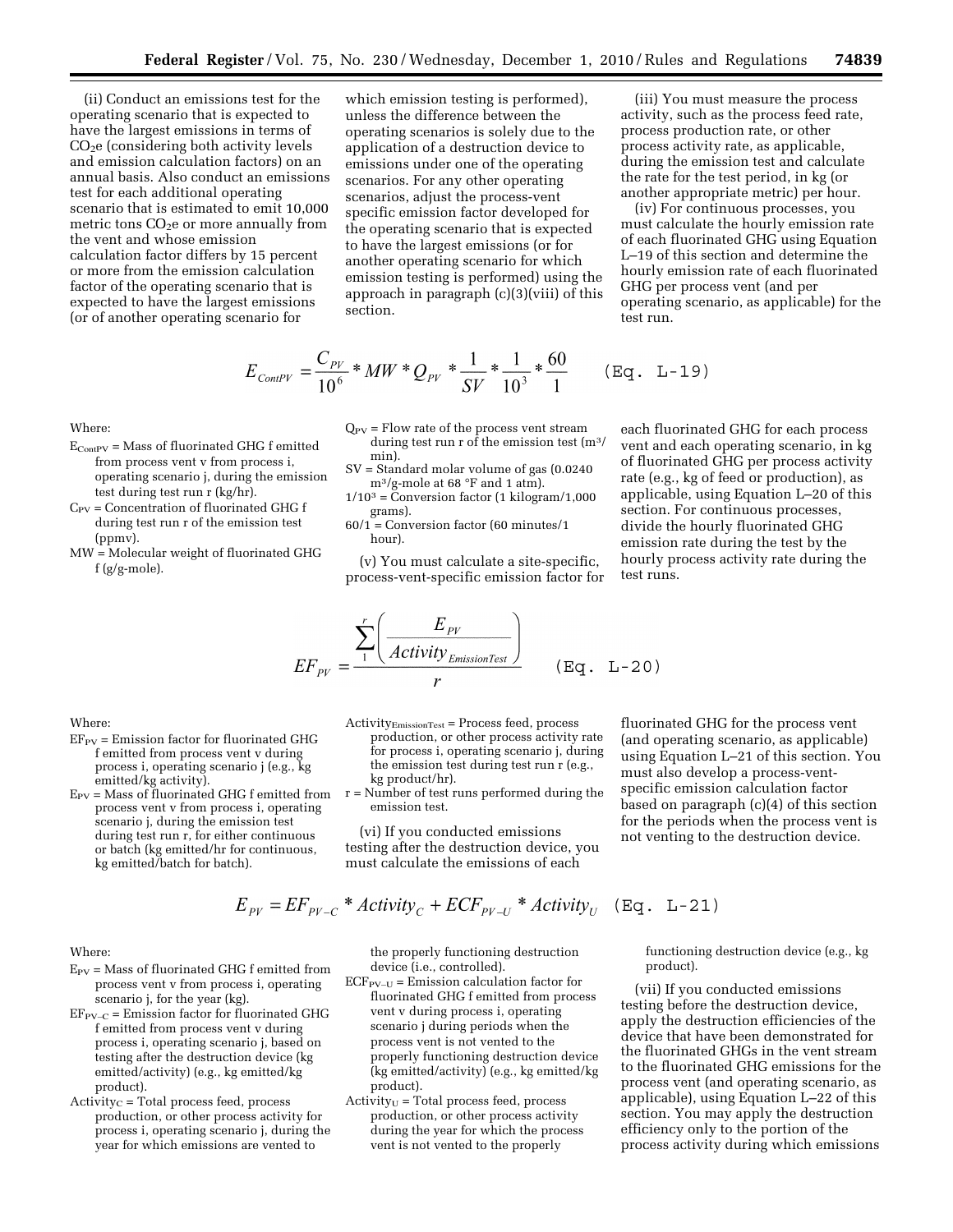are vented to the properly functioning destruction device (i.e., controlled).

$$
E_{PV} = EF_{PV-U} * (Activity_U + Activity_C * (1 - DE))
$$
 (Eq. L-22)

Where:

- $E_{PV}$  = Mass of fluorinated GHG f emitted from process vent v from process i, operating scenario j, for the year, considering destruction efficiency (kg).
- $EF_{PV-U}$  = Emission factor (uncontrolled) for fluorinated GHG f emitted from process vent v during process i, operating scenario j (kg emitted/kg product).
- $Activity_U = Total process feed, process$ production, or other process activity for process i, operating scenario j, during the year for which the process vent is not

vented to the properly functioning destruction device (e.g., kg product).

- $Activity_C = Total process feed, process$ production, or other process activity for process i, operating scenario j, during the year for which the process vent is vented to the properly functioning destruction
- device (e.g., kg product). DE = Demonstrated destruction efficiency of the destruction device (weight fraction).

(viii) *Adjusted process-vent-specific emission factors for other operating scenarios.* For process vents from processes with multiple operating

$$
EF_{\text{PVadj}} = \frac{ECF_{UT}}{ECF_T} * EF_{\text{PV}} \quad (\text{Eq. L-23})
$$

 $E_{PV}$  = Mass of fluorinated GHG f emitted from process vent v from process i, operating scenario j, for the year, considering destruction efficiency (kg). v = Number of process vents in process i,

(4) *Process-vent-specific emission calculation factor method.* For each process vent within an operating scenario, determine fluorinated GHG emissions by calculations and

determine the process activity rate, such as the feed rate, production rate, or other process activity rate, associated

(i) You must calculate uncontrolled emissions of fluorinated GHG by individual process vent,  $E_{PV}$ , by using measurements, by using calculations based on chemical engineering principles and chemical property data, or by conducting an engineering assessment. Use the procedures in paragraphs (c)(1)(i) or (ii) of this section, except paragraph  $(c)(1)(ii)(C)$  of this section. The procedures in paragraphs

operating scenario j. o = Number of operating scenarios for

with the emission rate.

process i.

Where:

- $EF_{PVadi} = Adjusted process-vent-specific$ emission factor for an untested operating scenario.
- $ECF<sub>UT</sub>$  = Emission calculation factor for the untested operating scenario developed under paragraph (c)(4) of this section.
- $ECF_T$  = Emission calculation for the tested operating scenario developed under paragraph (c)(4) of this section.
- $EF_{PV}$  = Process vent specific emission factor for the tested operating scenario.

(ix) Sum the emissions of each fluorinated GHG from all process vents in each operating scenario and all operating scenarios in the process for the year to estimate the total process vent emissions of each fluorinated GHG from the process, using Equation L–24 of this section.

$$
E_{Pf} = \sum_{1}^{o} \sum_{1}^{v} E_{PV} \quad (\text{Eq. L-24})
$$

Where:

 $E_{\text{Pfi}}$  = Mass of fluorinated GHG f emitted from process vents for process i for the year (kg).

 $ECF_{PV}$  = Emission calculation factor for fluorinated GHG f emitted from process vent v during process i, operating scenario j, (e.g., kg emitted/kg product).  $E_{PV}$  = Average mass of fluorinated GHG f emitted, based on calculations, from process vent v from process i, operating

$$
ECF_{pV} = \frac{E_{pV}}{Activity_{\text{Re} \text{ }presentative}} \quad (\text{Eq. L-25})
$$

scenario j, during the period or batch for which emissions were calculated, for either continuous or batch (kg emitted/ hr for continuous, kg emitted/batch for batch).

Activity<sub>Representative</sub> = Process feed, process production, or other process activity rate corresponding to average mass of

emissions based on calculations (e.g., kg product/hr for continuous, kg product/ batch for batch).

(iii) You must calculate emissions of each fluorinated GHG for the process vent (and operating scenario, as applicable) for the year by multiplying

scenarios, use Equation L–23 of this section to develop an adjusted processvent-specific emission factor for each operating scenario from which the vent is estimated to emit less than 10,000 metric tons  $CO<sub>2</sub>e$  annually or whose emission calculation factor differs by less than 15 percent from the emission calculation factor of the operating scenario that is expected to have the

testing is performed).

largest emissions (or of another operating scenario for which emission

 $(c)(1)(i)$  and  $(ii)$  of this section may be applied either to batch process vents or to continuous process vents. The uncontrolled emissions must be based on a typical batch or production rate under a defined operating scenario. The process activity rate associated with the uncontrolled emissions must be determined. The methods, data, and assumptions used to estimate emissions for each operating scenario must be selected to yield a best estimate (expected value) of emissions rather than an over- or underestimate of emissions for that operating scenario. All data, assumptions, and procedures used in the calculations or engineering assessment must be documented according to § 98.127.

(ii) You must calculate a site-specific, process-vent-specific emission calculation factor for each process vent, each operating scenario, and each fluorinated GHG, in kg of fluorinated GHG per activity rate (e.g., kg of feed or production) as applicable, using Equation L–25 of this section.

Where: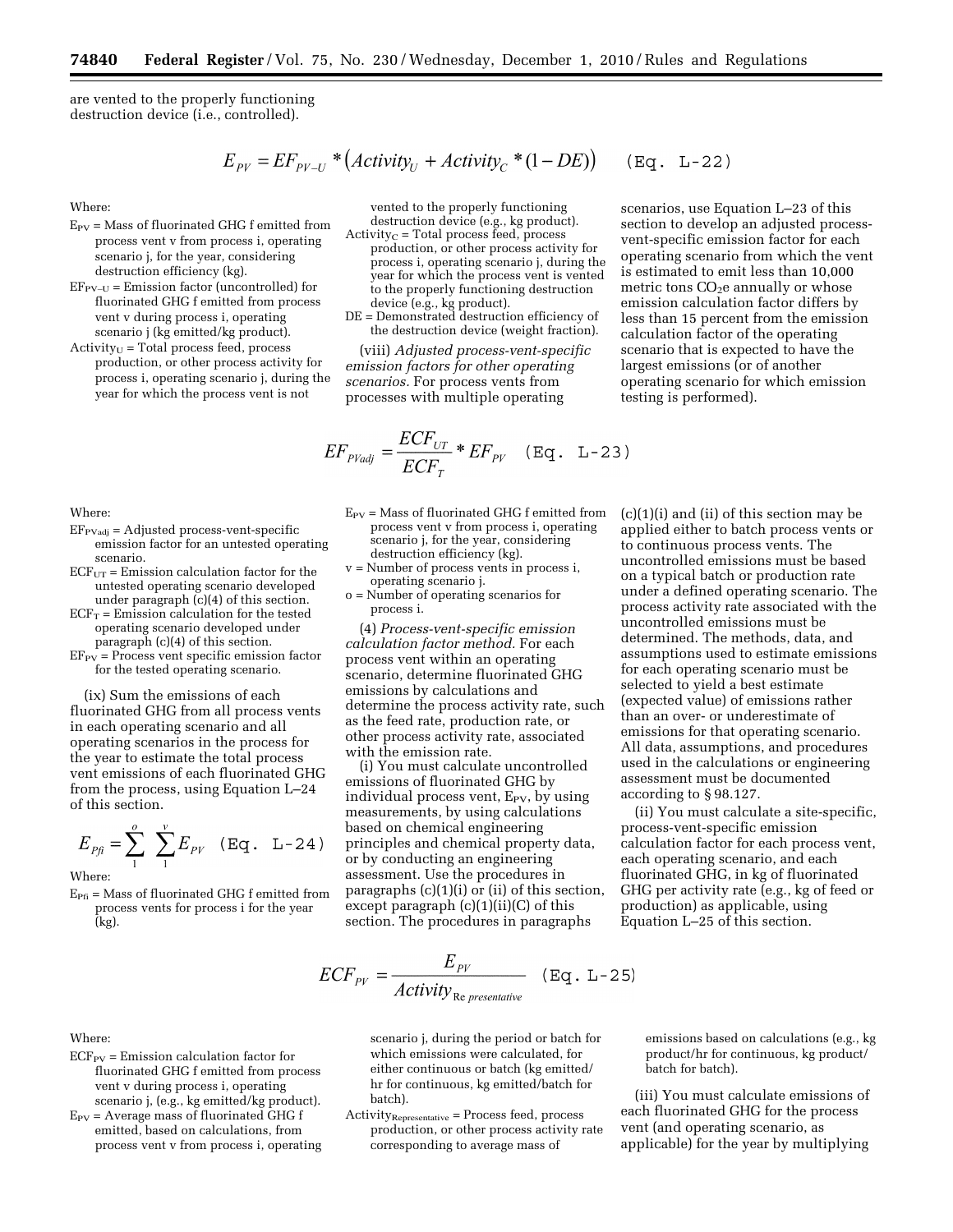the process-vent-specific emission calculation factor by the total process activity, as applicable, for the year, using Equation L–26 of this section.

$$
E_{pV} = ECF_{pV} * Activity \quad (\text{Eq. L-26})
$$

Where:

 $E_{PV}$  = Mass of fluorinated GHG f emitted from process vent v from process i, operating scenario j, for the year (kg).

 $ECF_{PV}$  = Emission calculation factor for fluorinated GHG f emitted from process vent v during process i, operating

scenario j, (kg emitted/activity) (e.g., kg emitted/kg product).

Activity = Process feed, process production, or other process activity for process i, operating scenario j, during the year.

(iv) If the process vent is vented to a destruction device, apply the demonstrated destruction efficiency of

$$
E_{\mu\nu} = ECF_{\mu\nu} * (Activity_{U} + Activity_{C} * (1 - DE))
$$

Where:

- $E_{PV}$  = Mass of fluorinated GHG f emitted from process vent v from process i, operating scenario j, for the year considering destruction efficiency (kg).
- $ECF_{PV}$  = Emission calculation factor for fluorinated GHG f emitted from process vent v during process i, operating scenario j, (e.g., kg emitted/kg product).
- $Activity_U = Total process feed, process$ production, or other process activity for process i, operating scenario j, during the year for which the process vent is not vented to the properly functioning destruction device (e.g., kg product).
- $Activity_C = Total process feed, process$ production, or other process activity for process i, operating scenario j, during the year for which the process vent is vented to the properly functioning destruction device (e.g., kg product).
- DE = Demonstrated destruction efficiency of the destruction device (weight fraction).

(v) Sum the emissions of each fluorinated GHG from all process vents in each operating scenario and all operating scenarios in the process for the year to estimate the total process vent emissions of each fluorinated GHG from the process, using Equation L–28 of this section.

$$
E_{Pf} = \sum_{1}^{o} \sum_{1}^{v} E_{PV} \quad (\text{Eq. L-28})
$$

Where:

- $E_{\text{Pfi}}$  = Mass of fluorinated GHG f emitted from process vents for process i for the year  $\overline{(\text{kg})}$ .
- $E_{PV}$  = Mass of fluorinated GHG f emitted from process vent v from process i, operating scenario j, for the year, considering destruction efficiency (kg).
- v = Number of process vents in process i, operating scenario j.
- o = Number of operating scenarios in process i.

(d) *Calculate fluorinated GHG emissions for equipment leaks (EL).* If you comply with paragraph (c) of this section, you must calculate the

fluorinated GHG emissions from pieces of equipment associated with processes covered under this subpart and in fluorinated GHG service. If you conduct monitoring of equipment in fluorinated GHG service, monitoring must be conducted for those in light liquid and in gas and vapor service. If you conduct monitoring of equipment in fluorinated GHG service, you may exclude from monitoring each piece of equipment that is difficult-to-monitor, that is unsafe-tomonitor, that is insulated, or that is in heavy liquid service; you may exclude from monitoring each pump with dual mechanical seals, agitator with dual mechanical seals, pump with no external shaft, agitator with no external shaft; you may exclude from monitoring each pressure relief device in gas and vapor service with upstream rupture disk, each sampling connection system with closed-loop or closed-purge systems, and any pieces of equipment where leaks are routed through a closed vent system to a destruction device. You must estimate emissions using another approach for those pieces of equipment excluded from monitoring. Equipment that is in fluorinated GHG service for less than 300 hr/yr; equipment that is in vacuum service; pressure relief devices that are in light liquid service; and instrumentation systems are exempted from these requirements.

(1) The emissions from equipment leaks must be calculated using any of the procedures in paragraphs (d)(1)(i),  $(d)(1)(ii)$ ,  $(d)(1)(iii)$ , or  $(d)(1)(iv)$  of this section.

(i) *Use of Average Emission Factor Approach in EPA Protocol for Equipment Leak Emission Estimates.*  The emissions from equipment leaks may be calculated using the default Average Emission Factor Approach in EPA–453/R–95–017 (incorporated by reference, see § 98.7).

the device to the fluorinated GHG emissions for the process vent (and operating scenario, as applicable), using Equation L–27 of this section. Apply the destruction efficiency only to the portion of the process activity that is vented to the properly functioning destruction device (i.e., controlled).

 $(Eq. L-27)$ 

(ii) *Use of Other Approaches in EPA Protocol for Equipment Leak Emission Estimates in conjunction with EPA Method 21 at 40 CFR part 60, appendix A–7.* The emissions from equipment leaks may be calculated using one of the following methods in EPA–453/R–95– 017 (incorporated by reference, see § 98.7): The Screening Ranges Approach; the EPA Correlation Approach; or the Unit-Specific Correlation Approach. If you determine that EPA Method 21 at 40 CFR part 60, appendix A–7 is appropriate for monitoring a fluorinated GHG, and if you calibrate your instrument with a compound different from one or more of the fluorinated GHGs or surrogates to be measured, you must develop response factors for each fluorinated GHG or for each surrogate to be measured using EPA Method 21 at 40 CFR part 60, appendix A–7. For each fluorinated GHG or surrogate measured, the response factor must be less than 10. The response factor is the ratio of the known concentration of a fluorinated GHG or surrogate to the observed meter reading when measured using an instrument calibrated with the reference compound.

(iii) *Use of Other Approaches in EPA Protocol for Equipment Leak Emission Estimates in conjunction with sitespecific leak monitoring methods.* The emissions from equipment leaks may be calculated using one of the following methods in EPA–453/R–95–017 (incorporated by reference, see § 98.7): The Screening Ranges Approach; the EPA Correlation Approach; or the Unit-Specific Correlation Approach. You may develop a site-specific leak monitoring method appropriate for monitoring fluorinated GHGs or surrogates to use along with these three approaches. The site-specific leak monitoring method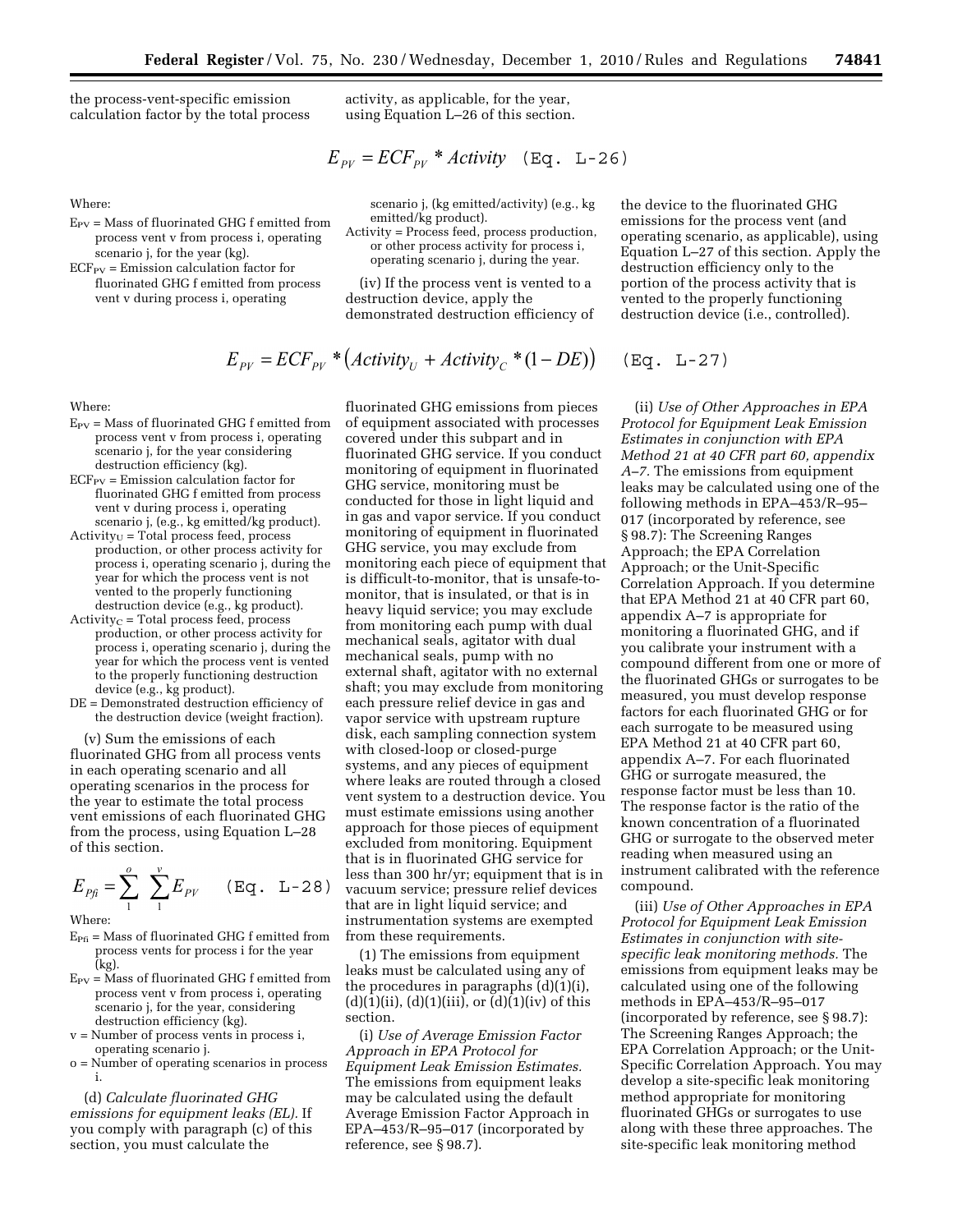must meet the requirements in  $§ 98.124(f)(1).$ 

(iv) *Use of site-specific leak monitoring methods.* The emissions from equipment leaks may be calculated using a site-specific leak monitoring method. The site-specific leak monitoring method must meet the requirements in  $\S 98.124(f)(1)$ .

(2) You must collect information on the number of each type of equipment; the service of each piece of equipment (gas, light liquid, heavy liquid); the concentration of each fluorinated GHG in the stream; and the time period each piece of equipment was in service. Depending on which approach you follow, you may be required to collect information for equipment on the associated screening data concentrations for greater than or equal to 10,000 ppmv and associated screening data concentrations for less than 10,000 ppmv; associated actual screening data concentrations; or associated screening data and leak rate data (i.e., bagging) used to develop a unit-specific correlation.

(3) Calculate and sum the emissions of each fluorinated GHG in metric tons per year for equipment pieces for each process, E<sub>ELf</sub>, annually. You must include and estimate emissions for types of equipment that are excluded from monitoring, including difficult-tomonitor, unsafe-to-monitor and insulated pieces of equipment, pieces of equipment in heavy liquid service, pumps with dual mechanical seals, agitators with dual mechanical seals,

Where:

- $E_D$  = The mass of fluorinated GHGs emitted annually from destruction of fluorinated GHGs that were previously ''produced'' as defined at  $\S$  98.410(b) (metric tons).
- $RE<sub>D</sub>$  = The mass of fluorinated GHGs that were previously "produced" as defined at § 98.410(b) and that are fed annually into the destruction device (metric tons).
- DE = Destruction efficiency of the destruction device (fraction).

(g) *Emissions from venting of residual fluorinated GHGs in containers.* If you

pumps with no external shaft, agitators with no external shaft, pressure relief devices in gas and vapor service with upstream rupture disk, sampling connection systems with closed-loop or closed purge systems, and pieces of equipment where leaks are routed through a closed vent system to a destruction device.

(e) *Calculate total fluorinated GHG emissions for each process and for production or transformation processes at the facility.* 

(i) Estimate annually the total mass of each fluorinated GHG emitted from each process, including emissions from process vents in paragraphs (c)(3) and (c)(4) of this section, as appropriate, and from equipment leaks in paragraph (d), using Equation L–29 of this section.

$$
E_i = E_{Pf_i} + E_{ELfi} \quad (\text{Eq. L-29})
$$

Where:

- $E_i$  = Total mass of each fluorinated GHG f emitted from process i, annual basis (kg/ year).
- $E_{\text{Pfi}} =$  Mass of fluorinated GHG f emitted from all process vents and all operating scenarios in process i, annually (kg/year, calculated in Equation L–24 or L–28 of this section, as appropriate).
- $E_{ELE}$  = Mass of fluorinated GHG f emitted from equipment leaks for pieces of equipment for process i, annually (kg/ year, calculated in paragraph (d)(3) of this section).

(ii) Estimate annually the total mass of each fluorinated GHG emitted from each type of production or transformation process at the facility using Equation L– 30 of this section. Develop separate

$$
E_D = RE_D * (1 - DE)
$$
 (Eq. L-31)

vent residual fluorinated GHGs from containers, you must either measure the residual fluorinated GHGs vented from each container or develop a heel factor for each combination of fluorinated GHG, container size, and container type that you vent. You do not need to estimate de minimis emissions associated with good-faith attempts to recycle or recover residual fluorinated GHGs in or from containers.

totals for fluorinated gas production processes, transformation processes that transform fluorinated gases produced at the facility, and transformation processes that transform fluorinated gases produced at another facility.

$$
E = \sum_{i=1}^{n} E_i * 0.001 \quad (\text{Eq. L-30})
$$

Where:

- E = Total mass of each fluorinated GHG f emitted from all fluorinated gas production processes, all transformation processes that transform fluorinated gases produced at the facility, or all transformation processes that transform fluorinated gases produced at another facility, as appropriate (metric tons).
- $E_i$  = Total mass of each fluorinated GHG f emitted from each production or transformation process, annual basis (kg/ year, calculated in Equation L–29 of this section).
- 0.001 = Conversion factor from kg to metric tons.
- z = Total number of fluorinated gas production processes, fluorinated gas transformation processes that transform fluorinated gases produced at the facility, or transformation processes that transform fluorinated gases produced at another facility, as appropriate.

(f) *Calculate fluorinated GHG emissions from destruction of fluorinated GHGs that were previously*  'produced". Estimate annually the total mass of fluorinated GHGs emitted from destruction of fluorinated GHGs that were previously "produced" as defined at § 98.410(b) using Equation L–31 of this section:

(1) *Measuring contents of each container.* If you weigh or otherwise measure the contents of each container before venting the residual fluorinated GHGs, use Equation L–32 of this section to calculate annual emissions of each fluorinated GHG from venting of residual fluorinated GHG from containers. Convert pressures to masses as directed in paragraph (g)(2)(ii) of this section.

$$
E_{Cf} = \sum_{1}^{n} H_{Bf} - \sum_{1}^{n} H_{Ef} \quad (\text{Eq. L-32})
$$

Where:

 $E_{Cf}$  = Total mass of each fluorinated GHG f emitted from the facility through venting of residual fluorinated GHG from containers, annual basis (kg/year).

 $H<sub>Bfi</sub>$  = Mass of residual fluorinated GHG f in container j when received by facility.

- $H<sub>Eff</sub>$  = Mass of residual fluorinated GHG f in container j after evacuation by facility. (Facility may equate to zero.)
- n = Number of vented containers for each fluorinated GHG f.

(2) *Developing and applying heel factors.* If you use heel factors to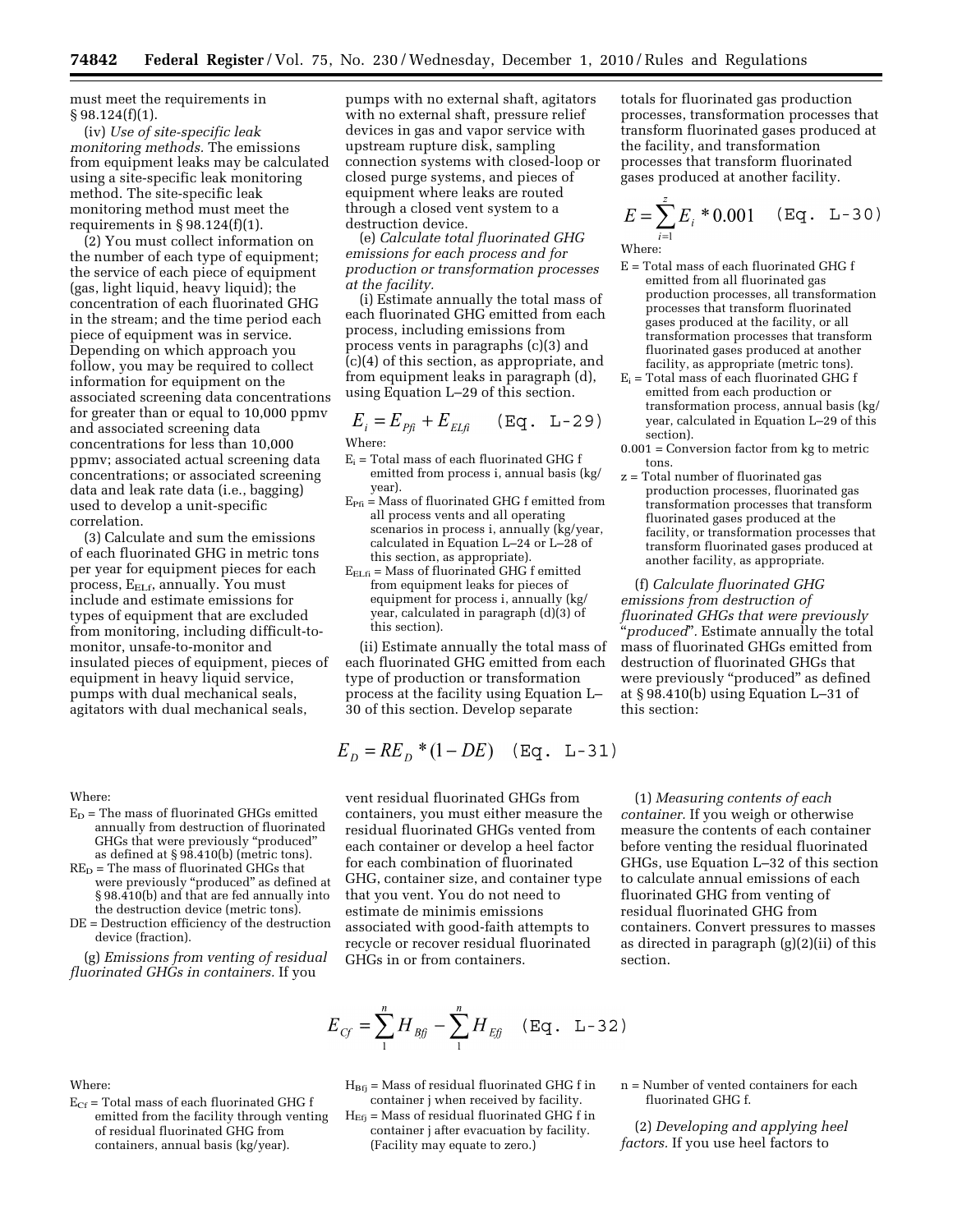estimate emissions of residual fluorinated GHGs vented from containers, you must annually develop these factors based on representative samples of the containers received by your facility from fluorinated GHG users.

(i) *Sample size.* For each combination of fluorinated GHG, container size, and container type that you vent, select a representative sample of containers that reflects the full range of quantities of residual gas returned in that container size and type. This sample must reflect the full range of the industries and a broad range of the customers that use and return the fluorinated GHG, container size, and container type. The minimum sample size for each combination of fluorinated GHG, container size, and container type must be 30, unless this is greater than the

number of containers returned within that combination annually, in which case the contents of every container returned must be measured.

(ii) *Measurement of residual gas.* The residual weight or pressure you use for paragraph (g)(1) of this section must be determined by monitoring the mass or the pressure of your cylinders/ containers according to § 98.124(k). If you monitor the pressure, convert the pressure to mass using the ideal gas law, as displayed in Equation L–33 of this section, with an appropriately selected Z value.

$$
pV = ZnRT \quad (Eq. L-33)
$$

Where:

- p = Absolute pressure of the gas (Pa)
- $V =$  Volume of the gas (m<sup>3</sup>)
- Z = Compressibility factor
- n = Amount of substance of the gas (moles) R = Gas constant (8.314 Joule/Kelvin mole)
- 

$$
E_{Cf} = \sum_{j=1}^{n} h_{jj} * N_{jj} * F_{jj} \quad (\text{Eq. L-34})
$$

Where:

- $E_{Cf}$  = Total mass of each fluorinated GHG f emitted from the facility through venting of residual fluorinated GHG from containers, annual basis (kg/year).
- $h_{fj}$  = Facility-wide gas-specific heel factor for fluorinated GHG f (fraction) and container size and type j, as determined in paragraph (g)(2)(iii) of this section.
- $N_{fj}$  = Number of containers of size and type j returned to the fluorinated gas production facility.
- $F_{fj}$  = Full capacity of containers of size and type j containing fluorinated GHG f (kg).
- n = Number of combinations of container sizes and types for fluorinated GHG f.

## **§ 98.124 Monitoring and QA/QC requirements.**

(a) *Initial scoping speciation to identify fluorinated GHGs.* You must conduct an initial scoping speciation to identify all fluorinated GHGs that may be generated from processes that are subject to this subpart and that have at least one process vent with uncontrolled emissions of 1.0 metric ton or more of fluorinated GHGs per year based on the preliminary estimate of emissions in § 98.123(c)(1). You are not required to quantify emissions under this initial scoping speciation. Only fluorinated GHG products and by-products that occur in greater than trace concentrations in at least one stream must be identified under this paragraph.

(1) *Procedure.* To conduct the scoping speciation, select the stream(s) (including process streams or destroyed streams) or process vent(s) that would be expected to individually or

collectively contain all of the fluorinated GHG by-products of the process at their maximum concentrations and sample and analyze the contents of these selected streams or process vents. For example, if fluorinated GHG by-products are separated into one low-boiling-point and one high-boiling-point stream, sample and analyze both of these streams. Alternatively, you may sample and analyze streams where fluorinated GHG by-products occur at less than their maximum concentrations, but you must ensure that the sensitivity of the analysis is sufficient to compensate for the expected difference in concentration. For example, if you sample and analyze streams where fluorinated GHG by-products are expected to occur at one half their maximum concentrations elsewhere in the process, you must ensure that the sensitivity of the analysis is sufficient to detect fluorinated GHG by-products that occur at concentrations of 0.05 percent or higher. You do not have to sample and analyze every stream or process vent, i.e., you do not have to sample and analyze a stream or process vent that contains only fluorinated GHGs that are contained in other streams or process vents that are being sampled and analyzed. Sampling and analysis must be conducted according to the procedures in paragraph (e) of this section.

(2) *Previous measurements.* If you have conducted testing of streams

# $T =$  Absolute temperature  $(K)$

(iii) *Heel factor calculation.* To determine the heel factor  $h_{fi}$  for each combination of fluorinated GHG, container size, and container type, use paragraph (g)(1) of this section to calculate the total heel emissions for each sample selected under paragraph (g)(2)(i) of this section. Divide this total by the number of containers in the sample. Divide the result by the full capacity (the mass of the contents of a full container) of that combination of fluorinated GHG, container size, and container type. The heel factor is expressed as a fraction of the full capacity.

(iv) Calculate annual emissions of each fluorinated GHG from venting of residual fluorinated GHG from containers using Equation L–34 of this section.

(including process streams or destroyed streams) or process vents less than 10 years before December 31, 2010, and the testing meets the requirements in paragraph (a)(1) of this section, you may use the previous testing to satisfy this requirement.

(b) *Mass balance monitoring.* If you determine fluorinated GHG emissions from any process using the mass balance method under § 98.123(b), you must estimate the total mass of each fluorinated GHG emitted from that process at least monthly. Only streams that contain greater than trace concentrations of fluorine-containing reactants, products, or by-products must be monitored under this paragraph. If you use an element other than fluorine in the mass-balance equation pursuant to § 98.123(b)(3), substitute that element for fluorine in the monitoring requirements of this paragraph.

(1) *Mass measurements.* Measure the following masses on a monthly or more frequent basis using flowmeters, weigh scales, or a combination of volumetric and density measurements with accuracies and precisions that allow the facility to meet the error criteria in § 98.123(b)(1):

(i) Total mass of each fluorinecontaining product produced. Account for any used fluorine-containing product added into the production process upstream of the output measurement as directed at § 98.413(b) and § 98.414(b). For each product, the mass produced used for the massbalance calculation must be the same as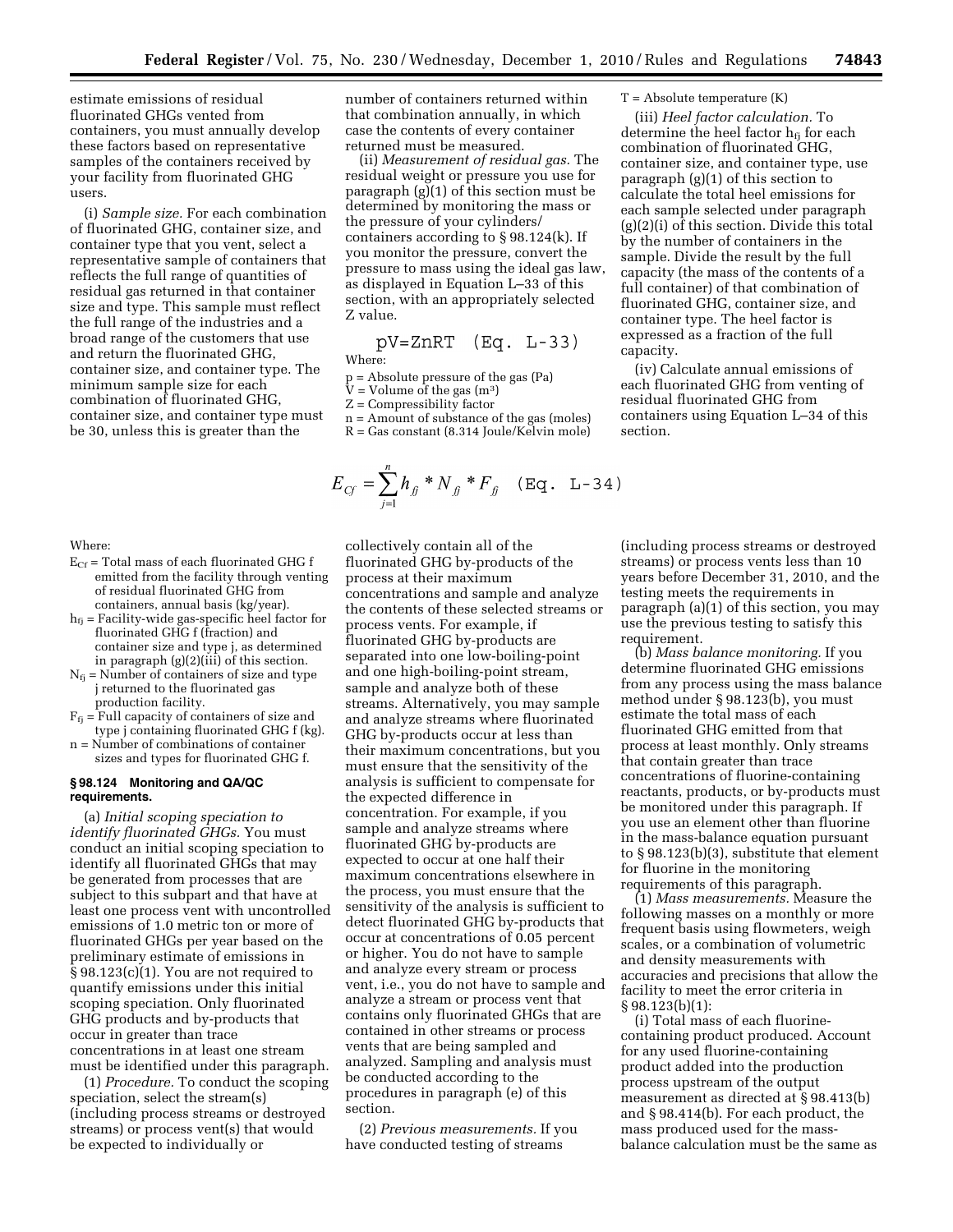the mass produced that is reported under subpart OO of this part, where applicable.

(ii) Total mass of each fluorinecontaining reactant fed into the process.

(iii) The mass removed from the process in each stream fed into the

destruction device. (iv) The mass removed from the

process in each recaptured stream. (2) *Concentration measurements for* 

*use with § 98.123(b)(4).* If you use § 98.123(b)(4) to estimate the mass of fluorine in destroyed or recaptured streams, measure the following concentrations at least once each calendar month during which the process is operating, on a schedule to ensure that the measurements are representative of the full range of process conditions (e.g., catalyst age). Measure more frequently if this is necessary to meet the error criteria in § 98.123(b)(1). Use equipment and methods (e.g., gas chromatography) that comply with paragraph (e) of this section and that have an accuracy and precision that allow the facility to meet the error criteria in § 98.123(b)(1). Only fluorine-containing reactants, products, and by-products that occur in a stream in greater than trace concentrations must be monitored under this paragraph.

(i) The concentration (mass fraction) of the fluorine-containing product in each stream that is fed into the destruction device.

(ii) The concentration (mass fraction) of each fluorine-containing by-product in each stream that is fed into the destruction device.

(iii) The concentration (mass fraction) of each fluorine-containing reactant in each stream that is fed into the destruction device.

(iv) The concentration (mass fraction) of each fluorine-containing by-product in each stream that is recaptured  $(c_{Bkl})$ .

(3) *Concentration measurements for use with § 98.123(b)(15).* If you use § 98.123(b)(15) to estimate the mass of fluorine in destroyed or recaptured streams, measure the concentrations listed in paragraphs (3)(i) and (ii) of this section at least once each calendar month during which the process is operating, on a schedule to ensure that the measurements are representative of the full range of process conditions (e.g., catalyst age). Measure more frequently if this is necessary to meet the error criteria in § 98.123(b)(1). Use equipment and methods (e.g., gas chromatography) that comply with paragraph (e) of this section and that have an accuracy and precision that allow the facility to meet the error criteria in § 98.123(b)(1). Only fluorine-containing reactants, products,

and by-products that occur in a stream in greater than trace concentrations must be monitored under this paragraph.

(i) The concentration (mass fraction) of total fluorine in each stream that is fed into the destruction device.

(ii) The concentration (mass fraction) of total fluorine in each stream that is recaptured.

(4) *Emissions characterization: process vents emitting 25,000 metric tons CO2e or more.* To characterize emissions from any process vent emitting  $25,000$  metric tons  $CO<sub>2</sub>e$  or more, comply with paragraphs (b)(4)(i) through  $(b)(4)(v)$  of this section, as appropriate. Only fluorine-containing reactants, products, and by-products that occur in a stream in greater than trace concentrations must be monitored under this paragraph.

(i) *Uncontrolled emissions.* If emissions from the process vent are not routed through a destruction device, sample and analyze emissions at the process vent or stack or sample and analyze emitted streams before the process vent. If the process has more than one operating scenario, you must either perform the emission characterization for each operating scenario or perform the emission characterization for the operating scenario that is expected to have the largest emissions and adjust the emission characterization for other scenarios using engineering calculations and assessments as specified in § 98.123(c)(4). To perform the characterization, take three samples under conditions that are representative for the operating scenario. Measure the concentration of each fluorinecontaining compound in each sample. Use equipment and methods that comply with paragraph (e) of this section. Calculate the average concentration of each fluorinecontaining compound across all three samples.

(ii) *Controlled emissions using § 98.123(b)(15).* If you use § 98.123(b)(15) to estimate the total mass of fluorine in destroyed or recaptured streams, and if the emissions from the process vent are routed through a destruction device, characterize emissions as specified in paragraph (b)(4)(i) of this section before the destruction device. Apply the destruction efficiency demonstrated for each fluorinated GHG in the destroyed stream to that fluorinated GHG. Exclude from the characterization fluorinecontaining compounds that are not fluorinated GHGs.

(iii) *Controlled emissions using § 98.123(b)(4).* If you use § 98.123(b)(4) to estimate the mass of fluorine in destroyed or recaptured streams, and if the emissions from the process vent are routed through a destruction device, characterize the process vent's emissions monthly (or more frequently) using the monthly (or more frequent) measurements under paragraphs  $(b)(1)(iii)$  and  $(b)(2)(i)$  through  $(b)(2)(iii)$ of this section. Apply the destruction efficiency demonstrated for each fluorinated GHG in the destroyed stream to that fluorinated GHG. Exclude from the characterization fluorine-containing compounds that are not fluorinated GHGs.

(iv) *Emissions characterization frequency.* You must repeat emission characterizations performed under paragraph  $(b)(4)(i)$  and  $(b)(4)(ii)$  of this section under paragraph (b)(4)(iv)(A) or (b)(4)(iv)(B) of this section, whichever occurs first:

(A) *10-year revision.* Repeat the emission characterization every 10 years. In the calculations under § 98.123, apply the revised emission characterization to the process activity that occurs after the revision.

(B) *Operating scenario change that affects the emission characterization.*  For planned operating scenario changes, you must estimate and compare the emission calculation factors for the changed operating scenario and for the original operating scenario whose process vent specific emission factor was measured. Use the engineering calculations and assessments specified in  $\S 98.123(c)(4)$ . If the share of total fluorine-containing compound emissions represented by any fluorinated GHG changes under the changed operating scenario by 15 percent or more of the total, relative to the previous operating scenario (this includes the cumulative change in the emission calculation factor since the last emissions test), you must repeat the emission characterization. Perform the emission characterization before February 28 of the year that immediately follows the change. In the calculations under § 98.123, apply the revised emission characterization to the process activity that occurs after the operating scenario change.

(v) *Subsequent measurements.* If a process vent with fluorinated GHG emissions less than 25,000 metric tons  $CO<sub>2</sub>e$ , per § 98.123(c)(2), is later found to have fluorinated GHG emissions of  $25,000$  metric tons  $CO<sub>2</sub>e$  or greater, you must perform an emission characterization under this paragraph during the following year.

(5) *Emissions characterization: process vents emitting less than 25,000 metric tons CO*2e. To characterize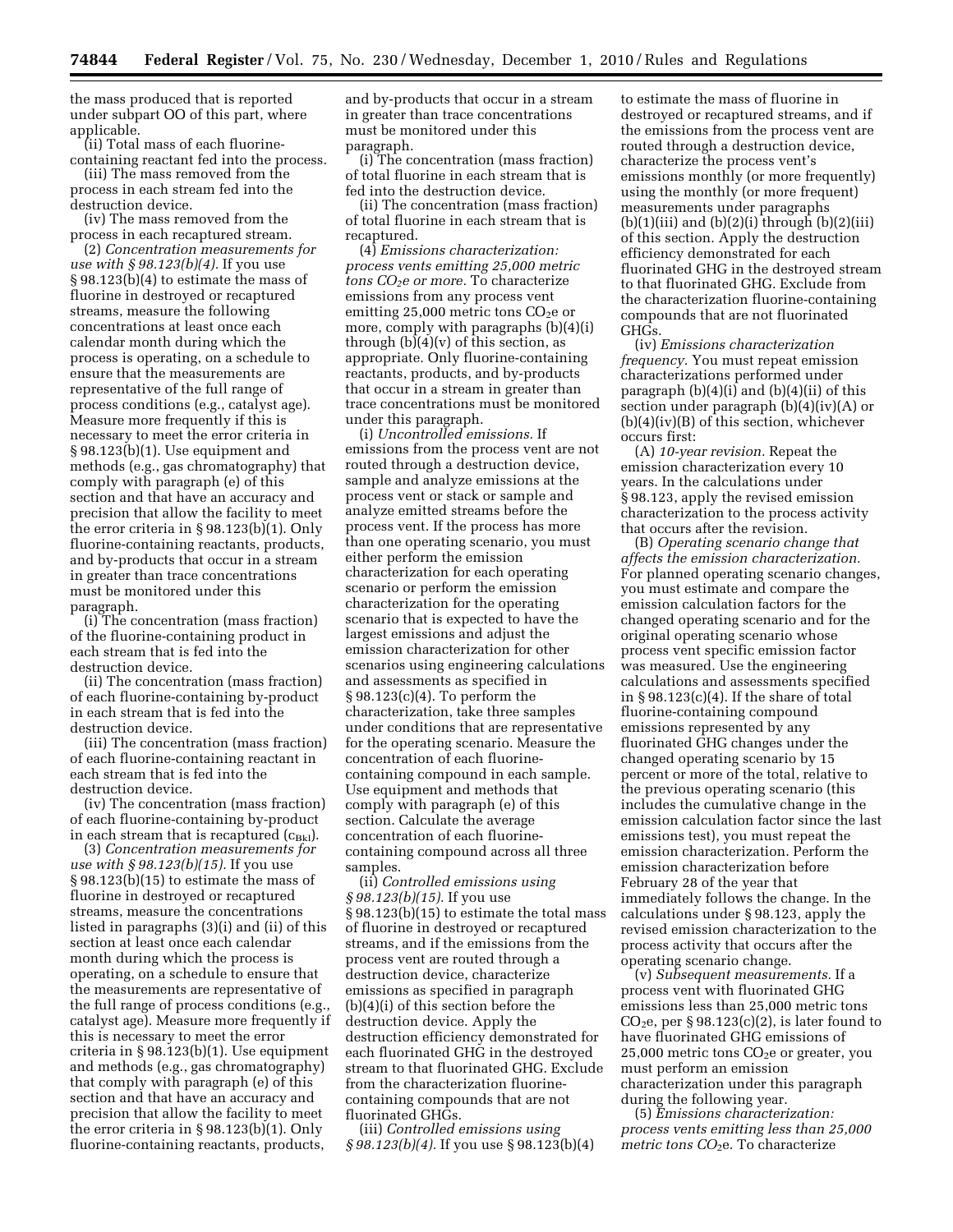emissions from any process vent emitting less than 25,000 metric tons  $CO<sub>2</sub>e$ , comply with paragraphs (b)(5)(i) through (b)(5)(iii) of this section, as appropriate. Only fluorine-containing reactants, products, and by-products that occur in a stream in greater than trace concentrations must be monitored under this paragraph.

(i) *Uncontrolled emissions.* If emissions from the process vent are not routed through a destruction device, emission measurements must consist of sampling and analysis of emissions at the process vent or stack, sampling and analysis of emitted streams before the process vent, previous test results, provided the tests are representative of current operating conditions of the process, or bench-scale or pilot-scale test data representative of the process operating conditions.

(ii) *Controlled emissions using § 98.123(b)(15).* If you use § 98.123(b)(15) to estimate the total mass of fluorine in destroyed or recaptured streams, and if the emissions from the process vent are routed through a destruction device, characterize emissions as specified in paragraph (b)(5)(i) of this section before the destruction device. Apply the destruction efficiency demonstrated for each fluorinated GHG in the destroyed stream to that fluorinated GHG. Exclude from the characterization fluorinecontaining compounds that are not fluorinated GHGs.

(iii) *Controlled emissions using § 98.123(b)(4).* If you use § 98.123(b)(4) to estimate the mass of fluorine in destroyed or recaptured streams, and if the emissions from the process vent are routed through a destruction device, characterize the process vent's emissions monthly (or more frequently) using the monthly (or more frequent) measurements under paragraphs  $(b)(1)(iii)$  and  $(b)(2)(i)$  through  $(b)(2)(iii)$ of this section. Apply the destruction efficiency demonstrated for each fluorinated GHG in the destroyed stream to that fluorinated GHG. Exclude from the characterization fluorine-containing compounds that are not fluorinated GHGs.

(6) *Emissions characterization: emissions not accounted for by process vent estimates.* Calculate the weighted average emission characterization across the process vents before any destruction devices. Apply the weighted average emission characterization for all the process vents to any fluorine emissions that are not accounted for by process vent estimates.

(7) *Impurities in reactants.* If any fluorine-containing impurity is fed into a process along with a reactant (or other input) in greater than trace concentrations, this impurity shall be monitored under this section and included in the calculations under § 98.123 in the same manner as reactants fed into the process, fed into the destruction device, recaptured, or emitted, except the concentration of the impurity in the mass fed into the process shall be measured, and the mass of the impurity fed into the process shall be calculated as the product of the concentration of the impurity and the mass fed into the process. The mass of the reactant fed into the process may be reduced to account for the mass of the impurity.

(8) *Alternative to error calculation.* As an alternative to calculating the relative and absolute errors associated with the estimate of emissions under § 98.123(b), you may comply with the precision, accuracy, measurement and calculation frequency, and fluorinated GHG throughput requirements of paragraph  $(b)(8)(i)$  through  $(b)(8)(iv)$  of this section.

(i) *Mass measurements.* Measure the masses specified in paragraph (b)(1) of this section using flowmeters, weigh scales, or a combination of volumetric and density measurements with accuracies and precisions of ±0.2 percent of full scale or better.

(ii) *Concentration measurements.*  Measure the concentrations specified in paragraph (b)(2) or paragraph (b)(3) of this section, as applicable, using analytical methods with accuracies and precisions of ±10 percent or better.

(iii) *Measurement and calculation frequency.* Perform the mass measurements specified in paragraph (b)(1) of this section and the concentration measurements specified in paragraph (b)(2) or paragraph (b)(3) of this section, as applicable, at least weekly, and calculate emissions at least weekly.

(iv) *Fluorinated-GHG throughput limit.* You may use the alternative to the error calculation specified in paragraph (b)(8) of this section only if the total annual CO<sub>2</sub>-equivalent fluorinated GHG throughput of the process is 500,000  $\text{mtCO}_2$ e or less. The total throughput is the sum of the masses of the fluorinated GHG reactants, products, and byproducts fed into and generated by the process. To convert these masses to CO<sub>2</sub>e, use Equation A–1 of §98.2. For fluorinated GHGs whose GWPs are not listed in Table A–1 to subpart A of this part, use a default GWP of 2,000.

(c) *Emission factor testing.* If you determine fluorinated GHG emissions using the site-specific process-ventspecific emission factor, you must meet the requirements in paragraphs (c)(1) through (c)(8) of this section.

(1) *Process vent testing.* Conduct an emissions test that is based on representative performance of the process or operating scenario(s) of the process, as applicable. Include in the emission test any fluorinated greenhouse gas that occurs in more than trace concentrations in the vent stream or, where a destruction device is used, in the inlet to the destruction device. You may include startup and shutdown events if the testing is sufficiently long or comprehensive to ensure that such events are not overrepresented in the emission factor. Malfunction events must not be included in the testing. If you conduct your emission testing after a destruction device, and if the outlet concentration of a fluorinated GHG that is fed into the device is below the detection limit of the method, you may use a concentration of one-half the detection limit to estimate the emission factor.

(2) *Number of runs.* For continuous processes, sample the process vent for a minimum of 3 runs of 1 hour each. If the RSD of the emission factor calculated based on the first 3 runs is greater than or equal to 0.15 for the emission factor, continue to sample the process vent for an additional 3 runs of 1 hour each. If more than one fluorinated GHG is measured, the RSD must be expressed in terms of total  $CO<sub>2</sub>$  equivalents. For fluorinated GHGs whose GWPs are not listed in Table A–1 to subpart A of this part, use a default GWP of 2,000 in the RSD calculation.

(3) *Process activity measurements.*  Determine the mass rate of process feed, process production, or other process activity as applicable during the test using flow meters, weigh scales, or other measurement devices or instruments with an accuracy and precision of  $\pm 1$ percent of full scale or better. These devices may be the same plant instruments or procedures that are used for accounting purposes (such as weigh hoppers, belt weigh feeders, combination of volume measurements and bulk density, etc.) if these devices or procedures meet the requirement. For monitoring ongoing process activity, use flow meters, weigh scales, or other measurement devices or instruments with an accuracy and precision of  $\pm 1$ percent of full scale or better.

(4) *Sample each process.* If process vents from separate processes are manifolded together to a common vent or to a common destruction device, you must follow paragraph (c)(4)(i), (c)(4)(ii), or (c)(4)(iii) of this section.

(i) You may sample emissions from each process in the ducts before the emissions are combined.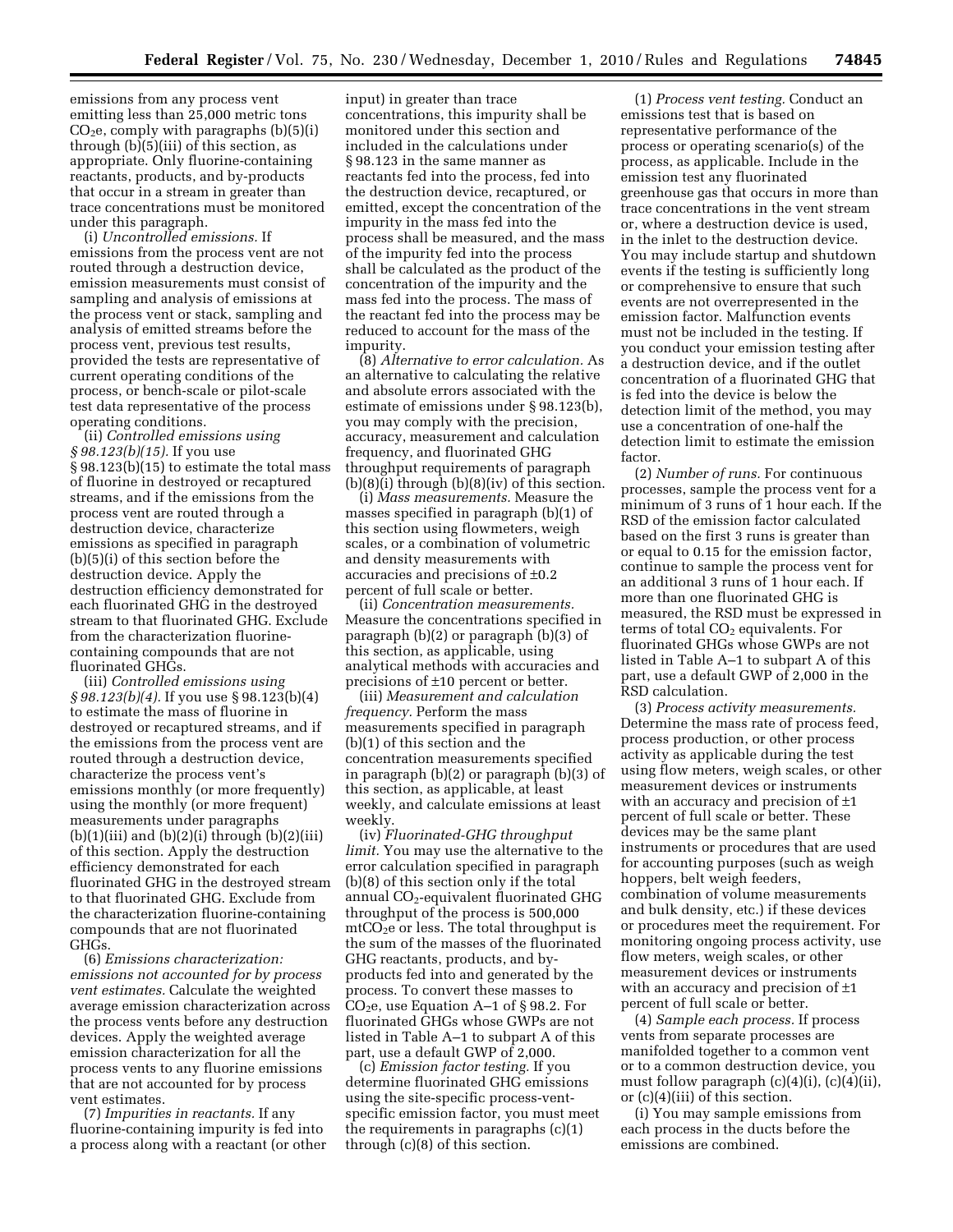(ii) You may sample in the common duct or at the outlet of the destruction device when only one process is operating.

(iii) You may sample the combined emissions and use engineering calculations and assessments as specified in § 98.123(c)(4) to allocate the emissions to each manifolded process vent, provided the sum of the calculated fluorinated GHG emissions across the individual process vents is within 20 percent of the total fluorinated GHG emissions measured during the manifolded testing.

(5) *Emission test results.* The results of an emission test must include the analysis of samples, number of test runs, the results of the RSD analysis, the analytical method used, determination of emissions, the process activity, and raw data and must identify the process, the operating scenario, the process vents tested, and the fluorinated GHGs that were included in the test (i.e., the fluorinated GHGs that occur in more than trace concentrations in the vent stream or, where a destruction device is used, in the inlet to the destruction device, and any other fluorinated GHGs included in the test). The emissions test report must contain all information and data used to derive the process-ventspecific emission factor, as well as key process conditions during the test. Key process conditions include those that are normally monitored for process control purposes and may include but are not limited to yields, pressures, temperatures, etc. (e.g., of reactor vessels, distillation columns).

(7) *Emissions testing frequency.* You must conduct emissions testing to develop the process-vent-specific emission factor under paragraph (c)(7)(i) or (c)(7)(ii) of this section, whichever occurs first:

(i) *10-year revision.* Conduct an emissions test every 10 years. In the calculations under § 98.123, apply the revised process-vent-specific emission factor to the process activity that occurs after the revision.

(ii) *Operating scenario change that affects the emission factor.* For planned operating scenario changes, you must estimate and compare the emission calculation factors for the changed operating scenario and for the original operating scenario whose process vent specific emission factor was measured. Use the calculation methods in  $§ 98.123(c)(4)$ . If the emission calculation factor for the changed operating scenario is 15 percent or more different from the emission calculation factor for the previous operating scenario (this includes the cumulative change in the emission calculation

factor since the last emissions test), you must conduct an emissions test to update the process-vent-specific emission factor, unless the difference between the operating scenarios is solely due to the application of a destruction device to emissions under the changed operating scenario. Conduct the test before February 28 of the year that immediately follows the change. In the calculations under § 98.123, apply the revised process-ventspecific emission factor to the process activity that occurs after the operating scenario change.

(8) *Subsequent measurements.* If a continuous process vent with fluorinated GHG emissions less than 10,000 metric tons  $CO<sub>2</sub>e$ , per  $§ 98.123(c)(2)$ , is later found to have fluorinated GHG emissions of 10,000 metric tons  $CO<sub>2</sub>e$  or greater, you must conduct the emissions testing for the process vent during the following year and develop the process-vent-specific emission factor from the emissions testing.

(9) *Previous measurements.* If you have conducted an emissions test less than 10 years before December 31, 2010, and the emissions testing meets the requirements in paragraphs (c)(1) through (c)(8) of this section, you may use the previous emissions testing to develop process-vent-specific emission factors. For purposes of paragraph (c)(7)(i) of this section, the date of the previous emissions test rather than December 31, 2010 shall constitute the beginning of the 10-year remeasurement cycle.

(d) *Emission calculation factor monitoring.* If you determine fluorinated GHG emissions using the site-specific process-vent-specific emission calculation factor, you must meet the requirements in paragraphs (d)(1) through (d)(4) of this section.

(1) *Operating scenario.* Perform the emissions calculation for the process vent based on representative performance of the operating scenario of the process. If more than one operating scenario applies to the process that contains the subject process vent, you must conduct a separate emissions calculation for operation under each operating scenario. For each continuous process vent that contains more than trace concentrations of any fluorinated GHG and for each batch process vent that contains more than trace concentrations of any fluorinated GHG, develop the process-vent-specific emission calculation factor for each operating scenario. For continuous process vents, determine the emissions based on the process activity for the representative performance of the

operating scenario. For batch process vents, determine emissions based on the process activity for each typical batch operating scenario.

(2) *Process activity measurements.*  Use flow meters, weigh scales, or other measurement devices or instruments with an accuracy and precision of  $\pm 1$ percent of full scale or better for monitoring ongoing process activity.

(3) *Emission calculation results.* The emission calculation must be documented by identifying the process, the operating scenario, and the process vents. The documentation must contain the information and data used to calculate the process-vent-specific emission calculation factor.

(4) *Operating scenario change that affects the emission calculation factor.*  For planned operating scenario changes that are expected to change the processvent-specific emission calculation factor, you must conduct an emissions calculation to update the process-ventspecific emission calculation factor. In the calculations under § 98.123, apply the revised emission calculation factor to the process activity that occurs after the operating scenario change.

(5) *Previous calculations.* If you have performed an emissions calculation for the process vent and operating scenario less than 10 years before December 31, 2010, and the emissions calculation meets the requirements in paragraphs  $(d)(1)$  through  $(d)(4)$  of this section and in § 98.123(c)(4)(i) and (c)(4)(ii), you may use the previous calculation to develop the site-specific process-ventspecific emission calculation factor.

(e) *Emission and stream testing, including analytical methods.* Select and document testing and analytical methods as follows:

(1) *Sampling and mass measurement for emission testing.* For emission testing in process vents or at the stack, use methods for sampling, measuring volumetric flow rates, non-fluorinated-GHG gas analysis, and measuring stack gas moisture that have been validated using a scientifically sound validation protocol.

(i) Sample and velocity traverses. Acceptable methods include but are not limited to EPA Method 1 or 1A in Appendix A–1 of 40 CFR part 60.

(ii) Velocity and volumetric flow rates. Acceptable methods include but are not limited to EPA Method 2, 2A, 2B, 2C, 2D, 2F, or 2G in Appendix A– 1 of 40 CFR part 60. Alternatives that may be used for determining flow rates include OTM–24 (incorporated by reference, see § 98.7) and ALT–012 (incorporated by reference, see § 98.7).

(iii) Non-fluorinated-GHG gas analysis. Acceptable methods include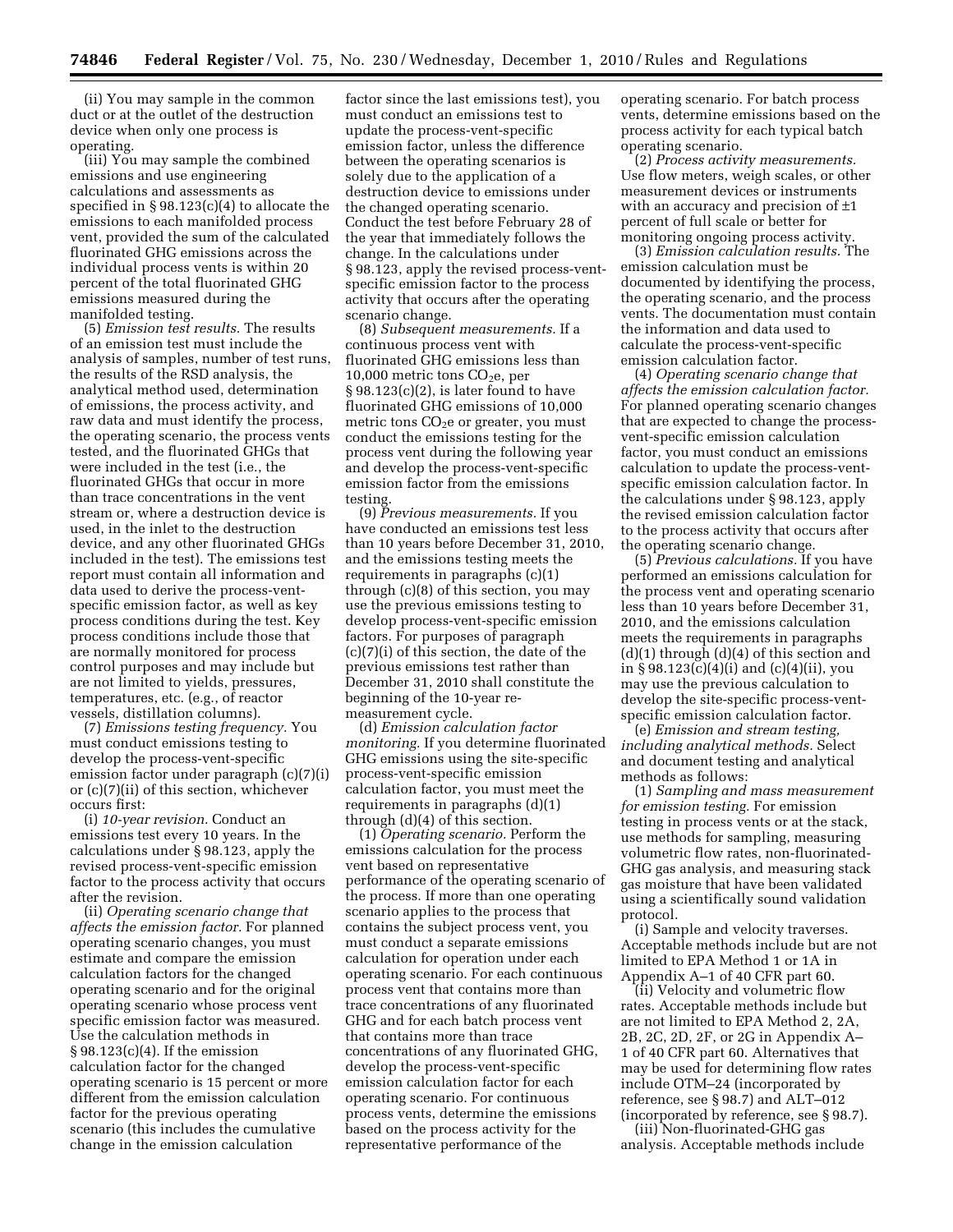but are not limited to EPA Method 3, 3A, or 3B in Appendix A–1 of 40 CFR part 60.

(iv) Stack gas moisture. Acceptable methods include but are not limited to EPA Method 4 in Appendix A–1 of 40 CFR part 60.

(2) *Analytical methods.* Use a qualityassured analytical measurement technology capable of detecting the analyte of interest at the concentration of interest and use a sampling and analytical procedure validated with the analyte of interest at the concentration of interest. Where calibration standards for the analyte are not available, a chemically similar surrogate may be used. Acceptable analytical measurement technologies include but are not limited to gas chromatography (GC) with an appropriate detector, infrared (IR), fourier transform infrared (FTIR), and nuclear magnetic resonance (NMR). Acceptable methods for determining fluorinated GHGs include EPA Method 18 in appendix A–1 of 40 CFR part 60, EPA Method 320 in appendix A of 40 CFR part 63, EPA 430–R–10–003 (incorporated by reference, see § 98.7), ASTM D6348–03 (incorporated by reference, see § 98.7), or other analytical methods validated using EPA Method 301 at 40 CFR part 63, appendix A or some other scientifically sound validation protocol. Acceptable methods for determining total fluorine concentrations for fluorine-containing compounds in streams under paragraph (b)(3) of this section include ASTM D7359–08 (incorporated by reference, see § 98.7), or other analytical methods validated using EPA Method 301 at 40 CFR part 63, appendix A or some other scientifically sound validation protocol. The validation protocol may include analytical technology manufacturer specifications or recommendations.

(3) *Documentation in GHG Monitoring Plan.* Describe the sampling, measurement, and analytical method(s) used under paragraphs (e)(1) and (e)(2) of this section in the GHG Monitoring Plan as required under § 98.3(g)(5). Identify the methods used to obtain the samples and measurements listed under paragraphs (e)(1)(i) through (e)(1)(iv) of this section. At a minimum, include in the description of the analytical method a description of the analytical measurement equipment and procedures, quantitative estimates of the method's accuracy and precision for the analytes of interest at the concentrations of interest, as well as a description of how these accuracies and precisions were estimated, including the validation protocol used.

(f) *Emission monitoring for pieces of equipment.* If you conduct a sitespecific leak detection method or monitoring approach for pieces of equipment, follow paragraph (f)(1) or (f)(2) of this section and follow paragraph (f)(3) of this section.

(1) *Site-specific leak monitoring approach.* You may develop a sitespecific leak monitoring approach. You must validate the leak monitoring method and describe the method and the validation in the GHG Monitoring Plan. To validate the site-specific method, you may, for example, release a known rate of the fluorinated GHGs or surrogates of interest, or you may compare the results of the site-specific method to those of a method that has been validated for the fluorinated GHGs or surrogates of interest. In the description of the leak detection method and its validation, include a detailed description of the method, including the procedures and equipment used and any sampling strategies. Also include the rationale behind the method, including why the method is expected to result in an unbiased estimate of emissions from equipment leaks. If the method is based on methods that are used to detect or quantify leaks or other emissions in other regulations, standards, or guidelines, identify and describe the regulations, standards, or guidelines and why their methods are applicable to emissions of fluorinated GHGs or surrogates from leaks. Account for possible sources of error in the method, e.g., instrument detection limits, measurement biases, and sampling biases. Describe validation efforts, including but not limited to any comparisons against standard leaks or concentrations, any comparisons against other methods, and their results. If you use the Screening Ranges Approach, the EPA Correlation Approach, or the Unit-Specific Correlation Approach with a monitoring instrument that does not meet all of the specifications in EPA Method 21 at 40 CFR part 60, appendix A–7, then explain how and why the monitoring instrument, as used at your facility, would nevertheless be expected to accurately detect and quantify emissions of fluorinated GHGs or surrogates from process equipment, and describe how you verified its accuracy. For all methods, provide a quantitative estimate of the accuracy and precision of the method.

(2) *EPA Method 21 monitoring.* If you determine that EPA Method 21 at 40 CFR part 60, appendix A–7 is appropriate for monitoring a fluorinated GHG, conduct the screening value concentration measurements using EPA Method 21 at 40 CFR part 60, appendix

A–7 to determine the screening range data or the actual screening value data for the Screening Ranges Approach, EPA Correlation Approach, or the Unit-Specific Correlation Approach. For the one-time testing to develop the Unit-Specific Correlation equations in EPA– 453/R–95–017 (incorporated by reference, see § 98.7), conduct the screening value concentration measurements using EPA Method 21 at 40 CFR part 60, appendix A–7 and the bagging procedures to measure mass emissions. Concentration measurements of bagged samples must be conducted using gas chromatography following EPA Method 18 analytical procedures or other method according to § 98.124(e). Use methane or other appropriate compound as the calibration gas.

(3) *Frequency of measurement and sampling.* If you estimate emissions based on monitoring of equipment, conduct monitoring at least annually. Sample at least one-third of equipment annually (except for equipment that is unsafe-to-monitor, difficult-to-monitor, insulated, or in heavy liquid service, pumps with dual mechanical seals, agitators with dual mechanical seals, pumps with no external shaft, agitators with no external shaft, pressure relief devices in gas and vapor service with an upstream rupture disk, sampling connection systems with closed-loop or closed purge systems, and pieces of equipment whose leaks are routed through a closed vent system to a destruction device), changing the sample each year such that at the end of three years, all equipment in the process has been monitored. If you estimate emissions based on a sample of the equipment in the process, ensure that the sample is representative of the equipment in the process. If you have multiple processes that have similar types of equipment in similar service, and that produce or transform similar fluorinated GHGs (in terms of chemical composition, molecular weight, and vapor pressure) at similar pressures and concentrations, then you may annually sample all of the equipment in one third of these processes rather than one third of the equipment in each process.

(g) *Destruction device performance testing.* If you vent or otherwise feed fluorinated GHGs into a destruction device and apply the destruction efficiency of the device to one or more fluorinated GHGs in § 98.123, you must conduct emissions testing to determine the destruction efficiency for each fluorinated GHG to which you apply the destruction efficiency. You must either determine the destruction efficiency for the most-difficult-to-destroy fluorinated GHG fed into the device (or a surrogate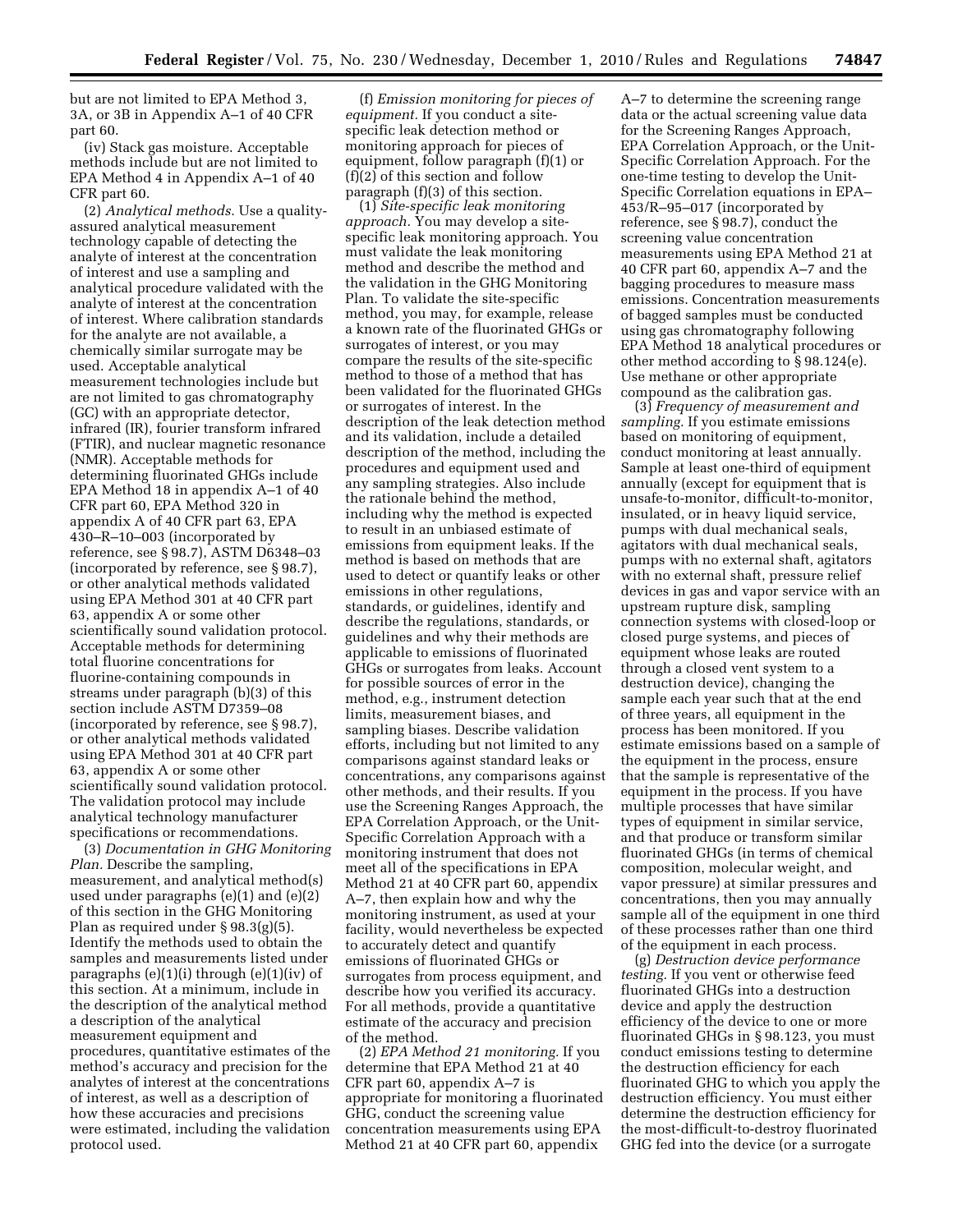that is still more difficult to destroy) and apply that destruction efficiency to all the fluorinated GHGs fed into the device or alternatively determine different destruction efficiencies for different groups of fluorinated GHGs using the most-difficult-to-destroy fluorinated GHG of each group (or a surrogate that is still more difficult to destroy).

(1) *Destruction efficiency testing.* You must sample the inlet and outlet of the destruction device for a minimum of three runs of 1 hour each to determine the destruction efficiency. You must conduct the emissions testing using the methods in paragraph (e) of this section. To determine the destruction efficiency, emission testing must be conducted when operating at high loads reasonably expected to occur (i.e., representative of high total fluorinated GHG load that will be sent to the device) and when destroying the most-difficult-to-destroy fluorinated GHG (or a surrogate that is still more difficult to destroy) that is fed into the device from the processes subject to this subpart or that belongs to the group of fluorinated GHGs for which you wish to establish a DE. If the outlet concentration of a fluorinated GHG that is fed into the device is below the detection limit of the method, you may use a concentration of one-half the detection limit to estimate the destruction efficiency.

(i) If perfluoromethane  $(CF_4)$  is vented to the destruction device in any stream in more than trace concentrations, you must test and determine the destruction efficiency achieved specifically for CF4 to take credit for the  $CF_4$  emissions reduction.

(ii) If sulfur hexafluoride  $(SF_6)$  is vented to the destruction device in any stream in more than trace concentrations, you must test and determine the destruction efficiency achieved specifically for  $SF<sub>6</sub>$ , or alternatively for  $CF_4$  as a surrogate, to take credit for the  $SF<sub>6</sub>$  emissions reduction.

(iii) If saturated perfluorocarbons other than  $CF_4$  are vented to the destruction device in any stream in more than trace concentrations, you must test and determine the destruction efficiency achieved for the lowest molecular weight saturated perfluorocarbon vented to the destruction device, or alternatively for a lower molecular weight saturated PFC or  $SF<sub>6</sub>$  as a surrogate, to take credit for the PFC emission reduction.

(iv) For all other fluorinated GHGs that are vented to the destruction device in any stream in more than trace concentrations, you must test and determine the destruction efficiency achieved for the most-difficult-todestroy fluorinated GHG or surrogate vented to the destruction device. Examples of acceptable surrogates include the Class 1 compounds (ranked 1 through 34) in Appendix D, Table D– 1 of ''Guidance on Setting Permit Conditions and Reporting Trial Burn Results; Volume II of the Hazardous Waste Incineration Guidance Series,'' January 1989, EPA Publication EPA 625/6–89/019. You can obtain a copy of this publication by contacting the Environmental Protection Agency, 1200 Pennsylvania Avenue, NW., Washington, DC 20460, (202) 272–0167, *http://www.epa.gov.* 

(2) *Destruction efficiency testing frequency*. You must conduct emissions testing to determine the destruction efficiency as provided in paragraphs  $(g)(2)(i)$  or (ii) of this section, whichever occurs first:

(i) Conduct an emissions test every 10 years. In the calculations under § 98.123, apply the updated destruction efficiency to the destruction that occurs after the test.

(ii) *Destruction device changes that affect the destruction efficiency*. If you make a change to the destruction device that would be expected to affect the destruction efficiency, you must conduct an emissions test to update the destruction efficiency. Conduct the test before the February 28 of the year that immediately follows the change. In the calculations under § 98.123, apply the updated destruction efficiency to the destruction that occurs after the change to the device.

(3) *Previous testing* .If you have conducted an emissions test within the 10 years prior to December 31, 2010, and the emissions testing meets the requirements in paragraph (g)(1) of this section, you may use the destruction efficiency determined during this previous emissions testing. For purposes of paragraph (g)(2)(i) of this section, the date of the previous emissions test rather than December 31, 2010 shall constitute the beginning of the 10-year re-measurement cycle.

(4) *Hazardous Waste Combustor testing*. If a destruction device used to destroy fluorinated GHG is subject to subpart EEE of part 63 of this chapter or any portion of parts 260–270 of this chapter, you may apply the destruction efficiency specifically determined for  $CF_4$ ,  $SF_6$ , PFCs other than  $CF_4$ , and all other fluorinated GHGs under that test if the testing meets the criteria in paragraph  $(g)(1)(i)$  through  $(g)(1)(iv)$  of this section. If the testing of the destruction efficiency under subpart EEE of part 63 of this chapter was conducted more than 10 years ago, you may use the most recent destruction

efficiency test provided that the design, operation, or maintenance of the destruction device has not changed since the last destruction efficiency test in a manner that could affect the ability to achieve the destruction efficiency, and the hazardous waste is fed into the normal flame zone.

(h) *Mass of previously produced fluorinated GHGs fed into destruction device*. You must measure the mass of each fluorinated GHG that is fed into the destruction device in more than trace concentrations and that was previously produced as defined at § 98.410(b). Such fluorinated GHGs include but are not limited to quantities that are shipped to the facility by another facility for destruction and quantities that are returned to the facility for reclamation but are found to be irretrievably contaminated and are therefore destroyed. You must use flowmeters, weigh scales, or a combination of volumetric and density measurements with an accuracy and precision of  $\pm 1$ percent of full scale or better. If the measured mass includes more than trace concentrations of materials other than the fluorinated GHG being destroyed, you must measure the concentration of the fluorinated GHG being destroyed. You must multiply this concentration (mass fraction) by the mass measurement to obtain the mass of the fluorinated GHG fed into the destruction device.

(i) *Emissions due to malfunctions of destruction device*. In their estimates of the mass of fluorinated GHG destroyed, fluorinated gas production facilities that destroy fluorinated GHGs must account for any temporary reductions in the destruction efficiency that result from any malfunctions of the destruction device, including periods of operation outside of the operating conditions defined in operating permit requirements and/or destruction device manufacturer specifications.

(j) *Emissions due to process startup, shutdown, or malfunctions*. Fluorinated GHG production facilities must account for fluorinated GHG emissions that occur as a result of startups, shutdowns, and malfunctions, either recording fluorinated GHG emissions during these events, or documenting that these events do not result in significant fluorinated GHG emissions. Facilities may use the calculation methods in § 98.123(c)(1) to estimate emissions during startups, shutdowns, and malfunctions.

(k) *Monitoring for venting residual fluorinated GHG in containers*. Measure the residual fluorinated GHG in containers received by the facility either using scales or using pressure and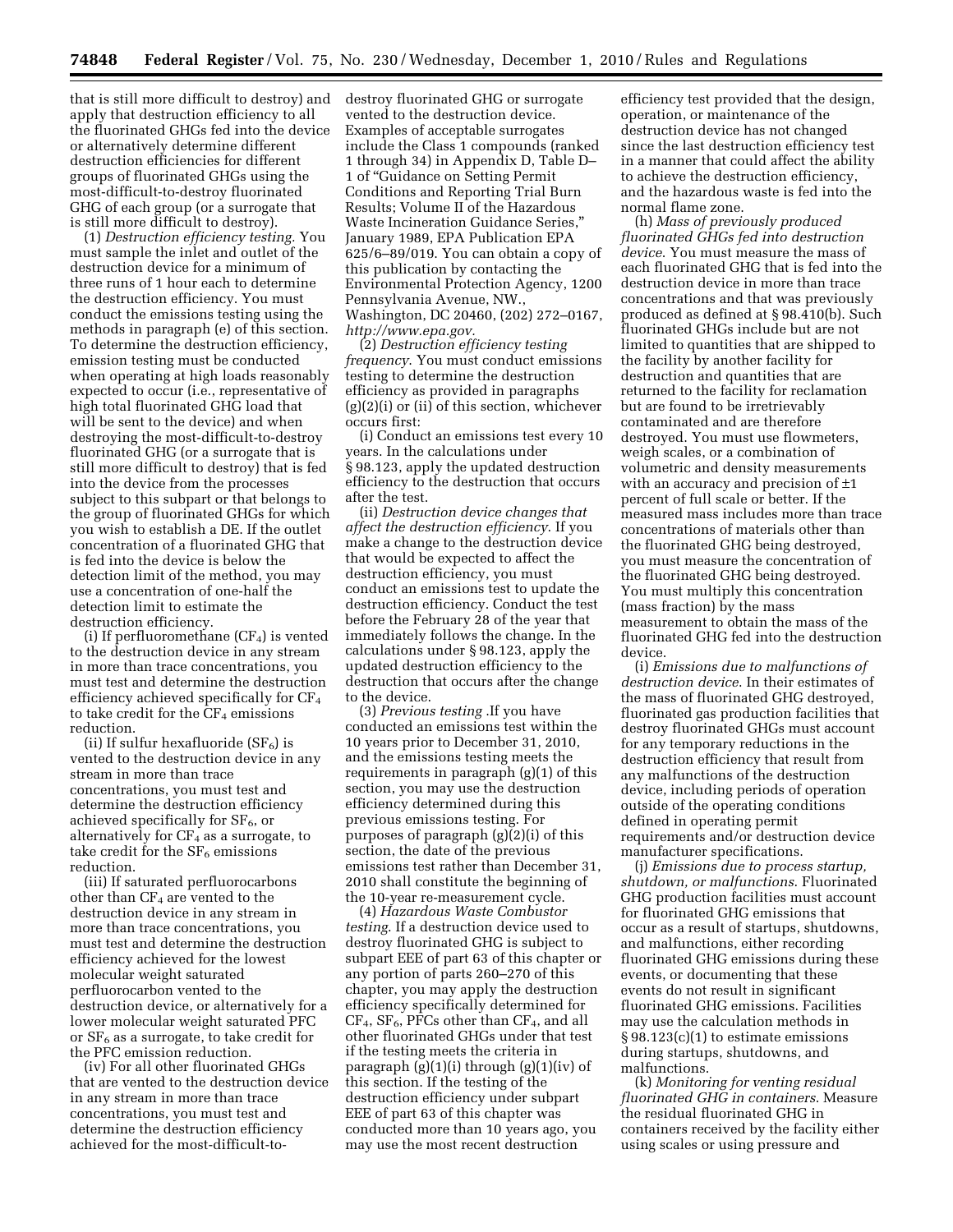temperature measurements. You may use pressure and temperature measurements only in cases where no liquid fluorinated GHG is present in the container. Scales must have an accuracy and precision of ±1 percent or better of the filled weight (gas plus tare) of the containers of fluorinated GHGs that are typically weighed on the scale. For example, for scales that are generally used to weigh cylinders that contain 115 pounds of gas when full and that have a tare weight of 115 pounds, this equates to ±1 percent of 230 pounds, or ±2.3 pounds. Pressure gauges and thermometers used to measure quantities that are monitored under this paragraph must have an accuracy and precision of ±1 percent of full scale or better.

(l) Initial scoping speciations, emissions testing, emission factor development, emission calculation factor development, emission characterization development, and destruction efficiency determinations must be completed by February 29, 2012 for processes and operating scenarios that operate between December 31, 2010 and December 31, 2011. For other processes and operating scenarios, initial scoping speciations, emissions testing, emission factor development, emission calculation factor development, emission characterization development, and destruction efficiency determinations must be complete by February 28 of the year following the year in which the process or operating scenario commences or recommences.

(m) Calibrate all flow meters, weigh scales, and combinations of volumetric and density measures using monitoring instruments traceable to the International System of Units (SI) through the National Institute of Standards and Technology (NIST) or other recognized national measurement institute. Recalibrate all flow meters, weigh scales, and combinations of volumetric and density measures at the minimum frequency specified by the manufacturer. Use any of the following applicable flow meter test methods or the calibration procedures specified by the flow meter, weigh-scale, or other volumetric or density measure manufacturer.

(1) ASME MFC–3M–2004 Measurement of Fluid Flow in Pipes Using Orifice, Nozzle, and Venturi (incorporated by reference, see § 98.7).

(2) ASME MFC–4M–1986 (Reaffirmed 1997) Measurement of Gas Flow by Turbine Meters (incorporated by reference, see § 98.7).

(3) ASME–MFC–5M–1985, (Reaffirmed 1994) Measurement of Liquid Flow in Closed Conduits Using Transit-Time Ultrasonic Flowmeters (incorporated by reference, see § 98.7).

(4) ASME MFC–6M–1998 Measurement of Fluid Flow in Pipes Using Vortex Flowmeters (incorporated by reference, see § 98.7).

(5) ASME MFC–7M–1987 (Reaffirmed 1992) Measurement of Gas Flow by Means of Critical Flow Venturi Nozzles (incorporated by reference, see § 98.7).

(6) ASME MFC–9M–1988 (Reaffirmed 2001) Measurement of Liquid Flow in Closed Conduits by Weighing Method (incorporated by reference, see § 98.7).

(7) ASME MFC–11M–2006 Measurement of Fluid Flow by Means of Coriolis Mass Flowmeters (incorporated by reference, see § 98.7).

(8) ASME MFC–14M–2003 Measurement of Fluid Flow Using Small Bore Precision Orifice Meters (incorporated by reference, see § 98.7).

(n) All analytical equipment used to determine the concentration of fluorinated GHGs, including but not limited to gas chromatographs and associated detectors, infrared (IR), fourier transform infrared (FTIR), and nuclear magnetic resonance (NMR) devices, must be calibrated at a frequency needed to support the type of analysis specified in the GHG Monitoring Plan as required under § 98.124(e)(3) and 93.3(g)(5). Quality assurance samples at the concentrations of concern must be used for the calibration. Such quality assurance samples must consist of or be prepared from certified standards of the analytes of concern where available; if not available, calibration must be performed by a method specified in the GHG Monitoring Plan.

(o) Special provisions for estimating 2011 and subsequent year emissions.

(1) *Best available monitoring methods.* To estimate emissions that occur from January 1, 2011 through June 30, 2011, owners or operators may use best available monitoring methods for any parameter that cannot reasonably be measured according to the monitoring and QA/QC requirements of this subpart. The owner or operator must use the calculation methodologies and equations in § 98.123, but may use the best available monitoring method for any parameter for which it is not reasonably feasible to acquire, install, or operate a required piece of monitoring equipment, to procure measurement services from necessary providers, or to gain physical access to make required measurements in a facility by January 1, 2011. Starting no later than July 1, 2011, the owner or operator must discontinue using best available methods and begin following all applicable monitoring and QA/QC requirements of this part, except as provided in paragraphs (o)(2) through (o)(4) of this section. Best available monitoring methods means any of the following methods specified in this paragraph:

(i) Monitoring methods currently used by the facility that do not meet the specifications of this subpart.

(ii) Supplier data.

(iii) Engineering calculations or assessments.

(iv) Other company records. (2) *Requests for extension of the use of best available monitoring methods to estimate 2011 emissions: parameters other than scoping speciations, emission factors, and emission characterizations.*  The owner or operator may submit a request to the Administrator to use one or more best available monitoring methods for parameters other than scoping speciations, emission factors, or emission characterizations to estimate emissions that occur between July 1, 2011 and December 31, 2011.

(i) *Timing of request.* The extension request must be submitted to EPA no later than February 28, 2011.

(ii) *Content of request.* Requests must contain the following information:

(A) A list of specific items of monitoring equipment and measurement services for which the request is being made and the locations (e.g., processes and vents) where each piece of monitoring equipment will be installed and where each measurement service will be provided.

(B) Identification of the specific rule requirements for which the monitoring equipment or measurement service is needed.

(C) A description of the reasons why the needed equipment could not be obtained, installed, or operated or why the needed measurement service could not be provided before July 1, 2011. The owner or operator must consider all of the data collection and emission calculation options outlined in the rule for a specific emissions source before claiming that a specific safety, technical, logistical, or legal barrier exists.

(D) If the reason for the extension is that the equipment cannot be purchased, delivered, or installed before July 1, 2011, include supporting documentation such as the date the monitoring equipment was ordered, investigation of alternative suppliers, the dates by which alternative vendors promised delivery or installation, backorder notices or unexpected delays, descriptions of actions taken to expedite delivery or installation, and the current expected date of delivery or installation.

(E) If the reason for the extension is that service providers were unable to provide necessary measurement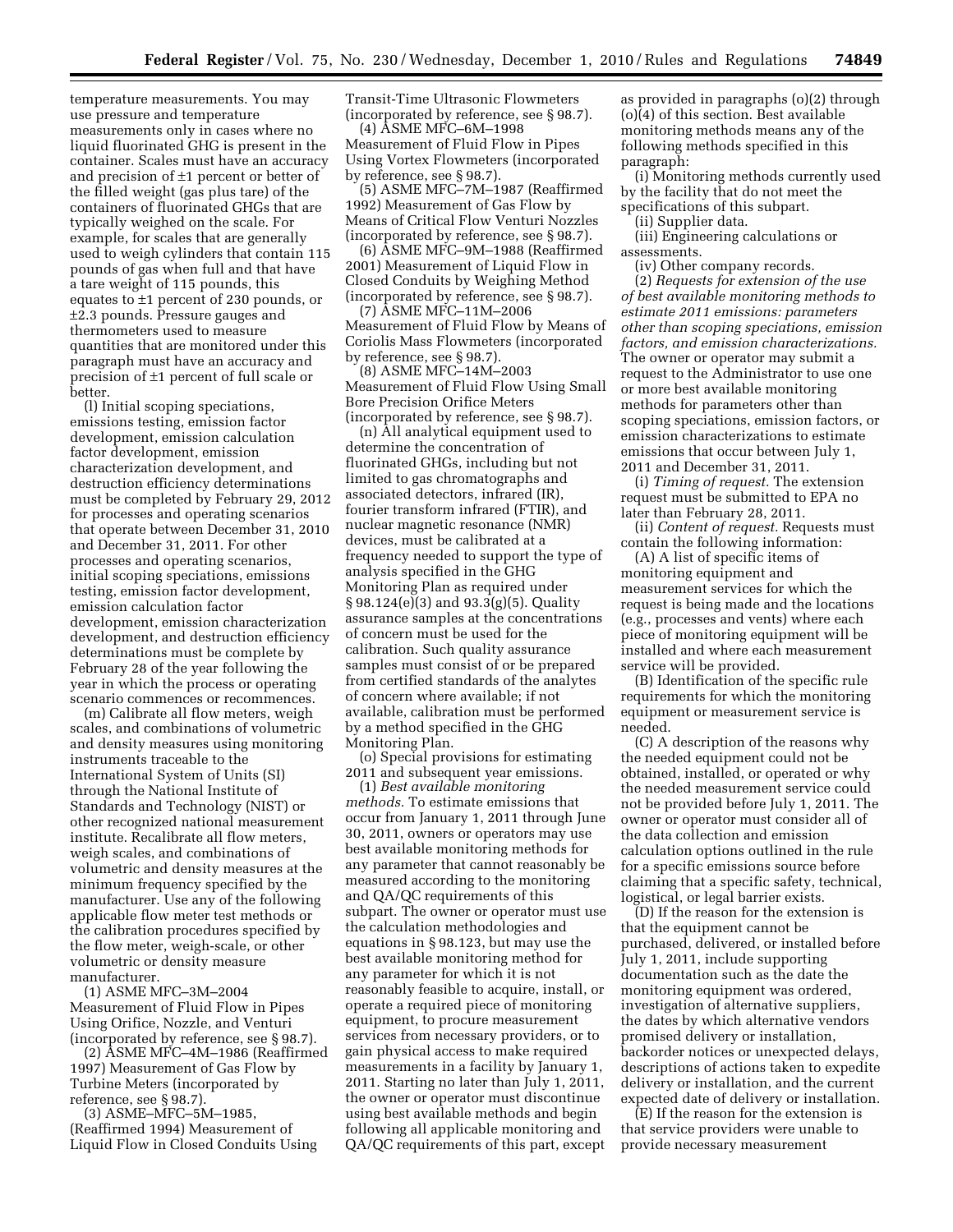services, include supporting documentation demonstrating that these services could not be acquired before July 1, 2011. This documentation must include written correspondence to and from at least two service providers stating that they will not be able to provide the necessary services before July 1, 2011.

(F) If the reason for the extension is that the process is operating continuously without process shutdown, include supporting documentation showing that it is not practicable to isolate the process equipment or unit and install the measurement device without a full shutdown or a hot tap, and that there is no opportunity before July 1, 2011 to install the device. Include the date of the three most recent shutdowns for each relevant process equipment or unit, the frequency of shutdowns for each relevant process equipment or unit, and the date of the next planned process equipment or unit shutdown.

(G) If the reason for the extension is that access to process streams, emissions streams, or destroyed streams, as applicable, could not be gained before July 1, 2011 for reasons other than the continuous operation of the process without shutdown, include illustrative documentation such as photographs and engineering diagrams demonstrating that access could not be gained.

(H) A description of the best available monitoring methods that will be used and how their results will be applied (i.e., which calculation method will be used) to develop the emission estimate. Where the proposed best available monitoring method is the use of current monitoring data in the mass-balance approach, include the estimated relative and absolute errors of the mass-balance approach using the current monitoring data.

(I) A description of the specific actions the owner or operator will take to comply with monitoring requirements by January 1, 2012.

(3) *Requests for extension of the use of best available monitoring methods to estimate 2011 emissions: scoping speciations, emission factors, and emission characterizations.* The owner or operator may submit a request to the Administrator to use one or more best available monitoring methods for scoping speciations, emission factors, and emission characterizations to estimate emissions that occur between July 1, 2011 and December 31, 2011.

(i) *Timing of request.* The extension request must be submitted to EPA no later than June 30, 2011.

(ii) *Content of request.* Requests must contain the information outlined in paragraph (o)(2)(ii) of this section, substituting March 1, 2012 for July 1, 2011 and substituting March 1, 2013 for January 1, 2012.

(iii) *Reporting of 2011 emissions using scoping speciations, emission factors, and emission characterizations developed after February 29, 2012.*  Facilities that are approved to use best available monitoring methods in 2011 for scoping speciations, emission factors, or emission characterizations for certain processes must submit, by March 31, 2013, revised 2011 emission estimates that reflect the scoping speciations, emission factors, and emission characterizations that are measured for those processes after February 29, 2012. If the operating scenario for 2011 is different from all of the operating scenarios for which emission factors are developed after February 29, 2012, use Equation L–23 at  $\S 98.123(c)(3)(viii)$  to adjust the emission factor(s) or emission characterizations measured for the post-February 29, 2012 operating scenario(s) to account for the differences.

(4) *Requests for extension of the use of best available monitoring methods to estimate emissions that occur after 2011.* EPA does not anticipate approving the use of best available monitoring methods to estimate emissions that occur beyond December 31, 2011; however, EPA reserves the right to review requests for unique and extreme circumstances which include safety, technical infeasibility, or inconsistency with other local, State or Federal regulations.

(i) *Timing of request.* The extension request must be submitted to EPA no later than June 30, 2011.

(ii) *Content of request.* Requests must contain the following information:

(A) The information outlined in paragraph (o)(2)(ii) of this section. For scoping speciations, emission factors, and emission characterizations, substitute March 1, 2013 for July 1, 2011 and substitute March 1, 2014 for January 1, 2012. For other parameters, substitute January 1, 2012 for July 1, 2011 and substitute January 1, 2013 for January 1, 2012.

(B) A detailed outline of the unique circumstances necessitating an extension, including specific data collection issues that do not meet safety regulations, technical infeasibility or specific laws or regulations that conflict with data collection. The owner or operator must consider all the data collection and emission calculation options outlined in the rule for a specific emissions source before

claiming that a specific safety, technical or legal barrier exists.

(C) A detailed explanation and supporting documentation of how and when the owner or operator will receive the required data and/or services to comply with the reporting requirements of this subpart in the future.

(E) The Administrator reserves the right to require that the owner or operator provide additional documentation.

(iii) *Reporting of 2011 and subsequent year emissions using scoping speciations, emission factors, and emission characterizations developed after approval to use best available monitoring methods expires.* Facilities that are approved to use best available monitoring methods in 2011 and subsequent years for scoping speciations, emission factors, or emission characterizations for certain processes must submit, by March 31 of the year that begins one year after their approval to use best available monitoring method(s) expires, revised emission estimates for 2011 and subsequent years that reflect the scoping speciations, emission factors, and emission characterizations that are measured for those processes in 2013 or subsequent years. If the operating scenario for 2011 or subsequent years is different from all of the operating scenarios for which emission factors or emission characterizations are developed in 2013 or subsequent years, use Equation L–23 of § 98.123(c)(3)(viii) to adjust the emission factor(s) or emission characterization(s) measured for the new operating scenario(s) to account for the differences.

(5) *Approval criteria.* To obtain approval, the owner or operator must demonstrate to the Administrator's satisfaction that it is not reasonably feasible to acquire, install, or operate the required piece of monitoring equipment, to procure measurement services from necessary providers, or to gain physical access to make required measurements in a facility according to the requirements of this subpart by the dates specified in paragraphs (o)(2), (3), and (4) of this section for any of the reasons described in paragraph (o)(2)(ii) of this section, or, for requests under paragraph (o)(4) of this section, any of the reasons described in paragraph  $(o)(4)(ii)(B)$  of this section.

### **§ 98.125 Procedures for estimating missing data.**

(a) A complete record of all measured parameters used in the GHG emissions calculations in § 98.123 is required. Therefore, whenever a quality-assured value of a required parameter is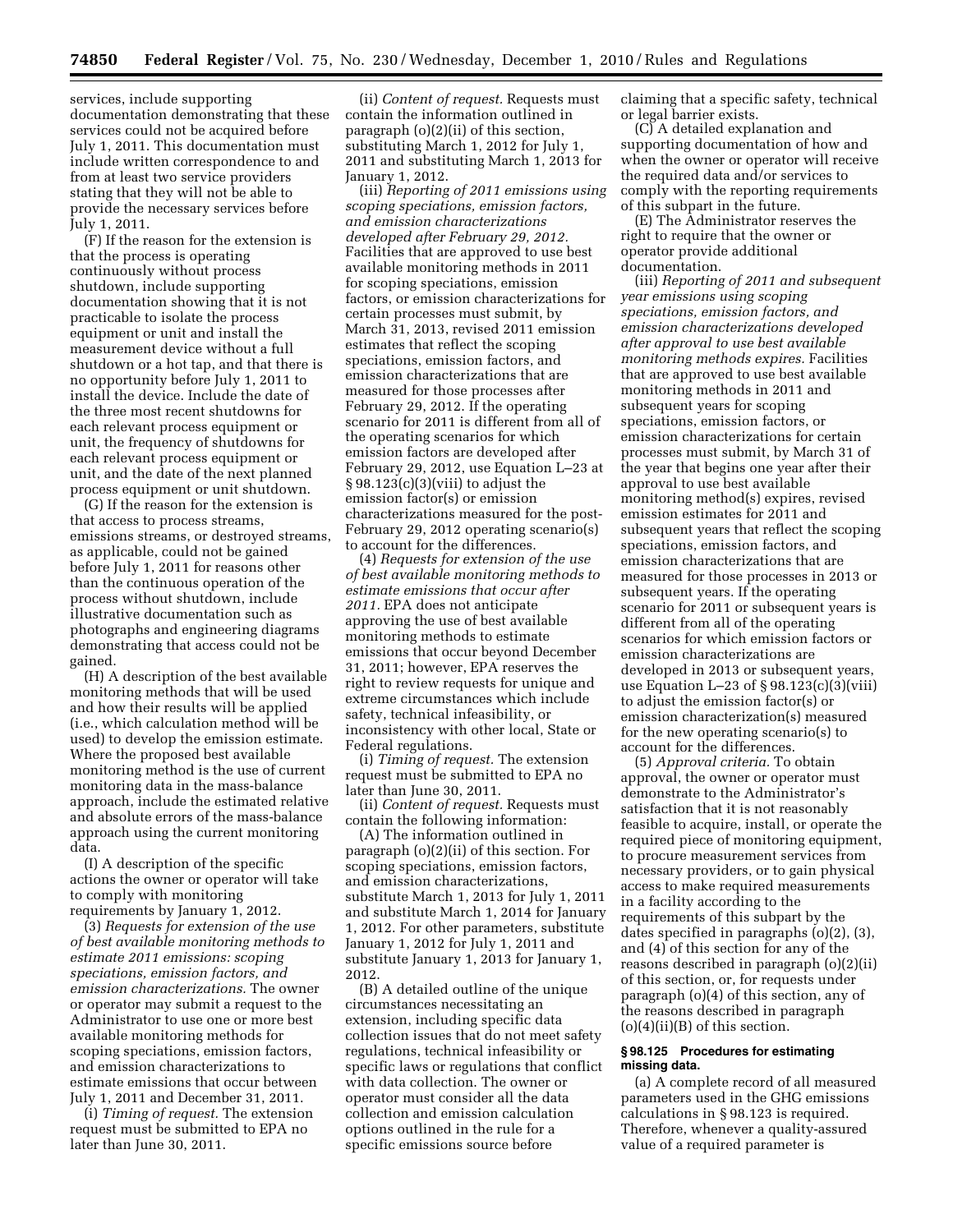unavailable, a substitute data value for the missing parameter must be used in the calculations as specified in the paragraphs (b) and (c) of this section. You must document and keep records of the procedures used for all such estimates.

(b) For each missing value of the fluorinated GHG concentration or fluorine-containing compound concentration, the substitute data value must be the arithmetic average of the quality-assured values of that parameter immediately preceding and immediately following the missing data incident.

(c) For each missing value of the mass produced, fed into the production process, fed into the transformation process, or fed into destruction devices, the substitute value of that parameter must be a secondary mass measurement where such a measurement is available. For example, if the mass produced is usually measured with a flowmeter at the inlet to the day tank and that flowmeter fails to meet an accuracy or precision test, malfunctions, or is rendered inoperable, then the mass produced may be estimated by calculating the change in volume in the day tank and multiplying it by the density of the product. Where a secondary mass measurement is not available, the substitute value of the parameter must be an estimate based on a related parameter. For example, if a flowmeter measuring the mass fed into a destruction device is rendered inoperable, then the mass fed into the destruction device may be estimated using the production rate and the previously observed relationship between the production rate and the mass flow rate into the destruction device.

## **§ 98.126 Data reporting requirements.**

(a) *All facilities.* In addition to the information required by § 98.3(c), you must report the information in paragraphs (a)(2) through (a)(6) of this section.

(1) *Frequency of reporting under paragraph (a) of this section.* The information in paragraphs (a)(2), (5), and (6) of this section must be reported annually. The information in paragraphs (a)(3) and (4) of this section must be reported once by March 31, 2012 for each process and operating scenarios that operates between December 31, 2010 and December 31, 2011. For other processes and operating scenarios, the information in paragraphs (a)(3) and (4) of this section must be reported once by March 31 of the year following the year in which the process or operating scenario commences or recommences.

(2) You must report the total mass in metric tons of each fluorinated GHG emitted from:

(i) Each fluorinated gas production process and all fluorinated gas production processes combined.

(ii) Each fluorinated gas transformation process that is not part of a fluorinated gas production process and all such fluorinated gas transformation processes combined, except report separately fluorinated GHG emissions from transformation processes where a fluorinated GHG reactant is produced at another facility.

(iii) Each fluorinated gas destruction process that is not part of a fluorinated gas production process or a fluorinated gas transformation process and all such fluorinated gas destruction processes combined.

(iv) Venting of residual fluorinated GHGs from containers returned from the field.

(3) The chemical identities of the contents of the stream(s) (including process, emissions, and destroyed streams) analyzed under the initial scoping speciation of fluorinated GHG at § 98.124(a), by process.

(4) The location and function of the stream(s) (including process streams, emissions streams, and destroyed streams) that were analyzed under the initial scoping speciation of fluorinated GHG at  $\S 98.124(a)$ , by process.

(5) The method used to determine the mass emissions of each fluorinated GHG, i.e., mass balance, process-ventspecific emission factor, or processvent-specific emission calculation factor, for each process and process vent at the facility. For processes for which the process-vent-specific emission factor or process-vent-specific emission calculation factor are used, report the method used to estimate emissions from equipment leaks.

(6) The chemical formula and total mass produced of the fluorinated gas product in metric tons, by chemical and process.

(b) *Reporting for mass balance approach.* For processes whose emissions are determined using the mass-balance approach under § 98.123(b), you must report the information listed in paragraphs (b)(1) through (b)(13) of this section for each process on an annual basis. Identify and separately report fluorinated GHG emissions from transformation processes where the fluorinated GHG reactants are produced at another facility. If you use an element other than fluorine in the mass-balance equation pursuant to § 98.123(b)(3), substitute that element for fluorine in the reporting requirements of this paragraph.

(1) If you calculate the relative and absolute errors under 98.123(b)(1), the absolute and relative errors calculated under paragraph § 98.123(b)(1), as well as the data (including quantities and their accuracies and precisions) used in these calculations.

(2) The balanced chemical equation that describes the reaction used to manufacture the fluorinated GHG product and each fluorinated GHG transformation product.

(3) The mass and chemical formula of each fluorinated GHG reactant emitted from the process in metric tons.

(4) The mass and chemical formula of the fluorinated GHG product emitted from the process in metric tons.

(5) The mass and chemical formula of each fluorinated GHG by-product emitted from the process in metric tons.

(6) The mass and chemical formula of each fluorine-containing reactant that is fed into the process (metric tons).

(7) The mass and chemical formula of each fluorine-containing product produced by the process (metric tons).

(8) If you use § 98.123(b)(4) to estimate the total mass of fluorine in destroyed or recaptured streams, report the following.

(i) The mass and chemical formula of each fluorine-containing product that is removed from the process and fed into the destruction device (metric tons).

(ii) The mass and chemical formula of each fluorine-containing by-product that is removed from the process and fed into the destruction device (metric tons).

(iii) The mass and chemical formula of each fluorine-containing reactant that is removed from the process and fed into the destruction device (metric tons).

(iv) The mass and chemical formula of each fluorine-containing by-product that is removed from the process and recaptured (metric tons).

(v) The demonstrated destruction efficiency of the destruction device for each fluorinated GHG fed into the device from the process in greater than trace concentrations (fraction).

(9) If you use § 98.123(b)(15) to estimate the total mass of fluorine in destroyed or recaptured streams, report the following.

(i) The mass of fluorine in each stream that is fed into the destruction device (metric tons).

(ii) The mass of fluorine that is recaptured (metric tons).

(iii) The weighted average destruction efficiency of the destruction device calculated for each stream under § 98.123(b)(16).

(10) The fraction of the mass emitted that consists of each fluorine-containing reactant.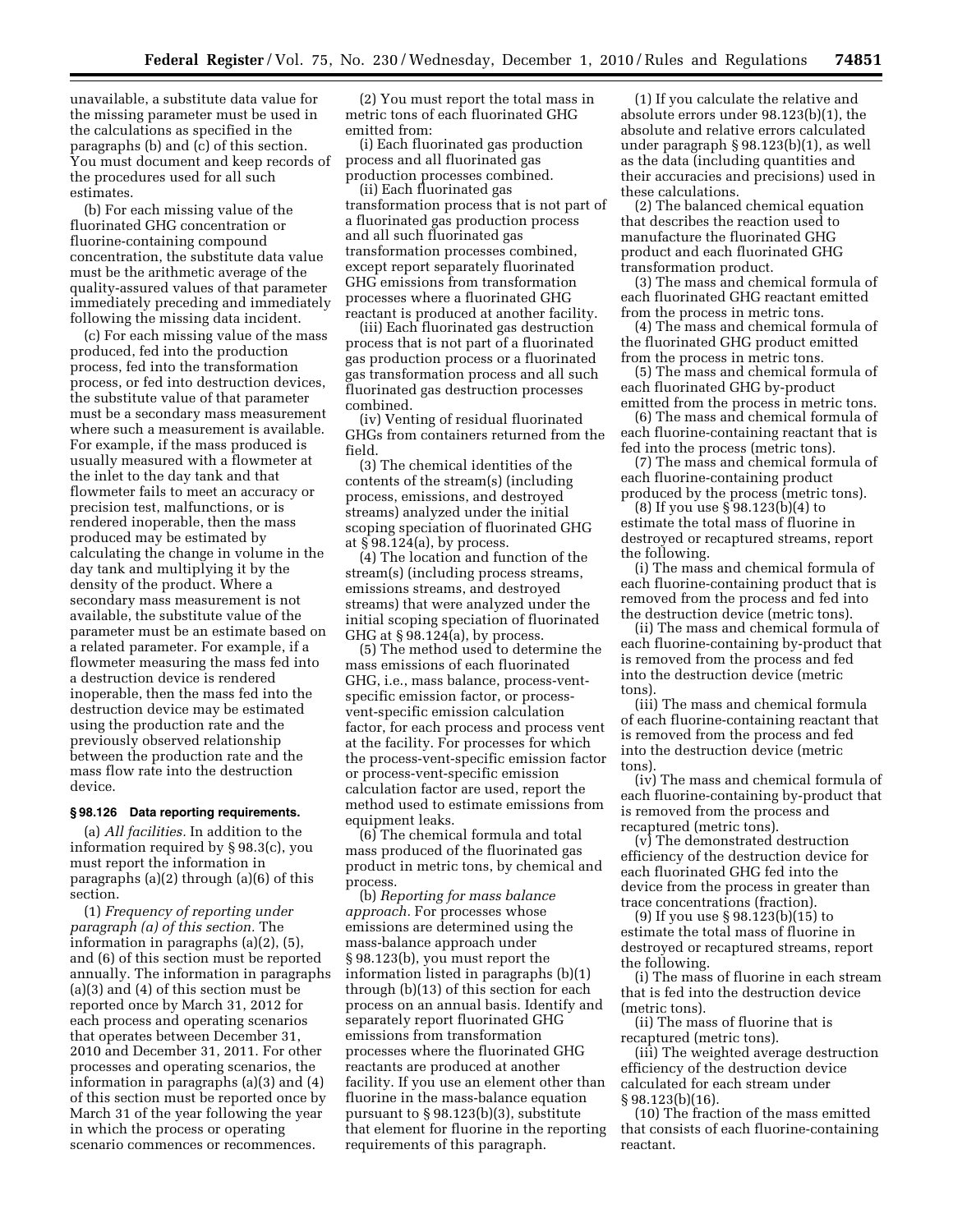(11) The fraction of the mass emitted that consists of the fluorine-containing product.

(12) The fraction of the mass emitted that consists of each fluorine-containing by-product.

(13) The method used to estimate the total mass of fluorine in destroyed or recaptured streams (specify § 98.123(b)(4) or (15)).

(c) *Reporting for emission factor and emission calculation factor approach.*  For processes whose emissions are determined using the emission factor approach under § 98.123(c)(3) or the emission calculation factor under § 98.123(c)(4), you must report the following for each process. Fluorinated GHG emissions from transformation processes where the fluorinated GHG reactants are produced at another facility must be identified and reported separately from other fluorinated GHG emissions.

(1) The identity and quantity of the process activity used to estimate emissions (e.g., tons of product produced or tons of reactant consumed).

(2) The site-specific, process-ventspecific emission factor(s) or emission calculation factor for each process vent.

(3) The mass of each fluorinated GHG emitted from each process vent (metric tons).

(4) The mass of each fluorinated GHG emitted from equipment leaks (metric tons).

(d) *Reporting for missing data.* Where missing data have been estimated pursuant to § 98.125, you must report the reason the data were missing, the length of time the data were missing, the method used to estimate the missing data, and the estimates of those data.

(e) *Reporting of destruction device excess emissions data.* Each fluorinated gas production facility that destroys fluorinated GHGs must report the excess emissions that result from malfunctions of the destruction device, and these excess emissions would be reflected in the fluorinated GHG estimates in § 98.123(b) and (c). Such excess emissions would occur if the destruction efficiency was reduced due to the malfunction.

(f) *Reporting of destruction device testing.* By March 31, 2012 or by March 31 of the year immediately following the year in which it begins fluorinated GHG destruction, each fluorinated gas production facility that destroys fluorinated GHGs must submit a report containing the information in paragraphs  $(f)(1)$  through  $(f)(4)$  of this section. This report is one-time unless you make a change to the destruction device that would be expected to affect its destruction efficiencies.

(1) Destruction efficiency (DE) of each destruction device for each fluorinated GHG whose destruction the facility reflects in § 98.123, in accordance with § 98.124(g)(1)(i) through (iv).

(2) Chemical identity of the fluorinated GHG(s) used in the performance test conducted to determine destruction efficiency, including surrogates, and information on why the surrogate is sufficient to demonstrate the destruction efficiency for each fluorinated GHG, consistent with requirements in  $\S 98.124(g)(1)$ , vented to the destruction device.

(3) Date of the most recent destruction device test.

(4) Name of all applicable Federal or State regulations that may apply to the destruction process.

(5) If you make a change to the destruction device that would be expected to affect its destruction efficiencies, submit a revised report that reflects the changes, including the revised destruction efficiencies measured for the device under § 98.124(g)(2)(ii), by March 31 of the year that immediately follows the change.

(g) *Reporting for destruction of previously produced fluorinated GHGs.*  Each fluorinated gas production facility that destroys fluorinated GHGs must report, separately from the fluorinated GHG emissions reported under paragraphs (b) or (c) of this section, the following for each previously produced fluorinated GHG destroyed:

(1) The mass of the fluorinated GHG fed into the destruction device.

(2) The mass of the fluorinated GHG emitted from the destruction device.

(h) *Reporting of emissions from venting of residual fluorinated GHGs from containers.* Each fluorinated gas production facility that vents residual fluorinated GHGs from containers must report the following for each fluorinated GHG vented:

(1) The mass of the residual fluorinated GHG vented from each container size and type annually (tons).

(2) If applicable, the heel factor calculated for each container size and type.

(i) *Reporting of fluorinated GHG products of incomplete combustion (PICs) of fluorinated gases.* Each fluorinated gas production facility that destroys fluorinated gases must submit a one-time report by June 30, 2011, that describes any measurements, research, or analysis that it has performed or obtained that relate to the formation of products of incomplete combustion that are fluorinated GHGs during the destruction of fluorinated gases. The report must include the methods and

results of any measurement or modeling studies, including the products of incomplete combustion for which the exhaust stream was analyzed, as well as copies of relevant scientific papers, if available, or citations of the papers, if they are not. No new testing is required to fulfill this requirement.

#### **§ 98.127 Records that must be retained.**

In addition to the records required by § 98.3(g), you must retain the dated records specified in paragraphs (a) through (j) of this section, as applicable.

(a) *Process information records.* 

(1) Identify all products and processes subject to this subpart. Include the unit identification as appropriate.

(2) Monthly and annual records, as applicable, of all analyses and calculations conducted as required under § 98.123, including the data monitored under § 98.124, and all information reported as required and § 98.126.

(b) *Scoping speciation.* Retain records documenting the information reported under § 98.126(a)(3) and (4).

(c) *Mass-balance method.* Retain the following records for each process for which the mass-balance method was used to estimate emissions. If you use an element other than fluorine in the mass-balance equation pursuant to § 98.123(b)(3), substitute that element for fluorine in the recordkeeping requirements of this paragraph.

(1) The data and calculations used to estimate the absolute and relative errors associated with use of the mass-balance approach.

(2) The data and calculations used to estimate the mass of fluorine emitted from the process.

(3) The data and calculations used to determine the fractions of the mass emitted consisting of each reactant  $(FER_d)$ , product (FEP), and by-product  $(FEB_k)$ , including the preliminary calculations in  $\S 98.123(b)(8)(i)$ .

(d) *Emission factor and emission calculation factor method.* Retain the following records for each process for which the emission factor or emission calculation factor method was used to estimate emissions.

(1) Identify all continuous process vents with emissions of fluorinated GHGs that are less than 10,000 metric tons  $CO<sub>2</sub>e$  per year and all continuous process vents with emissions of 10,000 metric tons CO<sub>2</sub>e per year or more. Include the data and calculation used to develop the preliminary estimate of emissions for each process vent.

(2) Identify all batch process vents.

(3) For each vent, identify the method used to develop the factor (i.e., emission factor by emissions test or emission calculation factor).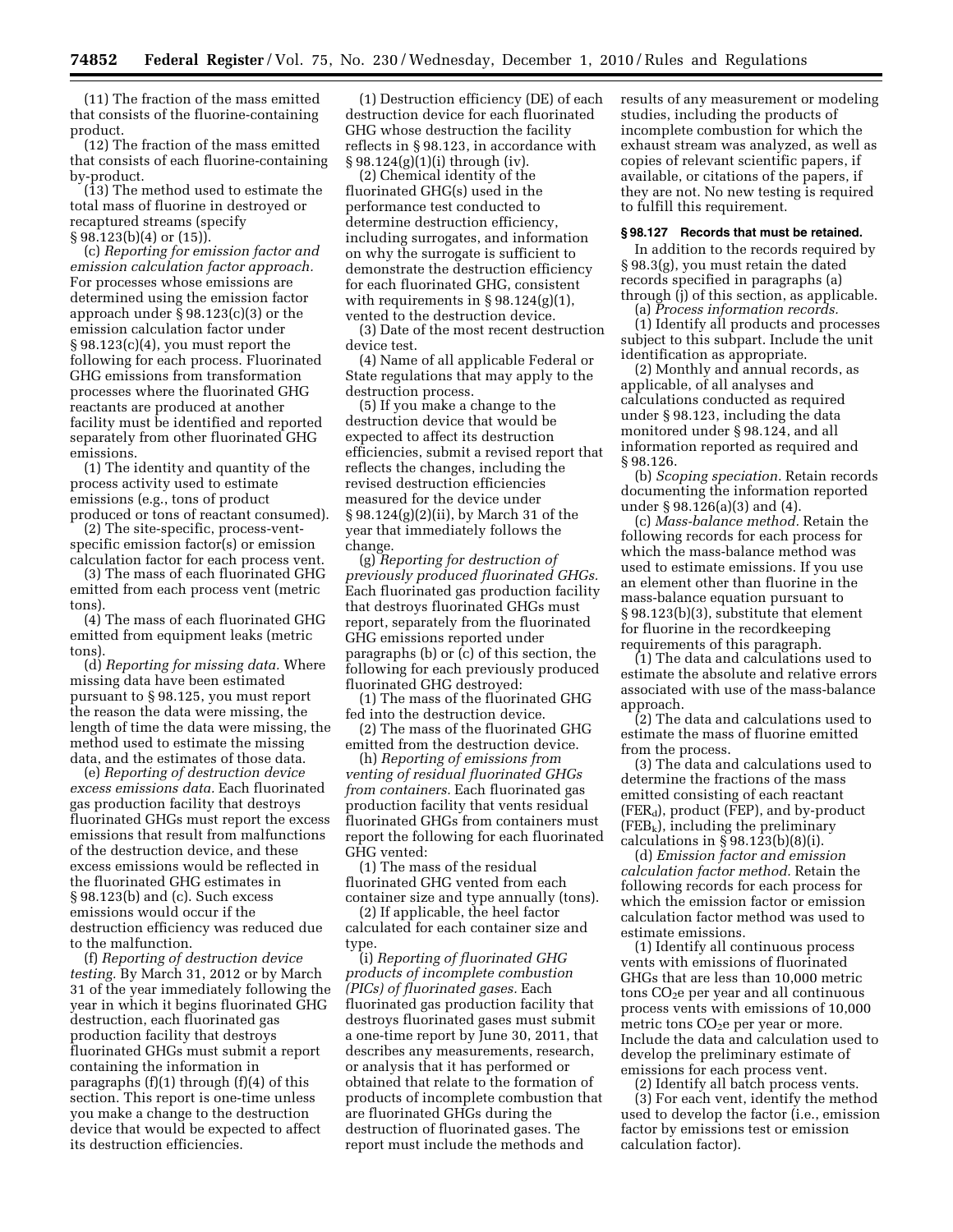(4) The emissions test data and reports (see § 98.124(c)(5)) and the calculations used to determine the process-vent-specific emission factor, including the actual process-ventspecific emission factor, the average hourly emission rate of each fluorinated GHG from the process vent during the test and the process feed rate, process production rate, or other process activity rate during the test.

(5) The process-vent-specific emission calculation factor and the calculations used to determine the process-ventspecific emission calculation factor.

(6) The annual process production quantity or other process activity information in the appropriate units, along with the dates and time period during which the process was operating and dates and time periods the process vents are vented to the destruction device. As an alternative to date and time periods when process vents are vented to the destruction device, a facility may track dates and time periods that process vents by-pass the destruction device.

(7) Calculations used to determine annual emissions of each fluorinated GHG for each process and the total fluorinated GHG emissions for all processes, i.e., total for facility.

(e) *Destruction efficiency testing.* A fluorinated GHG production facility that destroys fluorinated GHGs and reflects this destruction in § 98.123 must retain the emissions performance testing reports (including revised reports) for each destruction device. The emissions performance testing report must contain all information and data used to derive the destruction efficiency for each fluorinated GHG whose destruction the facility reflects in § 98.123, as well as the key process and device conditions during the test. This information includes the following:

(1) Destruction efficiency (DE) determined for each fluorinated GHG whose destruction the facility reflects in § 98.123, in accordance with § 98.124(g)(1)(i) through (iv).

(2) Chemical identity of the fluorinated GHG(s) used in the performance test conducted to determine destruction efficiency, including surrogates, and information on why the surrogate is sufficient to demonstrate destruction efficiency for each fluorinated GHG, consistent with requirements in § 98.124(g)(1)(i) through (iv), vented to the destruction device.

(3) Mass flow rate of the stream containing the fluorinated GHG(s) or surrogate into the device during the test.

(4) Concentration (mass fraction) of each fluorinated GHG or surrogate in the stream flowing into the device during the test.

(5) Concentration (mass fraction) of each fluorinated GHG or surrogate at the outlet of the destruction device during the test.

(6) Mass flow rate at the outlet of the destruction device during the test.

(7) Test methods and analytical methods used to determine the mass flow rates and fluorinated GHG (or surrogate) concentrations of the streams flowing into and out of the destruction device during the test.

(8) Destruction device conditions that are normally monitored for device control, such as temperature, total mass flow rates into the device, and CO or  $O_2$ levels.

(9) Name of all applicable Federal or State regulations that may apply to the destruction process.

(f) *Equipment leak records.* If you are subject to § 98.123(d) of this subpart, you must maintain information on the number of each type of equipment; the service of each piece of equipment (gas, light liquid, heavy liquid); the concentration of each fluorinated GHG in the stream; each piece of equipment excluded from monitoring requirement; the time period each piece of equipment was in service, and the emission calculations for each fluorinated GHG for all processes. Depending on which equipment leak monitoring approach you follow, you must maintain information for equipment on the associated screening data concentrations for greater than or equal to 10,000 ppmv and associated screening data concentrations for less than 10,000 ppmv; associated actual screening data concentrations; and associated screening data and leak rate data (i.e., bagging) used to develop a unit-specific correlation. If you developed and follow a site-specific leak detection approach, provide the records for monitoring events and the emissions estimation calculations, as appropriate, consistent with the approach for equipment leak emission estimation in your GHG Monitoring Plan.

(g) *Container heel records.* If you vent residual fluorinated GHGs from containers, maintain the following records of the measurements and calculations used to estimate emissions of residual fluorinated GHGs from containers.

(i) If you measure the contents of each container, maintain records of these measurements and the calculations used to estimate emissions of each fluorinated GHG from each container size and type.

(ii) If you develop and apply container heel factors to estimate

emissions, maintain records of the measurements and calculations used to develop the heel factor for each fluorinated GHG and each container size and type and of the number of containers of each fluorinated GHG and of each container size and type returned to your facility.

(h) *Missing data records.* Where missing data have been estimated pursuant to § 98.125, you must record the reason the data were missing, the length of time the data were missing, the method used to estimate the missing data, and the estimates of those data.

(i) *All facilities.* Dated records documenting the initial and periodic calibration of all analytical equipment used to determine the concentration of fluorinated GHGs, including but not limited to gas chromatographs, gas chromatography-mass spectrometry (GC/MS), gas chromatograph-electron capture detector (GC/ECD), fourier transform infrared (FTIR), and nuclear magnetic resonance (NMR) devices, and all mass measurement equipment such as weigh scales, flowmeters, and volumetric and density measures used to measure the quantities reported under this subpart, including the industry standards or manufacturer directions used for calibration pursuant to § 98.124(e), (f), (g), (m), and (n).

(j) GHG Monitoring Plans, as described in § 98.3(g)(5), must be completed by April 1, 2011.

## **§ 98.128 Definitions.**

Except as provided in this section, all of the terms used in this subpart have the same meaning given in the Clean Air Act and subpart A of this part. If a conflict exists between a definition provided in this subpart and a definition provided in subpart A, the definition in this subpart shall take precedence for the reporting requirements in this subpart.

*Batch process* or *batch operation*  means a noncontinuous operation involving intermittent or discontinuous feed into equipment, and, in general, involves the emptying of the equipment after the batch operation ceases and prior to beginning a new operation. Addition of raw material and withdrawal of product do not occur simultaneously in a batch operation.

*Batch emission episode* means a discrete venting episode associated with a vessel in a process; a vessel may have more than one batch emission episode. For example, a displacement of vapor resulting from the charging of a vessel with a feed material will result in a discrete emission episode that will last through the duration of the charge and will have an average flow rate equal to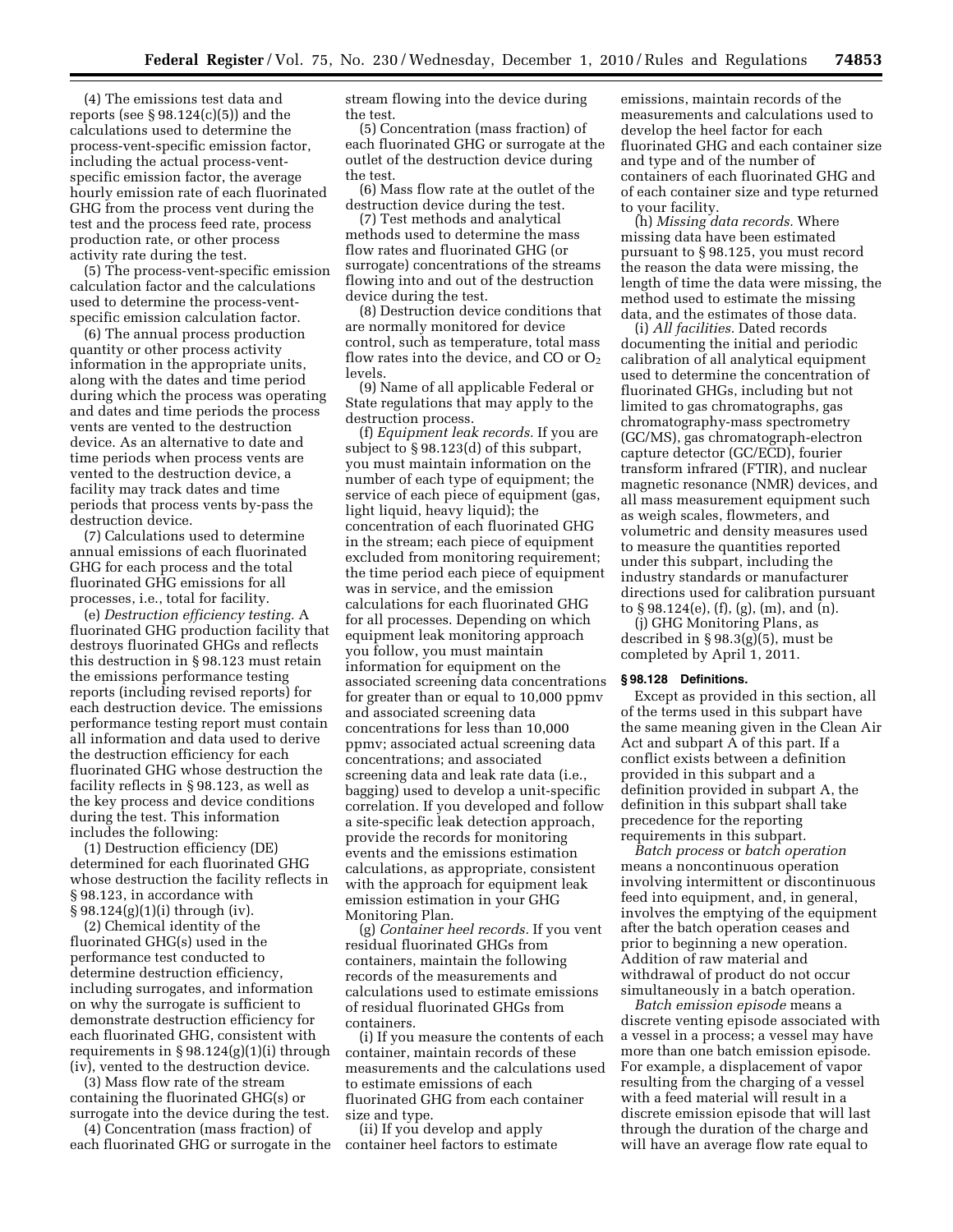the rate of the charge. If the vessel is then heated, there will also be another discrete emission episode resulting from the expulsion of expanded vapor. Other emission episodes also may occur from the same vessel and other vessels in the process, depending on process operations.

*By-product* means a chemical that is produced coincidentally during the production of another chemical.

*Completely destroyed* means destroyed with a destruction efficiency of 99.99 percent or greater.

*Completely recaptured* means 99.99 percent or greater of each fluorinated GHG is removed from a stream.

*Continuous process or operation*  means a process where the inputs and outputs flow continuously throughout the duration of the process. Continuous processes are typically steady state.

*Destruction device* means any device used to destroy fluorinated GHG.

*Destruction process* means a process used to destroy fluorinated GHG in a destruction device such as a thermal incinerator or catalytic oxidizer.

*Difficult-to-monitor* means the equipment piece may not be monitored without elevating the monitoring personnel more than 2 meters (7 feet) above a support surface or it is not accessible in a safe manner when it is in fluorinated GHG service.

*Dual mechanical seal pump* and *dual mechanical seal agitator* means a pump or agitator equipped with a dual mechanical seal system that includes a barrier fluid system where the barrier fluid is not in light liquid service; each barrier fluid system is equipped with a sensor that will detect failure of the seal system, the barrier fluid system, or both; and meets the following requirements:

(1) Each dual mechanical seal system is operated with the barrier fluid at a pressure that is at all times (except periods of startup, shutdown, or malfunction) greater than the pump or agitator stuffing box pressure; or

(2) Equipped with a barrier fluid degassing reservoir that is routed to a process or fuel gas system or connected by a closed-vent system to a control device; or

(3) Equipped with a closed-loop system that purges the barrier fluid into a process stream.

*Equipment* (for the purposes of § 98.123(d) and § 98.124(f) only) means each pump, compressor, agitator, pressure relief device, sampling connection system, open-ended valve or line, valve, connector, and instrumentation system in fluorinated GHG service for a process subject to this subpart; and any destruction devices or

closed-vent systems to which processes subject to this subpart are vented. *Fluorinated gas* means any

fluorinated GHG, CFC, or HCFC.

*In fluorinated GHG service* means that a piece of equipment either contains or contacts a feedstock, by-product, or product that is a liquid or gas and contains at least 5 percent by weight fluorinated GHG.

*In gas and vapor service* means that a piece of equipment in regulated material service contains a gas or vapor at operating conditions.

*In heavy liquid service* means that a piece of equipment in regulated material service is not in gas and vapor service or in light liquid service.

*In light liquid service* means that a piece of equipment in regulated material service contains a liquid that meets the following conditions:

(1) The vapor pressure of one or more of the compounds is greater than 0.3 kilopascals at 20 °C.

(2) The total concentration of the pure compounds constituents having a vapor pressure greater than 0.3 kilopascals at 20 °C is equal to or greater than 20 percent by weight of the total process stream.

(3) The fluid is a liquid at operating conditions.

Note to definition of ''in light liquid service'': Vapor pressures may be determined by standard reference texts or ASTM D–2879, (incorporated by reference, see § 98.7).

*In vacuum service* means that equipment is operating at an internal pressure which is at least 5 kilopascals below ambient pressure.

*Isolated intermediate* means a product of a process that is stored before subsequent processing. An isolated intermediate is usually a product of chemical synthesis. Storage of an isolated intermediate marks the end of a process. Storage occurs at any time the intermediate is placed in equipment used solely for storage.

*No external shaft pump* and *No external shaft agitator* means any pump or agitator that is designed with no externally actuated shaft penetrating the pump or agitator housing.

*Operating scenario* means any specific operation of a process and includes the information specified in paragraphs (1) through (5) of this definition for each process. A change or series of changes to any of these elements, except for paragraph (4) of this definition, constitutes a different operating scenario.

(1) A description of the process, the specific process equipment used, and the range of operating conditions for the process.

(2) An identification of related process vents, their associated emissions episodes and durations, and calculations and engineering analyses to show the annual uncontrolled fluorinated GHG emissions from the process vent.

(3) The control or destruction devices used, as applicable, including a description of operating and/or testing conditions for any associated destruction device.

(4) The process vents (including those from other processes) that are simultaneously routed to the control or destruction device(s).

(5) The applicable monitoring requirements and any parametric level that assures destruction or removal for all emissions routed to the control or destruction device.

*Process* means all equipment that collectively functions to produce a fluorinated gas product, including an isolated intermediate (which is also a fluorinated gas product), or to transform a fluorinated gas product. A process may consist of one or more unit operations. For the purposes of this subpart, process includes any, all, or a combination of reaction, recovery, separation, purification, or other activity, operation, manufacture, or treatment which are used to produce a fluorinated gas product. For a continuous process, cleaning operations conducted may be considered part of the process, at the discretion of the facility. For a batch process, cleaning operations are part of the process. Ancillary activities are not considered a process or part of any process under this subpart. Ancillary activities include boilers and incinerators, chillers and refrigeration systems, and other equipment and activities that are not directly involved (i.e., they operate within a closed system and materials are not combined with process fluids) in the processing of raw materials or the manufacturing of a fluorinated gas product.

*Process condenser* means a condenser whose primary purpose is to recover material as an integral part of a process. All condensers recovering condensate from a process vent at or above the boiling point or all condensers in line prior to a vacuum source are considered process condensers. Typically, a primary condenser or condensers in series are considered to be integral to the process if they are capable of and normally used for the purpose of recovering chemicals for fuel value (i.e., net positive heating value), use, reuse or for sale for fuel value, use, or reuse.

*Process vent* (for the purposes of this subpart only) means a vent from a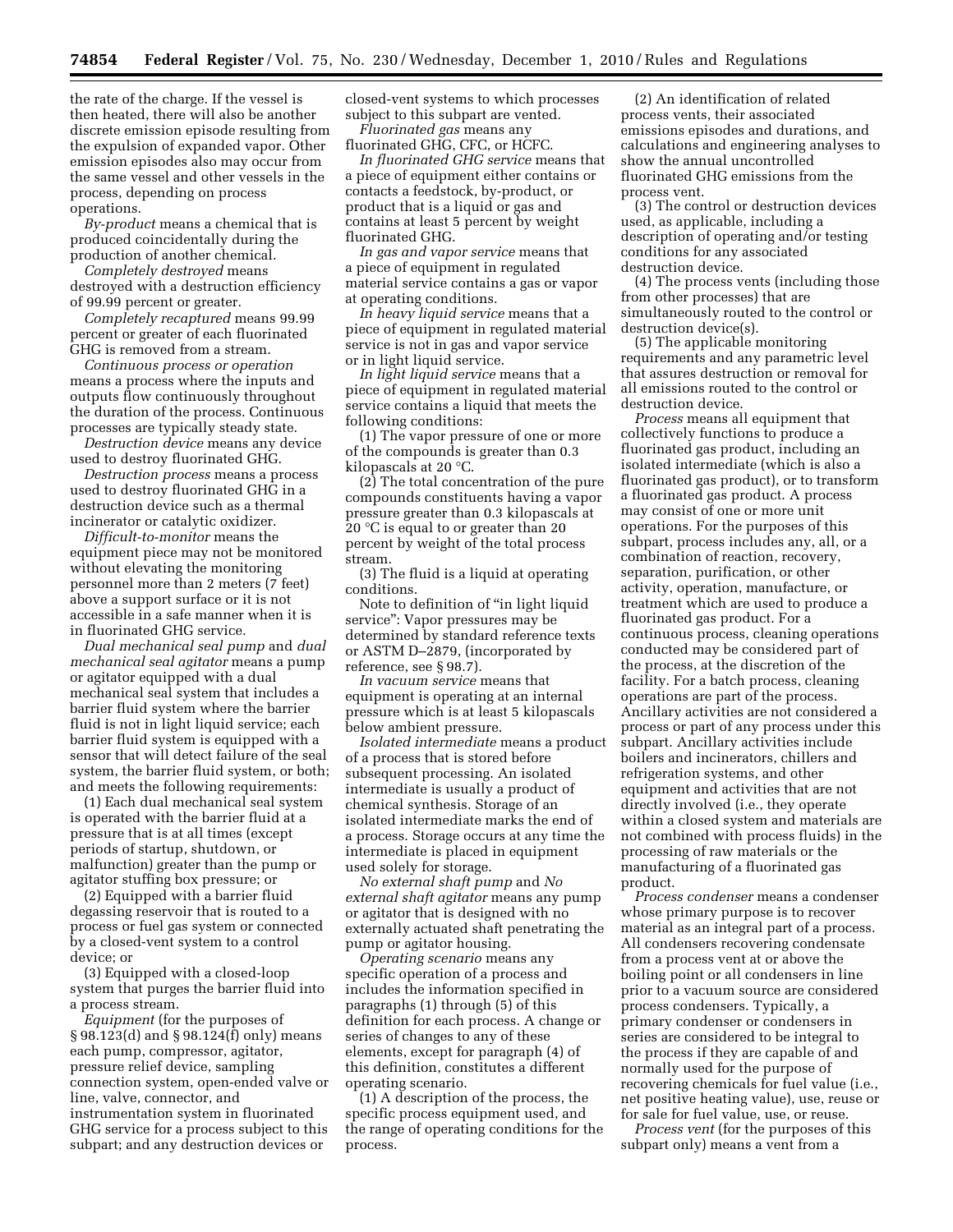process vessel or vents from multiple process vessels within a process that are manifolded together into a common header, through which a fluorinated GHG-containing gas stream is, or has the potential to be, released to the atmosphere (or the point of entry into a control device, if any). Examples of process vents include, but are not limited to, vents on condensers used for product recovery, bottoms receivers, surge control vessels, reactors, filters, centrifuges, and process tanks. Process vents do not include vents on storage tanks, wastewater emission sources, or pieces of equipment.

*Typical batch* means a batch process operated within a range of operating conditions that are documented in an operating scenario. Emissions from a typical batch are based on the operating conditions that result in representative emissions. The typical batch defines the uncontrolled emissions for each emission episode defined under the operating scenario.

*Uncontrolled fluorinated GHG emissions* means a gas stream containing fluorinated GHG which has exited the process (or process condenser or control condenser, where applicable), but which has not yet been introduced into a destruction device to reduce the mass of fluorinated GHG in the stream. If the emissions from the process are not routed to a destruction device, uncontrolled emissions are those fluorinated GHG emissions released to the atmosphere.

*Unsafe-to-monitor* means that monitoring personnel would be exposed to an immediate danger as a consequence of monitoring the piece of equipment. Examples of unsafe-tomonitor equipment include, but are not

limited to, equipment under extreme pressure or heat.

■ 10. Add subpart DD to read as follows:

# **Subpart DD—Electrical Transmission and Distribution Equipment Use**

Sec.

- 98.300 Definition of the source category.<br>98.301 Reporting threshold.
- Reporting threshold.
- 98.302 GHGs to report.<br>98.303 Calculating GH
- 98.303 Calculating GHG emissions.<br>98.304 Monitoring and QA/QC Monitoring and QA/QC
	- requirements.
- 98.305 Procedures for estimating missing data.
- 98.306 Data reporting requirements.<br>98.307 Records that must be retained

Records that must be retained.

98.308 Definitions.

# **Subpart DD—Electrical Transmission and Distribution Equipment Use**

# **§ 98.300 Definition of the source category.**

(a) The electrical transmission and distribution equipment use source category consists of all electric transmission and distribution equipment and servicing inventory insulated with or containing sulfur hexafluoride  $(SF_6)$  or perfluorocarbons (PFCs) used within an electric power system. Electric transmission and distribution equipment and servicing inventory includes, but is not limited to:

(1) Gas-insulated substations.

(2) Circuit breakers.

(3) Switchgear, including closedpressure and hermetically sealedpressure switchgear and gas-insulated lines containing  $SF<sub>6</sub>$  or PFCs.

(4) Gas containers such as pressurized cylinders.

(5) Gas carts.

(6) Electric power transformers.

(7) Other containers of  $SF<sub>6</sub>$  or PFC.

#### **§ 98.301 Reporting threshold.**

(a) You must report GHG emissions from an electric power system if the

total nameplate capacity of  $SF<sub>6</sub>$  and PFC containing equipment (excluding hermetically sealed-pressure equipment) located within the facility, when added to the total nameplate capacity of  $SF<sub>6</sub>$  and PFC containing equipment (excluding hermetically sealed-pressure equipment) that is not located within the facility but is under common ownership or control, exceeds 17,820 pounds and the facility meets the requirements of § 98.2(a)(1).

(b) A facility other than an electric power system that is subject to this part because of emissions from any other source category listed in Table A–3 or A–4 in subpart A of this part is not required to report emissions under subpart DD of this part unless the total nameplate capacity of  $SF<sub>6</sub>$  and PFC containing equipment located within that facility exceeds 17,820 pounds.

### **§ 98.302 GHGs to report.**

You must report total SF<sub>6</sub> and PFC emissions from your facility (including emissions from fugitive equipment leaks, installation, servicing, equipment decommissioning and disposal, and from storage cylinders) resulting from the transmission and distribution servicing inventory and equipment listed in § 98.300(a). For acquisitions of equipment containing or insulated with  $SF<sub>6</sub>$  or PFCs, you must report emissions from the equipment after the title to the equipment is transferred to the electric power transmission or distribution entity.

### **§ 98.303 Calculating GHG emissions.**

(a) Calculate the annual  $SF<sub>6</sub>$  and PFC emissions using the mass-balance approach in Equation DD–1 of this section:

User Emissions = (Decrease in  $SF_6$  Inventory) + (Acquisitions of  $SF_6$ ) - (Disbursements of  $SF_6$ ) - (Net Increase in Total Nameplate Capacity of Equipment Operated)

 $(Eq. DD-1)$ 

#### Where:

Decrease in  $SF_6$  Inventory = (pounds of  $SF_6$ stored in containers, but not in energized equipment, at the beginning of the year)—(pounds of SF<sub>6</sub> stored in containers, but not in energized equipment, at the end of the year).

Acquisitions of  $SF_6 =$  (pounds of  $SF_6$ purchased from chemical producers or distributors in bulk) + (pounds of  $SF_6$ purchased from equipment manufacturers or distributors with or inside equipment, including hermetically sealed-pressure switchgear)  $+$  (pounds of  $SF<sub>6</sub>$  returned to facility after off-site recycling).

- Disbursements of  $SF_6 =$  (pounds of  $SF_6$  in bulk and contained in equipment that is sold to other entities) + (pounds of  $SF_6$ returned to suppliers) + (pounds of  $SF<sub>6</sub>$ sent off site for recycling) + (pounds of SF6 sent off-site for destruction).
- Net Increase in Total Nameplate Capacity of Equipment Operated = (The Nameplate Capacity of new equipment in pounds, including hermetically sealed-pressure switchgear)—(Nameplate Capacity of retiring equipment in pounds, including hermetically sealed-pressure switchgear).

(Note that Nameplate Capacity refers to the full and proper charge of equipment rather than to the actual charge, which may reflect leakage).

(b) Use Equation DD–1 of this section to estimate emissions of PFCs from power transformers, substituting the relevant PFC(s) for  $SF_6$  in the equation.

### **§ 98.304 Monitoring and QA/QC requirements.**

(a) For calendar year 2011 monitoring, you may follow the provisions of § 98.3(d)(1) through (d)(2) for best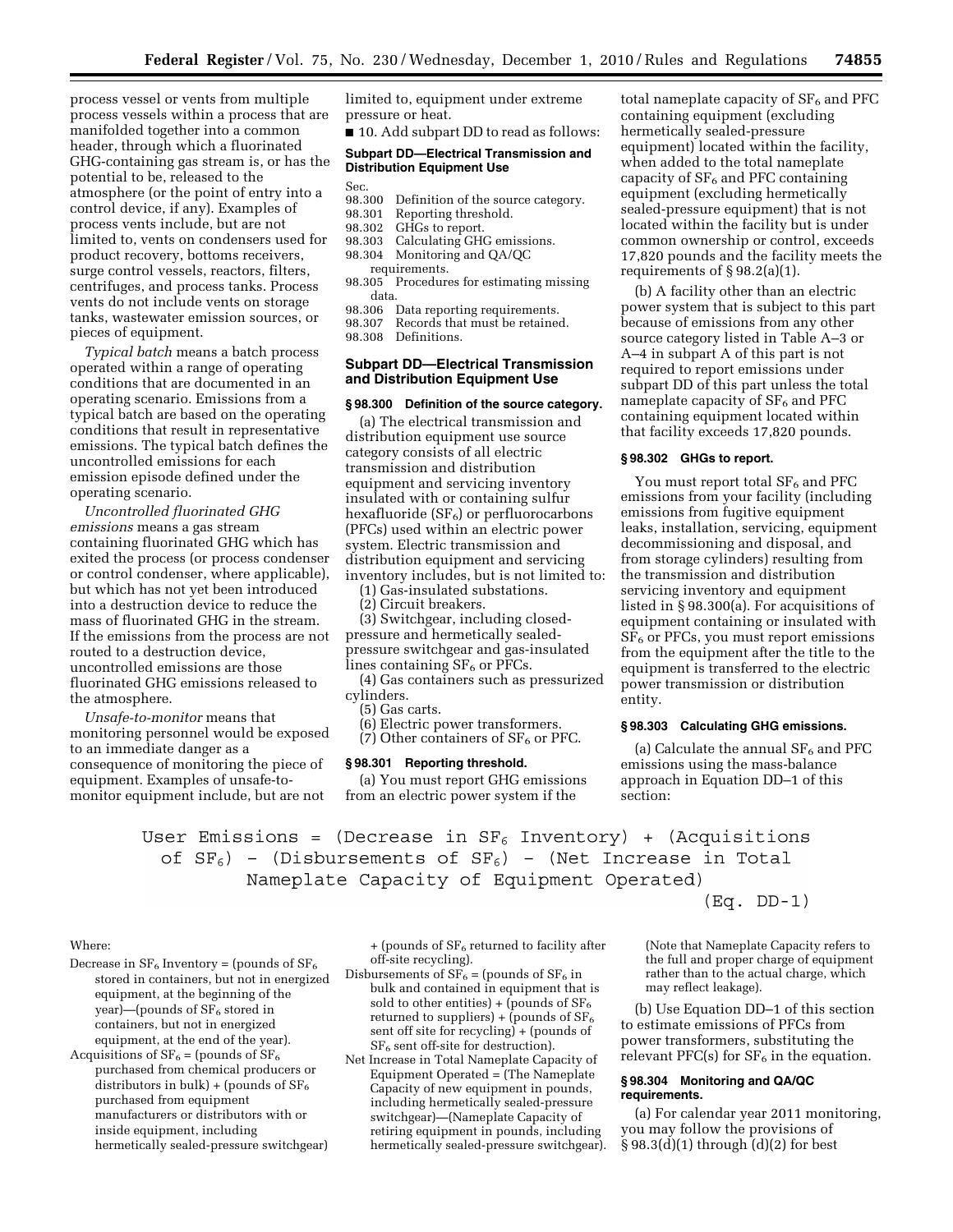available monitoring methods rather than follow the monitoring requirements of this section. For purposes of this subpart, any reference in  $\S$  98.3(d)(1) through (d)(2) to 2010 means 2011, to March 31 means June 30, and to April 1 means July 1. Any reference to the effective date in § 98.3(d)(1) through (d)(2) means February 28, 2011.

(b) You must adhere to the following QA/QC methods for reviewing the completeness and accuracy of reporting:

(1) Review inputs to Equation DD–1 of this section to ensure inputs and outputs to the company's system are included.

(2) Do not enter negative inputs and confirm that negative emissions are not calculated. However, the Decrease in  $SF<sub>6</sub>$  Inventory and the Net Increase in Total Nameplate Capacity may be calculated as negative numbers.

(3) Ensure that beginning-of-year inventory matches end-of-year inventory from the previous year.

(4) Ensure that in addition to  $SF_6$ purchased from bulk gas distributors, SF6 purchased from Original Equipment Manufacturers (OEM) and  $SF<sub>6</sub>$  returned to the facility from off-site recycling are also accounted for among the total additions.

(c) Ensure the following QA/QC methods are employed throughout the year:

(1) Ensure that cylinders returned to the gas supplier are consistently weighed on a scale that is certified to be accurate and precise to within 2 pounds of the scale's capacity and is periodically recalibrated per the manufacturer's specifications. Either measure residual gas (the amount of gas remaining in returned cylinders) or have the gas supplier measure it. If the gas supplier weighs the residual gas, obtain from the gas supplier a detailed monthly accounting, within  $+/- 2$  pounds, of residual gas amounts in the cylinders returned to the gas supplier.

(2) Ensure that cylinders weighed for the beginning and end of year inventory measurements are weighed on a scale that is certified to be accurate to within 2 pounds of the scale's capacity and is periodically recalibrated per the manufacturer's specifications. All scales used to measure quantities that are to be reported under § 98.306 must be calibrated using calibration procedures specified by the scale manufacturer. Calibration must be performed prior to the first reporting year. After the initial calibration, recalibration must be performed at the minimum frequency specified by the manufacturer.

(3) Ensure all substations have provided information to the manager compiling the emissions report (if it is not already handled through an electronic inventory system).

(d) GHG Monitoring Plans, as described in § 98.3(g)(5), must be completed by April 1, 2011.

## **§ 98.305 Procedures for estimating missing data.**

A complete record of all measured parameters used in the GHG emissions calculations is required. Replace missing data, if needed, based on data from equipment with a similar nameplate capacity for  $SF<sub>6</sub>$  and PFC, and from similar equipment repair, replacement, and maintenance operations.

# **§ 98.306 Data reporting requirements.**

In addition to the information required by § 98.3(c), each annual report must contain the following information for each electric power system, by chemical:

(a) Nameplate capacity of equipment (pounds) containing  $SF_6$  and nameplate capacity of equipment (pounds) containing each PFC:

(1) Existing at the beginning of the year (excluding hermetically sealedpressure switchgear).

(2) New during the year (all  $SF<sub>6</sub>$ insulated equipment, including hermetically sealed-pressure switchgear).

(3) Retired during the year (all  $SF_6$ insulated equipment, including hermetically sealed-pressure switchgear).

(b) Transmission miles (length of lines carrying voltages above 35 kilovolt).

(c) Distribution miles (length of lines carrying voltages at or below 35 kilovolt).

(d) Pounds of  $SF<sub>6</sub>$  and PFC stored in containers, but not in energized equipment, at the beginning of the year.

(e) Pounds of SF6 and PFC stored in containers, but not in energized equipment, at the end of the year.

(f) Pounds of  $SF_6$  and PFC purchased in bulk from chemical producers or distributors.

(g) Pounds of  $SF<sub>6</sub>$  and PFC purchased from equipment manufacturers or distributors with or inside equipment, including hermetically sealed-pressure switchgear.

(h) Pounds of  $SF_6$  and PFC returned to facility after off-site recycling.

(i) Pounds of  $\rm SF_6$  and PFC in bulk and contained in equipment sold to other entities.

(j) Pounds of  $SF_6$  and PFC returned to suppliers.

 $(k)$  Pounds of SF<sub>6</sub> and PFC sent offsite for recycling.

(l) Pounds of  $SF<sub>6</sub>$  and PFC sent off-site for destruction.

## **§ 98.307 Records that must be retained.**

In addition to the information required by § 98.3(g), you must retain records of the information reported and listed in § 98.306.

# **§ 98.308 Definitions.**

Except as specified in this section, all terms used in this subpart have the same meaning given in the Clean Air Act and subpart A of this part.

*Facility,* with respect to an electric power system, means the electric power system as defined in this paragraph. An electric power system is comprised of all electric transmission and distribution equipment insulated with or containing  $SF<sub>6</sub>$  or PFCs that is linked through electric power transmission or distribution lines and functions as an integrated unit, that is owned, serviced, or maintained by a single electric power transmission or distribution entity (or multiple entities with a common owner), and that is located between: (1) The point(s) at which electric energy is obtained from an electricity generating unit or a different electric power transmission or distribution entity that does not have a common owner, and (2) the point(s) at which any customer or another electric power transmission or distribution entity that does not have a common owner receives the electric energy. The facility also includes servicing inventory for such equipment that contains  $SF<sub>6</sub>$  or PFCs.

*Electric power transmission or distribution entity* means any entity that transmits, distributes, or supplies electricity to a consumer or other user, including any company, electric cooperative, public electric supply corporation, a similar Federal department (including the Bureau of Reclamation or the Corps of Engineers), a municipally owned electric department offering service to the public, an electric public utility district, or a jointly owned electric supply project.

*Operator,* for the purposes of this subpart, means any person who operates or supervises a facility, excluding a person whose sole responsibility is to ensure reliability, balance load or otherwise address electricity flow.

■ 11. Add Subpart QQ to read as follows:

### **Subpart QQ—Importers and Exporters of Fluorinated Greenhouse Gases Contained in Pre-Charged Equipment or Closed-Cell Foams**

Sec.

98.430 Definition of the source category.<br>98.431 Reporting threshold.

Reporting threshold.

- 98.432 GHGs to report.
- 98.433 Calculating GHG emissions.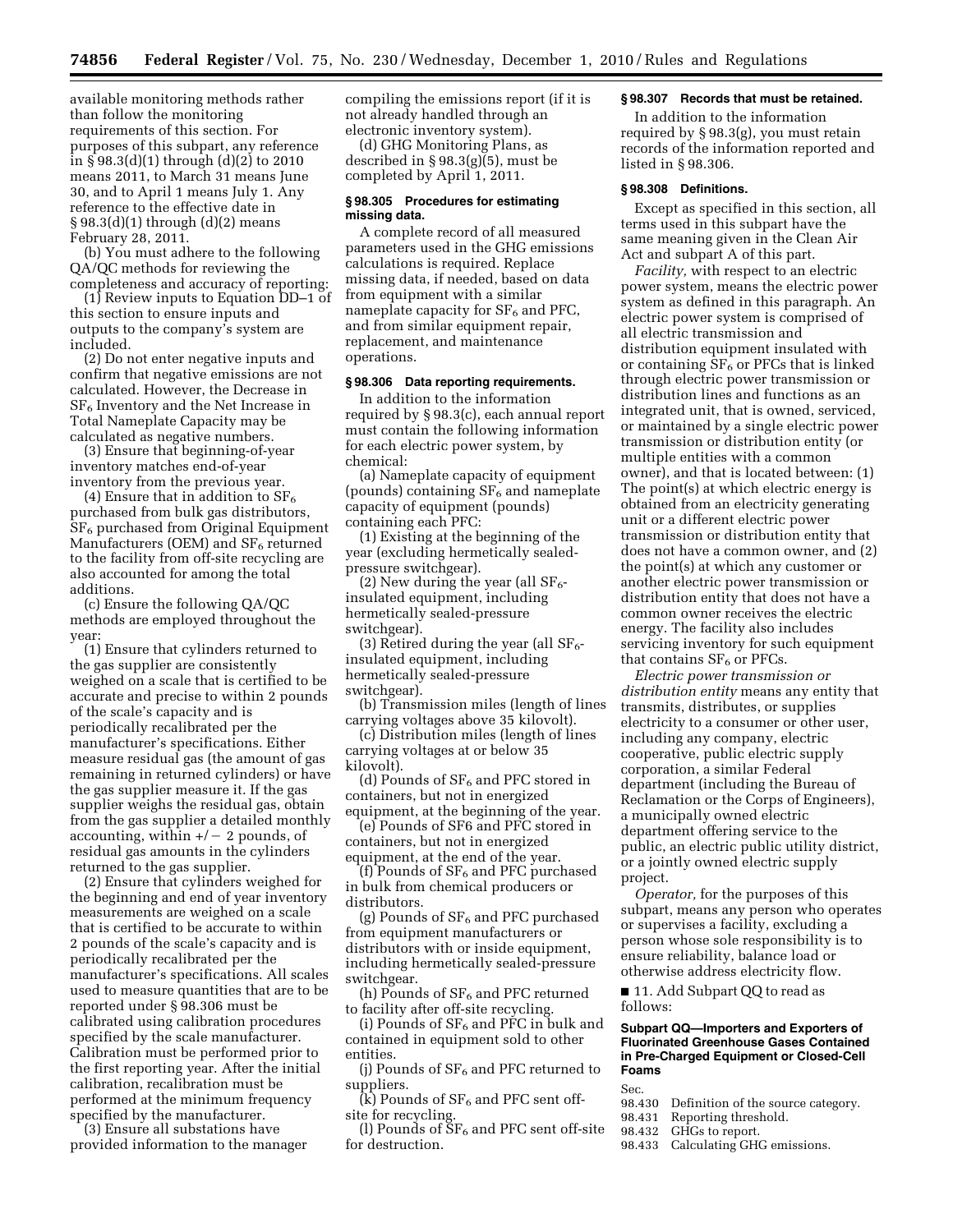98.434 Monitoring and QA/QC requirements.

- 98.435 Procedures for estimating missing data.
- 98.436 Data reporting requirements.<br>98.437 Records that must be retained
- Records that must be retained.
- 98.438 Definitions.

# **Subpart QQ—Importers and Exporters of Fluorinated Greenhouse Gases Contained in Pre-Charged Equipment or Closed-Cell Foams**

#### **§ 98.430 Definition of the source category.**

(a) The source category, importers and exporters of fluorinated GHGs contained in pre-charged equipment or closed-cell foams, consists of any entity that imports or exports pre-charged equipment that contains a fluorinated GHG, and any entity that imports or exports closed-cell foams that contain a fluorinated GHG.

# **§ 98.431 Reporting threshold.**

Any importer or exporter of fluorinated GHGs contained in precharged equipment or closed-cell foams who meets the requirements of § 98.2(a)(4) must report each fluorinated GHG contained in the imported or exported pre-charged equipment or closed-cell foams.

#### **§ 98.432 GHGs to report.**

You must report the mass of each fluorinated GHG contained in precharged equipment or closed-cell foams that you import or export during the calendar year. For imports and exports of closed-cell foams where you do not know the identity and mass of the fluorinated GHG, you must report the mass of fluorinated GHG in  $CO<sub>2</sub>e$ .

### **§ 98.433 Calculating GHG contained in pre-charged equipment or closed-cell foams.**

(a) The total mass of each fluorinated GHG imported and exported inside equipment or foams must be estimated using Equation QQ–1 of this section:

$$
I = \sum_{t} S_{t} * N_{t} * 0.001 \quad (\text{Eq. QQ-1})
$$

Where:

- I = Total mass of the fluorinated GHG imported or exported annually (metric tons).
- t = Equipment/foam type containing the fluorinated GHG.
- $S_t$  = Mass of fluorinated GHG per unit of equipment type t or foam type t (charge per piece of equipment or cubic foot of foam, kg).
- $N_t$  = Number of units of equipment type t or foam type t imported or exported annually (pieces of equipment or cubic feet of foam).
- 0.001 = Factor converting kg to metric tons.

(b) When the identity and mass of fluorinated GHGs in a closed-cell foam is unknown to the importer or exporter, the total mass in  $CO<sub>2</sub>e$  for the fluorinated GHGs imported and exported inside closed-cell foams must be estimated using Equation QQ–2 of this section:

$$
I = \sum_{t} S_{t} * N_{t} * 0.001 \text{ (Eq. QQ-2)}
$$

Where:

- $I = Total mass in CO<sub>2</sub>e of the fluorinated$ GHGs imported or exported in close-cell foams annually (metric tons).
- t = Equipment/foam type containing the fluorinated GHG.
- $S_t$  = Mass in CO<sub>2</sub>e of the fluorinated GHGs per unit of equipment type t or foam type t (charge per piece of equipment or cubic foot of foam, kg).
- $N_t$  = Number of units of equipment type t or foam type t imported or exported annually (pieces of equipment or cubic feet of foam).
- 0.001 = Factor converting kg to metric tons.

# **§ 98.434 Monitoring and QA/QC requirements.**

(a) For calendar year 2011 monitoring, you may follow the provisions of § 98.3(d)(1) through (d)(2) for best available monitoring methods rather than follow the monitoring requirements of this section. For purposes of this subpart, any reference in  $\S 98.3(d)(1)$  through  $(d)(2)$  to the year 2010 means 2011, to March 31 means June 30, and to April 1 means July 1. Any reference to the effective date or date of promulgation in § 98.3(d)(1) through (d)(2) means February 28, 2011.

(b) The inputs to the annual submission must be reviewed against the import or export transaction records to ensure that the information submitted to EPA is being accurately transcribed as the correct chemical or blend in the correct pre-charged equipment or closed-cell foam in the correct quantities (metric tons) and units (kg per piece of equipment or cubic foot of foam).

# **§ 98.435 Procedures for estimating missing data.**

Procedures for estimating missing data are not provided for importers and exporters of fluorinated GHGs contained in pre-charged equipment or closed-cell foams. A complete record of all measured parameters used in tracking fluorinated GHGs contained in precharged equipment or closed-cell foams is required.

### **§ 98.436 Data reporting requirements.**

(a) Each importer of fluorinated GHGs contained in pre-charged equipment or closed-cell foams must submit an

annual report that summarizes its imports at the corporate level, except for transshipments, as specified:

(1) Total mass in metric tons of each fluorinated GHG imported in precharged equipment or closed-cell foams.

(2) For each type of pre-charged equipment with a unique combination of charge size and charge type, the identity of the fluorinated GHG used as a refrigerant or electrical insulator, charge size (holding charge, if applicable), and number imported.

(3) For closed-cell foams that are imported inside of appliances, the identity of the fluorinated GHG contained in the foam in each appliance, the mass of the fluorinated GHG contained in the foam in each appliance, and the number of appliances imported with each unique combination of mass and identity of fluorinated GHG within the closed-cell foams.

(4) For closed cell-foams that are not imported inside of appliances, the identity of the fluorinated GHG in the foam, the density of the fluorinated GHG in the foam (kg fluorinated GHG/ cubic foot), and the volume of foam imported (cubic feet) for each type of closed-cell foam with a unique combination of fluorinated GHG density and identity.

(5) Dates on which the pre-charged equipment or closed-cell foams were imported.

(6) If the importer does not know the identity and mass of the fluorinated GHGs within the closed-cell foam, the importer must report the following:

(i) Total mass in metric tons of  $CO<sub>2</sub>e$ of the fluorinated GHGs imported in closed-cell foams.

(ii) For closed-cell foams that are imported inside of appliances, the mass of the fluorinated GHGs in  $CO<sub>2</sub>e$ contained in the foam in each appliance and the number of appliances imported for each type of appliance.

(iii) For closed-cell foams that are not imported inside of appliances, the mass in  $CO<sub>2</sub>e$  of the fluorinated GHGs in the foam (kg  $CO<sub>2</sub>e/cubic$  foot) and the volume of foam imported (cubic feet) for each type of closed-cell foam.

(iv) Dates on which the closed-cell foams were imported.

(v) Name of the foam manufacturer for each type of closed-cell foam where the identity and mass of the fluorinated GHGs is unknown.

(vi) Certification that the importer was unable to obtain information on the identity and mass of the fluorinated GHGs within the closed-cell foam from the closed-cell foam manufacturer or manufacturers.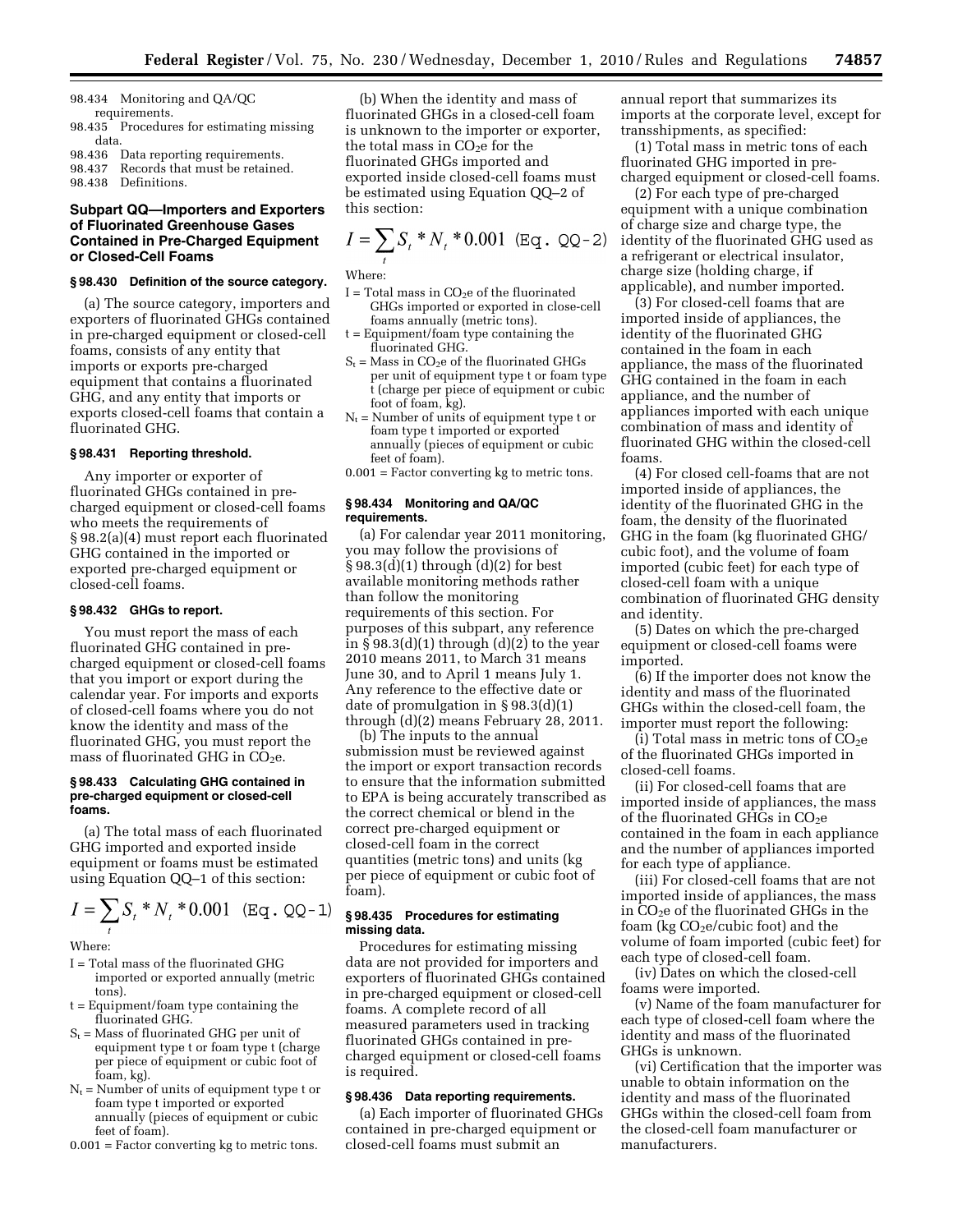(b) Each exporter of fluorinated GHGs contained in pre-charged equipment or closed-cell foams must submit an annual report that summarizes its exports at the corporate level, except for transshipments, as specified:

(1) Total mass in metric tons of each fluorinated GHG exported in precharged equipment or closed-cell foams.

(2) For each type of pre-charged equipment with a unique combination of charge size and charge type, the identity of the fluorinated GHG used as a refrigerant or electrical insulator, charge size (including holding charge, if applicable), and number exported.

(3) For closed-cell foams that are exported inside of appliances, the identity of the fluorinated GHG contained in the foam in each appliance, the mass of the fluorinated GHG contained in the foam in each appliance, and the number of appliances exported with each unique combination of mass and identity of fluorinated GHG within the closed-cell foams.

(4) For closed-cell foams that are not exported inside of appliances, the identity of the fluorinated GHG in the foam, the density of the fluorinated GHG in the foam (kg fluorinated GHG/ cubic foot), and the volume of foam exported (cubic feet) for each type of closed-cell foam with a unique combination of fluorinated GHG density and identity.

(5) Dates on which the pre-charged equipment or closed-cell foams were exported.

(6) If the exporter does not know the identity and mass of the fluorinated GHG within the closed-cell foam, the exporter must report the following:

(i) Total mass in metric tons of  $CO<sub>2</sub>e$ of the fluorinated GHGs exported in closed-cell foams.

(ii) For closed-cell foams that are exported inside of appliances, the mass of the fluorinated GHGs in  $CO<sub>2</sub>e$ contained in the foam in each appliance and the number of appliances imported for each type of appliance.

(iii) For closed-cell foams that are not exported inside of appliances, the mass in CO2e of the fluorinated GHGs in the foam (kg  $CO<sub>2</sub>e/cubic$  foot) and the volume of foam imported (cubic feet) for each type of closed-cell foam.

(iv) Dates on which the closed-cell foams were exported.

(v) Name of the foam manufacturer for each type of closed-cell foam where the identity and mass of the fluorinated GHGg is unknown.

(vi) Certification that the exporter was unable to obtain information on the identity and mass of the fluorinated GHGs within the closed-cell foam from

the closed-cell foam manufacturer or manufacturers.

# **§ 98.437 Records that must be retained.**

(a) In addition to the data required by § 98.3(g), importers of fluorinated GHGs in pre-charged equipment and closedcell foams must retain the following records substantiating each of the imports that they report:

(1) A copy of the bill of lading for the import.

(2) The invoice for the import.

(3) The U.S. Customs entry form. (4) Ports of entry through which the pre-charged equipment or closed-cell

foams passed. (5) Countries from which the precharged equipment or closed-cell foams were imported.

(6) For importers that report the mass of fluorinated GHGs within closed-cell foams on a  $CO<sub>2</sub>e$  basis, correspondence or other documents that show the importer was unable to obtain information on the identity and mass of fluorinated GHG within closed-cell foams from the foam manufacturer.

(b) In addition to the data required by § 98.3(g), exporters of fluorinated GHGs in pre-charged equipment and closedcell foams must retain the following records substantiating each of the exports that they report:

(1) A copy of the bill of lading for the export and

(2) The invoice for the export. (3) Ports of exit through which the pre-charged equipment or closed-cell foams passed.

(4) Countries to which the precharged equipment or closed-cell foams were exported.

(5) For exporters that report the mass of fluorinated GHGs within closed-cell foams on a  $CO<sub>2</sub>e$  basis, correspondence or other documents that show the exporter was unable to obtain information on the identity and mass of fluorinated GHG within closed-cell foams from the foam manufacturer.

(c) For importers and exports of fluorinated GHGs inside pre-charged equipment and closed-cell foams, the GHG Monitoring Plans, as described in § 98.3(g)(5), must be completed by April 1, 2011.

(d) Persons who transship pre-charged equipment and closed-cell foams containing fluorinated GHGs must maintain records that indicated that the pre-charged equipment or foam originated in a foreign country and was destined for another foreign country and did not enter into commerce in the United States.

### **§ 98.438 Definitions.**

Except as provided in this section, all of the terms used in this subpart have

the same meaning given in the Clean Air Act and subpart A of this part. If a conflict exists between a definition provided in this subpart and a definition provided in subpart A, the definition in this subpart must take precedence for the reporting requirements in this subpart.

*Appliance* means any device which contains and uses a fluorinated greenhouse gas refrigerant and which is used for household or commercial purposes, including any air conditioner, refrigerator, chiller, or freezer.

*Closed-cell foam* means any foam product, excluding packaging foam, that is constructed with a closed-cell structure and a blowing agent containing a fluorinated GHG. Closedcell foams include but are not limited to polyurethane (PU) appliance foam, PU continuous and discontinuous panel foam, PU one component foam, PU spray foam, extruded polystyrene (XPS) boardstock foam, and XPS sheet foam. Packaging foam means foam used exclusively during shipment or storage to temporarily enclose items.

*Electrical equipment* means gasinsulated substations, circuit breakers, other switchgear, gas-insulated lines, or power transformers.

*Fluorinated GHG refrigerant* means, for purposes of this subpart, any substance consisting in part or whole of a fluorinated greenhouse gas and that is used for heat transfer purposes and provides a cooling effect.

*Pre-charged appliance* means any appliance charged with fluorinated greenhouse gas refrigerant prior to sale or distribution or offer for sale or distribution in interstate commerce. This includes both appliances that contain the full charge necessary for operation and appliances that contain a partial "holding" charge of the fluorinated greenhouse gas refrigerant (e.g., for shipment purposes).

*Pre-charged appliance component*  means any portion of an appliance, including but not limited to condensers, compressors, line sets, and coils, that is charged with fluorinated greenhouse gas refrigerant prior to sale or distribution or offer for sale or distribution in interstate commerce.

*Pre-charged equipment* means any pre-charged appliance, pre-charged appliance component, pre-charged electrical equipment, or pre-charged electrical equipment component.

*Pre-charged electrical equipment*  means any electrical equipment, including but not limited to gasinsulated substations, circuit breakers, other switchgear, gas-insulated lines, or power transformers containing a fluorinated GHG prior to sale or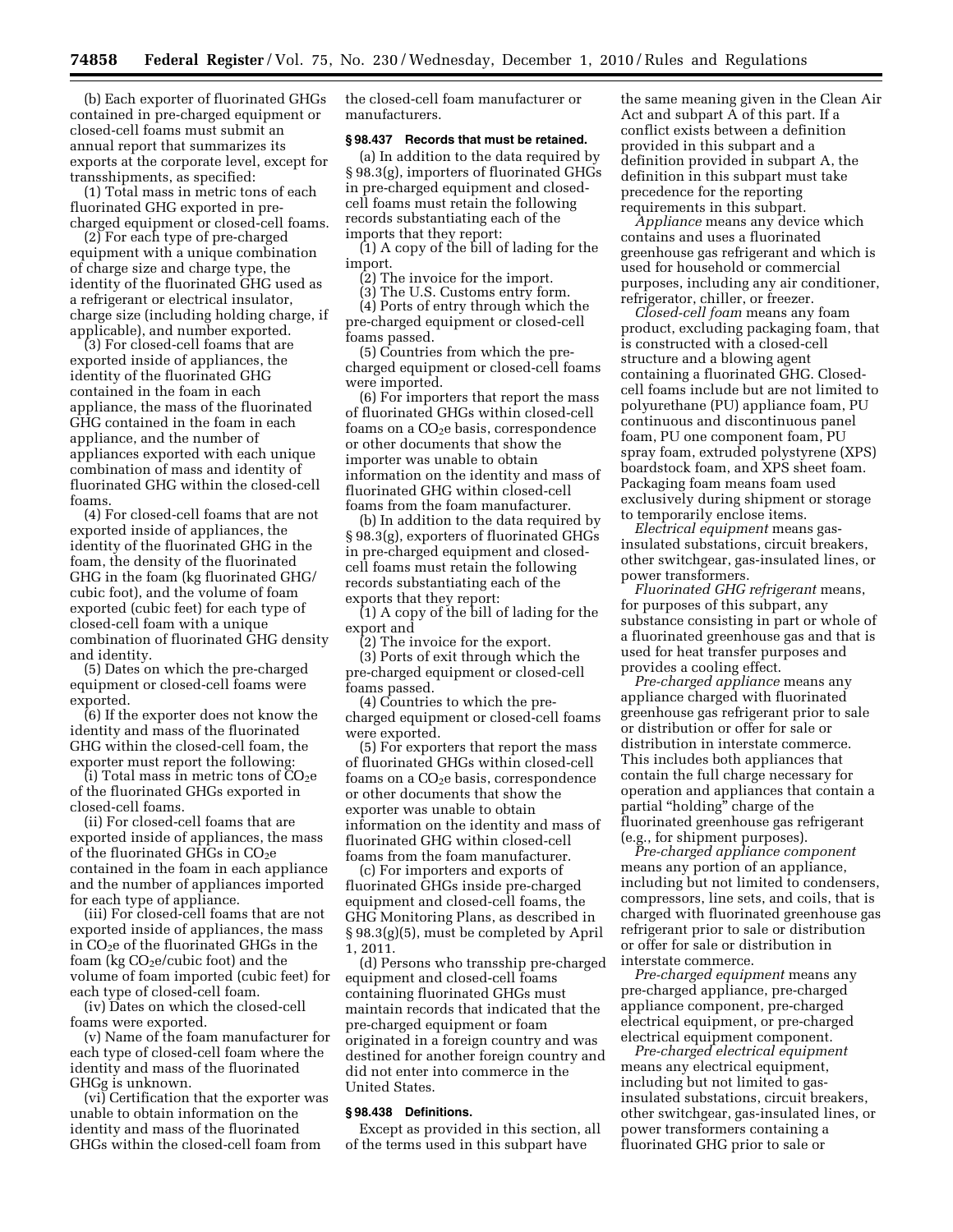distribution, or offer for sale or distribution in interstate commerce. This includes both equipment that contain the full charge necessary for operation and equipment that contain a partial "holding" charge of the fluorinated GHG (e.g., for shipment purposes).

*Pre-charged electrical equipment component* means any portion of electrical equipment that is charged with  $SF<sub>6</sub>$  or PFCs prior to sale or distribution or offer for sale or distribution in interstate commerce.

■ 12. Add subpart SS to read as follows:

## **Subpart SS—Electrical Equipment Manufacture or Refurbishment**

Sec.

- 98.450 Definition of the source category.
- 98.451 Reporting threshold.
- 98.452 GHGs to report.
- 98.453 Calculating GHG emissions.
- 98.454 Monitoring and QA/QC
- requirements.
- 98.455 Procedures for estimating missing data.
- 98.456 Data reporting requirements.<br>98.457 Records that must be retained
- Records that must be retained.
- 98.458 Definitions.

# **Subpart SS—Electrical Equipment Manufacture or Refurbishment**

### **§ 98.450 Definition of the source category.**

The electrical equipment manufacturing or refurbishment category consists of processes that manufacture or refurbish gas-insulated substations, circuit breakers, other switchgear, gas-insulated lines, or power transformers (including gascontaining components of such equipment) containing sulfurhexafluoride  $(SF_6)$  or perfluorocarbons (PFCs). The processes include equipment testing, installation, manufacturing, decommissioning and disposal, refurbishing, and storage in gas cylinders and other containers.

# **§ 98.451 Reporting threshold.**

You must report GHG emissions under this subpart if your facility contains an electrical equipment manufacturing or refurbishing process and the facility meets the requirements of § 98.2(a)(1). Electrical equipment manufacturing and refurbishing facilities covered by this rule are those

that have total annual purchases of  $SF_6$ and PFCs that exceed 23,000 pounds.

# **§ 98.452 GHGs to report.**

(a) You must report  $SF<sub>6</sub>$  and PFC emissions at the facility level. Annual emissions from the facility must include  $SF<sub>6</sub>$  and PFC emissions from equipment that is installed at an off-site electric power transmission or distribution location whenever emissions from installation activities (e.g., filling) occur before the title to the equipment is transferred to the electric power transmission or distribution entity.

(b) You must report  $CO_2$ , N<sub>2</sub>O and CH4 emissions from each stationary combustion unit. You must calculate and report these emissions under subpart C of this part (General Stationary Fuel Combustion Sources) by following the requirements of subpart C of this part.

# **§ 98.453 Calculating GHG emissions.**

(a) For each electrical equipment manufacturer or refurbisher, estimate the annual  $SF<sub>6</sub>$  and PFC emissions using the mass-balance approach in Equation SS–1 of this section:

User Emissions = (Decrease in  $SF_6$  Inventory) + (Acquisitions of  $SF_6$ ) - (Disbursements of  $SF_6$ )  $(Eq. SS-1)$ 

Where:

- Decrease in  $SF_6$  Inventory = (Pounds of  $SF_6$ stored in containers at the beginning of the year)—(Pounds of  $SF<sub>6</sub>$  stored in containers at the end of the year).
- Acquisitions of  $SF_6 =$  (Pounds of  $SF_6$ purchased from chemical producers or suppliers in bulk) + (Pounds of  $SF_6$ returned by equipment users) + (Pounds of  $SF<sub>6</sub>$  returned to site after off-site recycling).
- Disbursements of  $SF_6 =$  (Pounds of  $SF_6$ contained in new equipment delivered to customers) + (Pounds of  $SF<sub>6</sub>$  delivered to equipment users in containers) + (Pounds of  $SF_6$  returned to suppliers) + (Pounds of  $SF_6$  sent off site for recycling)  $+$  (Pounds of SF<sub>6</sub> sent off-site for destruction).

(b) Use the mass-balance method in paragraph (a) of this section to estimate emissions of PFCs associated with the manufacture or refurbishment of power

Where:

 $Q_p$  = The mass of  $SF_6$  or the PFC charged into equipment or containers over the period p sent to customers or sent off-site for other purposes including for recycling,

transformers, substituting the relevant  $PFC(s)$  for  $SF<sub>6</sub>$  in Equation SS-1 of this section.

(c) Estimate the disbursements of  $SF<sub>6</sub>$ or PFCs sent to customers in new equipment or cylinders or sent off-site for other purposes including for recycling, for destruction or to be returned to suppliers using Equation SS–2 of this section:

$$
D_{GHG} = \sum_{p=1}^{n} Q_p \quad (\text{Eq. SS-2})
$$

Where:

- $D_{\text{GHG}}$  = The annual disbursement of SF<sub>6</sub> or PFCs sent to customers in new equipment or cylinders or sent off-site for other purposes including for recycling, for destruction or to be returned to suppliers.
- $Q_p$  = The mass of the SF<sub>6</sub> or PFCs charged into equipment or containers over the

$$
Q_p = M_B - M_E - E_L \quad (\text{Eq. SS-3})
$$

for destruction or to be returned to suppliers.

 $M_B$  = The mass of the contents of the containers used to fill equipment or cylinders at the beginning of period p. period p sent to customers or sent off-site for other purposes including for recycling, for destruction or to be returned to suppliers.

n = The number of periods in the year.

(d) Estimate the mass of  $SF<sub>6</sub>$  or PFCs disbursed to customers in new equipment or cylinders over the period p by monitoring the mass flow of the  $SF<sub>6</sub>$  or PFCs into the new equipment or cylinders using a flowmeter or by weighing containers before and after gas from containers is used to fill equipment or cylinders.

(e) If the mass of  $SF<sub>6</sub>$  or the PFC disbursed to customers in new equipment or cylinders over the period p is estimated by weighing containers before and after gas from containers is used to fill equipment or cylinders, estimate this quantity using Equation SS–3 of this section:

- $M<sub>E</sub>$  = The mass of the contents of the containers used to fill equipment or cylinders at the end of period p.
- $E_L$  = The mass of SF<sub>6</sub> or the PFC emitted during the period p downstream of the containers used to fill equipment or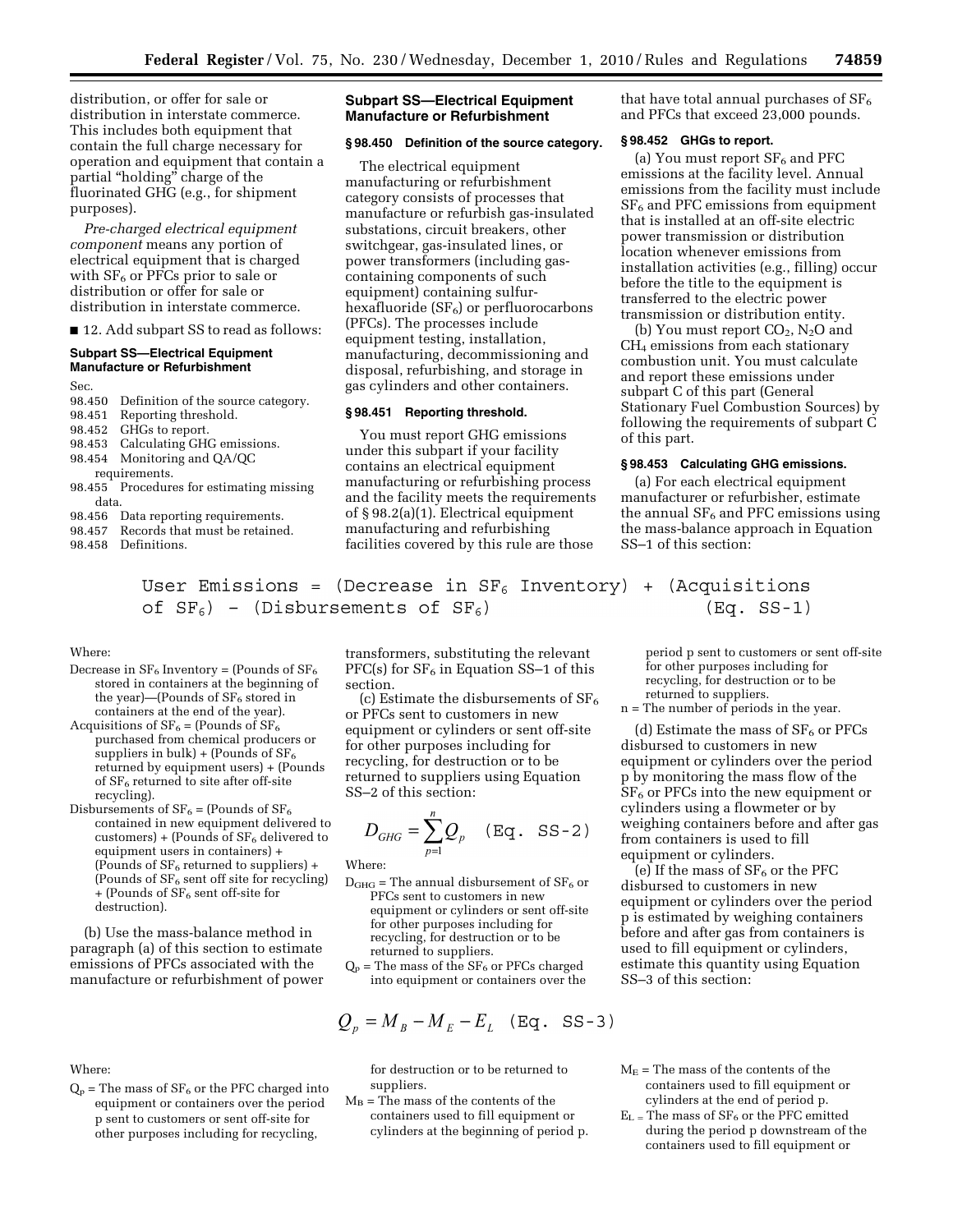cylinders and in cases where a flowmeter is used, downstream of the flowmeter during the period p (e.g., emissions from hoses or other flow lines that connect the container to the equipment or cylinder that is being filled).

(f) If the mass of  $SF_6$  or the PFC disbursed to customers in new equipment or cylinders over the period p is determined using a flowmeter, estimate this quantity using Equation SS–4 of this section:

$$
Q_p = M_{mr} - E_L \quad (\text{Eq. SS-4})
$$

Where:

- $Q_p$  = The mass of  $SF_6$  or the PFC charged into equipment or containers over the period p sent to customers or sent off-site for other purposes including for recycling, for destruction or to be returned to suppliers.
- $M_{\text{mr}} = \overline{T}$ he mass of the SF<sub>6</sub> or the PFC that has flowed through the flowmeter during the period p.
- $E_L$  = The mass of SF<sub>6</sub> or the PFC emitted during the period p downstream of the containers used to fill equipment or cylinders and in cases where a flowmeter is used, downstream of the flowmeter during the period p (e.g., emissions from hoses or other flow lines that connect the container to the equipment that is being filled).

(g) Estimate the mass of  $SF<sub>6</sub>$  or the PFC emitted during the period p downstream of the containers used to fill equipment or cylinders (e.g., emissions from hoses or other flow lines that connect the container to the equipment or cylinder that is being filled) using Equation SS–5 of this section:

$$
E_L = \sum_{i=1}^{n} F_{Ci} \times EF_{Ci} \quad (\text{Eq. SS-5})
$$

Where:

- $E_L$  = The mass of  $SF_6$  or the PFC emitted during the period p downstream of the containers used to fill equipment or cylinders and in cases where a flowmeter is used, downstream of the flowmeter during the period p (e.g., emissions from hoses or other flow lines that connect the container to the equipment or cylinder that is being filled)
- $F_{Ci}$  = The total number of fill operations over the period p for the valve-hose combination Ci.
- $EF_{Ci}$  = The emission factor for the valve-hose combination Ci.
- n = The number of different valve-hose combinations C used during the period p.

(h) The mass of  $SF<sub>6</sub>$  or the PFC disbursed to customers in new equipment over the period p must be determined either by using the nameplate capacity of the equipment or, in cases where equipment is shipped with a partial charge, by calculating the

partial shipping charge. Calculate the partial shipping charge by multiplying the nameplate capacity of the equipment by the ratio of the densities of the partial charge to the full charge. To determine the equipment's actual nameplate capacity, you must measure the nameplate capacities of a representative sample of each make and model and take the average for each make and model as specified at § 98.454(f).

(i) Estimate the annual  $SF<sub>6</sub>$  and PFC emissions from the equipment that is installed at an off-site electric power transmission or distribution location before the title to the equipment is transferred by using Equation SS–6 of this section:

 $EI = M_F + M_c - N_I$  (Eq. SS-6) Where:

- $EI$  = Total annual  $SF<sub>6</sub>$  or PFC emissions from equipment installation at electric transmission or distribution facilities.
- $MF = The total annual mass of the SF<sub>6</sub> or$ PFCs, in pounds, used to fill equipment.
- $MC =$  The total annual mass of the  $SF<sub>6</sub>$  or PFCs, in pounds, used to charge the equipment prior to leaving the electrical equipment manufacturer facility.
- NI = The total annual nameplate capacity of the equipment, in pounds, installed at electric transmission or distribution facilities.

## **§ 98.454 Monitoring and QA/QC requirements.**

(a) For calendar year 2011 monitoring, you may follow the provisions of § 98.3(d)(1) through (d)(2) for best available monitoring methods rather than follow the monitoring requirements of this section. For purposes of this subpart, any reference in § 98.3(d)(1) through (d)(2) to 2010 means 2011, March 31 means June 30, and April 1 means July 1. Any reference to the effective date in § 98.3(d)(1) through (d)(2) means February 28, 2011.

(b) Ensure that all the quantities required by the equations of this subpart have been measured using either flowmeters with an accuracy and precision of ±1 percent of full scale or better or scales with an accuracy and precision of ±1 percent of the filled weight (gas plus tare) of the containers of  $SF<sub>6</sub>$  or PFCs that are typically weighed on the scale. For scales that are generally used to weigh cylinders containing 115 pounds of gas when full, this equates to  $\pm 1$  percent of the sum of 115 pounds and approximately 120 pounds tare, or slightly more than  $\pm 2$ pounds. Account for the tare weights of the containers. You may accept gas masses or weights provided by the gas supplier e.g., for the contents of cylinders containing new gas or for the

heels remaining in cylinders returned to the gas supplier) if the supplier provides documentation verifying that accuracy standards are met; however, you remain responsible for the accuracy of these masses and weights under this subpart.

(c) All flow meters, weigh scales, and combinations of volumetric and density measures that are used to measure or calculate quantities under this subpart must be calibrated using calibration procedures specified by the flowmeter, scale, volumetric or density measure equipment manufacturer. Calibration must be performed prior to the first reporting year. After the initial calibration, recalibration must be performed at the minimum frequency specified by the manufacturer.

(d) For purposes of Equations SS–5 of this subpart, the emission factor for the valve-hose combination  $(EF_C)$  must be estimated using measurements and/or engineering assessments or calculations based on chemical engineering principles or physical or chemical laws or properties. Such assessments or calculations may be based on, as applicable, the internal volume of hose or line that is open to the atmosphere during coupling and decoupling activities, the internal pressure of the hose or line, the time the hose or line is open to the atmosphere during coupling and decoupling activities, the frequency with which the hose or line is purged and the flow rate during purges. You must develop a value for EFc (or use an industry-developed value) for each combination of hose and valve fitting, to use in Equation SS–5 of this subpart. The value for  $EF_C$  must be determined for each combination of hose and valve fitting of a given diameter or size. The calculation must be recalculated annually to account for changes to the specifications of the valves or hoses that may occur throughout the year.

(e) Electrical equipment manufacturers and refurbishers must account for  $SF<sub>6</sub>$  or PFC emissions that occur as a result of unexpected events or accidental losses, such as a malfunctioning hose or leak in the flow line, during the filling of equipment or containers for disbursement by including these losses in the estimated mass of  $SF<sub>6</sub>$  or the PFC emitted downstream of the container or flowmeter during the period p.

(f) If the mass of  $SF<sub>6</sub>$  or the PFC disbursed to customers in new equipment over the period p is determined by assuming that it is equal to the equipment's nameplate capacity or, in cases where equipment is shipped with a partial charge, equal to its partial shipping charge, equipment samples for